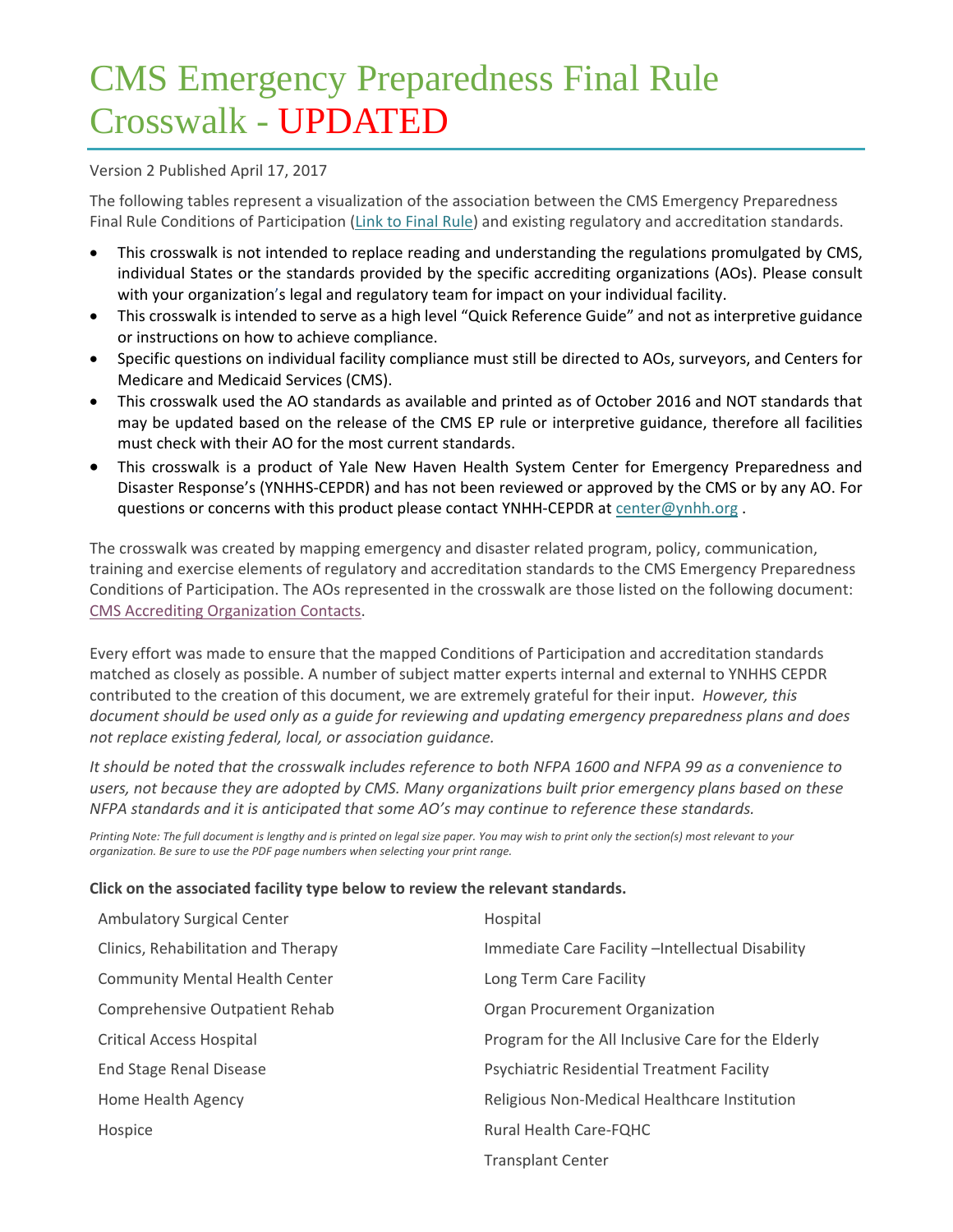<span id="page-1-0"></span>

| <b>CMS Emergency Preparedness Conditions of</b><br>Participation Language                                                                                                                                                                                                                                                                                                                                                  | <b>CMS Emergency Preparedness</b><br><b>Conditions of Participation Reference</b> | <b>Accreditation Association for Ambulatory Health Care (AAAHC</b><br>www.aaahc.org | American Association for Accreditation of Ambulatory Surgery Facilities<br>www.aaaasf.org               | <b>Healthcare Facilities Accreditation Program</b><br>www.hfap.org                                    | <b>Institute for Medical Quality</b><br>www.imq.org | The Joint Commission Standards<br>www.jointcommission.org            | <b>NFPA 1600</b>                 | NFPA 99                                                     |
|----------------------------------------------------------------------------------------------------------------------------------------------------------------------------------------------------------------------------------------------------------------------------------------------------------------------------------------------------------------------------------------------------------------------------|-----------------------------------------------------------------------------------|-------------------------------------------------------------------------------------|---------------------------------------------------------------------------------------------------------|-------------------------------------------------------------------------------------------------------|-----------------------------------------------------|----------------------------------------------------------------------|----------------------------------|-------------------------------------------------------------|
| October 2016                                                                                                                                                                                                                                                                                                                                                                                                               | Part 416.54                                                                       | 2016                                                                                | Version 14.4 February 2016                                                                              | 2012-2013                                                                                             |                                                     | 2016                                                                 | 2016                             | 2012 Edition                                                |
| Require both an emergency preparedness program and<br>an emergency preparedness plan                                                                                                                                                                                                                                                                                                                                       | 416.54                                                                            | Chapter 7 Subchapter II Standard E - Infection Prevention and<br>Control and Safety | 400.20 General Safety in the Facility -Emergency Protocols<br>400.020.010<br>400.020.045<br>400.020.055 | 01.00.02 Governing Body & Management                                                                  |                                                     | EM.02.01.01 The hospital has an Emergency Operations Plan            |                                  | 12.2.2.3<br>12.2.3.2<br>12.4.1<br>12.5.1                    |
| Comply with all applicable Federal, State and local<br>emergency preparedness requirements. The emergency<br>plan must be reviewed and updated at least annually.                                                                                                                                                                                                                                                          | 416.54                                                                            |                                                                                     |                                                                                                         | 01.00.07 Coordination with State &<br><b>Local Authorities</b><br>01.00.06 Disaster Preparedness Plan |                                                     | EM.02.01.01 General Requirements                                     |                                  | 12.2.3.3<br>12.4.1.2<br>12.5.3.6.1                          |
| The emergency plan must be based on and include a<br>documented facility based and community based risk<br>assessment utilizing an all hazards approach                                                                                                                                                                                                                                                                    | 416.54(a)(1)                                                                      |                                                                                     |                                                                                                         |                                                                                                       |                                                     | EM.01.01.01 (EP 2, 5) - Foundation for the Emergency Operations Plan | 4.4.2<br>5.1.3<br>5.1.4<br>5.2.1 | 12.5.2<br>12.5.3.1                                          |
| The emergency plan includes strategies for addressing<br>emergency events identified by the risk assessment.                                                                                                                                                                                                                                                                                                               | $416.54$ (a) (2)                                                                  |                                                                                     |                                                                                                         |                                                                                                       |                                                     | EM.01.01.01 (EP 5,6) - Foundation for the Emergency Operations Plan  | 5.1.5<br>6.6.2                   | 12.5.3.2<br>12.5.3.3                                        |
| The emergency plan must address the patient population<br>including the types of services that the facility would be<br>able to provide in an emergency; continuity of<br>operations, including delegations of authority and<br>succession plans                                                                                                                                                                           | 416.54 (a) (3)                                                                    |                                                                                     |                                                                                                         |                                                                                                       |                                                     | EM.02.01.01 (EP 8) Communications                                    | 5.2.2.2                          | 12.2.2.3<br>12.5.3.1.3(1)<br>12.5.3.2.3(11)<br>12.5.3.3.6.4 |
| Have a process for ensuring cooperation and<br>collaboration with local, tribal, regional, state, or Federal<br>emergency preparedness officials' efforts to maintain an<br>integrated response during a disaster or emergency<br>situation, including documentation of the facility efforts<br>to contact such officials and, when applicable, its<br>participation in collaborative and cooperative planning<br>efforts. | $416.54$ (a) (4)                                                                  |                                                                                     |                                                                                                         | 01.00.07 Coordination with State &<br>Local Authorities                                               |                                                     | EM.02.02.01 (EP 4)- Communications                                   |                                  | 12.2.3.3<br>12.5.3.3.6.1(2)(6)                              |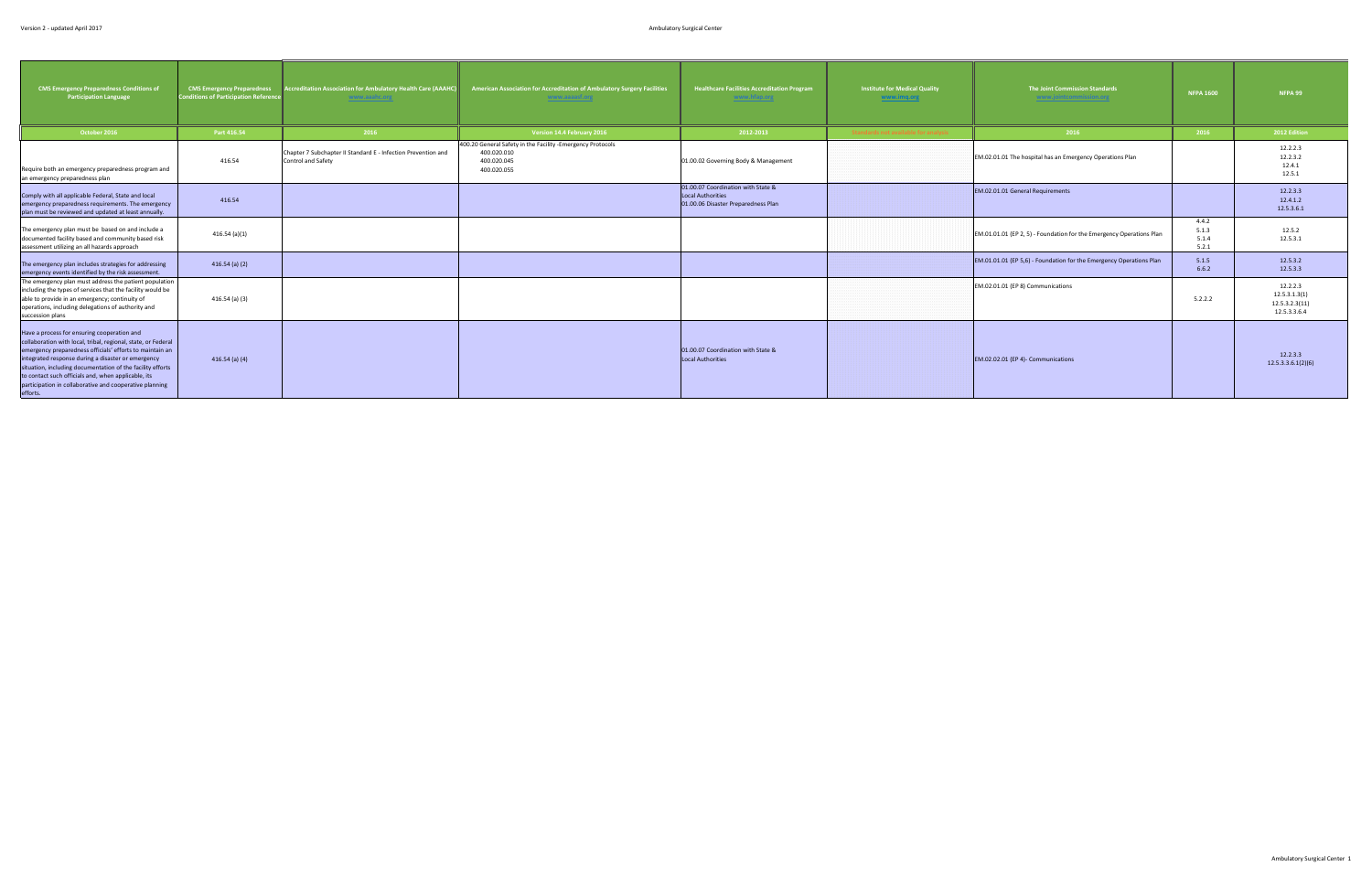| <b>CMS Emergency Preparedness Conditions of</b><br><b>Participation Language</b>                                                                                                                                                                                                                                                                                                 | <b>CMS Emergency Preparedness</b><br><b>Conditions of Participation Reference</b> | <b>ccreditation Association for Ambulatory Health Care (AAAHC)</b><br>www.aaahc.org | American Association for Accreditation of Ambulatory Surgery Facilities<br>www.aaaasf.org               | <b>Healthcare Facilities Accreditation Program</b><br>www.hfap.org        | <b>Institute for Medical Quality</b><br>www.imq.org | <b>The Joint Commission Standards</b><br>www.jointcommission.org                                                  | <b>NFPA 1600</b> | NFPA 99                                                                              |
|----------------------------------------------------------------------------------------------------------------------------------------------------------------------------------------------------------------------------------------------------------------------------------------------------------------------------------------------------------------------------------|-----------------------------------------------------------------------------------|-------------------------------------------------------------------------------------|---------------------------------------------------------------------------------------------------------|---------------------------------------------------------------------------|-----------------------------------------------------|-------------------------------------------------------------------------------------------------------------------|------------------|--------------------------------------------------------------------------------------|
| <b>Policies and Procedures</b>                                                                                                                                                                                                                                                                                                                                                   | <b>Policies and Procedures</b>                                                    |                                                                                     |                                                                                                         |                                                                           |                                                     |                                                                                                                   |                  |                                                                                      |
| Develop and implement emergency preparedness policies<br>and procedures based on the emergency plan set forth in<br>(a) and (a) (1) and the communications plan section 4<br>(C). The policies and procedures must be reviewed and<br>updated at least annually.                                                                                                                 | 416.54(b)                                                                         | Chapter 8 Standard C.4                                                              | 400.20 General Safety in the Facility -Emergency Protocols<br>400.020.010<br>400.020.045<br>400.020.055 | 01.00.06 Disaster Preparedness Plan                                       |                                                     | EM.02.01.01 (EP 2)- General Requirements                                                                          |                  | 12.5.3.3.5<br>12.5.3.3.6.1<br>12.5.3.6.1                                             |
| Develops a system to track the location of on-duty staff<br>and sheltered patients in the facility's care during an<br>emergency. If on-duty staff or sheltered patients are<br>relocated during the emergency the facility must<br>document the specific name and location of the receiving<br>facility or other location.                                                      | $416.54$ (b) $(1)$                                                                |                                                                                     |                                                                                                         |                                                                           |                                                     |                                                                                                                   |                  | 12.5.3.3.6.2<br>12.5.3.3.6.4(7)(8)<br>12.5.3.3.6.5<br>12.5.3.3.6.6                   |
| Have policies and procedures in place to ensure the safe<br>evacuation from the facility, which would include<br>standards addressing consideration of care and treatment<br>needs of evacuees; staff responsibilities; transportation;<br>identification of evacuation location(s); and primary and<br>alternate means of communication with external sources<br>of assistance. | $416.54$ (b) (2)                                                                  | Physical Environmental Checklist Section 16                                         | 400.20 General Safety in the Facility -Emergency Protocols<br>400.020.055                               | 05.03.01 Sufficient Staff Exist to Evacuate Patients<br>During Disasters. |                                                     | EM.02.02.11 (EP 3) - Patients                                                                                     |                  | 12.5.3.3.6.4(9)                                                                      |
| Have a means to shelter in place for patients, staff and<br>volunteers who remain in the facility                                                                                                                                                                                                                                                                                | 416.54 (b) (3)                                                                    |                                                                                     |                                                                                                         |                                                                           |                                                     | EM 02.02.03 (EP 2,3) - Resources and Assets<br>EM.02.02.11 (EP 3) -Patients                                       |                  | 12.5.3.3.6.1(3)(4)<br>12.5.3.3.6.2(7)<br>12.5.3.3.6.4(1)(6)(7)(8)(9)<br>12.5.3.3.6.8 |
| Have a system of medical documentation that preserve<br>patient information, protects the confidentiality of<br>patient information and secures and maintains availability<br>of records.                                                                                                                                                                                        | $416.54$ (b) (4)                                                                  | Chapter 6 Clinical Records and Health Information                                   |                                                                                                         |                                                                           |                                                     | EM.02.02.11 (EP 3)- Patients                                                                                      | 4.7.2            | 12.5.3.3.3<br>12.5.3.3.6                                                             |
| Have policies and procedures in place to address the use<br>of volunteers in an emergency or other emergency<br>staffing strategies, including the process and role for<br>integration of State or Federally designated health care<br>professionals to address surge needs during an<br>emergency.                                                                              | 416.54 (b) (5)                                                                    |                                                                                     |                                                                                                         |                                                                           |                                                     | EM.02.02.07 (EP 9)- Staff<br>EM.02.02.13 (All EPs)- Volunteers<br>EM.02.02.15 (All EPs) - Volunteer Practitioners | 6.9.1.2          | 12.5.3.3.6.1(4)                                                                      |
| Policies and procedures would have to address the role of<br>the facility under a waiver declared by the Secretary, in<br>accordance with section 1135 of the Act, for the provision<br>of care and treatment at an alternate care site (ACS)<br>identified by emergency management officials.                                                                                   | $416.54$ (b) (6)                                                                  |                                                                                     |                                                                                                         | 02.02.19 Alternate Plan to Provide<br><b>Patient Services.</b>            |                                                     |                                                                                                                   |                  | 12.5.3.4.5                                                                           |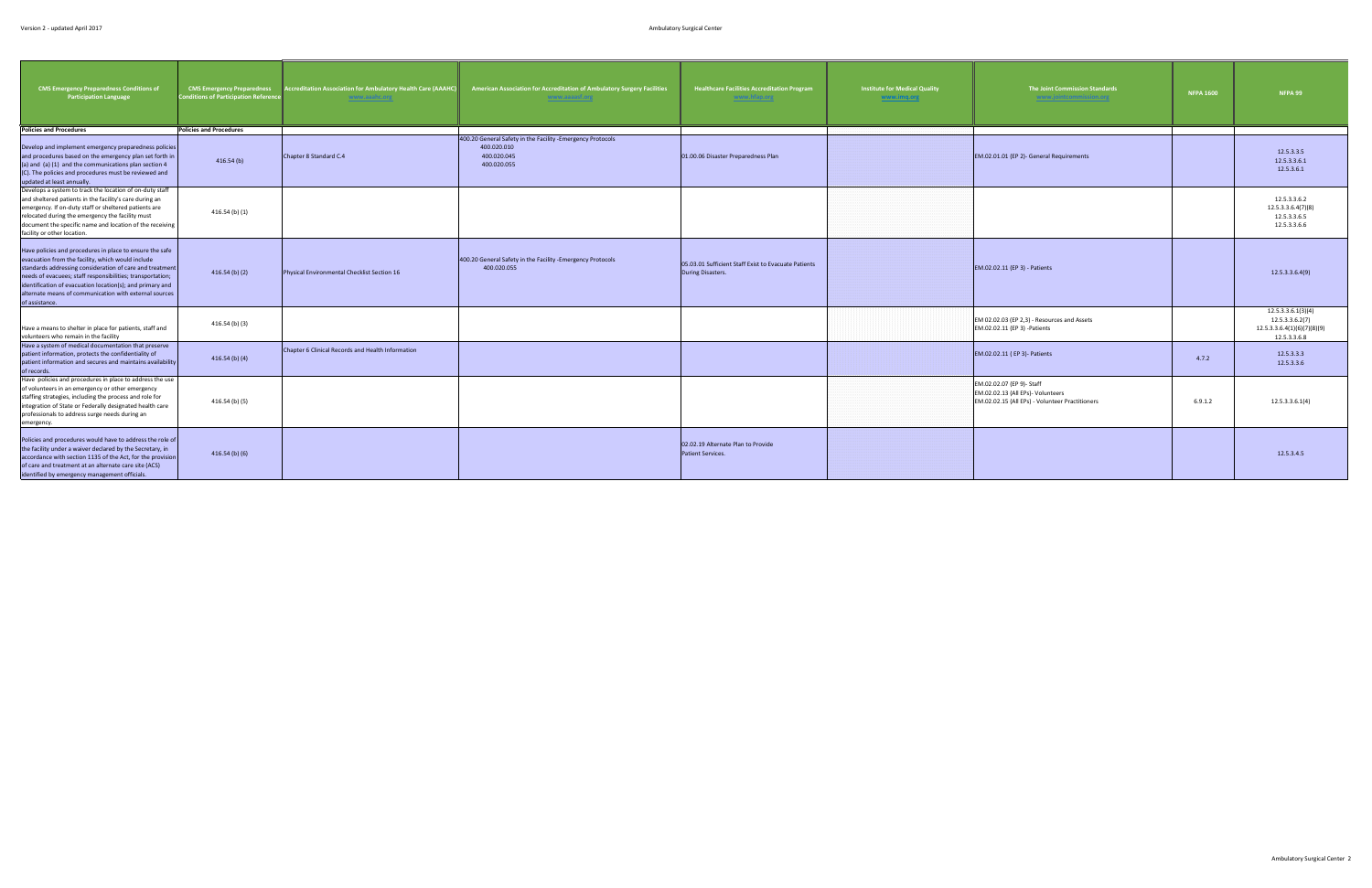| <b>CMS Emergency Preparedness Conditions of</b><br><b>Participation Language</b>                                                                                                                                                                                                                                                                                                                                   | <b>CMS Emergency Preparedness</b><br><b>Conditions of Participation Referend</b> | <b>Accreditation Association for Ambulatory Health Care (AAAHC</b><br>www.aaahc.org       | American Association for Accreditation of Ambulatory Surgery Facilities<br>www.aaaast.org                                  | <b>Healthcare Facilities Accreditation Program</b><br>www.htap.org | <b>Institute for Medical Quality</b><br>www.imq.org | The Joint Commission Standards<br>www.jointcommission.org | <b>NFPA 1600</b> | NFPA 99            |
|--------------------------------------------------------------------------------------------------------------------------------------------------------------------------------------------------------------------------------------------------------------------------------------------------------------------------------------------------------------------------------------------------------------------|----------------------------------------------------------------------------------|-------------------------------------------------------------------------------------------|----------------------------------------------------------------------------------------------------------------------------|--------------------------------------------------------------------|-----------------------------------------------------|-----------------------------------------------------------|------------------|--------------------|
| <b>Communication Plan</b>                                                                                                                                                                                                                                                                                                                                                                                          | <b>Communication Plan</b>                                                        |                                                                                           |                                                                                                                            |                                                                    |                                                     |                                                           |                  |                    |
| Be required to develop and maintain an emergency<br>preparedness communication plan that complies with<br>local, state and Federal law and required to review and<br>update the communication plan at least annually.                                                                                                                                                                                              | 416.54 (C)                                                                       |                                                                                           |                                                                                                                            |                                                                    |                                                     | EM.02.02.01 (All EPs)- General Requirements               | 6.4              | 12.5.3.3.6.1       |
| As part of its communication plan include in its plan,<br>names and contact information for staff; entities<br>providing services under arrangement; patients'<br>physicians and volunteers.                                                                                                                                                                                                                       | 416.54 (C) (1)                                                                   |                                                                                           |                                                                                                                            |                                                                    |                                                     | EM.02.02.01 (EP1) - Communication                         | 6.4.1            |                    |
| Require contact information for Federal, State, tribal,<br>regional, or local emergency preparedness staff and other<br>sources of assistance.                                                                                                                                                                                                                                                                     | 416.54 (C) (2)                                                                   |                                                                                           |                                                                                                                            |                                                                    |                                                     | EM.02.02.01 (EP 1) - Communication                        | 6.4.1            | 12.5.3.3.6.1(6)    |
| Include primary and alternate means for communicating<br>with staff and Federal, State, tribal, regional, and local<br>emergency management agencies<br>Include a method for sharing information and medical                                                                                                                                                                                                       | 416.54 (C) (3)                                                                   |                                                                                           |                                                                                                                            |                                                                    |                                                     |                                                           | 6.4.1            | 12.5.3.3.6.1       |
| documentation for patients under the facility's care, as<br>necessary, with other health care providers to maintain<br>continuity of care.                                                                                                                                                                                                                                                                         | 416.54 (C) (4)                                                                   |                                                                                           |                                                                                                                            |                                                                    |                                                     |                                                           |                  | 12.5.3.3.6.1(4)    |
| Have a means, in the event of an evacuation, to release<br>patient information as permitted under 45 CFR 164.510.                                                                                                                                                                                                                                                                                                  | 416.54 (C) (5)                                                                   |                                                                                           |                                                                                                                            |                                                                    |                                                     |                                                           | 6.4.1            | 12.5.3.3.6.1(4)    |
| Have a means of providing information about the general<br>condition and location of patients under the facility's<br>care, as permitted under 45 CFR 164.510(b)(4) s.                                                                                                                                                                                                                                             | 416.54 (C) (6)                                                                   |                                                                                           |                                                                                                                            |                                                                    |                                                     |                                                           |                  | 12.5.3.3.6.1(4)    |
| Have a means of providing information about the facility's<br>occupancy, needs, and its ability to provide assistance, to<br>the authority having jurisdiction or the Incident<br>Command Center, or designee.                                                                                                                                                                                                     | 416.54 (C) (7)                                                                   |                                                                                           |                                                                                                                            |                                                                    |                                                     | EM.02.02.01 (EP 4) - General Requirements                 |                  | 12.5.3.3.6.1(2)(6) |
| <b>Training and Testing</b>                                                                                                                                                                                                                                                                                                                                                                                        | <b>Training and Testing</b>                                                      |                                                                                           |                                                                                                                            |                                                                    |                                                     |                                                           |                  |                    |
| Develop and maintain an emergency preparedness<br>training and testing program based on the emergency<br>plan, risk assessment, policies and procedures and<br>communications plan. The training and testing program<br>must be reviewed and updated at least annually.                                                                                                                                            | 416.54 (d)                                                                       |                                                                                           |                                                                                                                            |                                                                    |                                                     |                                                           | 7.1              | 12.3.3.10          |
| Provide initial training in emergency preparedness<br>policies and procedures to all new and existing staff,<br>individuals providing on-site services under arrangement<br>and volunteers consistent with their expected roles.<br>Provide this training annually and maintain<br>documentation of all emergency preparedness training<br>along with demonstration of staff knowledge of<br>emergency procedures. | 416.54 (d) (1)                                                                   | Chapter 7 Subchapter II Standard E and S - Infection Prevention<br>and Control and Safety | 800.042 Personnel Records Document Training<br>800.042.010 - Hazard Safety Training<br>800.042.025 - Other Safety Training |                                                                    |                                                     |                                                           | 7.1              | 12.3.3.10          |
| Conduct exercises to test the emergency plan at least<br>annually                                                                                                                                                                                                                                                                                                                                                  | 416.54 (d) (2)                                                                   | Chapter 8 Standard E                                                                      |                                                                                                                            | 01.00.08 Disaster Drills.                                          |                                                     |                                                           | 8.1.1<br>8.5.1   | 12.3.3.10          |
| Participate in a full scale exercise that is community based<br>or when community based exercise is not accessible,<br>individual, facility-based.                                                                                                                                                                                                                                                                 | 416.54 (d) (2)                                                                   |                                                                                           |                                                                                                                            |                                                                    |                                                     |                                                           |                  |                    |
| If the facility experiences and actual natural or man made<br>emergency that requires activation of the emergency<br>plan, the facility is exempt from engaging in a community<br>based or individual, facility based full-scale exercise for<br>one year following the onset of the actual event                                                                                                                  | 416.54 (d) (2)                                                                   |                                                                                           |                                                                                                                            |                                                                    |                                                     |                                                           |                  |                    |
| Conduct a second exercise that may include but is not<br>limited to a second full-scale exercise that is individual,<br>facility based; a tabletop exercise that induces a group<br>discussion led by a facilitator using a narrated, clinically<br>relevant emergency scenario and a set of problem<br>statements, directed messages or prepared questions<br>designed to challenge the emergency plan            | 416.54 (d) (2)                                                                   |                                                                                           |                                                                                                                            |                                                                    |                                                     |                                                           |                  | 12.3.3.2           |
| Analyze the response to and maintain documentation of<br>all drills, tabletop exercises and emergency events and<br>revise the facility emergency plan as needed                                                                                                                                                                                                                                                   | 416.54 (d) (2)                                                                   | Chapter 8 Standard E                                                                      |                                                                                                                            |                                                                    |                                                     |                                                           |                  | 12.3.3.2           |
| <b>Integrated Healthcare Systems</b>                                                                                                                                                                                                                                                                                                                                                                               | <b>Integrated Healthcare Systems</b>                                             |                                                                                           |                                                                                                                            |                                                                    |                                                     |                                                           |                  |                    |
| If the facility is part of a healthcare system consisting of<br>multiple separately certified healthcare facilities that<br>elects to have a unified and integrated emergency<br>preparedness program, the facility may choose to<br>participate in such a program. And must meet the<br>following standards                                                                                                       | 416.54 (e)                                                                       |                                                                                           |                                                                                                                            |                                                                    |                                                     |                                                           |                  |                    |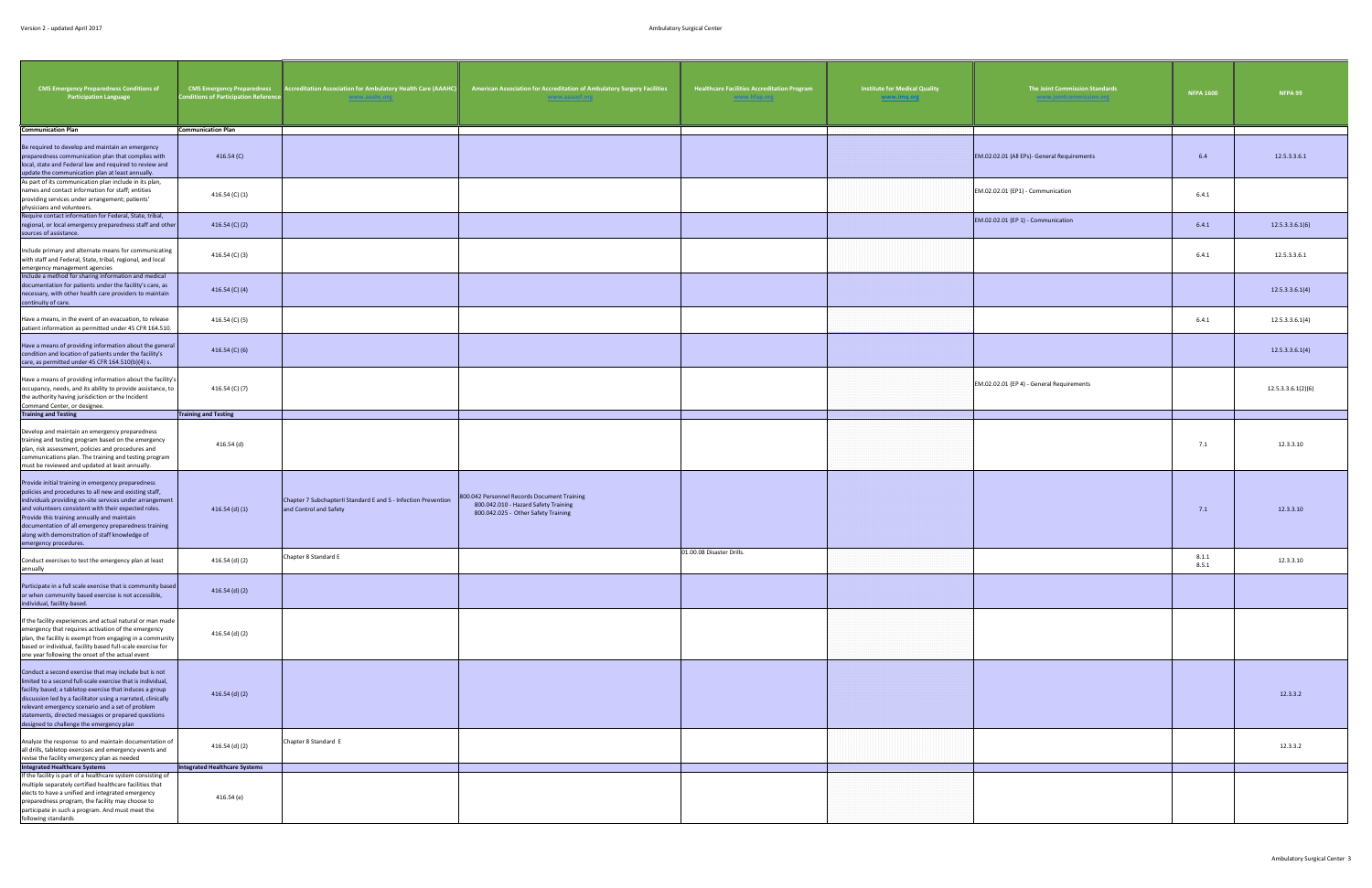| <b>CMS Emergency Preparedness Conditions of</b><br><b>Participation Language</b>                                                                                                                                                                                                   | <b>CMS Emergency Preparedness</b><br><b>Conditions of Participation Reference</b> | <b>Accreditation Association for Ambulatory Health Care (AAAHC</b><br>www.aaahc.org | American Association for Accreditation of Ambulatory Surgery Facilities<br>www.aaaasf.org | <b>Healthcare Facilities Accreditation Program</b><br>www.hfap.org | <b>Institute for Medical Quality</b><br>www.imq.org | The Joint Commission Standards<br>www.jointcommission.org | <b>NFPA 1600</b> | <b>NFPA 99</b> |
|------------------------------------------------------------------------------------------------------------------------------------------------------------------------------------------------------------------------------------------------------------------------------------|-----------------------------------------------------------------------------------|-------------------------------------------------------------------------------------|-------------------------------------------------------------------------------------------|--------------------------------------------------------------------|-----------------------------------------------------|-----------------------------------------------------------|------------------|----------------|
| Demonstrate that each separately certified facility within<br>the system actively participated in the development of<br>the unified and integrated emergency preparedness<br>program                                                                                               | $416.54$ (e) $(1)$                                                                |                                                                                     |                                                                                           |                                                                    |                                                     |                                                           |                  |                |
| The unified and integrated emergency preparedness<br>program must be developed and maintained in a manner<br>that takes into account each separately certified facility's<br>unique circumstances, patient populations and services<br>offered.                                    | 416.54 (e) (2)                                                                    |                                                                                     |                                                                                           |                                                                    |                                                     |                                                           |                  |                |
| Demonstrate that each separately certified facility is<br>capable of actively using the unified and integrated<br>emergency preparedness program and is in compliance                                                                                                              | $416.54$ (e) (3)                                                                  |                                                                                     |                                                                                           |                                                                    |                                                     |                                                           |                  |                |
| Include a unified and integrated emergency plan that<br>meets all standards of paragraphs (a) (2), (3), and (4) of<br>this section.                                                                                                                                                | 416.54 (e) (4)                                                                    |                                                                                     |                                                                                           |                                                                    |                                                     |                                                           |                  |                |
| The plan must be based on a community risk assessment<br>using an all-hazards approach with each separately<br>certified facility within the health system having a<br>documented individual facility based risk assessment                                                        | $416.54$ (e) (4)                                                                  |                                                                                     |                                                                                           |                                                                    |                                                     |                                                           |                  |                |
| Include integrated policies and procedures that meet the<br>requirements set forth in paragraph (b) of this section, a<br>coordinated communication plan and training and testing<br>programs that meet the requirements of paragraphs (C)<br>and (d) of this section respectively | 416.54 (e) (5)                                                                    |                                                                                     |                                                                                           |                                                                    |                                                     | EM.01.01.01 (EP 2) -Foundation for the EOP                |                  |                |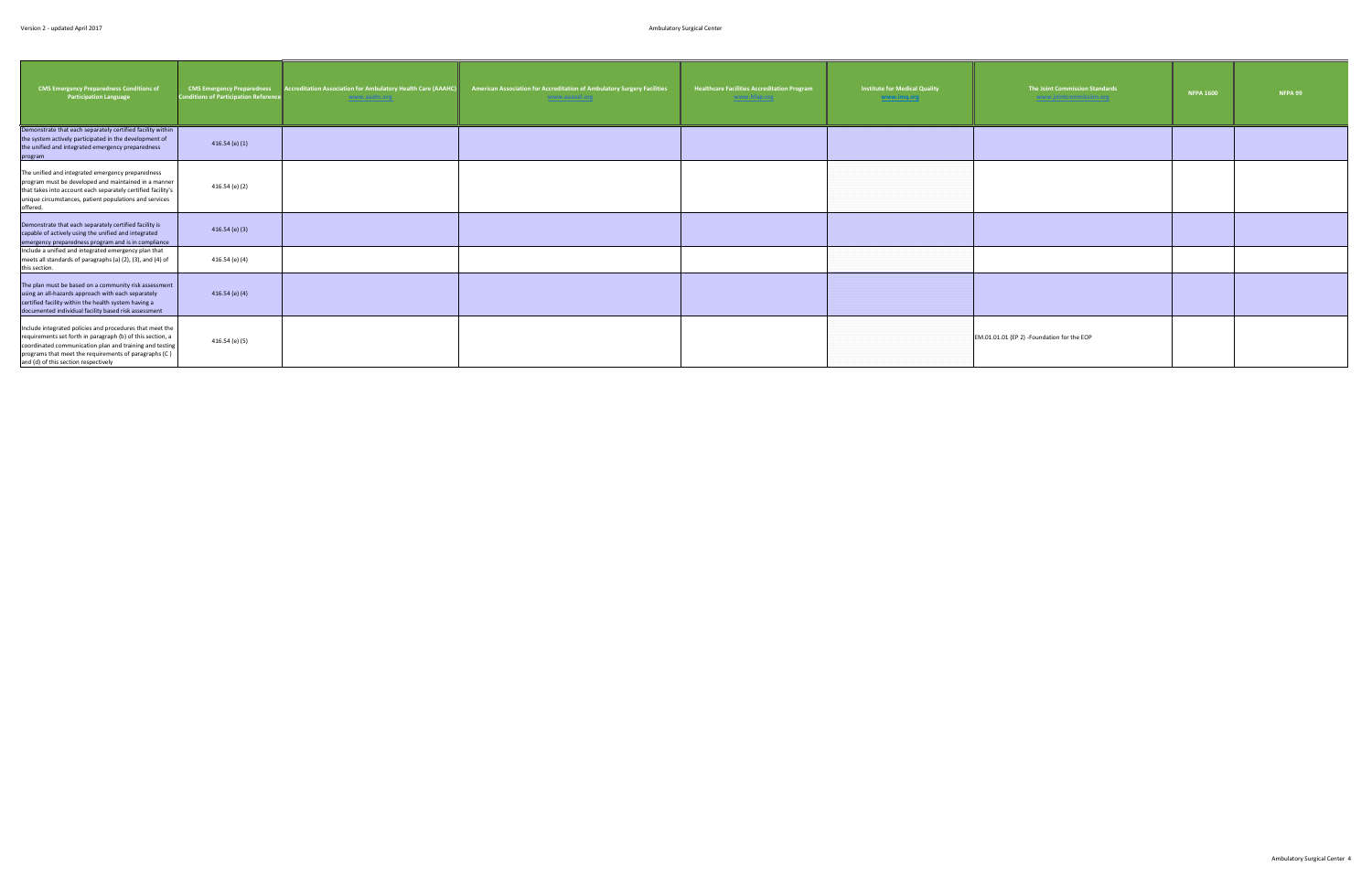<span id="page-5-0"></span>

| <b>CMS Emergency Preparedness Conditions of Participation</b><br>Language                                                                                                                                                                     | <b>CMS Emergency Preparedness Conditions of Participation</b><br>Reference | American Association for Accreditation of Ambulatory Surgery<br><b>Facilities</b><br>www.aaaasf.org/           | <b>NFPA 1600</b>                 | NFPA 99                                                     |
|-----------------------------------------------------------------------------------------------------------------------------------------------------------------------------------------------------------------------------------------------|----------------------------------------------------------------------------|----------------------------------------------------------------------------------------------------------------|----------------------------------|-------------------------------------------------------------|
| October 2016                                                                                                                                                                                                                                  | 485.727                                                                    | <b>Version 14.4 February 2016</b>                                                                              | 2016                             | 2012 Edition                                                |
| Require both an emergency preparedness program and an<br>emergency preparedness plan                                                                                                                                                          | 485.727                                                                    | 400.20 General Safety in the Facility - Emergency Protocols<br>400.020.010<br>4D3:D4400.020.045<br>400.020.055 |                                  | 12.2.2.3<br>12.2.3.2<br>12.4.1<br>12.5.1                    |
| Comply with all applicable Federal, State and local emergency<br>preparedness requirements. The emergency plan must be<br>reviewed and updated at least annually.                                                                             | 485.727 (a)                                                                |                                                                                                                |                                  | 12.2.3.3<br>12.4.1.2<br>12.5.3.6.1                          |
| The emergency plan must be based on and include a<br>documented facility based and community based risk<br>assessment utilizing an all hazards approach                                                                                       | 485.727 (a) (1)                                                            |                                                                                                                |                                  | 12.5.2<br>12.5.3.1                                          |
| The emergency plan includes strategies for addressing<br>emergency events identified by the risk assessment.                                                                                                                                  | $485.727$ (a) (2)                                                          |                                                                                                                | 4.4.2<br>5.1.3<br>5.1.4<br>5.2.1 | 12.5.3.2<br>12.5.3.3                                        |
| The emergency plan must address the patient population<br>including the types of services that the facility would be able to<br>provide in an emergency; continuity of operations, including<br>delegations of authority and succession plans | 485.727 (a) (3)                                                            |                                                                                                                | 5.2.2.2                          | 12.2.2.3<br>12.5.3.1.3(1)<br>12.5.3.2.3(11)<br>12.5.3.3.6.4 |
| Address the location and use of alarm systems and signals; and<br>methods of containing fire                                                                                                                                                  | 485.727 (a) (4)                                                            | 400.020.015 General Safety in the Facility- Emergency Protocols                                                |                                  |                                                             |
| Have a process for ensuring cooperation and collaboration with<br>local, tribal, regional, state, or Federal emergency preparedness<br>officials' efforts to maintain an integrated response during a<br>disaster or emergency situation      | 485.727 (a) (5)                                                            |                                                                                                                |                                  | 12.2.3.3<br>12.5.3.3.6.1(2)(6)                              |
| The emergency plan must be developed and maintained with<br>assistance from fire, safety and other appropriate experts                                                                                                                        | $485.727$ (a) (6)                                                          |                                                                                                                |                                  |                                                             |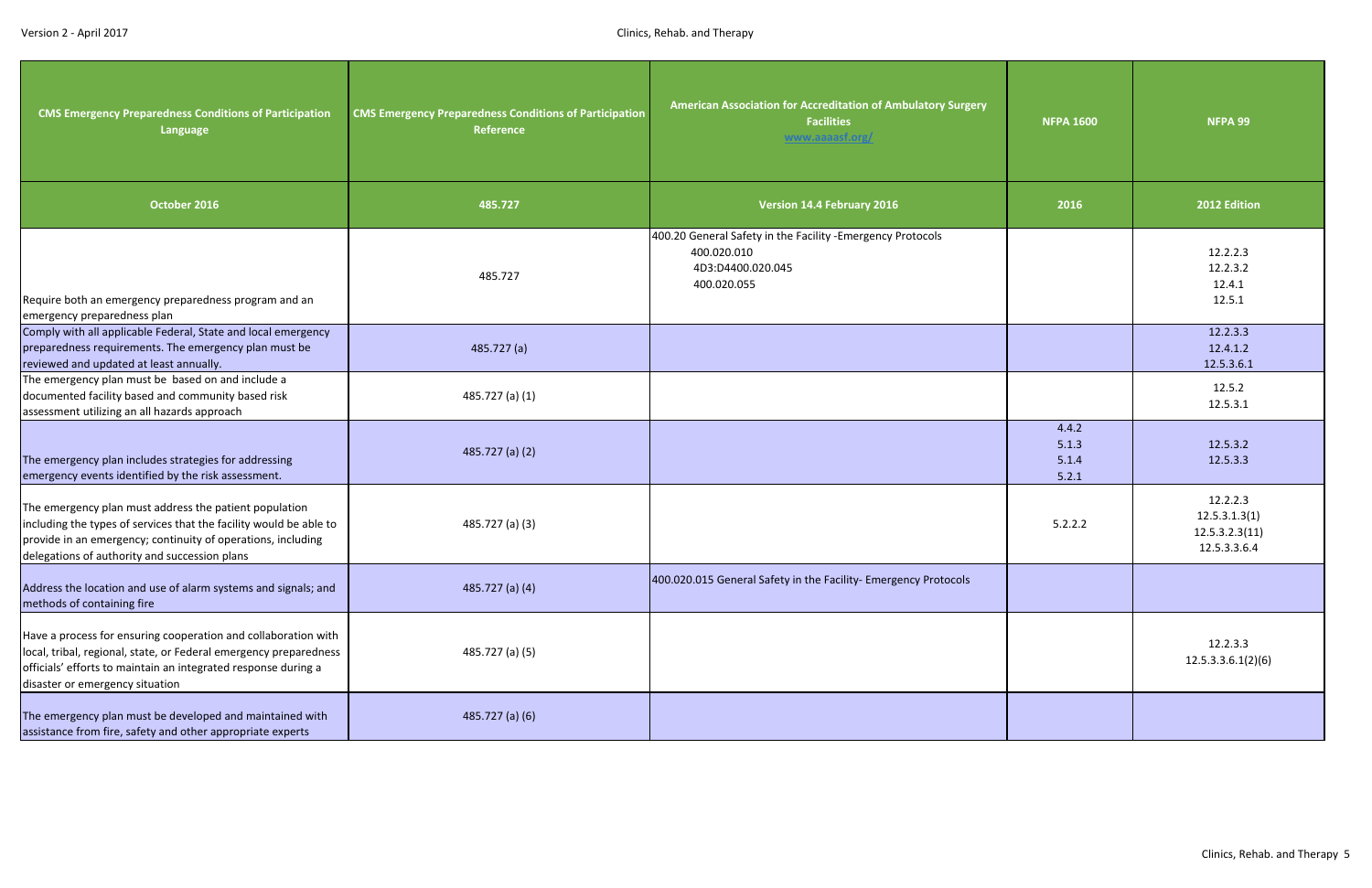| <b>CMS Emergency Preparedness Conditions of Participation</b><br>Language                                                                                                                                                                                                                                                | <b>CMS Emergency Preparedness Conditions of Participation</b><br>Reference | American Association for Accreditation of Ambulatory Surgery<br><b>Facilities</b><br>www.aaaasf.org/     | <b>NFPA 1600</b> | NFPA 99                                                                              |
|--------------------------------------------------------------------------------------------------------------------------------------------------------------------------------------------------------------------------------------------------------------------------------------------------------------------------|----------------------------------------------------------------------------|----------------------------------------------------------------------------------------------------------|------------------|--------------------------------------------------------------------------------------|
| <b>Policies and Procedures</b>                                                                                                                                                                                                                                                                                           | <b>Policies and Procedures</b>                                             |                                                                                                          |                  |                                                                                      |
| Develop and implement emergency preparedness policies and<br>procedures based on the emergency plan set forth in (a) and<br>$(a)$ (1) and the communications plan section (C). The policies<br>and procedures must be reviewed and updated at least<br>annually.                                                         | 485.727(b)                                                                 | 400.20 General Safety in the Facility - Emergency Protocols<br>400.020.010<br>400.020.045<br>400.020.055 |                  | 12.5.3.3.5<br>12.5.3.3.6.1<br>12.5.3.6.1                                             |
| Develops a system to track the location of on-duty staff and<br>sheltered patients in the facility's care during an emergency. If<br>on-duty staff or sheltered patients are relocated during the<br>emergency the facility must document the specific name and<br>location of the receiving facility or other location. |                                                                            |                                                                                                          |                  | 12.5.3.3.6.4(9)                                                                      |
| Have policies and procedures in place to ensure the safe<br>evacuation from the facility, which would include staff<br>responsibilities and needs of the patient                                                                                                                                                         | 485.727 (b) (1)                                                            | 400.20 General Safety in the Facility -Emergency Protocols<br>400.020.055                                |                  | 12.5.3.3.6.1(3)(4)<br>12.5.3.3.6.2(7)<br>12.5.3.3.6.4(1)(6)(7)(8)(9)<br>12.5.3.3.6.8 |
| Have a means to shelter in place for patients, staff and<br>volunteers who remain in the facility                                                                                                                                                                                                                        | 485.727 (b) (2)                                                            |                                                                                                          |                  | 12.5.3.3.3<br>12.5.3.3.6                                                             |
| Have a system of medical documentation that preserve patient<br>information, protects the confidentiality of patient information<br>and secures and maintains availability of records.                                                                                                                                   | 485.727 (b) (3)                                                            |                                                                                                          | 4.7.2            | 12.5.3.3.6.1(4)                                                                      |
| Have policies and procedures in place to address the use of<br>volunteers in an emergency or other emergency staffing<br>strategies, including the process and role for integration of State<br>or Federally designated health care professionals to address<br>surge needs during an emergency.                         | 485.727 (b) (4)                                                            |                                                                                                          | 6.9.1.2          | 12.5.3.4.5                                                                           |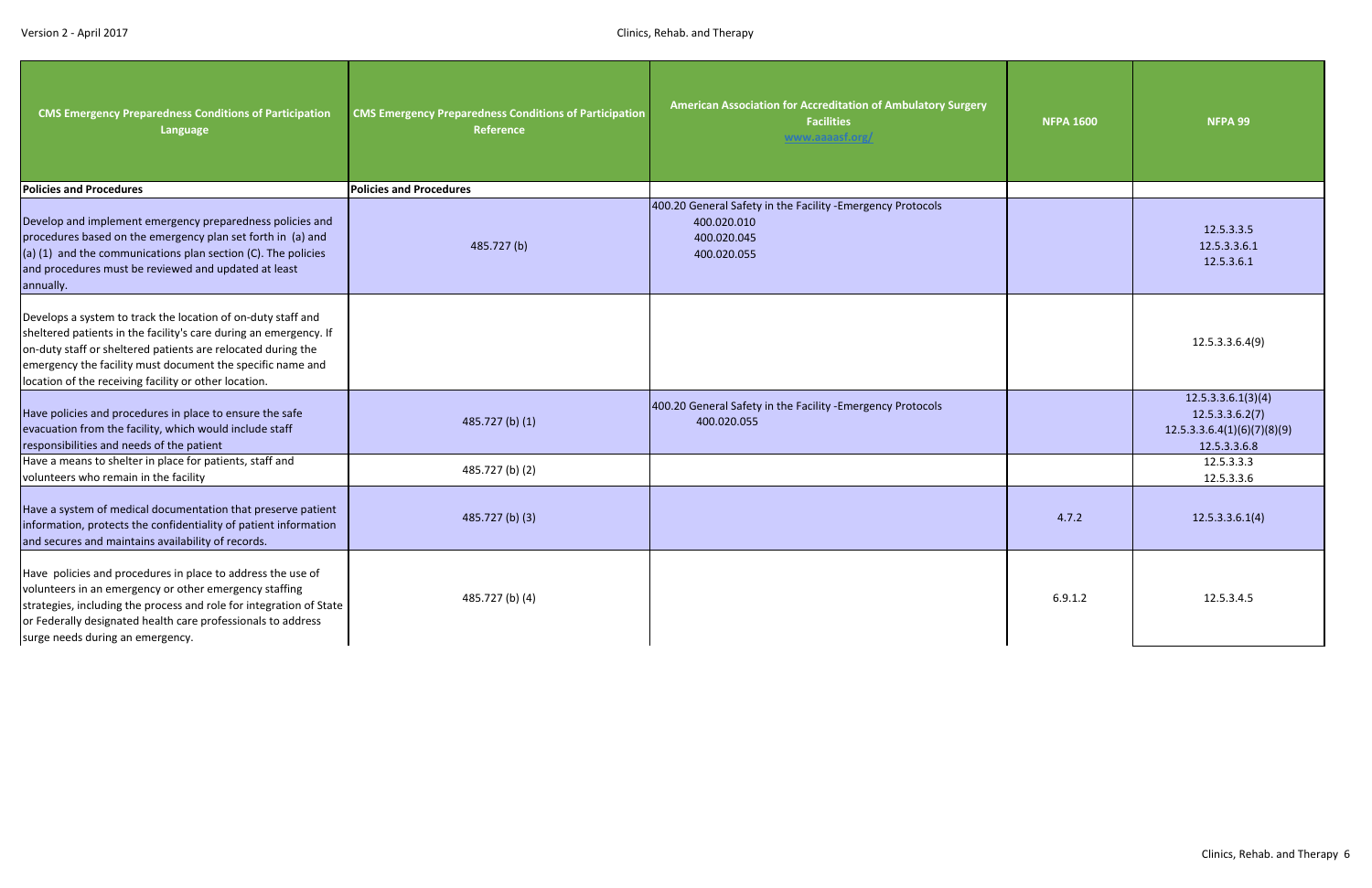| <b>CMS Emergency Preparedness Conditions of Participation</b><br>Language                                                                                                                                                                                                                                                                                                                                        | <b>CMS Emergency Preparedness Conditions of Participation</b><br><b>Reference</b> | American Association for Accreditation of Ambulatory Surgery<br><b>Facilities</b><br>www.aaaasf.org/                       | <b>NFPA 1600</b> | <b>NFPA 99</b>     |
|------------------------------------------------------------------------------------------------------------------------------------------------------------------------------------------------------------------------------------------------------------------------------------------------------------------------------------------------------------------------------------------------------------------|-----------------------------------------------------------------------------------|----------------------------------------------------------------------------------------------------------------------------|------------------|--------------------|
| <b>Communication Plan</b>                                                                                                                                                                                                                                                                                                                                                                                        | <b>Communication Plan</b>                                                         |                                                                                                                            |                  |                    |
| Be required to develop and maintain an emergency<br>preparedness communication plan that complies with local,<br>state and Federal law and required to review and update the<br>communication plan at least annually.                                                                                                                                                                                            | 485.727 (C)                                                                       |                                                                                                                            | 6.4              | 12.5.3.3.6.1       |
| As part of its communication plan include in its plan, names and<br>contact information for staff; entities providing services under<br>arrangement; patients' physicians; other organizations and<br>volunteers.                                                                                                                                                                                                | 485.727 (C)(1)                                                                    |                                                                                                                            |                  |                    |
| Require contact information for Federal, State, tribal, regional,<br>or local emergency preparedness staff and other sources of<br>assistance.                                                                                                                                                                                                                                                                   | 485.727 (C)(2)                                                                    |                                                                                                                            | 6.4.1            | 12.5.3.3.6.1(6)    |
| Include primary and alternate means for communicating with<br>staff and Federal, State, tribal, regional, and local emergency<br>management agencies                                                                                                                                                                                                                                                             | 485.727 (C) (3)                                                                   |                                                                                                                            | 6.4.1            | 12.5.3.3.6.1(6)    |
| Include a method for sharing information and medical<br>documentation for patients under the facility's care, as<br>necessary, with other health care providers to maintain<br>continuity of care.                                                                                                                                                                                                               | 485.727 (C)(4)                                                                    |                                                                                                                            |                  | 12.5.3.3.6.1(4)    |
| Have a means of providing information about the facility's<br>occupancy, needs, and its ability to provide assistance, to the<br>authority having jurisdiction or the Incident Command Center, or<br>designee.                                                                                                                                                                                                   | 485.727 (C)(5)                                                                    |                                                                                                                            |                  | 12.5.3.3.6.1(2)(6) |
| Training and Testing                                                                                                                                                                                                                                                                                                                                                                                             | Training and Testing                                                              |                                                                                                                            |                  |                    |
| Develop and maintain an emergency preparedness training and<br>testing program based on the emergency plan, risk assessment,<br>policies and procedures and communications plan. The training<br>and testing program must be reviewed and updated at least<br>annually.                                                                                                                                          | 485.727 (d)                                                                       |                                                                                                                            |                  | 12.3.3.10          |
| Provide initial training in emergency preparedness policies and<br>procedures to all new and existing staff, individuals providing on-<br>site services under arrangement and volunteers consistent with<br>their expected roles. Provide this training annually and maintain<br>documentation of all emergency preparedness training along<br>with demonstration of staff knowledge of emergency<br>procedures. | 485.727 (d) (1)                                                                   | 800.042 Personnel Records Document Training<br>800.042.010 - Hazard Safety Training<br>800.042.025 - Other Safety Training |                  | 12.3.3.10          |
| Conduct exercises to test the emergency plan at least annually                                                                                                                                                                                                                                                                                                                                                   | 485.727 (d) (2)                                                                   |                                                                                                                            | 7.1              | 12.3.3.10          |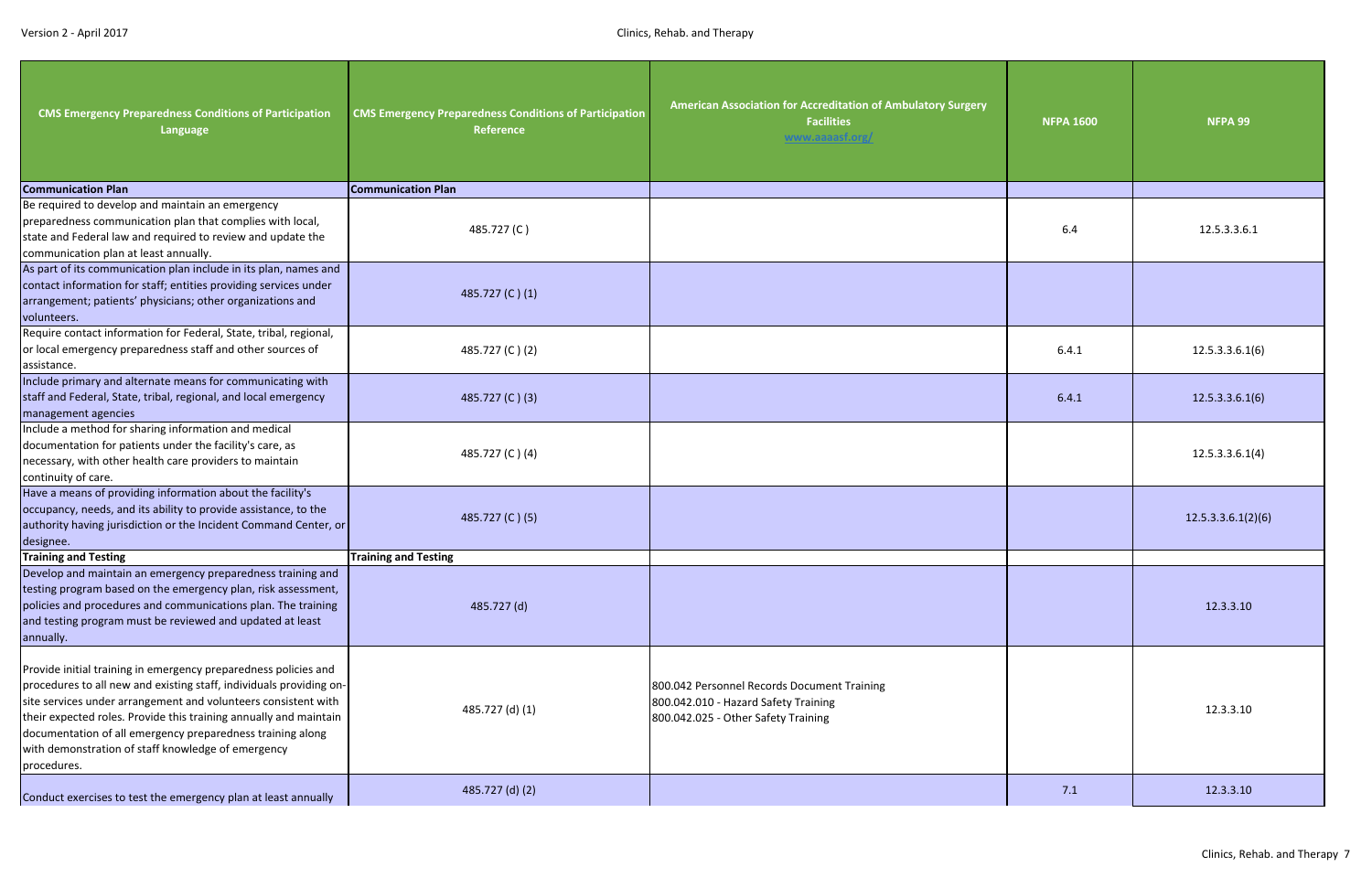| <b>CMS Emergency Preparedness Conditions of Participation</b><br>Language                                                                                                                                                                                                                                                                                                                             | <b>CMS Emergency Preparedness Conditions of Participation</b><br>Reference | American Association for Accreditation of Ambulatory Surgery<br><b>Facilities</b><br>www.aaaasf.org/ | <b>NFPA 1600</b> | NFPA 99  |
|-------------------------------------------------------------------------------------------------------------------------------------------------------------------------------------------------------------------------------------------------------------------------------------------------------------------------------------------------------------------------------------------------------|----------------------------------------------------------------------------|------------------------------------------------------------------------------------------------------|------------------|----------|
| Participate in a full scale exercise that is community based or<br>when community based exercise is not accessible, individual,<br>facility-based.                                                                                                                                                                                                                                                    | 485.727 (d) (2)                                                            |                                                                                                      | 7.1              |          |
| If the facility experiences and actual natural or man made<br>emergency that requires activation of the emergency plan, the<br>facility is exempt from engaging in a community based or<br>individual, facility based full-scale exercise for one year following<br>the onset of the actual event                                                                                                     | 485.727 (d) (2)                                                            |                                                                                                      | 8.1.1<br>8.5.1   |          |
| Conduct a second exercise that may include but is not limited to<br>a second full-scale exercise that is individual, facility based; a<br>tabletop exercise that includes a group discussion led by a<br>facilitator using a narrated, clinically relevant emergency<br>scenario and a set of problem statements, directed messages or<br>prepared questions designed to challenge the emergency plan | 485.727 (d) (3)                                                            |                                                                                                      |                  | 12.3.3.2 |
| Analyze the response to and maintain documentation of all<br>drills, tabletop exercises and emergency events and revise the<br>facility emergency plan as needed                                                                                                                                                                                                                                      | 485.727 (d) (4)                                                            |                                                                                                      |                  | 12.3.3.2 |
| <b>Integrated Healthcare Systems</b>                                                                                                                                                                                                                                                                                                                                                                  | <b>Integrated Healthcare Systems</b>                                       |                                                                                                      |                  |          |
| If the facility is part of a healthcare system consisting of multiple<br>separately certified healthcare facilities that elects to have a<br>unified and integrated emergency preparedness program, the<br>facility may choose to participate in such a program. And must<br>meet the following standards                                                                                             | 485.727 E                                                                  |                                                                                                      |                  |          |
| Demonstrate that each separately certified facility within the<br>system actively participated in the development of the unified<br>and integrated emergency preparedness program                                                                                                                                                                                                                     | 485.727 E                                                                  |                                                                                                      |                  |          |
| The unified and integrated emergency preparedness program<br>must be developed and maintained in a manner that takes into<br>account each separately certified facility's unique circumstances,<br>patient populations and services offered.                                                                                                                                                          | 485.727 E                                                                  |                                                                                                      |                  |          |
| Demonstrate that each separately certified facility is capable of<br>actively using the unified and integrated emergency<br>preparedness program and is in compliance                                                                                                                                                                                                                                 | 485.727 E                                                                  |                                                                                                      |                  |          |
| Include a unified and integrated emergency plan that meets all<br>standards of paragraphs (a) (2), (3), and (4) of this section.                                                                                                                                                                                                                                                                      | 485.727 E                                                                  |                                                                                                      |                  |          |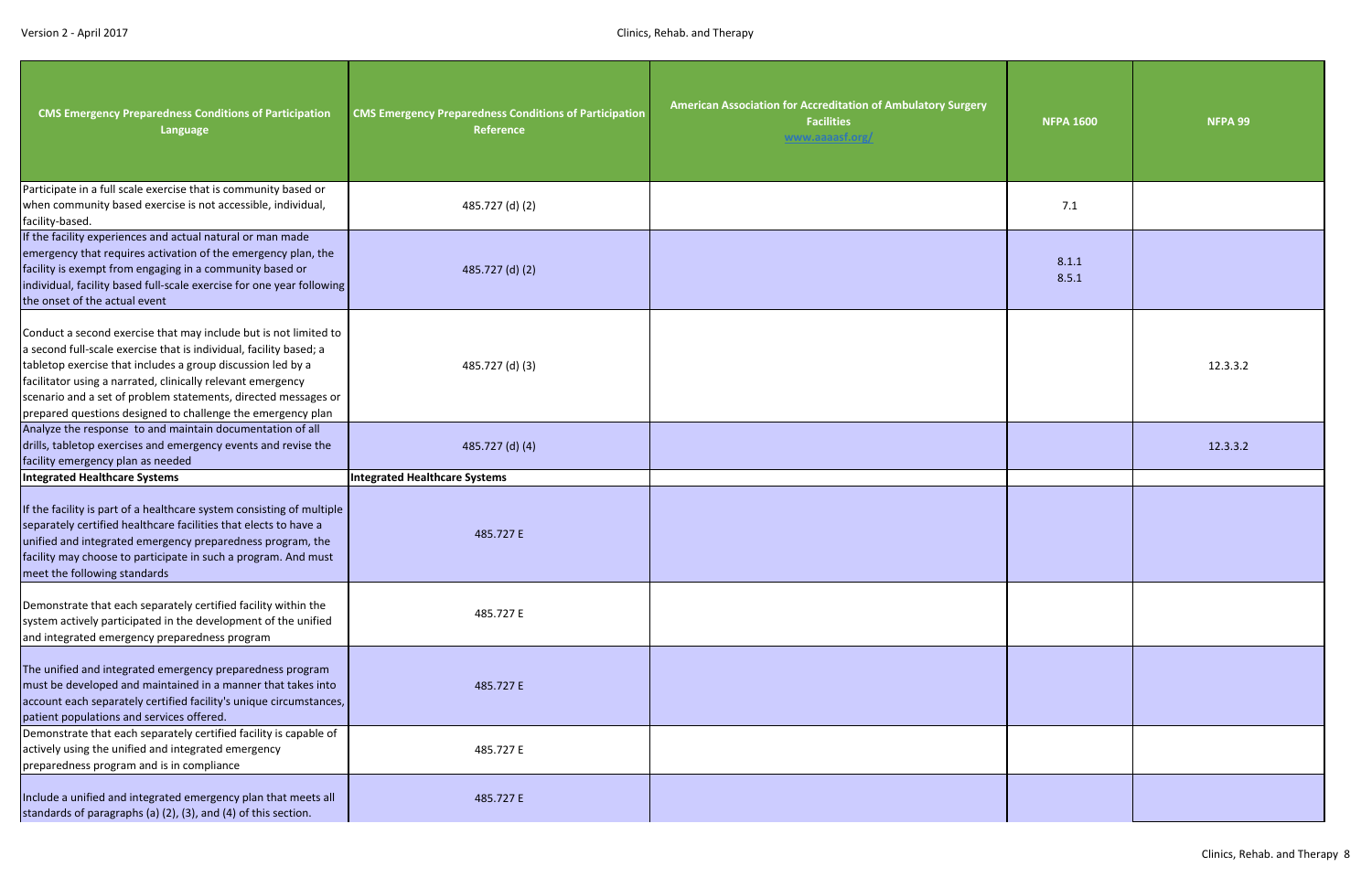| <b>CMS Emergency Preparedness Conditions of Participation</b><br>Language                                                                                                                                                                                                          | <b>CMS Emergency Preparedness Conditions of Participation</b><br>Reference | American Association for Accreditation of Ambulatory Surgery<br><b>Facilities</b><br>www.aaaasf.org/ | <b>NFPA 1600</b> | NFPA 99 |
|------------------------------------------------------------------------------------------------------------------------------------------------------------------------------------------------------------------------------------------------------------------------------------|----------------------------------------------------------------------------|------------------------------------------------------------------------------------------------------|------------------|---------|
| The plan must be based on a community risk assessment using<br>an all-hazards approach with each separately certified facility<br>within the health system having a documented individual facility<br>based risk assessment                                                        | 485.727 E                                                                  |                                                                                                      |                  |         |
| Include integrated policies and procedures that meet the<br>requirements set forth in paragraph (b) of this section, a<br>coordinated communication plan and training and testing<br>programs that meet the requirements of paragraphs (C) and (d)<br>of this section respectively | 485.727 E                                                                  |                                                                                                      |                  |         |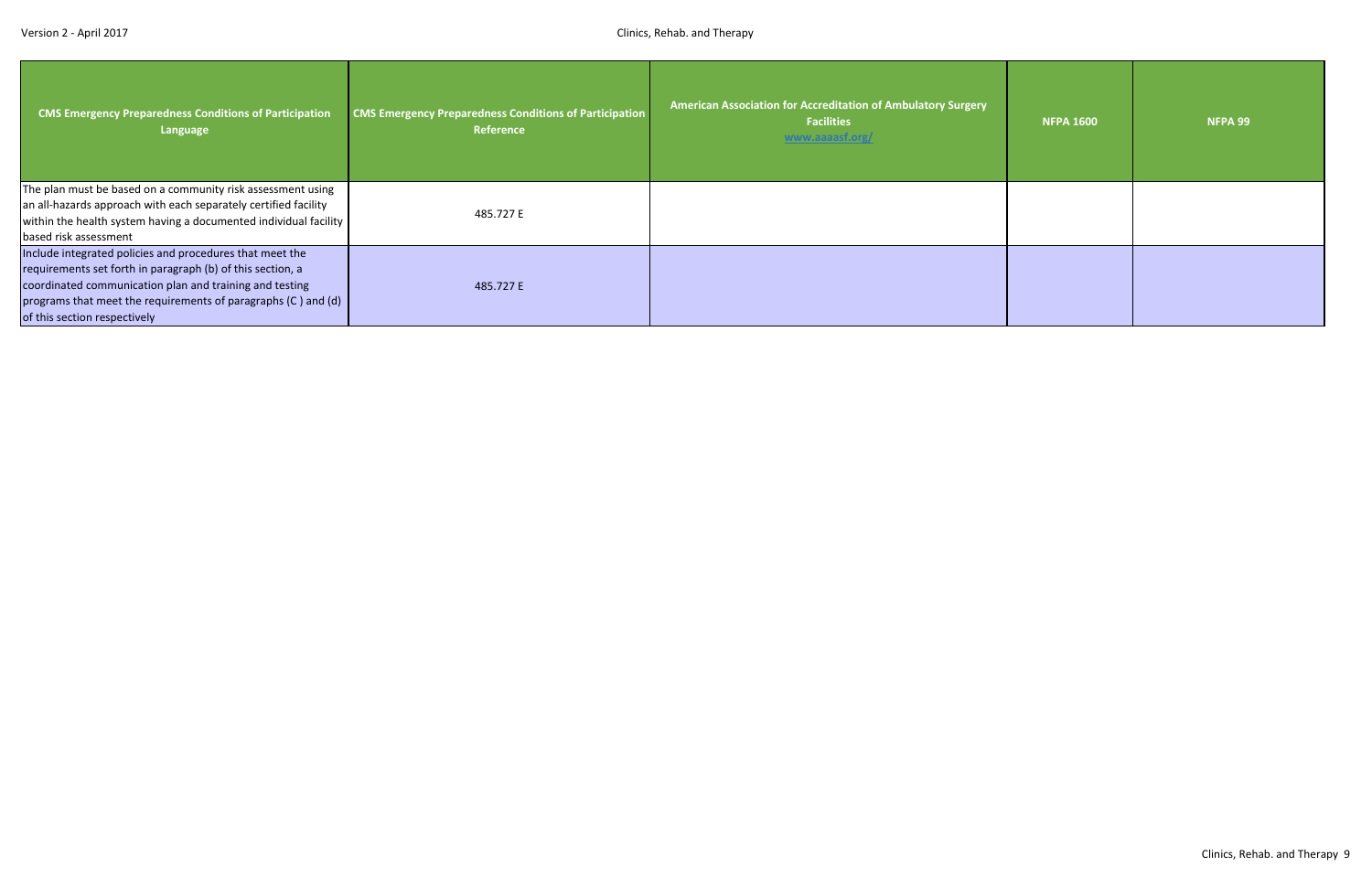<span id="page-10-0"></span>

| <b>CMS Emergency Preparedness Conditions of Participation Language</b>                                                                                                                                                                                                                                                                                                                                            | <b>CMS Emergency Preparedness</b><br><b>Conditions of Participation Reference</b> | <b>NFPA 1600</b>                 | NFPA 99                                                     |
|-------------------------------------------------------------------------------------------------------------------------------------------------------------------------------------------------------------------------------------------------------------------------------------------------------------------------------------------------------------------------------------------------------------------|-----------------------------------------------------------------------------------|----------------------------------|-------------------------------------------------------------|
| October 2016                                                                                                                                                                                                                                                                                                                                                                                                      | 485.920                                                                           | 2016                             | 2012 Edition                                                |
| Require both an emergency preparedness program and an emergency preparedness plan                                                                                                                                                                                                                                                                                                                                 | 485.920                                                                           |                                  | 12.2.2.3<br>12.2.3.2<br>12.4.1<br>12.5.1                    |
| Comply with all applicable Federal, State and local emergency preparedness requirements.<br>The emergency plan must be reviewed and updated at least annually.                                                                                                                                                                                                                                                    | 485.920 (a)                                                                       |                                  | 12.2.3.3<br>12.4.1.2<br>12.5.3.6.1                          |
| The emergency plan must be based on and include a documented facility based and<br>community based risk assessment utilizing an all hazards approach                                                                                                                                                                                                                                                              | 485.920 (a) (1)                                                                   | 4.4.2<br>5.1.3<br>5.1.4<br>5.2.1 | 12.5.2<br>12.5.3.1                                          |
| The emergency plan includes strategies for addressing emergency events identified by the<br>risk assessment.                                                                                                                                                                                                                                                                                                      | 485.920 (a) (2)                                                                   | 5.1.5<br>6.6.2                   | 12.5.3.2<br>12.5.3.3                                        |
| The emergency plan must address the patient population including the types of services<br>that the facility would be able to provide in an emergency; continuity of operations,<br>including delegations of authority and succession plans                                                                                                                                                                        | 485.920 (a) (3)                                                                   | 5.2.2.2                          | 12.2.2.3<br>12.5.3.1.3(1)<br>12.5.3.2.3(11)<br>12.5.3.3.6.4 |
| Have a process for ensuring cooperation and collaboration with local, tribal, regional, state,<br>or Federal emergency preparedness officials' efforts to maintain an integrated response<br>during a disaster or emergency situation, including documentation of the facility efforts to<br>contact such officials and, when applicable, its participation in collaborative and cooperative<br>planning efforts. | 485.920 (a) (4)                                                                   |                                  | 12.2.3.3<br>12.5.3.3.6.1(2)(6)                              |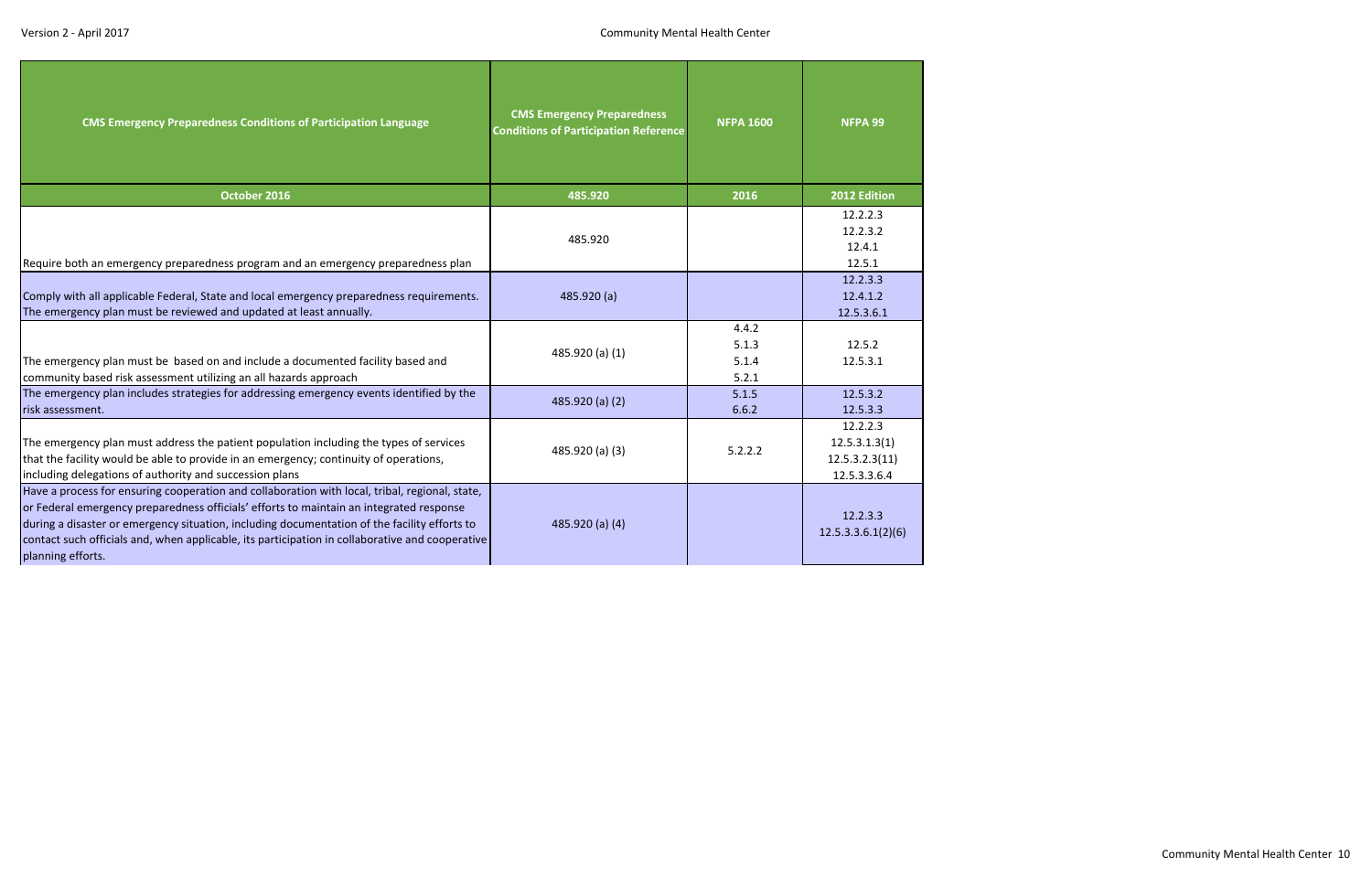| <b>CMS Emergency Preparedness Conditions of Participation Language</b>                                                                                                                                                                                                                                                                                                  | <b>CMS Emergency Preparedness</b><br><b>Conditions of Participation Reference</b> | <b>NFPA 1600</b> | <b>NFPA 99</b>                           |
|-------------------------------------------------------------------------------------------------------------------------------------------------------------------------------------------------------------------------------------------------------------------------------------------------------------------------------------------------------------------------|-----------------------------------------------------------------------------------|------------------|------------------------------------------|
| <b>Policies and Procedures</b>                                                                                                                                                                                                                                                                                                                                          | <b>Policies and Procedures</b>                                                    |                  | 12.5.3.3.5<br>12.5.3.3.6.1<br>12.5.3.6.1 |
| Develop and implement emergency preparedness policies and procedures based on the<br>emergency plan set forth in 416.54 (a) and 416.54 (a) (1) and the communications plan<br>section 416.54 (C). The policies and procedures must be reviewed and updated at least<br>annually.                                                                                        | 485.920(b)                                                                        |                  |                                          |
| Develops a system to track the location of on-duty staff and sheltered patients in the<br>facility's care during an emergency. If on-duty staff or sheltered patients are relocated<br>during the emergency the facility must document the specific name and location of the<br>receiving facility or other location.                                                   | 485.920 (b) (1)                                                                   |                  | 12.5.3.3.3<br>12.5.3.3.6                 |
| Have policies and procedures in place to ensure the safe evacuation from the facility, which<br>would include standards addressing consideration of care and treatment needs of evacuees;<br>staff responsibilities; transportation; identification of evacuation location(s); and primary<br>and alternate means of communication with external sources of assistance. | 485.920 (b) (2)                                                                   |                  | 12.5.3.3.6.1(4)                          |
| Have a means to shelter in place for patients, staff and volunteers who remain in the facility                                                                                                                                                                                                                                                                          | 485.920 (b) (3)                                                                   |                  | 12.5.3.4.5                               |
| Have a system of medical documentation that preserve patient information, protects the<br>confidentiality of patient information and secures and maintains availability of records.                                                                                                                                                                                     | 485.920 (b) (4)                                                                   | 4.7.2            |                                          |
| Have policies and procedures in place to address the use of volunteers in an emergency or<br>other emergency staffing strategies, including the process and role for integration of State<br>or Federally designated health care professionals to address surge needs during an<br>emergency.                                                                           | 485.920 (b) (5)                                                                   | 6.9.1.2          |                                          |
| Development of arrangements with other facilities of similar type or other providers to<br>receive clients in the event of limitations or cessation of operations to maintain continuity<br>of services                                                                                                                                                                 | 485.920 (b) (6)                                                                   |                  | 12.5.3.3.6.1                             |
| Policies and procedures would have to address the role of the facility under a waiver<br>declared by the Secretary, in accordance with section 1135 of the Act, for the provision of<br>care and treatment at an alternate care site (ACS) identified by emergency management<br>officials.                                                                             | 485.920 (b) (7)                                                                   |                  |                                          |

Community Mental Health Center 11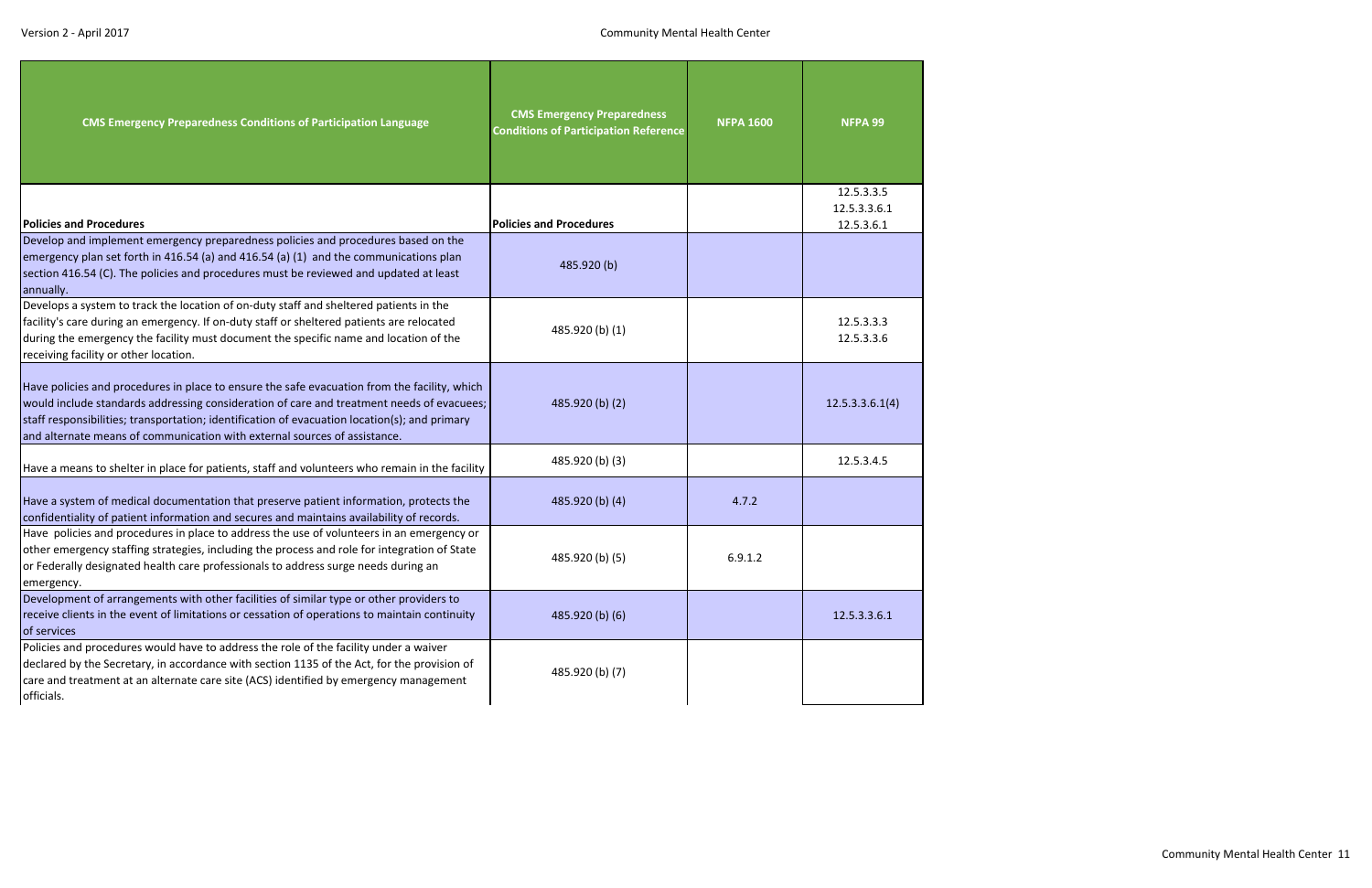| <b>CMS Emergency Preparedness Conditions of Participation Language</b>                                                                                                                                             | <b>CMS Emergency Preparedness</b><br><b>Conditions of Participation Reference</b> | <b>NFPA 1600</b> | NFPA 99            |
|--------------------------------------------------------------------------------------------------------------------------------------------------------------------------------------------------------------------|-----------------------------------------------------------------------------------|------------------|--------------------|
| <b>Communication Plan</b>                                                                                                                                                                                          | <b>Communication Plan</b>                                                         |                  | 12.5.3.3.6.1(6)    |
| Be required to develop and maintain an emergency preparedness communication plan that<br>complies with local, state and Federal law and required to review and update the<br>communication plan at least annually. | 485.920(C)                                                                        | 6.4              | 12.5.3.3.6.1       |
| As part of its communication plan include in its plan, names and contact information for<br>staff; entities providing services under arrangement; clients' physicians and volunteers.                              | 485.920 (C)(1)                                                                    | 6.4.1            | 12.5.3.3.6.1(4)    |
| Require contact information for Federal, State, tribal, regional, or local emergency<br>preparedness staff and other sources of assistance.                                                                        | 485.920 (C)(2)                                                                    | 6.4.1            | 12.5.3.3.6.1(4)    |
| Include primary and alternate means for communicating with staff and Federal, State, tribal,<br>regional, and local emergency management agencies                                                                  | 485.920 (C)(3)                                                                    | 6.4.1            | 12.5.3.3.6.1(4)    |
| Include a method for sharing information and medical documentation for patients under the<br>facility's care, as necessary, with other health care providers to maintain continuity of care.                       | 485.920 (C)(4)                                                                    |                  | 12.5.3.3.6.1(2)(6) |
| Have a means, in the event of an evacuation, to release patient information as permitted<br>under 45 CFR 164.510 of the HIPAA Privacy Regulations.                                                                 | 485.920 (C) (5)                                                                   | 6.4.1            |                    |
| Have a means of providing information about the general condition and location of patients<br>under the facility's care, as permitted under 45 CFR 164.510(b)(4) of the HIPAA Privacy<br>Regulations.              | 485.920 (C) (6)                                                                   |                  | 12.3.3.9.1         |
| Have a means of providing information about the facility's needs, and its ability to provide<br>assistance, to the authority having jurisdiction or the Incident Command Center, or<br>designee.                   | 485.920 (C) (7)                                                                   |                  | 12.3.3.9.2         |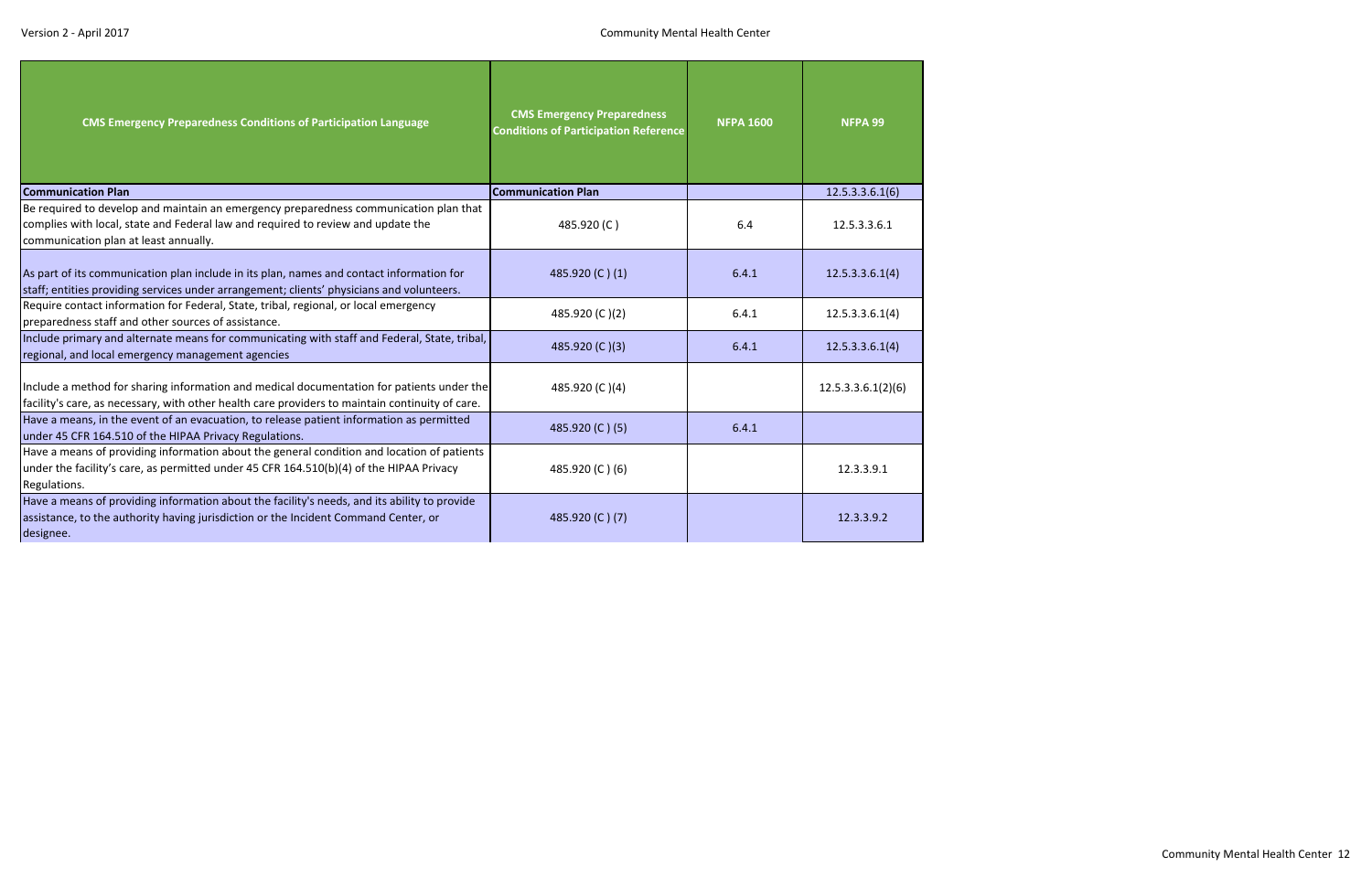| <b>CMS Emergency Preparedness Conditions of Participation Language</b>                                                                                                                                                                                                                                                                                                                            | <b>CMS Emergency Preparedness</b><br><b>Conditions of Participation Reference</b> | <b>NFPA 1600</b> | NFPA 99   |  |
|---------------------------------------------------------------------------------------------------------------------------------------------------------------------------------------------------------------------------------------------------------------------------------------------------------------------------------------------------------------------------------------------------|-----------------------------------------------------------------------------------|------------------|-----------|--|
| <b>Training and Testing</b>                                                                                                                                                                                                                                                                                                                                                                       | <b>Training and Testing</b>                                                       |                  | 12.3.3.10 |  |
| Develop and maintain an emergency preparedness training and testing program based on<br>the emergency plan, risk assessment, policies and procedures and communications plan.<br>The training and testing program must be reviewed and updated at least annually.                                                                                                                                 | 485.920 (d)                                                                       | 7.1              |           |  |
| Provide initial training in emergency preparedness polies and procedures to all new and<br>existing staff, individuals providing services under arrangement and volunteers consistent<br>with their expected roles. Provide this training annually and maintain documentation of all<br>emergency preparedness training along with demonstration of staff knowledge of<br>emergency procedures.   | 7.1<br>485.920 (d) (1)                                                            |                  | 12.3.3.10 |  |
| Conduct exercises to test the emergency plan at least annually                                                                                                                                                                                                                                                                                                                                    | 485.920 (d) (1)                                                                   | 8.5.1<br>8.1.1   | 12.3.3.10 |  |
| Participate in a full scale exercise that is community based or when community based<br>exercise is not accessible, individual, facility-based.                                                                                                                                                                                                                                                   | 485.920 (d) (2)                                                                   |                  | 12.3.3.10 |  |
| If the facility experiences and actual natural or man made emergency that requires<br>activation of the emergency plan, the facility is exempt from engaging in a community based<br>or individual, facility based full-scale exercise for one year following the onset of the actual<br>event                                                                                                    | 485.920 (d) (2)                                                                   |                  |           |  |
| Conduct a second exercise that may include but is not limited to a second full-scale exercise<br>that is individual, facility based; a tabletop exercise that induces a group discussion led by a<br>facilitator using a narrated, clinically relevant emergency scenario and a set of problem<br>statements, directed messages or prepared questions designed to challenge the emergency<br>plan | 485.920 (d) (2)                                                                   |                  |           |  |
| Analyze the response to and maintain documentation of all drills, tabletop exercises and<br>emergency events and revise the facility emergency plan as needed                                                                                                                                                                                                                                     | 485.920 (d) (2)                                                                   |                  | 12.3.3.2  |  |
| Integrated Healthcare Systems                                                                                                                                                                                                                                                                                                                                                                     | Integrated Healthcare Systems                                                     |                  |           |  |
| If the facility is part of a healthcare system consisting of multiple separately certified<br>healthcare facilities that elects to have a unified and integrated emergency preparedness<br>program, the facility may choose to participate in such a program. And must meet the<br>following standards                                                                                            | 485.920 (e)                                                                       |                  |           |  |
| Demonstrate that each separately certified facility within the system actively participated in<br>the development of the unified and integrated emergency preparedness program                                                                                                                                                                                                                    | 485.920 (e)                                                                       |                  |           |  |
| The unified and integrated emergency preparedness program must be developed and<br>maintained in a manner that takes into account each separately certified facility's unique<br>circumstances, patient populations and services offered.                                                                                                                                                         | 485.920 (e)                                                                       |                  |           |  |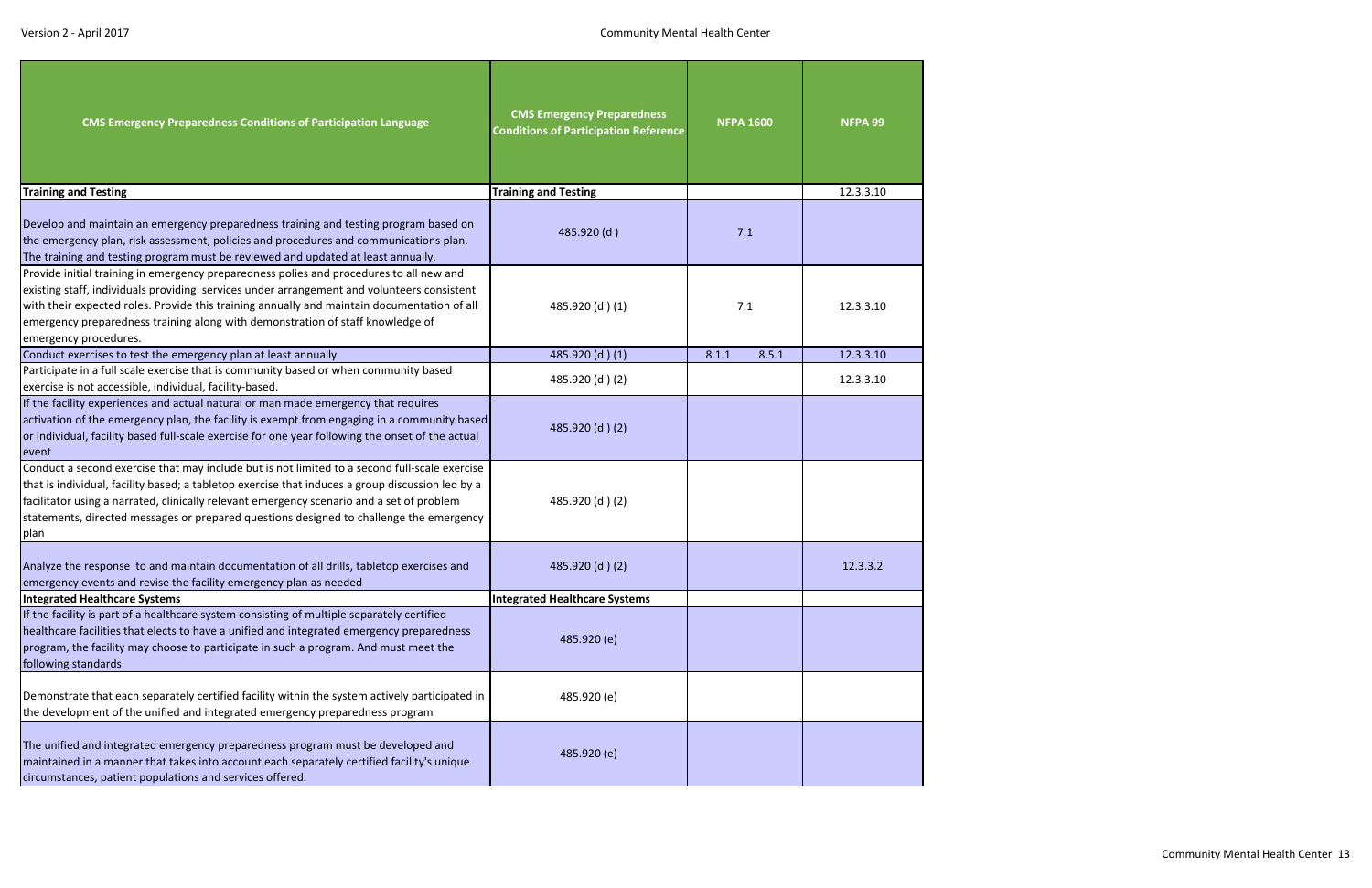| <b>CMS Emergency Preparedness Conditions of Participation Language</b>                                                                                                                                                                                                       | <b>CMS Emergency Preparedness</b><br><b>Conditions of Participation Reference</b> | <b>NFPA 1600</b> | NFPA 99 |
|------------------------------------------------------------------------------------------------------------------------------------------------------------------------------------------------------------------------------------------------------------------------------|-----------------------------------------------------------------------------------|------------------|---------|
| Demonstrate that each separately certified facility is capable of actively using the unified<br>and integrated emergency preparedness program and is in compliance                                                                                                           | 485.920 (e)                                                                       |                  |         |
| Include a unified and integrated emergency plan that meets all standards of paragraphs (a)<br>$(2)$ , $(3)$ , and $(4)$ of this section.                                                                                                                                     | 485.920 (e)                                                                       |                  |         |
| The plan must be based on a community risk assessment using an all-hazards approach with<br>each separately certified facility within the health system having a documented individual<br>facility based risk assessment                                                     | 485.920 (e)                                                                       |                  |         |
| Include integrated policies and procedures that meet the requirements set forth in<br>paragraph (b) of this section, a coordinated communication plan and training and testing<br>programs that meet the requirements of paragraphs (C) and (d) of this section respectively | 485.920 (e)                                                                       |                  |         |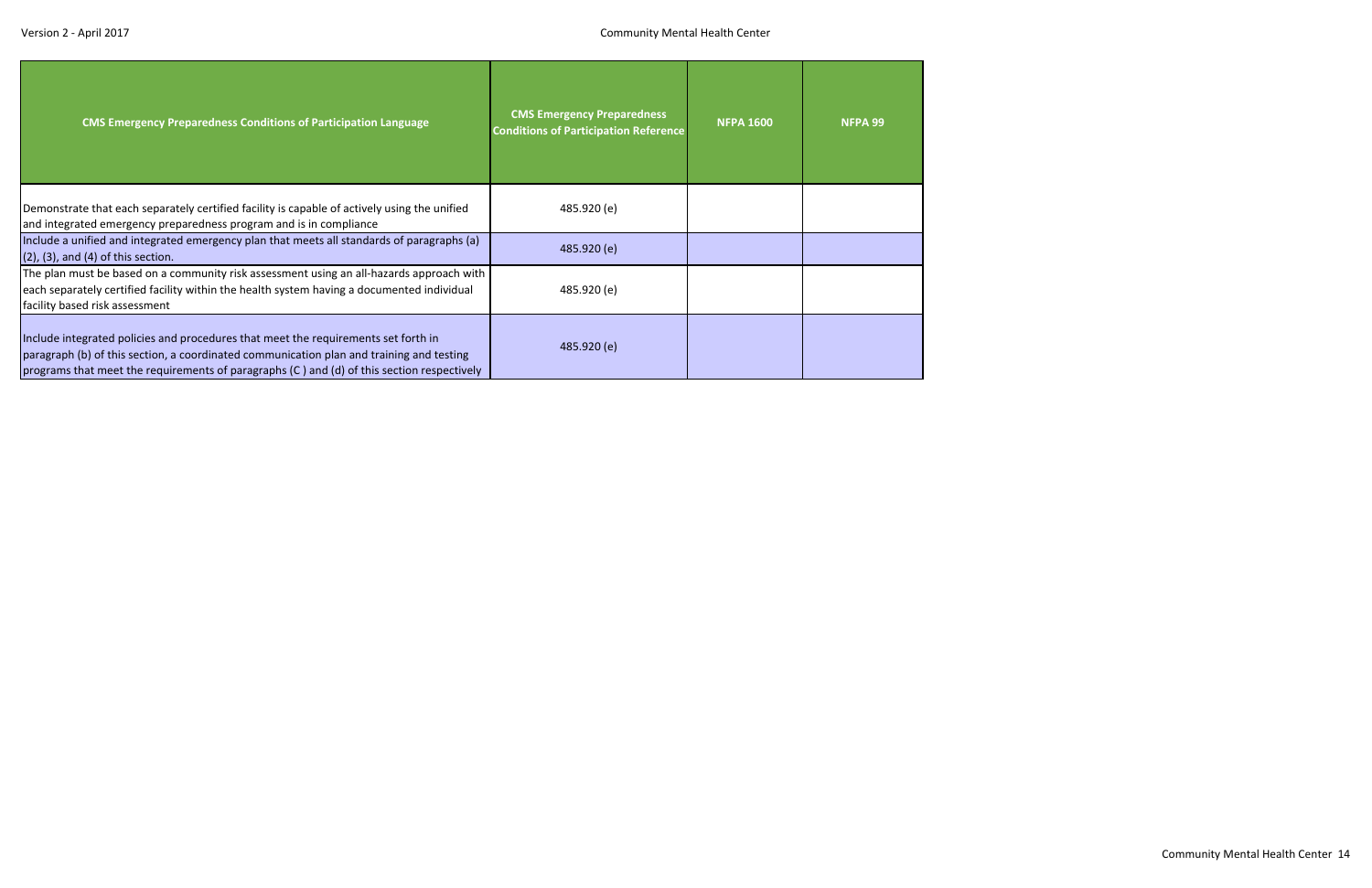<span id="page-15-0"></span>

| <b>CMS Emergency Preparedness Conditions of Participation Language</b>                                                                                                                                                                                                                                                                                                                                            | <b>CMS Emergency Preparedness Conditions of</b><br><b>Participation Reference</b> | <b>NFPA 1600</b>                 | NFPA 99                                                                              |  |
|-------------------------------------------------------------------------------------------------------------------------------------------------------------------------------------------------------------------------------------------------------------------------------------------------------------------------------------------------------------------------------------------------------------------|-----------------------------------------------------------------------------------|----------------------------------|--------------------------------------------------------------------------------------|--|
| October 2016                                                                                                                                                                                                                                                                                                                                                                                                      | 485.68                                                                            | 2016                             | 2012 Edition                                                                         |  |
| Require both an emergency preparedness program and an emergency preparedness<br>plan                                                                                                                                                                                                                                                                                                                              | 485.68                                                                            |                                  | 12.2.2.3<br>12.2.3.2<br>12.4.1<br>12.5.1                                             |  |
| Comply with all applicable Federal, State and local emergency preparedness<br>requirements. The emergency plan must be reviewed and updated at least annually.                                                                                                                                                                                                                                                    | 485.68(a)                                                                         |                                  | 12.2.3.3<br>12.4.1.2<br>12.5.3.6.1                                                   |  |
| The emergency plan must be based on and include a documented facility based and<br>community based risk assessment utilizing an all hazards approach                                                                                                                                                                                                                                                              | 485.68 $(a)$ $(1)$                                                                | 4.4.2<br>5.1.3<br>5.1.4<br>5.2.1 | 12.5.2<br>12.5.3.1                                                                   |  |
| The emergency plan includes strategies for addressing emergency events identified by<br>the risk assessment.                                                                                                                                                                                                                                                                                                      | $485.68$ (a) (2)                                                                  | 5.1.5<br>6.6.2                   | 12.5.3.2<br>12.5.3.3                                                                 |  |
| The emergency plan must address the patient population including the types of services<br>that the facility would be able to provide in an emergency; continuity of operations,<br>including delegations of authority and succession plans                                                                                                                                                                        | $485.68$ (a) (3)                                                                  | 5.2.2.2                          | 12.2.2.3<br>12.5.3.1.3(1)<br>12.5.3.2.3(11)<br>12.5.3.3.6.4                          |  |
| Have a process for ensuring cooperation and collaboration with local, tribal, regional,<br>state, or Federal emergency preparedness officials' efforts to maintain an integrated<br>response during a disaster or emergency situation, including documentation of the<br>facility efforts to contact such officials and, when applicable, its participation in<br>collaborative and cooperative planning efforts. | 485.68 $(a)$ $(4)$                                                                |                                  | 12.2.3.3<br>12.5.3.3.6.1(2)(6)                                                       |  |
| The plan must be developed and maintained with assistance from fire safety and other<br>appropriate experts                                                                                                                                                                                                                                                                                                       | $485.68$ (a) (5)                                                                  |                                  |                                                                                      |  |
| <b>Policies and Procedures</b>                                                                                                                                                                                                                                                                                                                                                                                    | <b>Policies and Procedures</b>                                                    |                                  |                                                                                      |  |
| Develop and implement emergency preparedness policies and procedures based on the<br>emergency plan set forth in 416.54 (a) and 416.54 (a) (1) and the communications plan<br>section 416.54 (C). The policies and procedures must be reviewed and updated at least<br>annually.                                                                                                                                  | 485.68(b)                                                                         |                                  | 12.5.3.3.5<br>12.5.3.3.6.1<br>12.5.3.6.1                                             |  |
| Have policies and procedures in place to ensure the safe evacuation from the facility,<br>which would include staff responsibilities and needs of the patient                                                                                                                                                                                                                                                     | 485.68 $(b)$ $(1)$                                                                |                                  | 12.5.3.3.6.1(3)(4)<br>12.5.3.3.6.2(7)<br>12.5.3.3.6.4(1)(6)(7)(8)(9)<br>12.5.3.3.6.8 |  |
| Have a means to shelter in place for patients, staff and volunteers who remain in the<br>facility                                                                                                                                                                                                                                                                                                                 | 485.68 (b) (2)                                                                    |                                  | 12.5.3.3.3<br>12.5.3.3.6                                                             |  |

| n            |
|--------------|
|              |
|              |
|              |
|              |
|              |
|              |
|              |
|              |
|              |
|              |
|              |
|              |
|              |
|              |
|              |
|              |
|              |
|              |
|              |
|              |
|              |
|              |
|              |
|              |
|              |
|              |
| 1)           |
|              |
| $\mathbf{1}$ |
|              |
| 4            |
|              |
|              |
|              |
|              |
|              |
| 2)(6)        |
|              |
|              |
|              |
|              |
|              |
|              |
|              |
|              |
|              |
| י<br>י       |
|              |
| $\mathbf{1}$ |
|              |
|              |
|              |
|              |
| 3)(4)        |
| (7)          |
|              |
| (7)(8)(9)    |
|              |
| 8            |
|              |
| ;<br>;       |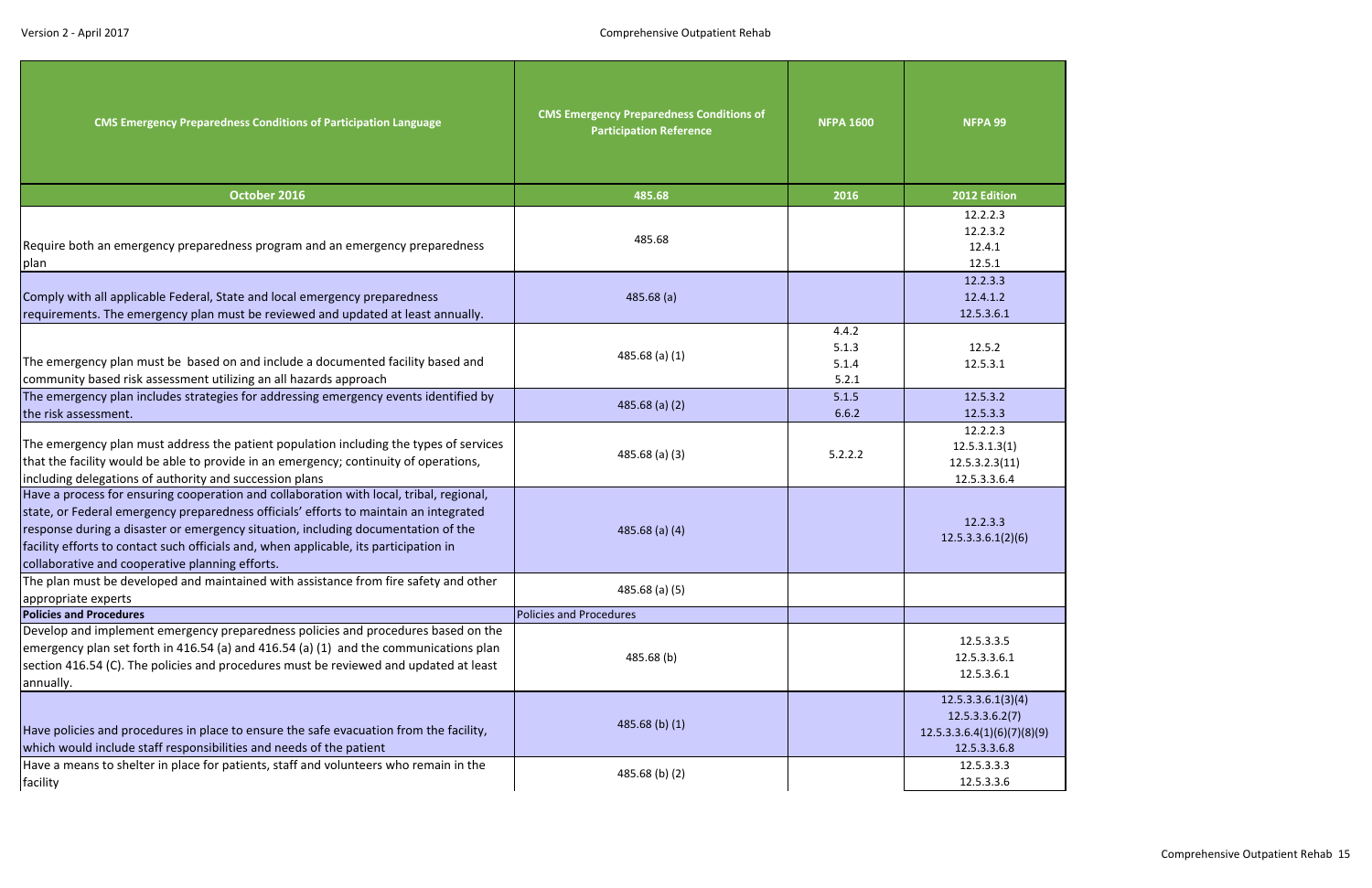| <b>CMS Emergency Preparedness Conditions of Participation Language</b>                                                                                                                                                                                                                        | <b>CMS Emergency Preparedness Conditions of</b><br><b>Participation Reference</b> | <b>NFPA 1600</b> | NFPA 99         |
|-----------------------------------------------------------------------------------------------------------------------------------------------------------------------------------------------------------------------------------------------------------------------------------------------|-----------------------------------------------------------------------------------|------------------|-----------------|
| Have a system of medical documentation that preserves patient information, protects<br>the confidentiality of patient information and secures and maintains availability of<br>records.                                                                                                       | $485.68$ (b) (3)                                                                  | 4.7.2            | 12.5.3.3.6.1(4) |
| Have policies and procedures in place to address the use of volunteers in an emergency<br>or other emergency staffing strategies, including the process and role for integration of<br>State or Federally designated health care professionals to address surge needs during an<br>emergency. | 485.68 (b) (4)                                                                    | 6.9.1.2          | 12.5.3.4.5      |

| (4)              |  |  |
|------------------|--|--|
|                  |  |  |
|                  |  |  |
|                  |  |  |
|                  |  |  |
| ֧֢֢֖֖֚֚֚֚֚֬֓֓֓֓֓ |  |  |
|                  |  |  |
|                  |  |  |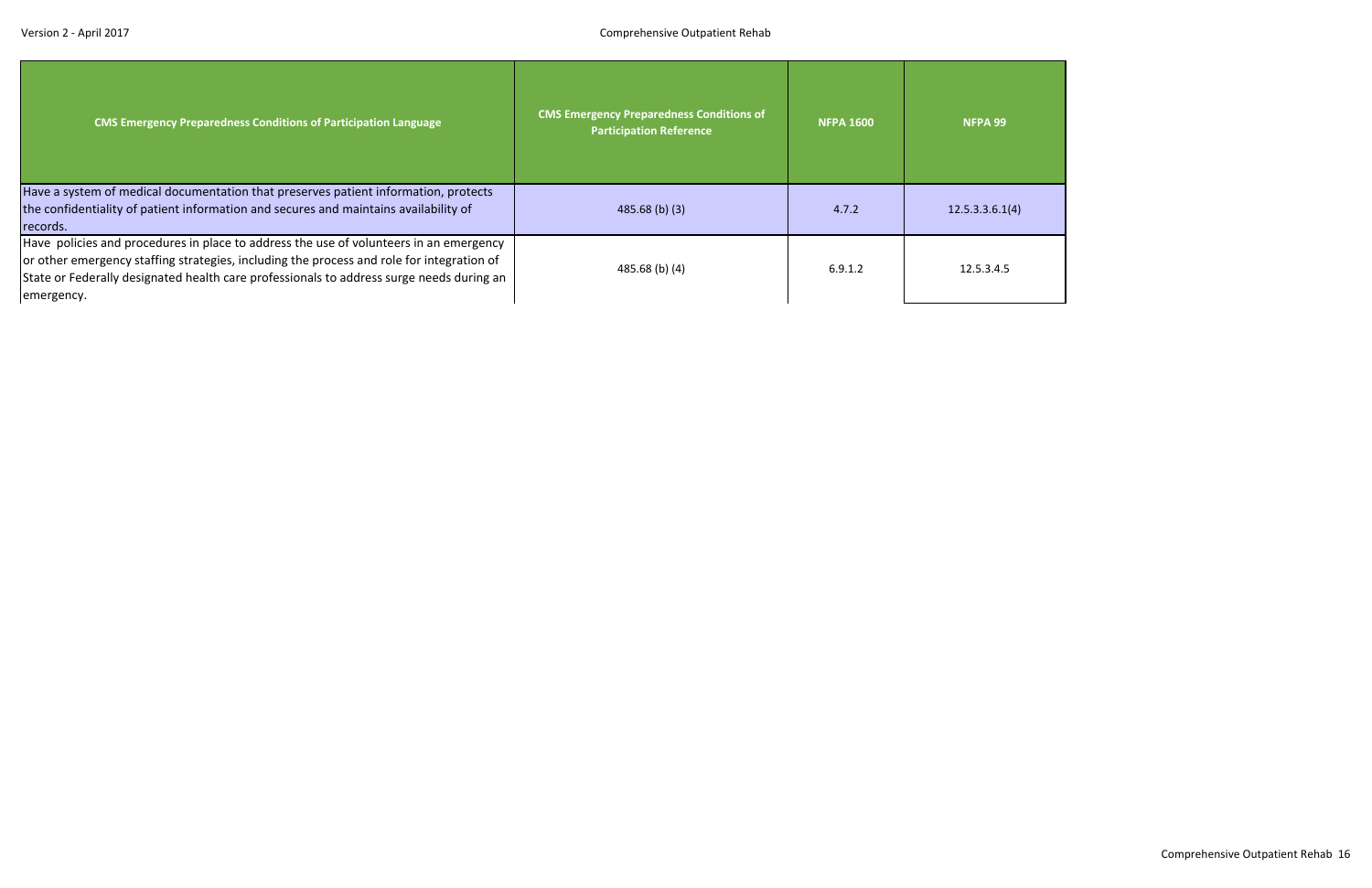| <b>CMS Emergency Preparedness Conditions of Participation Language</b>                                                                                                                                                                                                                      | <b>CMS Emergency Preparedness Conditions of</b><br><b>Participation Reference</b> | <b>NFPA 1600</b> | NFPA 99            |
|---------------------------------------------------------------------------------------------------------------------------------------------------------------------------------------------------------------------------------------------------------------------------------------------|-----------------------------------------------------------------------------------|------------------|--------------------|
| Policies and procedures would have to address the role of the facility under a waiver<br>declared by the Secretary, in accordance with section 1135 of the Act, for the provision<br>of care and treatment at an alternate care site (ACS) identified by emergency<br>management officials. |                                                                                   |                  | 12.5.3.3.6.1       |
| <b>Communication Plan</b>                                                                                                                                                                                                                                                                   | <b>Communication Plan</b>                                                         |                  |                    |
| Be required to develop and maintain an emergency preparedness communication plan<br>that complies with local, state and Federal law and required to review and update the<br>communication plan at least annually.                                                                          | 485.68 (C)                                                                        | 6.4              | 12.5.3.3.6.1       |
| As part of its communication plan include in its plan, names and contact information for<br>staff; entities providing services under arrangement; patients' physicians and volunteers.                                                                                                      | 485.68 (C)(1)                                                                     | 6.4.1            |                    |
| Require contact information for Federal, State, tribal, regional, or local emergency<br>preparedness staff and other sources of assistance.                                                                                                                                                 | 485.68 (C)(2)                                                                     | 6.4.1            | 12.5.3.3.6.1(6)    |
| Include primary and alternate means for communicating with staff and Federal, State,<br>tribal, regional, and local emergency management agencies                                                                                                                                           | 485.68 (C)(3)                                                                     | 6.4.1            | 12.5.3.3.6.1       |
| Include a method for sharing information and medical documentation for patients under<br>the facility's care, as necessary, with other health care providers to maintain continuity<br>of care.                                                                                             | 485.68 (C)(4)                                                                     |                  | 12.5.3.3.6.1(4)    |
| Have a means of providing information about the facility's occupancy, needs, and its<br>ability to provide assistance, to the authority having jurisdiction or the Incident<br>Command Center, or designee.                                                                                 | 485.68 (C)(5)                                                                     |                  | 12.5.3.3.6.1(2)(6) |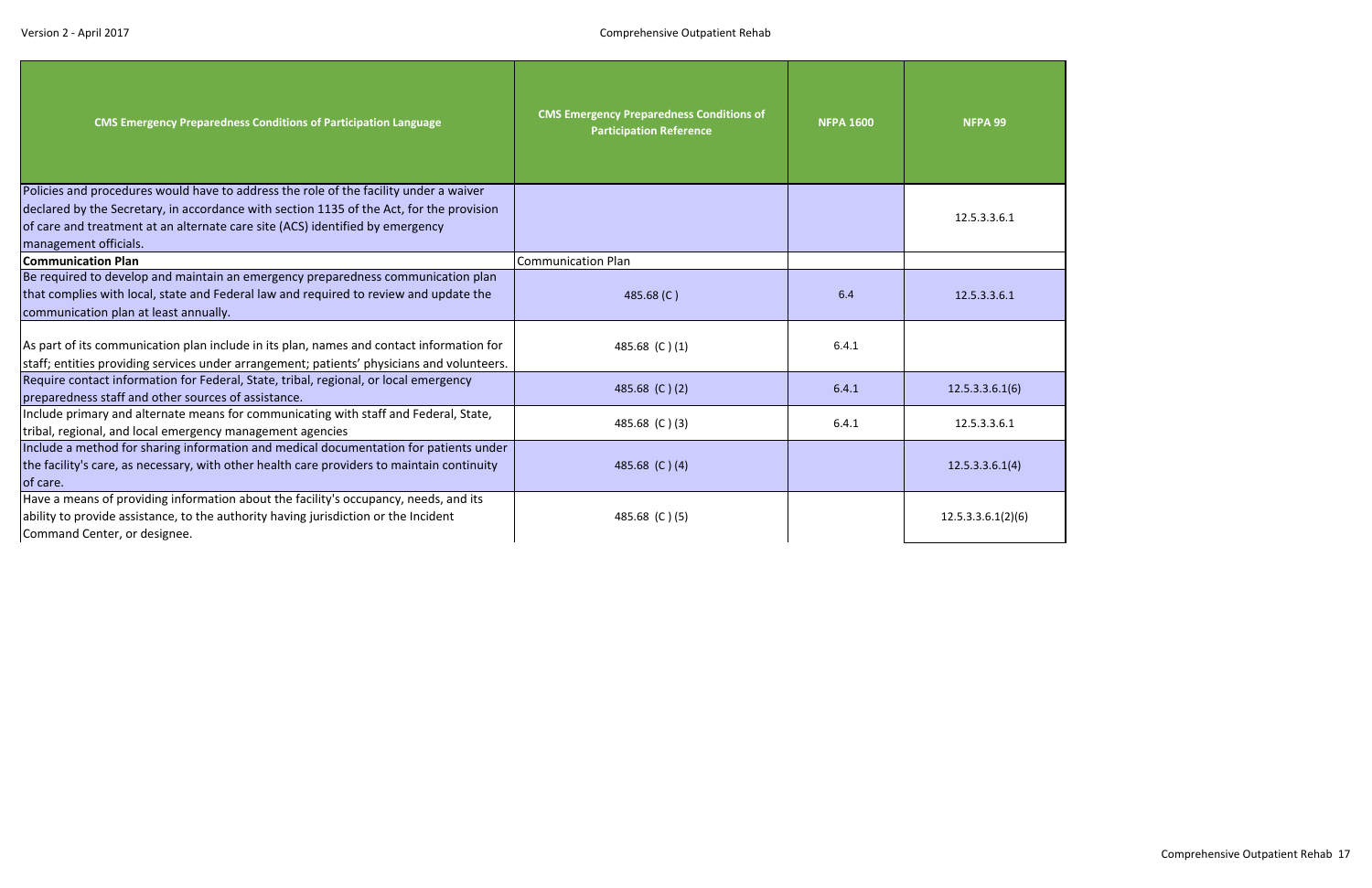| <b>CMS Emergency Preparedness Conditions of Participation Language</b>                                                                                                                                                                                                                                                                                                                                  | <b>CMS Emergency Preparedness Conditions of</b><br><b>Participation Reference</b> | <b>NFPA 1600</b> | NFPA 99   |
|---------------------------------------------------------------------------------------------------------------------------------------------------------------------------------------------------------------------------------------------------------------------------------------------------------------------------------------------------------------------------------------------------------|-----------------------------------------------------------------------------------|------------------|-----------|
| <b>Training and Testing</b>                                                                                                                                                                                                                                                                                                                                                                             | <b>Training and Testing</b>                                                       |                  |           |
| Develop and maintain an emergency preparedness training and testing program based<br>on the emergency plan, risk assessment, policies and procedures and communications<br>plan. The training and testing program must be reviewed and updated at least annually.                                                                                                                                       | 485.68 (d)                                                                        | 7.1              | 12.3.3.10 |
| Provide initial training in emergency preparedness polies and procedures to all new and<br>existing staff, individuals providing on-site services under arrangement and volunteers<br>consistent with their expected roles. Provide this training annually and maintain<br>documentation of all emergency preparedness training along with demonstration of<br>staff knowledge of emergency procedures. | 485.68 (d) $(1)$                                                                  | 7.1              | 12.3.3.10 |
| All new personnel must be oriented and assigned specific responsibilities regarding the<br>organization's emergency plan within 2 weeks of their first workday.                                                                                                                                                                                                                                         | 485.68 (d) $(1)$                                                                  | 7.1              | 12.3.3.10 |
| Training must include instruction in the location and use of the alarm systems an signals<br>and firefighting equipment                                                                                                                                                                                                                                                                                 | 485.68 (d) $(1)$                                                                  |                  |           |
| Conduct exercises to test the emergency plan at least annually                                                                                                                                                                                                                                                                                                                                          | 485.68 (d) (2)                                                                    | 8.1.1<br>8.5.1   | 12.3.3.10 |
| Participate in a full scale exercise that is community based or when community based<br>exercise is not accessible, individual, facility-based.                                                                                                                                                                                                                                                         | 485.68 (d) $(2)$                                                                  |                  |           |
| If the facility experiences and actual natural or man made emergency that requires<br>activation of the emergency plan, the facility is exempt from engaging in a community<br>based or individual, facility based full-scale exercise for one year following the onset of<br>the actual event                                                                                                          | 485.68 (d) (2)                                                                    |                  |           |
| Conduct a second exercise that may include but is not limited to a second full-scale<br>exercise that is individual, facility based; a tabletop exercise that induces a group<br>discussion led by a facilitator using a narrated, clinically relevant emergency scenario and<br>a set of problem statements, directed messages or prepared questions designed to<br>challenge the emergency plan       | 485.68 (d) $(2)$                                                                  |                  | 12.3.3.2  |
| Analyze the response to and maintain documentation of all drills, tabletop exercises and<br>emergency events and revise the facility emergency plan as needed                                                                                                                                                                                                                                           | 485.68 (d) (2)                                                                    |                  | 12.3.3.2  |
| <b>Integrated Healthcare Systems</b>                                                                                                                                                                                                                                                                                                                                                                    | Integrated Healthcare Systems                                                     |                  |           |
| If the facility is part of a healthcare system consisting of multiple separately certified<br>healthcare facilities that elects to have a unified and integrated emergency preparedness<br>program, the facility may choose to participate in such a program. And must meet the<br>following standards                                                                                                  | 485.68 (e)                                                                        |                  |           |

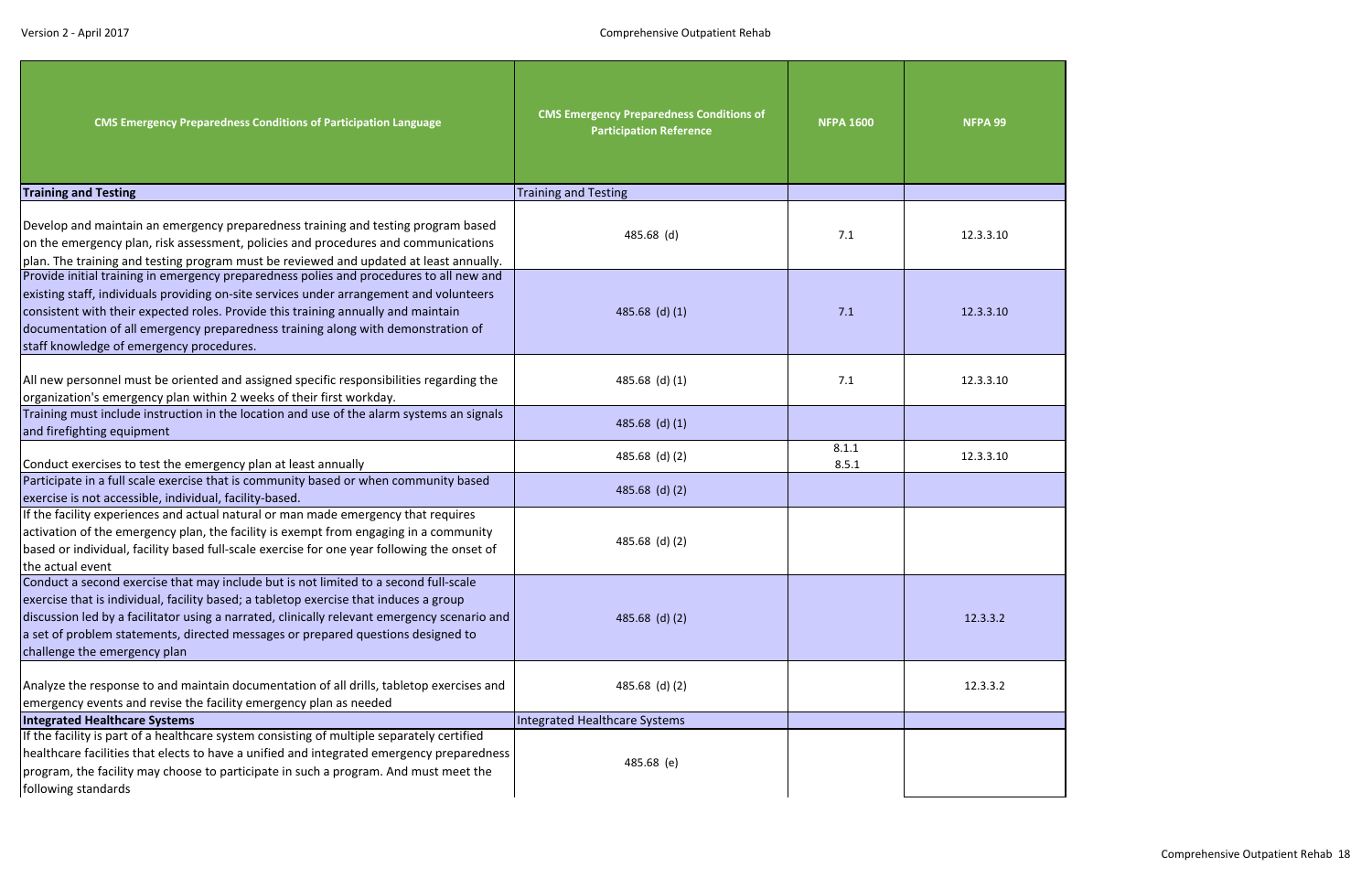| <b>CMS Emergency Preparedness Conditions of Participation Language</b>                                                                                                                                                                                                          | <b>CMS Emergency Preparedness Conditions of</b><br><b>Participation Reference</b> | <b>NFPA 1600</b> | NFPA 99 |
|---------------------------------------------------------------------------------------------------------------------------------------------------------------------------------------------------------------------------------------------------------------------------------|-----------------------------------------------------------------------------------|------------------|---------|
| Demonstrate that each separately certified facility within the system actively                                                                                                                                                                                                  |                                                                                   |                  |         |
| participated in the development of the unified and integrated emergency preparedness                                                                                                                                                                                            | 485.68 (e) (1)                                                                    |                  |         |
| program                                                                                                                                                                                                                                                                         |                                                                                   |                  |         |
| The unified and integrated emergency preparedness program must be developed and                                                                                                                                                                                                 |                                                                                   |                  |         |
| maintained in a manner that takes into account each separately certified facility's unique                                                                                                                                                                                      | 485.68 (e) (2)                                                                    |                  |         |
| circumstances, patient populations and services offered.                                                                                                                                                                                                                        |                                                                                   |                  |         |
| Demonstrate that each separately certified facility is capable of actively using the unified<br>and integrated emergency preparedness program and is in compliance                                                                                                              | 485.68 (e)                                                                        |                  |         |
| Include a unified and integrated emergency plan that meets all standards of paragraphs<br>(a) $(2)$ , $(3)$ , and $(4)$ of this section.                                                                                                                                        | 485.68 (e)                                                                        |                  |         |
| The plan must be based on a community risk assessment using an all-hazards approach<br>with each separately certified facility within the health system having a documented<br>individual facility based risk assessment                                                        | 485.68 (e)                                                                        |                  |         |
| Include integrated policies and procedures that meet the requirements set forth in<br>paragraph (b) of this section, a coordinated communication plan and training and testing<br>programs that meet the requirements of paragraphs (C) and (d) of this section<br>respectively | 485.68 (e)                                                                        |                  |         |

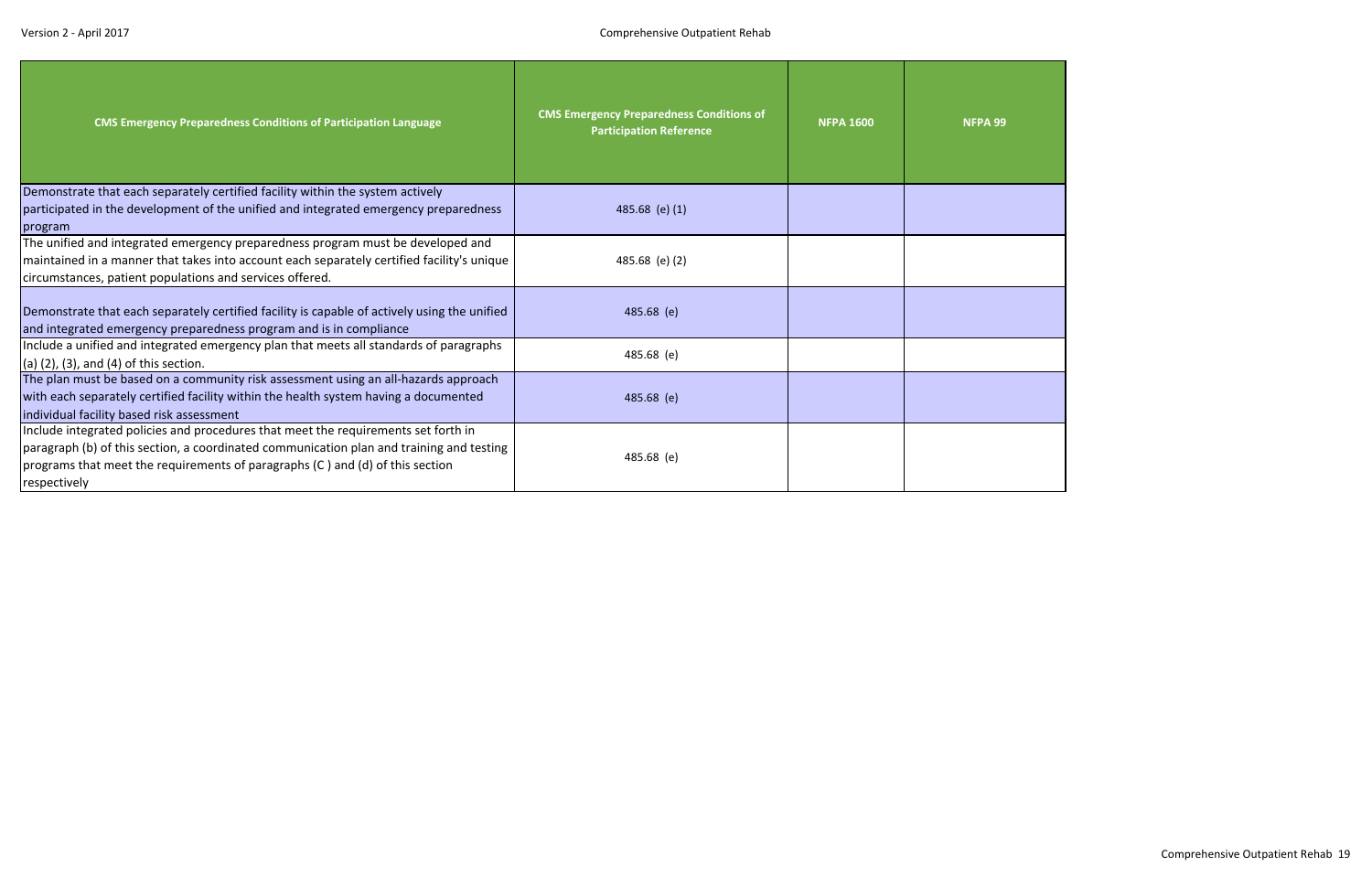<span id="page-20-0"></span>

| <b>CMS Emergency Preparedness Conditions of Participation</b><br>Language                                                                                                                                                                                                                                                                                                                                            | <b>CMS Emergency Preparedness Conditions of</b><br><b>Participation Reference</b> | American Osteopathic Association/Healthcare<br><b>Facilities Accreditation Program</b><br>www.hfap.org                                         | <b>DNV GL - Healthcare</b><br>www.dnvglhealthcare.com | <b>The Joint Commission Standards</b><br>www.jointcommission.org                                        | <b>NFPA 1600</b>                 | NFPA 99                                                     |
|----------------------------------------------------------------------------------------------------------------------------------------------------------------------------------------------------------------------------------------------------------------------------------------------------------------------------------------------------------------------------------------------------------------------|-----------------------------------------------------------------------------------|------------------------------------------------------------------------------------------------------------------------------------------------|-------------------------------------------------------|---------------------------------------------------------------------------------------------------------|----------------------------------|-------------------------------------------------------------|
| October 2016                                                                                                                                                                                                                                                                                                                                                                                                         | 485.625                                                                           | 2015 v2                                                                                                                                        | <b>November 1, 2012</b>                               | <b>January 9, 2017</b>                                                                                  | 2016                             | 2012 Edition                                                |
| Require both an emergency preparedness program and an<br>emergency preparedness plan                                                                                                                                                                                                                                                                                                                                 | 485.625                                                                           | 17.01.01 Emergency Safety &<br>Security.                                                                                                       | PE.6 SR. 1 EMERGENCY MANAGEMENT SYSTEM                | EM.02.01.01 General Requirements                                                                        |                                  | 12.2.2.3<br>12.2.3.2<br>12.4.1<br>12.5.1                    |
| Comply with all applicable Federal, State and local emergency<br>preparedness requirements. The emergency plan must be reviewed<br>and updated at least annually.                                                                                                                                                                                                                                                    | 485.625(a)                                                                        | 17.00.02 Emergency Hazard Vulnerability<br>Analysis (HVA). NOTE: Includes language<br>regarding EOP and sharing HVA with community<br>partners |                                                       | EM.02.01.01 General Requirements<br>EM.03.01.01 (EP 2) Evaluation                                       |                                  | 12.2.3.3<br>12.4.1.2<br>12.5.3.6.1                          |
| The emergency plan must be based on and include a documented<br>facility based and community based risk assessment utilizing an all<br>hazards approach                                                                                                                                                                                                                                                              | 485.625 (a) 1                                                                     | 02.01.00 Additional Required Policies.<br>17.00.02 Emergency Hazard<br>Vulnerability Analysis (HVA).                                           | PE. 6 SR. 3 EMERGENCY MANAGEMENT                      | EM.01.01.01 (EP 2, 3, 5) - Foundation for the Emergency<br><b>Operations Plan</b><br>EM.03.01.01 (EP 1) | 4.4.2<br>5.1.3<br>5.1.4<br>5.2.1 | 12.5.2<br>12.5.3.1                                          |
| The emergency plan includes strategies for addressing emergency<br>events identified by the risk assessment.                                                                                                                                                                                                                                                                                                         | $485.625$ (a) 2                                                                   | 17.00.02 Emergency Hazard Vulnerability<br>Analysis (HVA).                                                                                     | <b>IPE. 6 SR3 EMERGENCY MANAGEMENT</b>                | EM.01.01.01 (EP 5,6) - Foundation for the Emergency<br><b>Operations Plan</b>                           | 5.1.5<br>6.6.2                   | 12.5.3.2<br>12.5.3.3                                        |
| Address patient population, including, but not limited to, persons<br>at-risk; the type of services the CAH has the ability to provide in an<br>emergency; and continuity of operations, including delegations of<br>authority and succession plans.                                                                                                                                                                 | 485.625 (a) 3                                                                     | 17.01.01 Emergency Safety &<br>Security.<br>17.01.08 Incident Command Center.                                                                  |                                                       | EM.02.01.01 (EP 3, 7, 8) Communications                                                                 | 5.2.2.2                          | 12.2.2.3<br>12.5.3.1.3(1)<br>12.5.3.2.3(11)<br>12.5.3.3.6.4 |
| Have a process for ensuring cooperation and collaboration with<br>local, tribal, regional, state, or Federal emergency preparedness<br>officials' efforts to maintain an integrated response during a<br>disaster or emergency situation, including documentation of the<br>facility efforts to contact such officials and, when applicable, its<br>participation in collaborative and cooperative planning efforts. | 485.625 (a) 4                                                                     | 17.00.02 Emergency Hazard Vulnerability<br>Analysis (HVA).                                                                                     |                                                       | EM.01.01.01 (EP 7)- Foundation for the EOP<br>EM.02.02.01 (EP 4)- Communications                        |                                  | 12.2.3.3<br>12.5.3.3.6.1(2)(6)                              |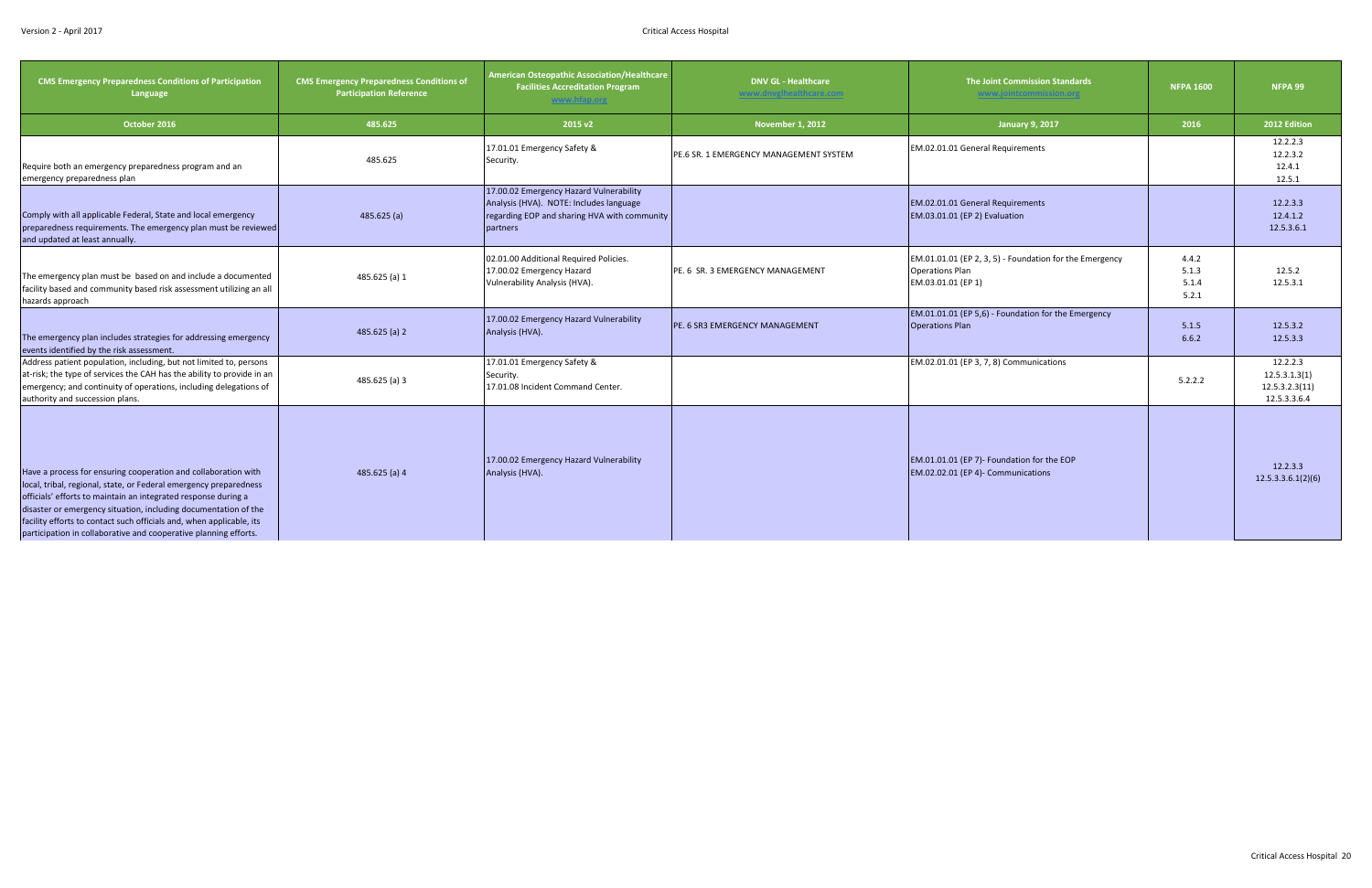| <b>CMS Emergency Preparedness Conditions of Participation</b><br>Language                                                                                                                                                                                                                                                                                                                                                                                                                                  | <b>CMS Emergency Preparedness Conditions of</b><br><b>Participation Reference</b> | American Osteopathic Association/Healthcare<br><b>Facilities Accreditation Program</b><br>www.htap.org                                                                                                              | <b>DNV GL - Healthcare</b><br>www.dnvglhealthcare.com                       | <b>The Joint Commission Standards</b><br>www.jointcommission.org                                                  | <b>NFPA 1600</b> | NFPA 99                                                                              |
|------------------------------------------------------------------------------------------------------------------------------------------------------------------------------------------------------------------------------------------------------------------------------------------------------------------------------------------------------------------------------------------------------------------------------------------------------------------------------------------------------------|-----------------------------------------------------------------------------------|---------------------------------------------------------------------------------------------------------------------------------------------------------------------------------------------------------------------|-----------------------------------------------------------------------------|-------------------------------------------------------------------------------------------------------------------|------------------|--------------------------------------------------------------------------------------|
| <b>Policies and Procedures</b>                                                                                                                                                                                                                                                                                                                                                                                                                                                                             | <b>Policies and Procedures</b>                                                    |                                                                                                                                                                                                                     |                                                                             |                                                                                                                   |                  |                                                                                      |
| Develop and implement emergency preparedness policies and<br>procedures, based on the emergency plan set forth in paragraph (a)<br>of this section, risk assessment at paragraph (a)(1) of this section,<br>and the communication plan at paragraph (c) of this section. The<br>policies and procedures must be reviewed and updated at least<br>annually                                                                                                                                                  | 485.625 (b)                                                                       | 17.01.01 Emergency Safety &<br>Security.                                                                                                                                                                            |                                                                             | EM.02.01.01 (EP 2)- General Requirements                                                                          |                  | 12.5.3.3.5<br>12.5.3.3.6.1<br>12.5.3.6.1                                             |
| At a minimum, the policies and procedures must address the<br>following:(1) The provision of subsistence needs for staff and<br>patients, whether they evacuate or shelter in place, include, but are<br>not limited to Food, water, medical, and pharmaceutical supplies;<br>Alternate sources of energy to maintain: temperatures to protect<br>patient health and safety and for the safe and sanitary storage of<br>provisions; emergency lighting; fire detection, extinguishing and<br>alarm systems | 485.625 (b) 1 i-ii A-C                                                            | 06.03.01 Dietary Emergency<br>Preparedness Plan.<br>17.01.01 Emergency Safety &<br>Security.<br>17.01.02 Emergency Supplies.<br>17.01.03<br><b>Emergency Utilities.</b><br>17.01.06 Emergency Nutritional Services. | PE.6 SR. 2 EMERGENCY MANAGEMENT                                             | EM.02.02.07 (EP 5)- Staff<br>EM.02.02.09 (EP 2, 3, 4, 5, 7)- Utilities<br>EC 02.05.03 (EP 1, 3)- Utilities        |                  | 12.5.3.3.6.2<br>12.5.3.3.6.4(7)(8)<br>12.5.3.3.6.5<br>12.5.3.3.6.6                   |
| Develop policies and procedures for sewage and waste disposal                                                                                                                                                                                                                                                                                                                                                                                                                                              | 485.625 (b) 1 ii D                                                                |                                                                                                                                                                                                                     |                                                                             | EC.02.02.01 - Hazardous Materials and Waste                                                                       |                  | 12.5.3.3.6.2<br>12.5.3.3.6.4(7)(8)<br>12.5.3.3.6.5<br>12.5.3.3.6.6                   |
| Develops a system to track the location of on-duty staff and<br>sheltered patients in the facility's care during an emergency. If on-<br>duty staff or sheltered patients are relocated during the emergency<br>the facility must document the specific name and location of the<br>receiving facility or other location.                                                                                                                                                                                  | 485.625 (b) 2                                                                     | 17.01.01 Emergency Safety &<br>Security.                                                                                                                                                                            |                                                                             | EM 02.02.03 (EP 9) - Resources and Assets<br>EM.02.02.11 (EP 8) - Patients                                        |                  | 12.5.3.3.6.4(9)                                                                      |
| Have policies and procedures in place to ensure the safe evacuation<br>from the facility, which would include standards addressing<br>consideration of care and treatment needs of evacuees; staff<br>responsibilities; transportation; identification of evacuation<br>location(s); and primary and alternate means of communication<br>with external sources of assistance.                                                                                                                              | 485.625 (b) 3                                                                     | 17.01.01 Emergency Safety &<br>Security.<br>17.01.10 Emergency Evacuation.                                                                                                                                          | <b>PE.6 SR. 1 EMERGENCY MANAGEMENT SYSTEM</b>                               | EM 02.02.03 (EP 9) - Resources and Assets<br>EM.02.02.11 (EP 3) - Patients                                        |                  | 12.5.3.3.6.1(3)(4)<br>12.5.3.3.6.2(7)<br>12.5.3.3.6.4(1)(6)(7)(8)(9)<br>12.5.3.3.6.8 |
| Have a means to shelter in place for patients, staff and volunteers<br>who remain in the facility                                                                                                                                                                                                                                                                                                                                                                                                          | 485.625 (b) 4                                                                     | 17.01.10 Emergency Evacuation.                                                                                                                                                                                      | PE. 6 SR.4 EMERGENCY MANAGEMENT                                             | EM 02.02.03 (EP 1-6) - Resources and Assets<br>EM.02.02.11 (EP 3) -Patients                                       |                  | 12.5.3.3.3<br>12.5.3.3.6                                                             |
| Have a system of medical documentation that preserve patient<br>information, protects the confidentiality of patient information and<br>secures and maintains availability of records.                                                                                                                                                                                                                                                                                                                     | 485.625 (b) 5                                                                     |                                                                                                                                                                                                                     |                                                                             | EM.02.02.03 - Resources and Assets EP 10<br>EM.02.02.11 - Patients EP 3, 8                                        | 4.7.2            | 12.5.3.3.6.1(4)                                                                      |
| Have policies and procedures in place to address the use of<br>volunteers in an emergency or other emergency staffing strategies,<br>including the process and role for integration of State or Federally<br>designated health care professionals to address surge needs during<br>an emergency.                                                                                                                                                                                                           | 485.625 (b) 6                                                                     | 05.01.15 Emergency Privileges.<br>17.01.11 Volunteer Management.                                                                                                                                                    | PE. 6 SR.4 EMERGENCY MANAGEMENT<br>MS.13 SR.4 TEMPORARY CLINICAL PRIVILEGES | EM.02.02.07 (EP 9)- Staff<br>EM.02.02.13 (All EPs)- Volunteers<br>EM.02.02.15 (All EPs) - Volunteer Practitioners | 6.9.1.2          | 12.5.3.4.5                                                                           |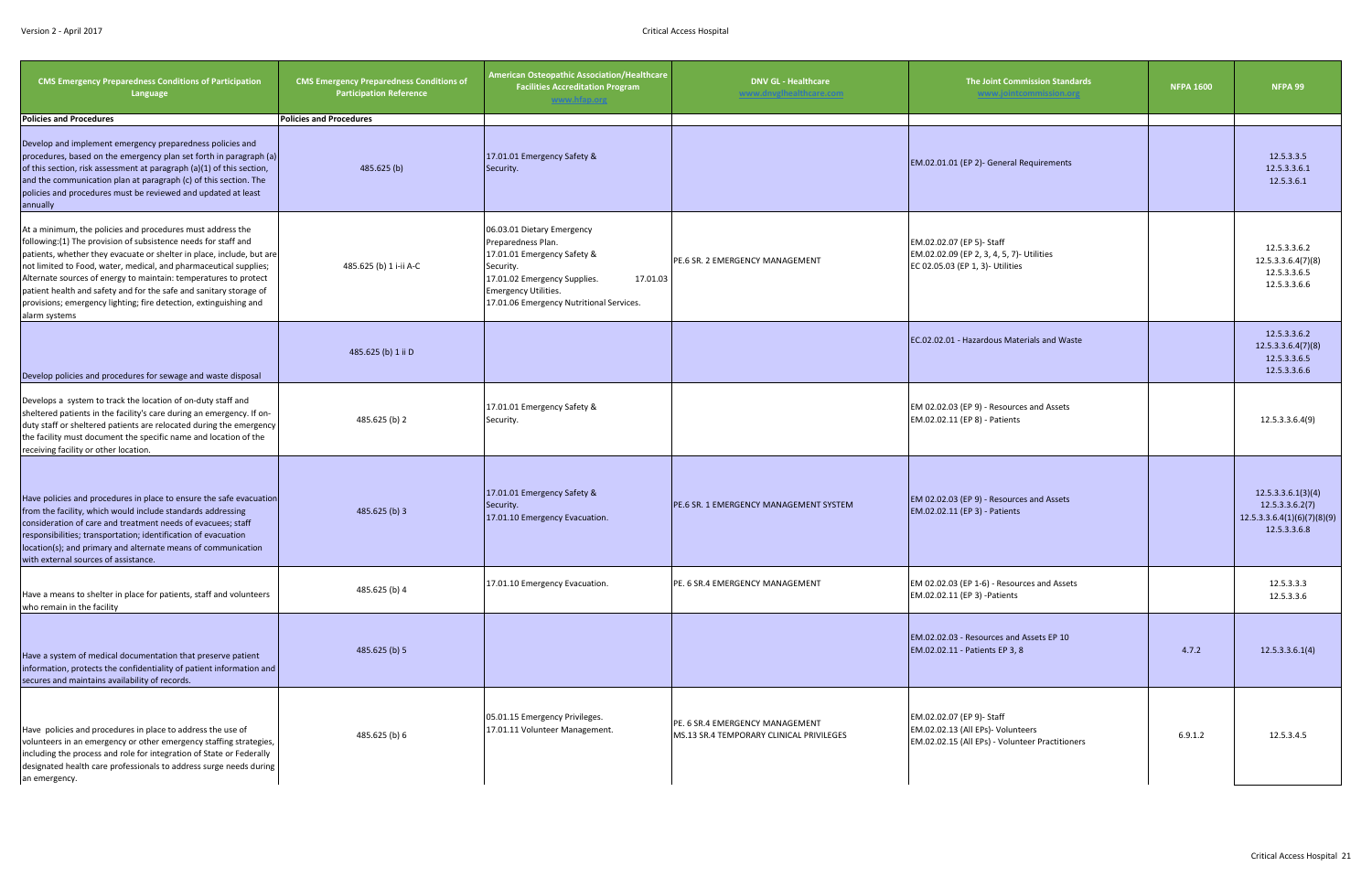| <b>CMS Emergency Preparedness Conditions of Participation</b><br>Language                                                                                                                                                                                                                      | <b>CMS Emergency Preparedness Conditions of</b><br><b>Participation Reference</b> | <b>American Osteopathic Association/Healthcare</b><br><b>Facilities Accreditation Program</b><br>www.hfap.org                                                                           | <b>DNV GL - Healthcare</b><br>www.dnvglhealthcare.com | The Joint Commission Standards<br>www.jointcommission.org | <b>NFPA 1600</b> | NFPA 99 |
|------------------------------------------------------------------------------------------------------------------------------------------------------------------------------------------------------------------------------------------------------------------------------------------------|-----------------------------------------------------------------------------------|-----------------------------------------------------------------------------------------------------------------------------------------------------------------------------------------|-------------------------------------------------------|-----------------------------------------------------------|------------------|---------|
| The development of arrangements with other CAHs or other<br>providers to receive patients in the event of limitations or cessation<br>of operations to maintain the continuity of services to CAH<br>patients.                                                                                 | 485.625 (b) 7                                                                     |                                                                                                                                                                                         | <b>PE. 6 SR.3 EMERGENCY MANAGEMENT</b>                | EM.02.02.03 (EP 9) - Resources and Assets                 | 6.9.1.2          |         |
| Policies and procedures would have to address the role of the<br>facility under a waiver declared by the Secretary, in accordance<br>with section 1135 of the Act, for the provision of care and<br>treatment at an alternate care site (ACS) identified by emergency<br>management officials. | 485.625 (b) 8                                                                     | 17.01.01 Emergency Safety &<br>Security. NOTE- it is assumed that the EOP<br>would be activated when 1135 Waivers are in<br>effect and the EOP would provide guidance<br>related to ACS |                                                       | EM.02.01.01 (EP 7)- General Requirements                  |                  |         |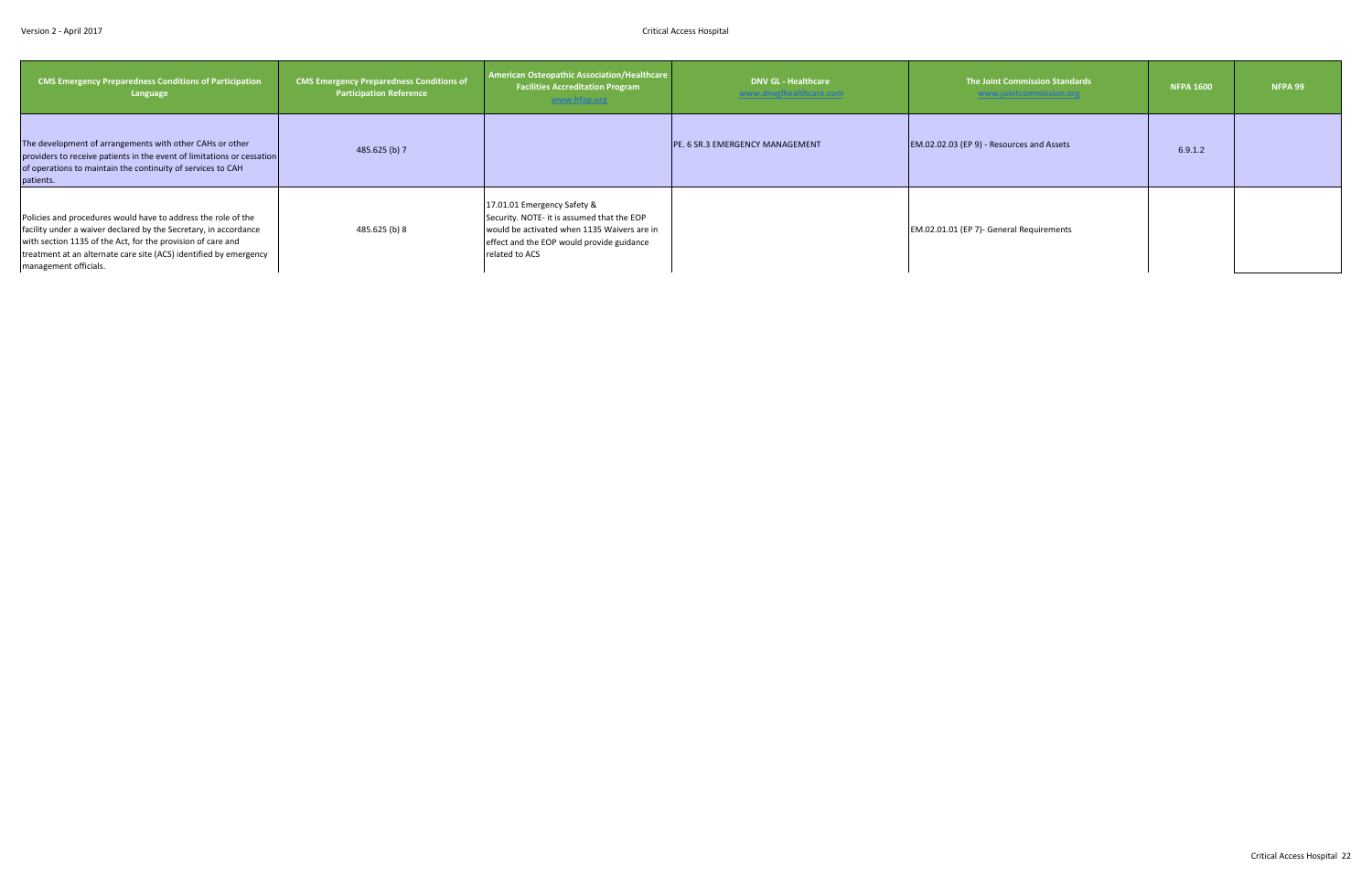| <b>CMS Emergency Preparedness Conditions of Participation</b><br>Language                                                                                                                                                                                            | <b>CMS Emergency Preparedness Conditions of</b><br><b>Participation Reference</b> | <b>American Osteopathic Association/Healthcare</b><br><b>Facilities Accreditation Program</b><br>www.hfap.org | <b>DNV GL - Healthcare</b><br>www.dnvglhealthcare.com | The Joint Commission Standards<br>www.jointcommission.org                                             | <b>NFPA 1600</b> | NFPA 99            |
|----------------------------------------------------------------------------------------------------------------------------------------------------------------------------------------------------------------------------------------------------------------------|-----------------------------------------------------------------------------------|---------------------------------------------------------------------------------------------------------------|-------------------------------------------------------|-------------------------------------------------------------------------------------------------------|------------------|--------------------|
| <b>Communication Plan</b>                                                                                                                                                                                                                                            | <b>Communication Plan</b>                                                         |                                                                                                               |                                                       |                                                                                                       |                  |                    |
| Be required to develop and maintain an emergency preparedness<br>communication plan that complies with local, state and Federal law<br>and required to review and update the communication plan at least<br>annually.                                                | 485.625 (C)                                                                       | 17.01.01 Emergency Safety & Security.<br>17.01.07 Emergency Communications.                                   | PE.6 SR. 1 EMERGENCY MANAGEMENT                       | EM.02.02.01 (All EPs)- General Requirements                                                           | 6.4              | 12.5.3.3.6.1       |
| As part of its communication plan include in its plan, names and<br>contact information for staff; entities providing services under<br>arrangement; patients' physicians; other CAHs and hospital and<br>volunteers.                                                | 485.625 (C) 1 ii-v                                                                | 17.01.01 Emergency Safety & Security.<br>17.01.07 Emergency Communications.                                   |                                                       | EM.02.02.01 (EP 1, 2, 7, 8, 9, 10) - Communication                                                    | 6.4.1            |                    |
| Require contact information for Federal, State, tribal, regional, or<br>local emergency preparedness staff and other sources of<br>assistance.                                                                                                                       | 485.625 (C) 2 ii-ii                                                               | 17.01.07 Emergency Communications.                                                                            |                                                       | EM.02.02.01 (All EPs) - General Requirements                                                          | 6.4.1            | 12.5.3.3.6.1(6)    |
| Include primary and alternate means for communicating with CAH<br>staff and Federal, State, tribal, regional, and local emergency<br>management agencies                                                                                                             | 485.625 (C) 3                                                                     | 17.01.01 Emergency Safety & Security.                                                                         |                                                       | EM.02.02.01 (EP 14) - General Requirements                                                            | 6.4.1            | 12.5.3.3.6.1       |
| Include a method for sharing information and medical<br>documentation for patients under the facility's care, as necessary,<br>with other health care providers to maintain continuity of care.                                                                      | 485.625 (C) 4                                                                     |                                                                                                               |                                                       | EM.02.02.01 (EP 11, 12) - General Requirements                                                        |                  | 12.5.3.3.6.1(4)    |
| Have a means, in the event of an evacuation, to release patient<br>information as permitted under 45 CFR 164.510 (b) (1) (ii).                                                                                                                                       | 485.625 (C) 5                                                                     |                                                                                                               |                                                       | EM.02.02.01 (EP 5, 12) - General Requirements                                                         | 6.4.1            | 12.5.3.3.6.1(4)    |
| A means of providing information about the general condition and<br>location of patients under the facility's care as permitted under 45<br>CFR 164.510(b)(4)                                                                                                        | 485.625 (C) 6                                                                     |                                                                                                               |                                                       | EM.02.02.01 (5, 6, 12) -General Requirements                                                          |                  | 12.5.3.3.6.1(4)    |
| Have a means of providing information about the facility's<br>occupancy, needs, and its ability to provide assistance, to the<br>authority having jurisdiction or the Incident Command Center, or<br>designee.                                                       | 485.625 (C) 7                                                                     |                                                                                                               |                                                       | EM.02.02.01 (EP 4) - General Requirements                                                             |                  | 12.5.3.3.6.1(2)(6) |
| <b>Training and Testing</b>                                                                                                                                                                                                                                          | <b>Training and Testing</b>                                                       |                                                                                                               |                                                       |                                                                                                       |                  |                    |
| Develop and maintain an emergency preparedness training and<br>testing program based on the emergency plan, risk assessment,<br>policies and procedures and communications plan. The training and<br>testing program must be reviewed and updated at least annually. | 485.625 (D)                                                                       | 17.02.02 Emergency Education.                                                                                 | <b>Staffing Management SM.4 ORIENTATION</b>           | HR 01.04.01 (EP 1,2,3) - Orientation<br>EM 02.02.07 (EP 7) - Staff<br>EM.03.01.03 (EP 1) - Evaluation | 7.1              | 12.3.3.10          |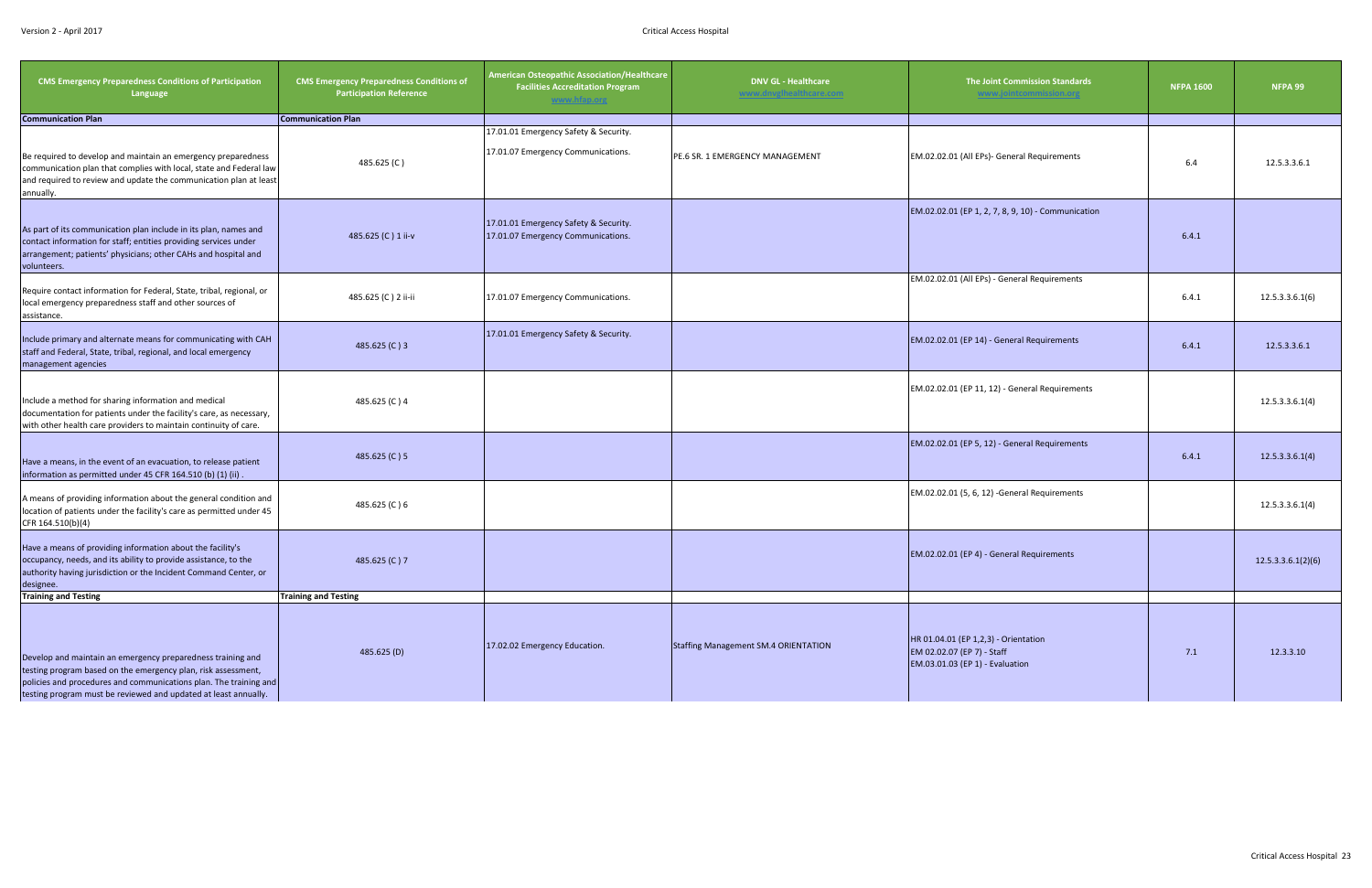| <b>CMS Emergency Preparedness Conditions of Participation</b><br>Language                                                                                                                                                                                                                                                                                                                                                                                                                                                                                                                                                              | <b>CMS Emergency Preparedness Conditions of</b><br><b>Participation Reference</b> | American Osteopathic Association/Healthcare<br><b>Facilities Accreditation Program</b><br>www.hfap.org | <b>DNV GL - Healthcare</b><br>www.dnvglhealthcare.com | <b>The Joint Commission Standards</b><br>www.jointcommission.org        | <b>NFPA 1600</b> | NFPA 99   |
|----------------------------------------------------------------------------------------------------------------------------------------------------------------------------------------------------------------------------------------------------------------------------------------------------------------------------------------------------------------------------------------------------------------------------------------------------------------------------------------------------------------------------------------------------------------------------------------------------------------------------------------|-----------------------------------------------------------------------------------|--------------------------------------------------------------------------------------------------------|-------------------------------------------------------|-------------------------------------------------------------------------|------------------|-----------|
| Provide initial training in emergency preparedness policies and<br>procedures, including prompt reporting and extinguishing of fires,<br>protection, and where necessary, evacuation of patients,<br>personnel, and guests, fire prevention, and cooperation with<br>firefighting and disaster authorities, to all new and existing staff,<br>individuals providing services under arrangement, and volunteers,<br>consistent with their expected roles Provide this training annually<br>and maintain documentation of all emergency preparedness<br>training along with demonstration of staff knowledge of emergency<br>procedures. | 485.625 (D) 1 i-iv                                                                | 17.02.02 Emergency Education.                                                                          | <b>Staffing Management SM.4 ORIENTATION</b>           | HR 01.04.01 (EP 1,2,3) - Orientation<br>EM 02.02.07 (EP 7) - Staff      | 7.1              | 12.3.3.10 |
| Conduct exercises to test the emergency plan at least annually                                                                                                                                                                                                                                                                                                                                                                                                                                                                                                                                                                         | 485.625 (D) 2                                                                     | 17.02.01 Emergency Exercises.                                                                          | PE 6 SR.4 EMERGENCY MANAGEMENT                        | EM.03.01.03 - Evaluation                                                | 7.1              | 12.3.10   |
| Participate in a full scale exercise that is community based or when<br>community based exercise is not accessible, individual, facility-<br>based.                                                                                                                                                                                                                                                                                                                                                                                                                                                                                    | 485.625 (D) 2 i                                                                   | 17.02.01 Emergency Exercises.                                                                          | PE 6 SR.4 EMERGENCY MANAGEMENT                        | EM.03.01.03 (EP 4, 5) - Evaluation                                      | 8.1.1<br>8.5.1   | 12.3.310  |
| If the facility experiences and actual natural or man made<br>emergency that requires activation of the emergency plan, the<br>facility is exempt from engaging in a community based or<br>individual, facility based full-scale exercise for one year following<br>the onset of the actual event                                                                                                                                                                                                                                                                                                                                      | 485.625 (D) 2 i                                                                   | 17.02.01 Emergency Exercises.                                                                          | <b>IPE 6 SR.4 EMERGENCY MANAGEMENT</b>                | EM.03.01.03 (EP 1) - Evaluation                                         |                  |           |
| Conduct a second exercise that may include but is not limited to a<br>second full-scale exercise that is individual, facility based; a<br>tabletop exercise that includes a group discussion led by a<br>facilitator using a narrated, clinically relevant emergency scenario<br>and a set of problem statements, directed messages or prepared<br>questions designed to challenge the emergency plan                                                                                                                                                                                                                                  | 485.625 (D) 2 ii                                                                  | 17.02.01 Emergency Exercises                                                                           | <b>PE 6 SR.4 EMERGENCY MANAGEMENT</b>                 | EM.03.01.03 (EP 1) - Evaluation                                         |                  |           |
| Analyze the response to and maintain documentation of all drills,<br>tabletop exercises and emergency events and revise the facility<br>emergency plan as needed                                                                                                                                                                                                                                                                                                                                                                                                                                                                       | 485.625 (D) 2 iii                                                                 | 17.02.01 Emergency Exercises                                                                           | <b>PE 6 EMERGENCY MANAGEMENT</b>                      | EM.03.01.03 (EP 6, 7, 8, 9, 10, 11, 12, 13, 14, 15, 16) -<br>Evaluation |                  | 12.3.3.2  |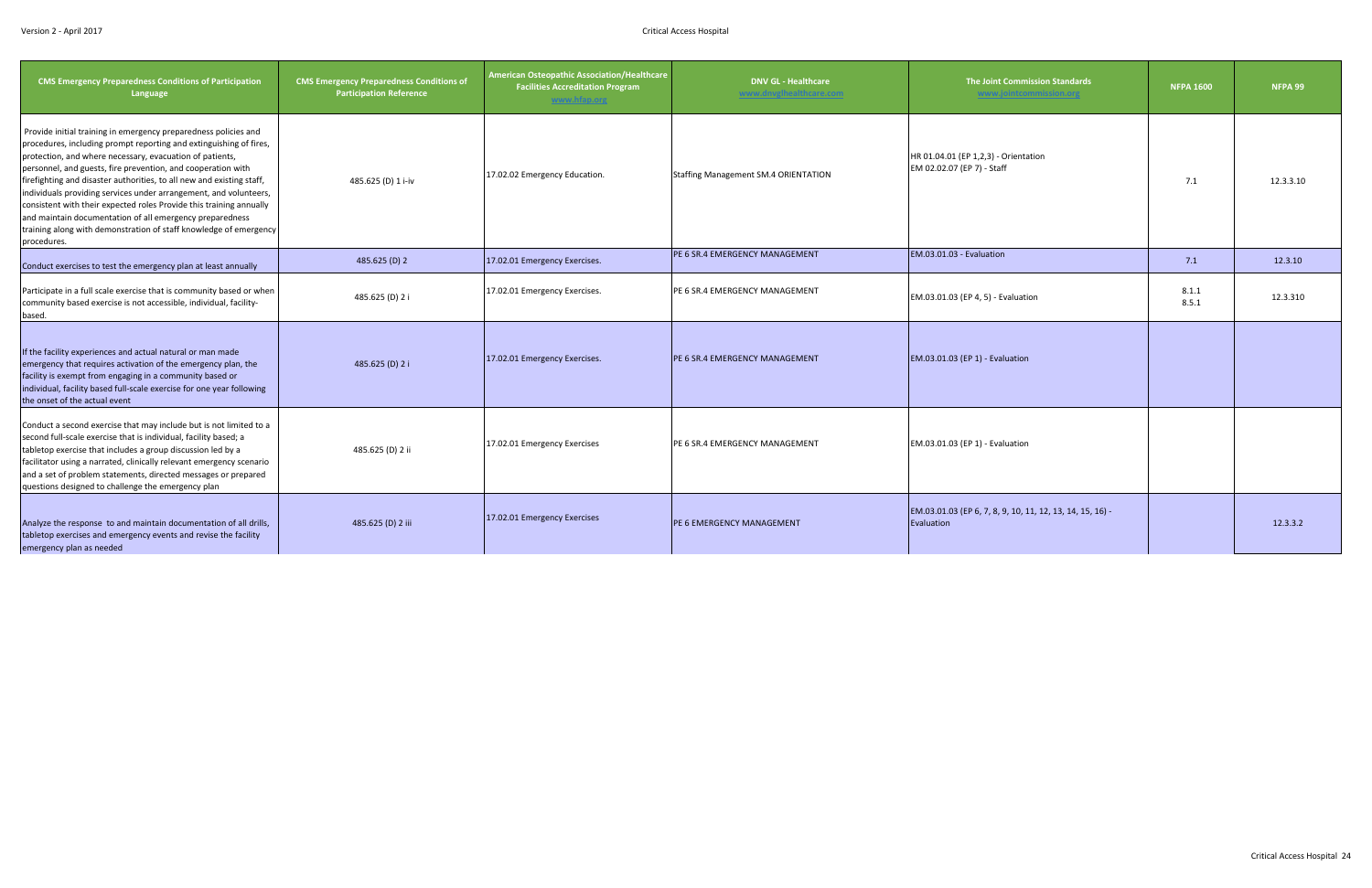| <b>CMS Emergency Preparedness Conditions of Participation</b><br>Language                                                                                                                                                                                                                                                                                                                                                                                                         | <b>CMS Emergency Preparedness Conditions of</b><br><b>Participation Reference</b> | <b>American Osteopathic Association/Healthcare</b><br><b>Facilities Accreditation Program</b><br>www.hfap.org | <b>DNV GL - Healthcare</b><br>www.dnvglhealthcare.com | The Joint Commission Standards<br>www.jointcommission.org             | <b>NFPA 1600</b> | NFPA 99 |
|-----------------------------------------------------------------------------------------------------------------------------------------------------------------------------------------------------------------------------------------------------------------------------------------------------------------------------------------------------------------------------------------------------------------------------------------------------------------------------------|-----------------------------------------------------------------------------------|---------------------------------------------------------------------------------------------------------------|-------------------------------------------------------|-----------------------------------------------------------------------|------------------|---------|
| <b>Emergency and Standby Power Systems</b>                                                                                                                                                                                                                                                                                                                                                                                                                                        | <b>Emergency and Standby Power Systems</b>                                        |                                                                                                               |                                                       |                                                                       |                  |         |
| Emergency generator location. The generator must be located in<br>accordance with the location requirements found in the Health<br>Care Facilities Code (NFPA 99 and Tentative Interim Amendments<br>TIA 12-2, TIA 12-3, TIA 12-4, TIA 12-5, and TIA 12-6), Life Safety<br>Code (NFPA 101 and Tentative Interim Amendments TIA 12-1, TIA<br>12-2, TIA 12-3, and TIA 12-4), and NFPA 110, when a new structure<br>is built or when an existing structure or building is renovated. | 485.625 (E) 1                                                                     | 03.06.02 Emergency Power Electrical<br>System                                                                 | PE. 6 SR. 2. EMERGENCY MANAGEMENT                     | EC 02.05.03 (All EP) - Utilities<br>EM 02.02.09 (All EPs) - Utilities |                  |         |
| Emergency generator inspection and testing. The CAH must<br>implement emergency power system inspection and testing<br>requirements found in the Health Care Facilities Code, NFPA 110,<br>and the Life Safety Code.                                                                                                                                                                                                                                                              | 485.625 (E) 2                                                                     | 03.06.04 Plant Equipment & Systems<br>Maintenance.                                                            | PE. 6 SR.2 EMERGENCY MANAGEMENT                       | EC.02.05.07 (EP 7)- Utilities<br>EM.02.02.09 (EP 8) - Utilities       |                  |         |
| Emergency generator fuel. CAHs that maintain an onsite fuel source<br>to power emergency generators must have a plan for how it will<br>keep emergency power systems operational during the emergency,<br>unless it evacuates.                                                                                                                                                                                                                                                    | 485.625 (E) 3                                                                     | 17.01.03 Emergency Utilities.                                                                                 | PE. 6 SR.2 EMERGENCY MANAGEMENT                       | EM.02.02.09 (EP 2, 5,8) - Utilities                                   |                  |         |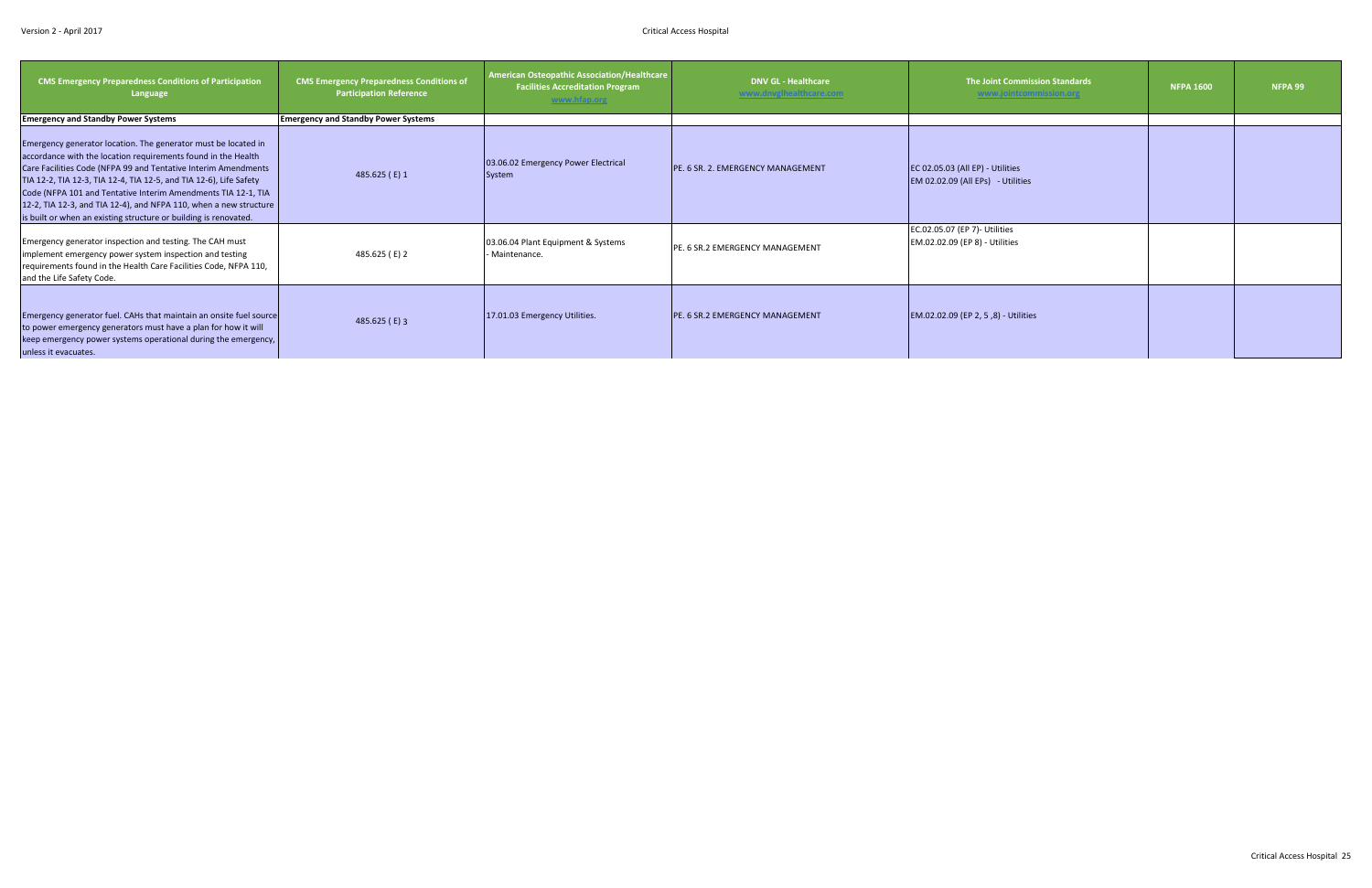| <b>CMS Emergency Preparedness Conditions of Participation</b><br>Language                                                                                                                                                                                                                                 | <b>CMS Emergency Preparedness Conditions of</b><br><b>Participation Reference</b> | <b>American Osteopathic Association/Healthcare</b><br><b>Facilities Accreditation Program</b><br>www.hfap.org | <b>DNV GL - Healthcare</b><br>www.dnvglhealthcare.com | <b>The Joint Commission Standards</b><br>www.jointcommission.org | <b>NFPA 1600</b> | NFPA 99 |
|-----------------------------------------------------------------------------------------------------------------------------------------------------------------------------------------------------------------------------------------------------------------------------------------------------------|-----------------------------------------------------------------------------------|---------------------------------------------------------------------------------------------------------------|-------------------------------------------------------|------------------------------------------------------------------|------------------|---------|
| <b>Integrated Healthcare Systems</b>                                                                                                                                                                                                                                                                      | Integrated Healthcare Systems                                                     |                                                                                                               |                                                       |                                                                  |                  |         |
| If the facility is part of a healthcare system consisting of multiple<br>separately certified healthcare facilities that elects to have a unified<br>and integrated emergency preparedness program, the facility may<br>choose to participate in such a program. And must meet the<br>following standards | 485.625 (F)                                                                       |                                                                                                               |                                                       |                                                                  |                  |         |
| Demonstrate that each separately certified facility within the<br>system actively participated in the development of the unified and<br>integrated emergency preparedness program                                                                                                                         | 485.625 (F) 1                                                                     |                                                                                                               |                                                       |                                                                  |                  |         |
| The unified and integrated emergency preparedness program must<br>be developed and maintained in a manner that takes into account<br>each separately certified facility's unique circumstances, patient<br>populations and services offered.                                                              | 485.625 (F) 2                                                                     |                                                                                                               |                                                       |                                                                  |                  |         |
| Demonstrate that each separately certified facility is capable of<br>actively using the unified and integrated emergency preparedness<br>program and is in compliance                                                                                                                                     | 485.625 (F) 3                                                                     |                                                                                                               |                                                       |                                                                  |                  |         |
| Include a unified and integrated emergency plan that meets all<br>standards of paragraphs (a) (2), (3), and (4) of this section.                                                                                                                                                                          | 485.625 (F) 4                                                                     |                                                                                                               |                                                       |                                                                  |                  |         |
| The plan must be based on a community risk assessment using an<br>all-hazards approach with each separately certified facility within<br>the health system having a documented individual facility based<br>risk assessment                                                                               | 485.625 (F) 5                                                                     |                                                                                                               |                                                       | EM.01.01.01 (EP 2) -Foundation for the EOP                       |                  |         |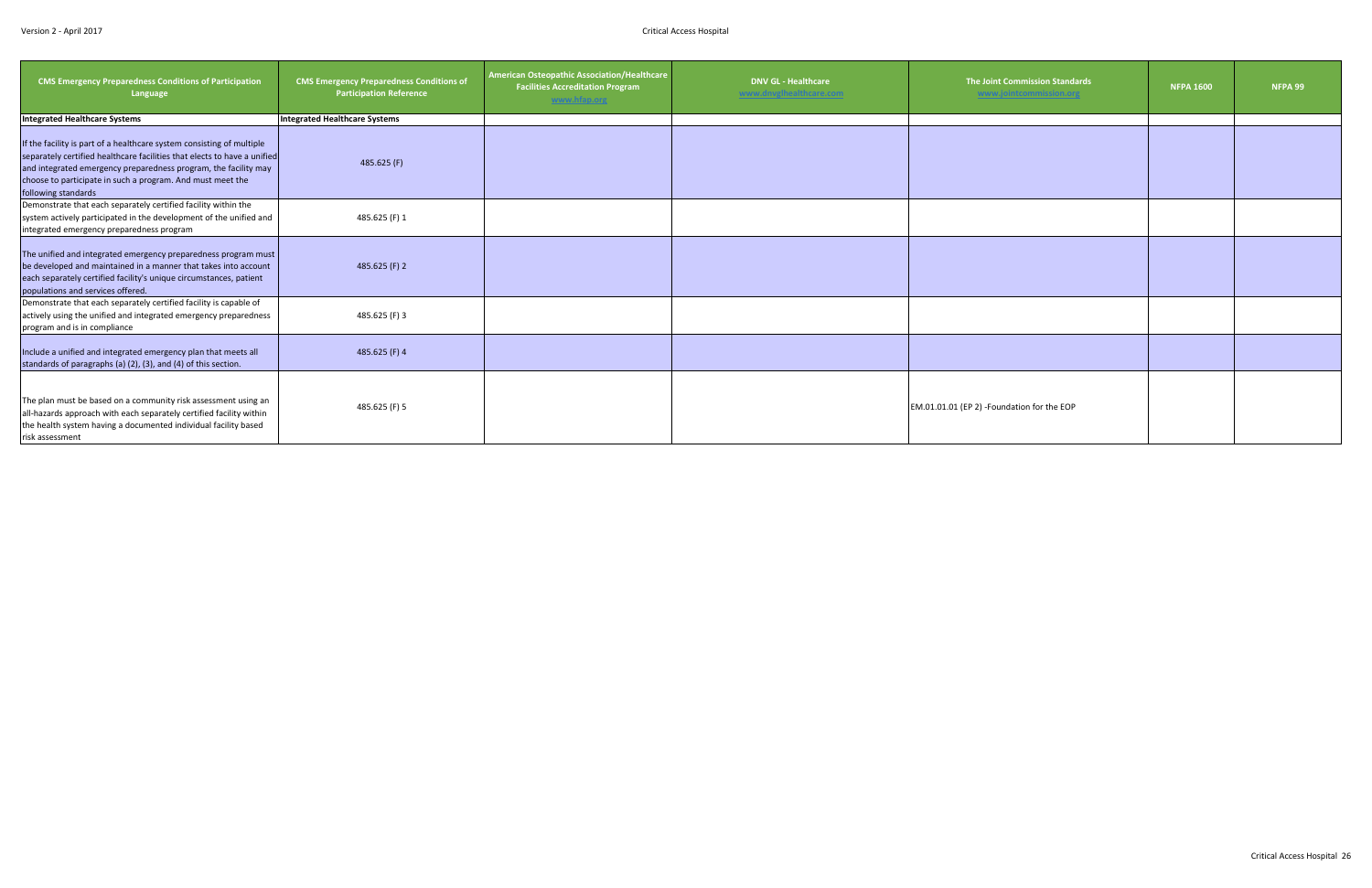<span id="page-27-0"></span>

| <b>CMS Emergency Preparedness Conditions of Participation Language</b>                                                                                                                                                                                                                                                                                                                                                                                                                                                                                                                                                     | <b>CMS Emergency Preparedness Conditions of</b><br><b>Participation Reference</b> | <b>NFPA 1600</b>                 | NFPA 99                                                     |
|----------------------------------------------------------------------------------------------------------------------------------------------------------------------------------------------------------------------------------------------------------------------------------------------------------------------------------------------------------------------------------------------------------------------------------------------------------------------------------------------------------------------------------------------------------------------------------------------------------------------------|-----------------------------------------------------------------------------------|----------------------------------|-------------------------------------------------------------|
| October 2016                                                                                                                                                                                                                                                                                                                                                                                                                                                                                                                                                                                                               | 494.62                                                                            | 2016                             | 2012                                                        |
| Require both an emergency preparedness program and an emergency preparedness plan                                                                                                                                                                                                                                                                                                                                                                                                                                                                                                                                          | 494.62                                                                            |                                  | 12.2.2.3<br>12.2.3.2<br>12.4.1<br>12.5.1                    |
| Comply with all applicable Federal, State and local emergency preparedness requirements. These emergencies include, but<br>are not limited to, fire, equipment or power failures, care-related emergencies, water supply interruption, and natural<br>disasters likely to occur in the facility's geographic area. The dialysis facility must establish and maintain an emergency<br>preparedness program that meets the requirements of this section                                                                                                                                                                      | 494.62                                                                            |                                  | 12.2.3.3<br>12.4.1.2<br>12.5.3.6.1                          |
| The dialysis facility must develop and maintain an emergency preparedness plan that must be evaluated and updated at<br>least annually.                                                                                                                                                                                                                                                                                                                                                                                                                                                                                    | 494.62 $(a)$                                                                      |                                  | 12.2.3.3<br>12.4.1.2<br>12.5.3.6.1                          |
| The emergency plan must be based on and include a documented facility based and community based risk assessment<br>utilizing an all hazards approach                                                                                                                                                                                                                                                                                                                                                                                                                                                                       | 494.62 (a) 1                                                                      | 4.4.2<br>5.1.3<br>5.1.4<br>5.2.1 | 12.5.2<br>12.5.3.1                                          |
| The emergency plan includes strategies for addressing emergency events identified by the risk assessment.                                                                                                                                                                                                                                                                                                                                                                                                                                                                                                                  | 494.62 (a) 2                                                                      | 5.1.5<br>6.6.2                   | 12.5.3.2<br>12.5.3.3                                        |
| The emergency plan must address the patient population including the types of services that the facility would be able to<br>provide in an emergency; continuity of operations, including delegations of authority and succession plans                                                                                                                                                                                                                                                                                                                                                                                    | $494.62$ (a) 3                                                                    | 5.2.2.2                          | 12.2.2.3<br>12.5.3.1.3(1)<br>12.5.3.2.3(11)<br>12.5.3.3.6.4 |
| Have a process for ensuring cooperation and collaboration with local, tribal, regional, state, or Federal emergency<br>preparedness officials' efforts to maintain an integrated response during a disaster or emergency situation, including<br>documentation of the dialysis facility efforts to contact such officials and, when applicable, its participation in collaborative<br>and cooperative planning efforts. The dialysis facility must contact the local emergency preparedness agency at least<br>annually to confirm that the agency is aware of the dialysis facility's needs in the event of an emergency. | 494.62 (a) 4                                                                      |                                  | 12.2.3.3<br>12.5.3.3.6.1(2)(6)                              |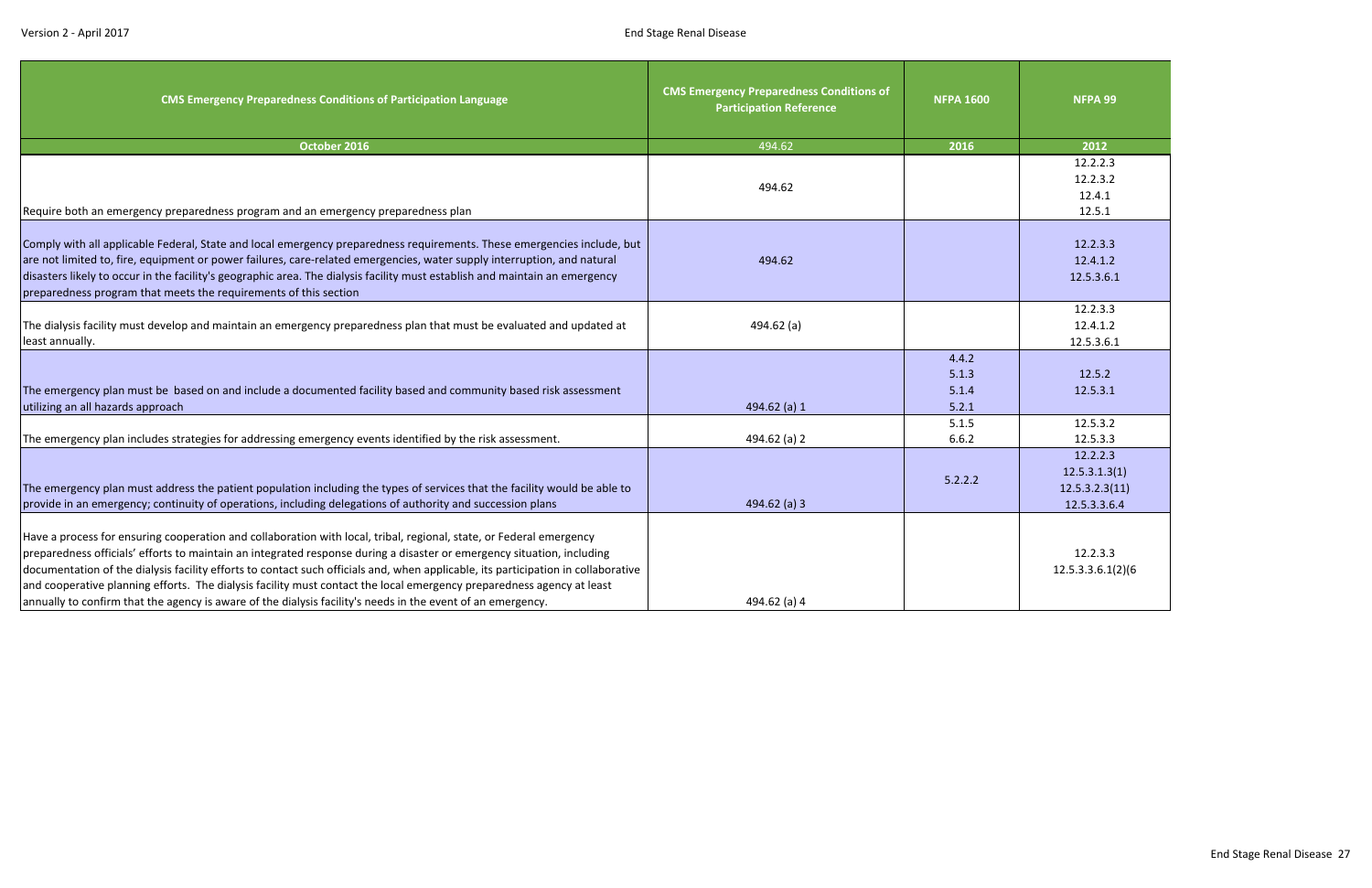| <b>CMS Emergency Preparedness Conditions of Participation Language</b>                                                                                                                                                                                                                                                                                                                                                                                                                          | <b>CMS Emergency Preparedness Conditions of</b><br><b>Participation Reference</b> | <b>NFPA 1600</b> | NFPA 99                                                            |
|-------------------------------------------------------------------------------------------------------------------------------------------------------------------------------------------------------------------------------------------------------------------------------------------------------------------------------------------------------------------------------------------------------------------------------------------------------------------------------------------------|-----------------------------------------------------------------------------------|------------------|--------------------------------------------------------------------|
| <b>Policies and Procedures</b>                                                                                                                                                                                                                                                                                                                                                                                                                                                                  | <b>Policies and Procedures</b>                                                    |                  |                                                                    |
| Develop and implement emergency preparedness policies and procedures based on the emergency plan set forth in 416.54                                                                                                                                                                                                                                                                                                                                                                            |                                                                                   |                  | 12.5.3.3.5                                                         |
| (a) and 416.54 (a) (1) and the communications plan section 416.54 (C). The policies and procedures must be reviewed and                                                                                                                                                                                                                                                                                                                                                                         |                                                                                   |                  | 12.5.3.3.6.1                                                       |
| updated at least annually.                                                                                                                                                                                                                                                                                                                                                                                                                                                                      |                                                                                   |                  | 12.5.3.6.1                                                         |
| The dialysis facility must develop and implement emergency preparedness policies and procedures, based on the<br>emergency plan set forth in paragraph (a) of this section, risk assessment at paragraph (a)(1) of this section, and the<br>communication plan at paragraph (c) of this section. The policies and procedures must be reviewed and updated at least<br>annually. These emergencies include, but are not limited to, fire, equipment or power failures, care-related emergencies, |                                                                                   |                  | 12.5.3.3.6.2<br>12.5.3.3.6.4(7)(8)<br>12.5.3.3.6.5<br>12.5.3.3.6.6 |
| water supply interruption, and natural disasters likely to occur in the facility's geographic area.                                                                                                                                                                                                                                                                                                                                                                                             | 494.62 (b)                                                                        |                  |                                                                    |
| A system to track the location of on-duty staff and sheltered patients in the dialysis facility's care during and after an<br>emergency. If on-duty staff and<br>sheltered patients are relocated during the emergency, the dialysis facility must document the specific name and location<br>of the receiving facility or other location.                                                                                                                                                      | 494.62 (b) 1                                                                      |                  | 12.5.3.3.6.4(9)                                                    |
|                                                                                                                                                                                                                                                                                                                                                                                                                                                                                                 |                                                                                   |                  | 12.5.3.3.6.1(3)(4)                                                 |
| Have policies and procedures in place to ensure the safe evacuation from the facility, which would include which includes<br>staff responsibilities, and needs of the patients.                                                                                                                                                                                                                                                                                                                 | 494.62 (b) 2                                                                      |                  | 12.5.3.3.6.2(7)<br>12.5.3.3.6.4(1)(6)(7)(8)(9)<br>12.5.3.3.6.8     |
|                                                                                                                                                                                                                                                                                                                                                                                                                                                                                                 |                                                                                   |                  | 12.5.3.3.3                                                         |
| Have a means to shelter in place for patients, staff and volunteers who remain in the facility                                                                                                                                                                                                                                                                                                                                                                                                  | 494.62 (b) 3                                                                      |                  | 12.5.3.3.6                                                         |
| Have a system of medical documentation that preserve patient information, protects the confidentiality of patient<br>information and secures and maintains availability of records.                                                                                                                                                                                                                                                                                                             | 494.62 (b) 4                                                                      | 4.7.2            | 12.5.3.3.6.1(4)                                                    |
| Have policies and procedures in place to address the use of volunteers in an emergency or other emergency staffing<br>strategies, including the process and role for integration of State or Federally designated health care professionals to<br>address surge needs during an emergency.                                                                                                                                                                                                      | 494.62 (b) 5                                                                      | 6.9.1.2          | 12.5.3.4.5                                                         |
| The development of arrangements with other dialysis facilities or other providers to receive patients in the event of<br>limitations or cessation of operations to maintain the continuity of services to dialysis facility patients.                                                                                                                                                                                                                                                           | 494.62 (b) 6                                                                      | 6.9.1.2          |                                                                    |
| Policies and procedures would have to address the role of the facility under a waiver declared by the Secretary, in                                                                                                                                                                                                                                                                                                                                                                             |                                                                                   |                  |                                                                    |
| accordance with section 1135 of the Act, for the provision of care and treatment at an alternate care site (ACS) identified by                                                                                                                                                                                                                                                                                                                                                                  |                                                                                   |                  |                                                                    |
| emergency management officials.                                                                                                                                                                                                                                                                                                                                                                                                                                                                 | 494.62 (b) 7                                                                      |                  |                                                                    |
| How emergency medical system assistance can be obtained when needed.                                                                                                                                                                                                                                                                                                                                                                                                                            | 494.62 (b) 8                                                                      |                  |                                                                    |
| A process by which the staff can confirm that emergency equipment, including, but not limited to, oxygen, airways, suction,                                                                                                                                                                                                                                                                                                                                                                     |                                                                                   |                  |                                                                    |
| defibrillator or automated external defibrillator, artificial resuscitator, and emergency drugs, are on the premises at all                                                                                                                                                                                                                                                                                                                                                                     |                                                                                   |                  |                                                                    |
| times and immediately available.                                                                                                                                                                                                                                                                                                                                                                                                                                                                | 494.62 (b) 9                                                                      |                  |                                                                    |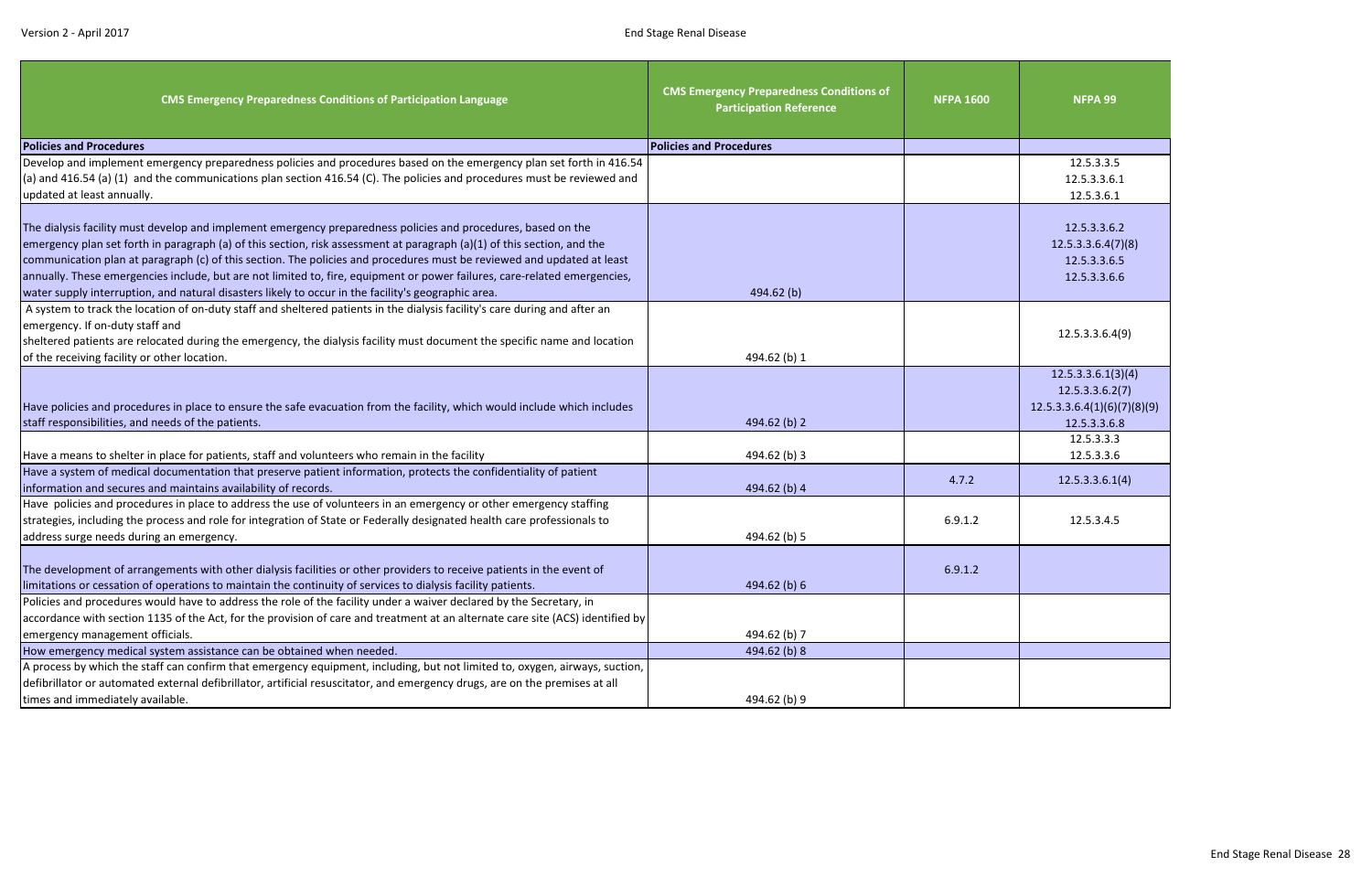| <b>CMS Emergency Preparedness Conditions of Participation Language</b>                                                                                                                                                                                                                                                                                                                                                                                                                                                                                                                                                                                                                                                                                     | <b>CMS Emergency Preparedness Conditions of</b><br><b>Participation Reference</b> | <b>NFPA 1600</b> | <b>NFPA 99</b>     |
|------------------------------------------------------------------------------------------------------------------------------------------------------------------------------------------------------------------------------------------------------------------------------------------------------------------------------------------------------------------------------------------------------------------------------------------------------------------------------------------------------------------------------------------------------------------------------------------------------------------------------------------------------------------------------------------------------------------------------------------------------------|-----------------------------------------------------------------------------------|------------------|--------------------|
| <b>Communication Plan</b>                                                                                                                                                                                                                                                                                                                                                                                                                                                                                                                                                                                                                                                                                                                                  | <b>Communication Plan</b>                                                         |                  |                    |
| Be required to develop and maintain an emergency preparedness communication plan that complies with local, state and                                                                                                                                                                                                                                                                                                                                                                                                                                                                                                                                                                                                                                       | 494.62 (C)                                                                        | 6.4              | 12.5.3.3.6.1       |
| Federal law and required to review and update the communication plan at least annually.                                                                                                                                                                                                                                                                                                                                                                                                                                                                                                                                                                                                                                                                    |                                                                                   |                  |                    |
| As part of its communication plan include in its plan, names and contact information for staff; entities providing services<br>under arrangement; patients' physicians, other dialysis facilities and volunteers.                                                                                                                                                                                                                                                                                                                                                                                                                                                                                                                                          | 494.62 (C) 1                                                                      | 6.4.1            |                    |
| Require contact information for Federal, State, tribal, regional, or local emergency preparedness staff and other sources of                                                                                                                                                                                                                                                                                                                                                                                                                                                                                                                                                                                                                               | 494.62 (C) 2                                                                      | 6.4.1            | 12.5.3.3.6.1(6)    |
| assistance.                                                                                                                                                                                                                                                                                                                                                                                                                                                                                                                                                                                                                                                                                                                                                |                                                                                   |                  |                    |
| Include primary and alternate means for communicating with facility staff and Federal, State, tribal, regional, and local                                                                                                                                                                                                                                                                                                                                                                                                                                                                                                                                                                                                                                  | 494.62 (C) 3                                                                      | 6.4.1            | 12.5.3.3.6.1       |
| emergency management agencies<br>Include a method for sharing information and medical documentation for patients under the facility's care, as necessary,                                                                                                                                                                                                                                                                                                                                                                                                                                                                                                                                                                                                  |                                                                                   |                  |                    |
| with other health care providers to maintain continuity of care.                                                                                                                                                                                                                                                                                                                                                                                                                                                                                                                                                                                                                                                                                           | 494.62 (C) 4                                                                      |                  | 12.5.3.3.6.1(4)    |
| Have a means, in the event of an evacuation, to release patient information as permitted under 45 CFR 164.510.                                                                                                                                                                                                                                                                                                                                                                                                                                                                                                                                                                                                                                             | 494.62 (C) 5                                                                      | 6.4.1            | 12.5.3.3.6.1(4)    |
| Have a means of providing information about the general condition and location of patients under the facility's care, as<br>permitted under 45 CFR 164.510(b)(4).                                                                                                                                                                                                                                                                                                                                                                                                                                                                                                                                                                                          | 494.62 (C) 6                                                                      |                  | 12.5.3.3.6.1(4)    |
| A means of providing information about the dialysis facility's needs, and its ability to provide assistance, to the authority<br>having jurisdiction or the Incident Command Center, or designee.                                                                                                                                                                                                                                                                                                                                                                                                                                                                                                                                                          | 494.62 (C) 7                                                                      |                  | 12.5.3.3.6.1(2)(6) |
| <b>Training and Testing</b>                                                                                                                                                                                                                                                                                                                                                                                                                                                                                                                                                                                                                                                                                                                                | <b>Training and Testing</b>                                                       |                  |                    |
| Develop and maintain an emergency preparedness training and testing program based on the emergency plan, risk                                                                                                                                                                                                                                                                                                                                                                                                                                                                                                                                                                                                                                              |                                                                                   |                  |                    |
| assessment, policies and procedures and communications plan. The training and testing program must be reviewed and                                                                                                                                                                                                                                                                                                                                                                                                                                                                                                                                                                                                                                         | 494.62 (D)                                                                        |                  | 12.3.3.10          |
| updated at least annually.<br>Provide initial training in emergency preparedness policies and procedures to all new and existing staff, individuals                                                                                                                                                                                                                                                                                                                                                                                                                                                                                                                                                                                                        |                                                                                   |                  |                    |
| providing on-site services under arrangement and volunteers consistent with their expected roles. Provide this training                                                                                                                                                                                                                                                                                                                                                                                                                                                                                                                                                                                                                                    |                                                                                   |                  |                    |
| annually and maintain documentation of all emergency preparedness training along with demonstration of staff knowledge                                                                                                                                                                                                                                                                                                                                                                                                                                                                                                                                                                                                                                     | 494.62 (D) 1 i - ii                                                               |                  | 12.3.3.10          |
| of emergency procedures.                                                                                                                                                                                                                                                                                                                                                                                                                                                                                                                                                                                                                                                                                                                                   |                                                                                   |                  |                    |
| Annual staff training must demonstrate staff knowledge of emergency procedures including: (A) What to do; (B) Where to<br>go, including instructions for occasions when the geographic area of the dialysis facility must be evacuated; (C) Whom to<br>contact if an emergency occurs while the patient is not in the dialysis facility. This contact information must include an<br>alternate emergency phone number for the facility for instances when the dialysis facility is unable to receive phone calls<br>due to an emergency situation (unless the facility has the ability to forward calls to a working phone number under such<br>emergency conditions); and (D) How to disconnect themselves from a dialysis machine if an emergency occurs | 494.62 (D) 1 iii                                                                  |                  |                    |
| Training must indicate that at minimum, its patient care staff maintains current CPR certification                                                                                                                                                                                                                                                                                                                                                                                                                                                                                                                                                                                                                                                         | 494.62 (D)1 iv                                                                    |                  |                    |
| Properly training its nursing staff in the use of emergency equipment and emergency drugs                                                                                                                                                                                                                                                                                                                                                                                                                                                                                                                                                                                                                                                                  | 494.62 (D) 1 v                                                                    |                  |                    |
| Maintain documentation of the training                                                                                                                                                                                                                                                                                                                                                                                                                                                                                                                                                                                                                                                                                                                     | 494.62 (D)1 vi                                                                    |                  |                    |
| Conduct exercises to test the emergency plan at least annually                                                                                                                                                                                                                                                                                                                                                                                                                                                                                                                                                                                                                                                                                             | 494.62 (D) 21                                                                     |                  | 12.3.10            |
| Participate in a full scale exercise that is community based or when community based exercise is not accessible, individual,<br>facility-based.                                                                                                                                                                                                                                                                                                                                                                                                                                                                                                                                                                                                            | 494.62 (D) 2 i                                                                    |                  | 12.3.3.2           |
| If the facility experiences and actual natural or man made emergency that requires activation of the emergency plan, the<br>facility is exempt from engaging in a community based or individual, facility based full-scale exercise for one year following<br>the onset of the actual event                                                                                                                                                                                                                                                                                                                                                                                                                                                                | 494.62 (D) 2 i                                                                    |                  | 12.3.3.2           |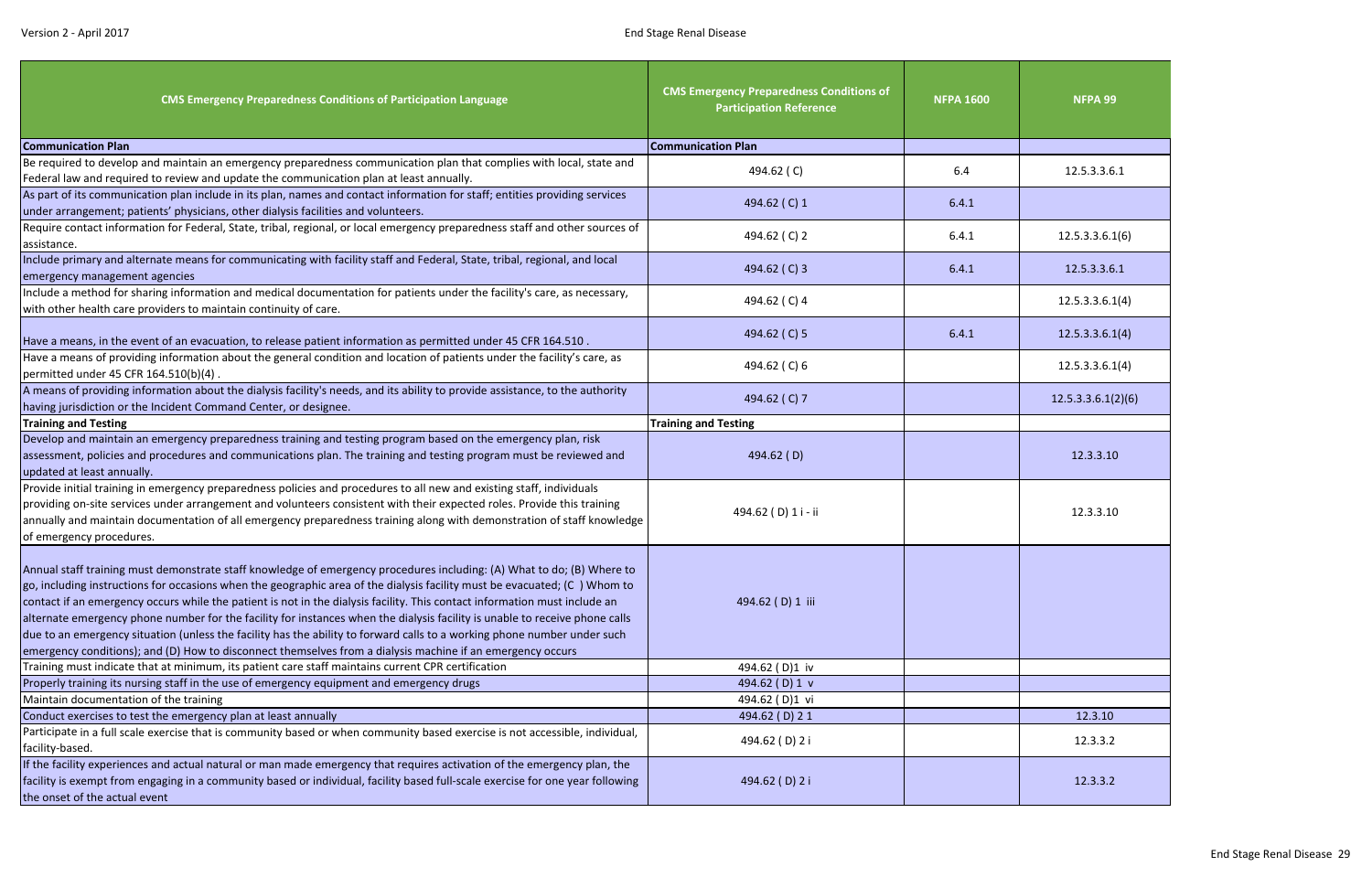| <b>CMS Emergency Preparedness Conditions of Participation Language</b>                                                                                                                                                                                                                                                                                                                          | <b>CMS Emergency Preparedness Conditions of</b><br><b>Participation Reference</b> | <b>NFPA 1600</b> | NFPA 99  |
|-------------------------------------------------------------------------------------------------------------------------------------------------------------------------------------------------------------------------------------------------------------------------------------------------------------------------------------------------------------------------------------------------|-----------------------------------------------------------------------------------|------------------|----------|
| Conduct a second exercise that may include but is not limited to a second full-scale exercise that is individual, facility based;<br>a tabletop exercise that includes a group discussion led by a facilitator using a narrated, clinically relevant emergency<br>scenario and a set of problem statements, directed messages or prepared questions designed to challenge the emergency<br>plan | 494.62 (D) 2 ii A-B                                                               |                  | 12.3.3.2 |
| Analyze the response to and maintain documentation of all drills, tabletop exercises and emergency events and revise the<br>facility emergency plan as needed                                                                                                                                                                                                                                   | 494.62 (D) 2 iii                                                                  |                  | 12.3.3.2 |
| Patient orientation: Emergency preparedness patient training. The facility must provide appropriate orientation and<br>training to patients, including the areas specified in paragraph 494.62 (d)(1)                                                                                                                                                                                           | 494.62 (D) 3                                                                      |                  |          |
| Integrated Healthcare System                                                                                                                                                                                                                                                                                                                                                                    | <b>Integrated Healthcare System</b>                                               |                  |          |
| If a dialysis facility is part of a healthcare system consisting of multiple separately certified healthcare facilities that elects to<br>have a unified and integrated emergency preparedness program, the dialysis facility may choose to participate in the<br>healthcare system's coordinated emergency preparedness program. And must meet the following standards:                        | 494.62 (E)                                                                        |                  |          |
| Demonstrate that each separately certified facility within the system actively participated in the development of the unified<br>and integrated emergency preparedness program                                                                                                                                                                                                                  | 494.62 (E) 1                                                                      |                  |          |
| The unified and integrated emergency preparedness program must be developed and maintained in a manner that takes<br>into account each separately certified facility's unique circumstances, patient populations and services offered.                                                                                                                                                          | 494.62 (E) 2                                                                      |                  |          |
| Demonstrate that each separately certified facility is capable of actively using the unified and integrated emergency<br>preparedness program and is in compliance                                                                                                                                                                                                                              | 494.62 (E) 3                                                                      |                  |          |
| Include a unified and integrated emergency plan that meets all standards of paragraphs (a) (2), (3), and (4) of this section.                                                                                                                                                                                                                                                                   | 494.62 (E) 4                                                                      |                  |          |
| The plan must be based on a community risk assessment using an all-hazards approach with each separately certified<br>facility within the health system having a documented individual facility based risk assessment                                                                                                                                                                           | 494.62 (E) 4 i-ii                                                                 |                  |          |
| Include integrated policies and procedures that meet the requirements set forth in paragraph (b) of this section, a<br>coordinated communication plan and training and testing programs that meet the requirements of paragraphs (C) and (d)<br>of this section respectively                                                                                                                    | 494.62 (E) 5                                                                      |                  |          |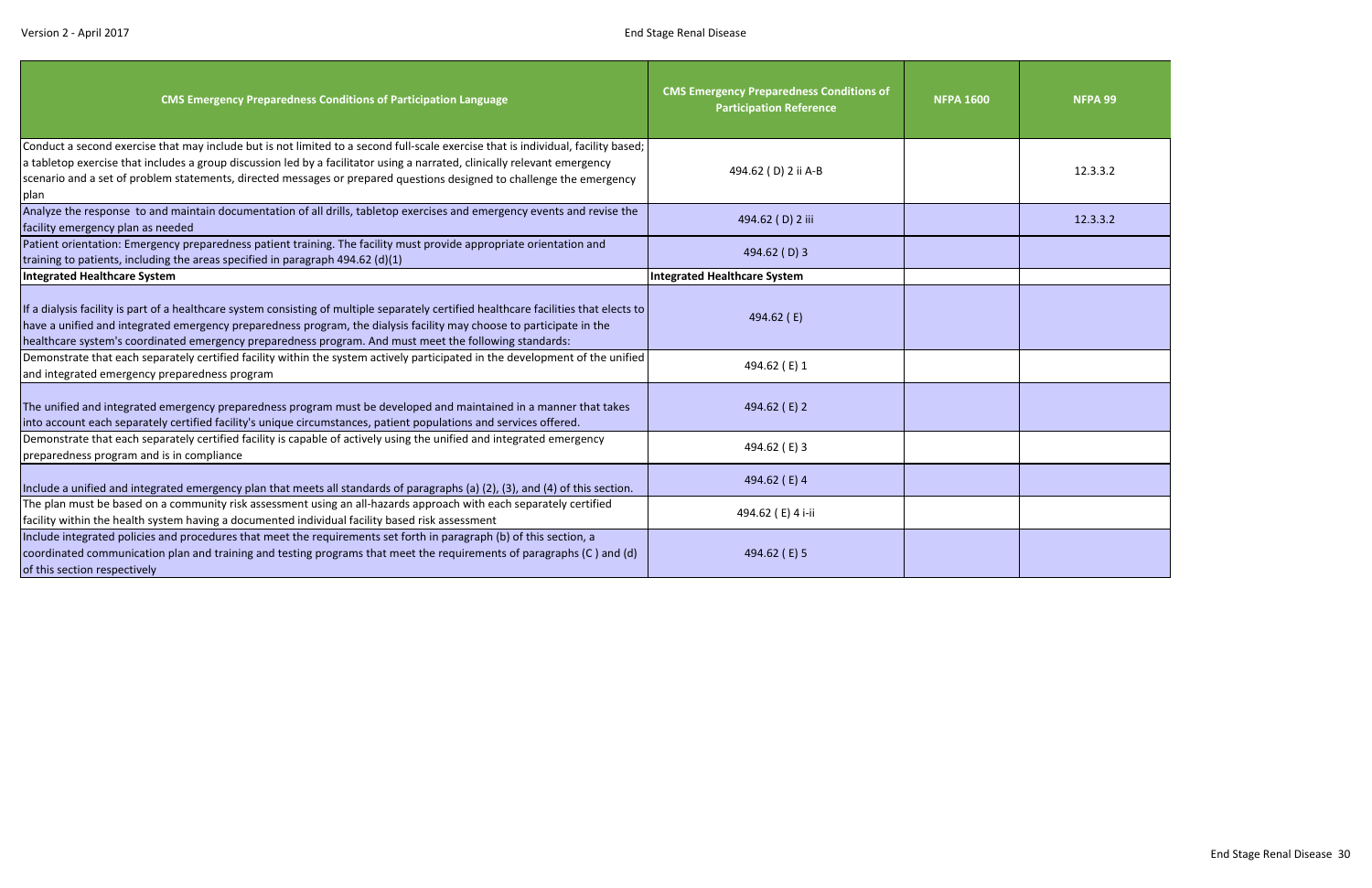<span id="page-31-0"></span>

| <b>CMS Emergency Preparedness Conditions of Participation Language</b>                                                                                                                                                                                                                                                                                                                                               | <b>CMS Emergency Preparedness Conditions of</b><br><b>Participation Reference</b> | <b>Accreditation Commission for</b><br><b>Health Care</b><br>www.achc.org | <b>Community Health</b><br><b>Accreditation Program (CHAP)</b><br>www.chapinc.org | <b>The Joint Commission Standards</b><br>www.jointcommission.org               | <b>NFPA 1600</b>                 | NFPA 99                                                     |
|----------------------------------------------------------------------------------------------------------------------------------------------------------------------------------------------------------------------------------------------------------------------------------------------------------------------------------------------------------------------------------------------------------------------|-----------------------------------------------------------------------------------|---------------------------------------------------------------------------|-----------------------------------------------------------------------------------|--------------------------------------------------------------------------------|----------------------------------|-------------------------------------------------------------|
| October 2016                                                                                                                                                                                                                                                                                                                                                                                                         | 484.22                                                                            | April 4, 2016                                                             | June 30, 2014                                                                     | 2016                                                                           | 2016                             | 2012                                                        |
| Require both an emergency preparedness program and an emergency<br>preparedness plan                                                                                                                                                                                                                                                                                                                                 | 484.22                                                                            | Standard HH4-5A.01                                                        |                                                                                   | EM.02.01.01 - General Requirements                                             |                                  | 12.2.2.3<br>12.2.3.2<br>12.4.1<br>12.5.1                    |
| The HHA must develop and maintain an emergency preparedness plan<br>that must be reviewed, and updated at least annually.                                                                                                                                                                                                                                                                                            | 484.22(a)                                                                         |                                                                           |                                                                                   | EM.02.01.01 General Requirements                                               |                                  | 12.2.3.3<br>12.4.1.2<br>12.5.3.6.1                          |
| The emergency plan must be based on and include a documented facility<br>based and community based risk assessment utilizing an all hazards<br>approach                                                                                                                                                                                                                                                              | 484.22 (a) 1                                                                      |                                                                           |                                                                                   | EM.01.01.01 (EP 2, 3) - Foundation for the<br><b>Emergency Operations Plan</b> | 4.4.2<br>5.1.3<br>5.1.4<br>5.2.1 | 12.5.2<br>12.5.3.1                                          |
| The emergency plan includes strategies for addressing emergency events<br>identified by the risk assessment                                                                                                                                                                                                                                                                                                          | 484.22 (a) 2                                                                      |                                                                           |                                                                                   | EM.01.01.01 - Foundation for the Emergency<br><b>Operations Plan</b>           | 5.1.5<br>6.6.2                   | 12.5.3.2<br>12.5.3.3                                        |
| The emergency plan must address the patient population including the<br>types of services that the facility would be able to provide in an<br>emergency; continuity of operations, including delegations of authority<br>and succession plans                                                                                                                                                                        | 484.22 (a) 3                                                                      |                                                                           |                                                                                   |                                                                                | 5.2.2.2                          | 12.2.2.3<br>12.5.3.1.3(1)<br>12.5.3.2.3(11)<br>12.5.3.3.6.4 |
| Have a process for ensuring cooperation and collaboration with local,<br>tribal, regional, state, or Federal emergency preparedness officials' efforts<br>to maintain an integrated response during a disaster or emergency<br>situation, including documentation of the facility efforts to contact such<br>officials and, when applicable, its participation in collaborative and<br>cooperative planning efforts. | 484.22 (a) 4                                                                      |                                                                           |                                                                                   |                                                                                |                                  | 12.2.3.3<br>12.5.3.3.6.1(2)(6)                              |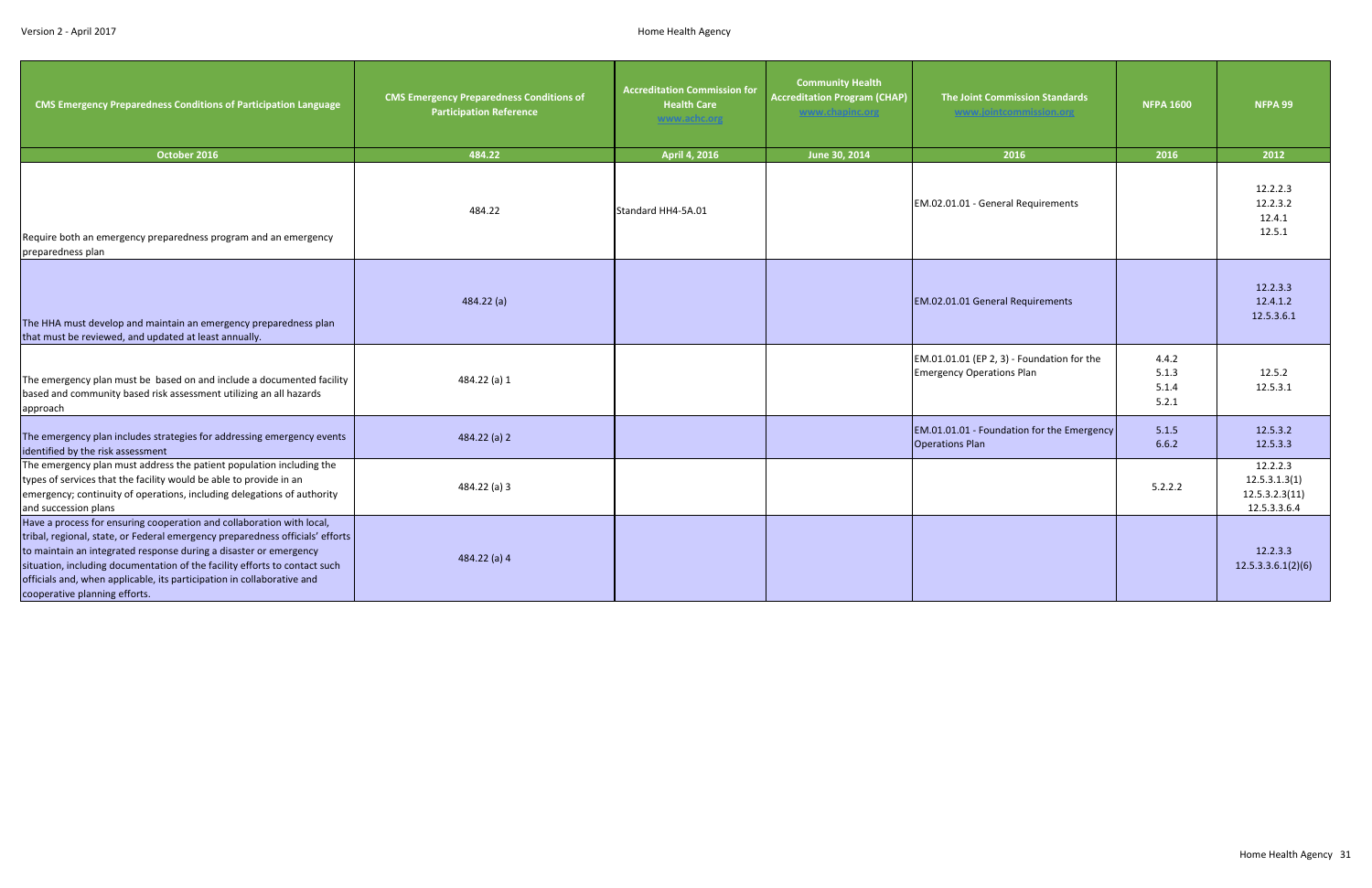| <b>CMS Emergency Preparedness Conditions of Participation Language</b>                                                                                                                                                                                                                                               | <b>CMS Emergency Preparedness Conditions of</b><br><b>Participation Reference</b> | <b>Accreditation Commission for</b><br><b>Health Care</b><br>www.achc.org | <b>Community Health</b><br><b>Accreditation Program (CHAP)</b><br>www.chapinc.org                                  | <b>The Joint Commission Standards</b><br>www.jointcommission.org                                                                                                                                    | <b>NFPA 1600</b> | NFPA 99                                  |
|----------------------------------------------------------------------------------------------------------------------------------------------------------------------------------------------------------------------------------------------------------------------------------------------------------------------|-----------------------------------------------------------------------------------|---------------------------------------------------------------------------|--------------------------------------------------------------------------------------------------------------------|-----------------------------------------------------------------------------------------------------------------------------------------------------------------------------------------------------|------------------|------------------------------------------|
| <b>Policies and Procedures</b>                                                                                                                                                                                                                                                                                       | <b>Policies and Procedures</b>                                                    |                                                                           |                                                                                                                    |                                                                                                                                                                                                     |                  |                                          |
| Develop and implement emergency preparedness policies and procedures<br>based on the emergency plan set forth in (a), (a) (1) and the<br>communications plan section (C). The policies and procedures must be<br>reviewed and updated at least annually.                                                             | 484.22(b)                                                                         | Standard HH4-5A.01, HH1-2a                                                | Standard: CI.5a<br>Standard: CI.5c10<br>Standard: HH1.5b9<br>Standard: HHI.2e5                                     | EM.02.01.01 (EP 2)- General Requirements<br>LD.01.03.01- Governance Accountabilities                                                                                                                |                  | 12.5.3.3.5<br>12.5.3.3.6.1<br>12.5.3.6.1 |
| The plans for the HHA's patients during a natural or man-made disaster.<br>Individual plans for each patient must be included as part of the<br>comprehensive patient assessment, which must be conducted according<br>to the provisions at § 484.55.                                                                | 484.22 (b) 1                                                                      | Standard HH5-12A.01<br>Standard HH7-3C.01                                 | Standard: CII.3a                                                                                                   | PC.02.02.01(EP 10) Coordinating Care                                                                                                                                                                |                  |                                          |
| The procedures to inform State and local emergency preparedness<br>officials about HHA patients in need of evacuation from their residences<br>at any time due to an emergency situation based on the patient's medical<br>and psychiatric condition and home environment.                                           | 484.22 (b) 2                                                                      |                                                                           |                                                                                                                    |                                                                                                                                                                                                     |                  |                                          |
| The procedures to follow up with on-duty staff and patients to determine<br>services that are needed, in the event that there is an interruption in<br>services during or due to an emergency. The HHA must inform State and<br>local officials of any on-duty staff or patients that they are unable to<br>contact. | 484.22 (b) 3                                                                      |                                                                           |                                                                                                                    | EM.02.02.01 - General Requirements<br>EM.02.02.07- Staff                                                                                                                                            |                  |                                          |
| Have a system of medical documentation that preserve patient<br>information, protects the confidentiality of patient information and<br>secures and maintains availability of records.                                                                                                                               | 484.22 (b) 4                                                                      | Standard HH2-5A                                                           | Standard: CI.5h6<br>Standard: CII.5a                                                                               | IM.01.01.03 - Planning for Information<br>Management<br>IM.02.01.01 -Protecting the Privacy of<br><b>Health Information</b><br>IM.02.01.03 - Protecting the Privacy of<br><b>Health Information</b> | 4.7.2            | 12.5.3.3.6.1(4)                          |
| Have policies and procedures in place to address the use of employees in<br>an emergency and other emergency staffing strategies, including the<br>process and role for integration of State or Federally designated health<br>care professionals to address surge needs during an emergency.                        | 484.22 (b) 5                                                                      | Standard HH7-3A.01                                                        | Standard: CII.3b.<br>Note-does not include<br>integration of state/federal<br>professionals. Addresses<br>staffing | EM.02.02.07 (EP 9) - Staff                                                                                                                                                                          |                  |                                          |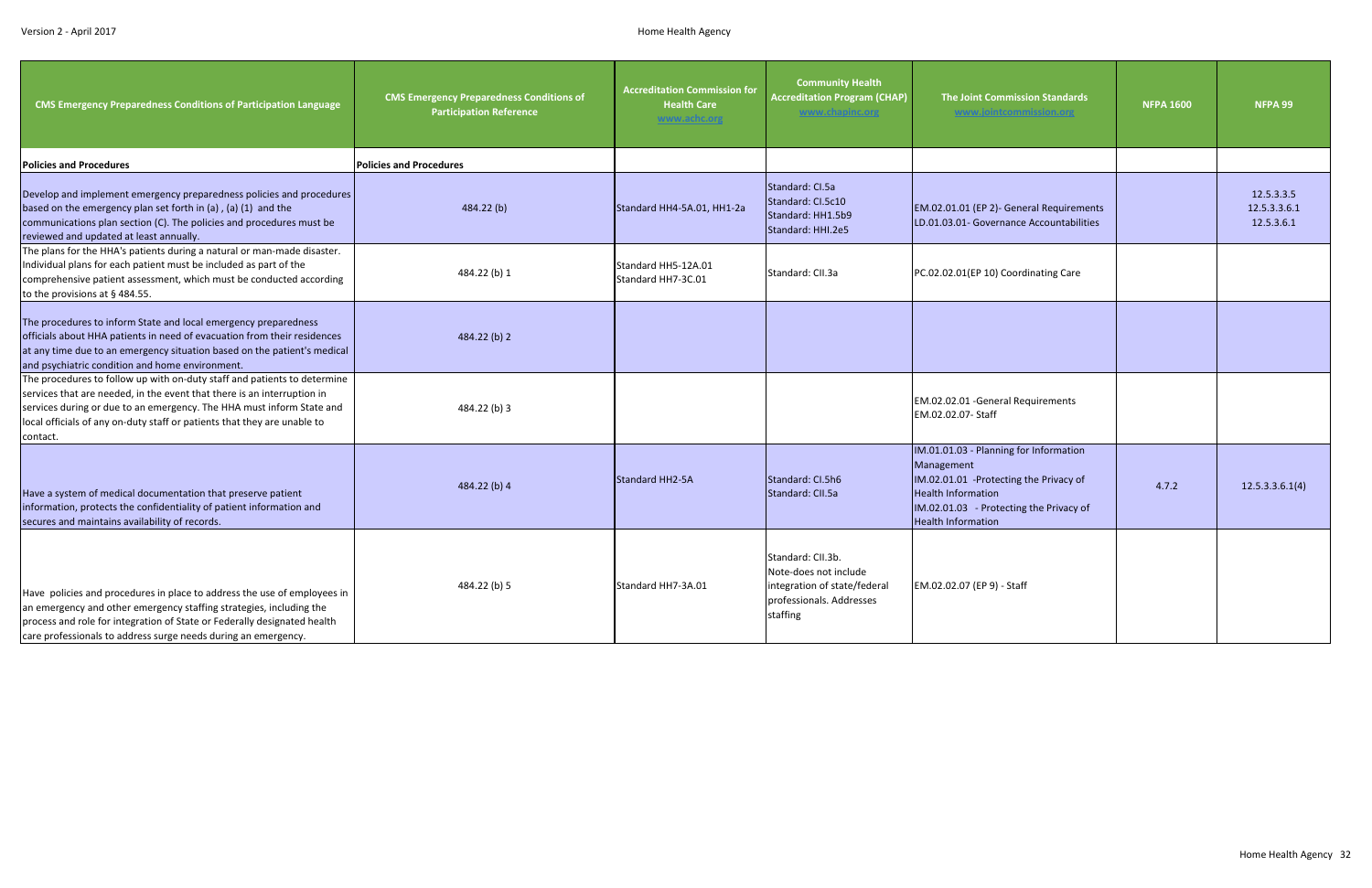| <b>CMS Emergency Preparedness Conditions of Participation Language</b>                                                                                                                                             | <b>CMS Emergency Preparedness Conditions of</b><br><b>Participation Reference</b> | <b>Accreditation Commission for</b><br><b>Health Care</b><br>www.achc.org | <b>Community Health</b><br><b>Accreditation Program (CHAP)</b><br>www.chapinc.org | <b>The Joint Commission Standards</b><br>www.jointcommission.org | <b>NFPA 1600</b> | NFPA 99      |
|--------------------------------------------------------------------------------------------------------------------------------------------------------------------------------------------------------------------|-----------------------------------------------------------------------------------|---------------------------------------------------------------------------|-----------------------------------------------------------------------------------|------------------------------------------------------------------|------------------|--------------|
| <b>Communication Plan</b>                                                                                                                                                                                          | <b>Communication Plan</b>                                                         |                                                                           |                                                                                   |                                                                  |                  |              |
| Be required to develop and maintain an emergency preparedness<br>communication plan that complies with local, state and Federal law and<br>required to review and update the communication plan at least annually. | 484.22 (C)                                                                        | Standard HH5-12A.01                                                       |                                                                                   | EM.02.02.01 (All EPs)- General Requirements                      | 6.4              | 12.5.3.3.6.1 |
| As part of its communication plan include in its plan, names and contact<br>information for staff; entities providing services under arrangement;<br>patients' physicians and volunteers                           | 484.22 (C) 1 i-iv                                                                 |                                                                           |                                                                                   | EM.02.02.01 (EP 1) - Communication                               | 6.4.1            |              |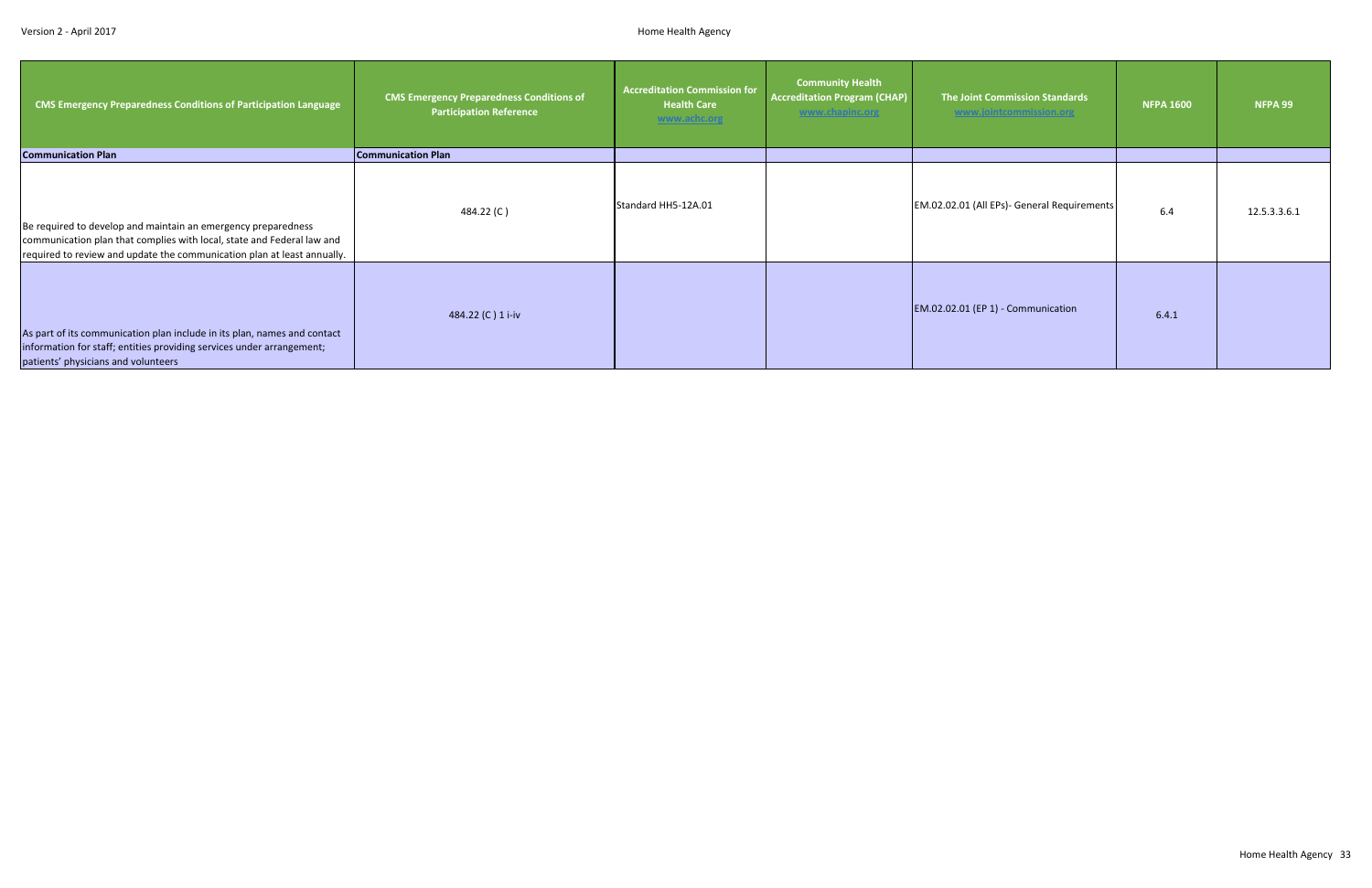| <b>CMS Emergency Preparedness Conditions of Participation Language</b>                                                                                                                    | <b>CMS Emergency Preparedness Conditions of</b><br><b>Participation Reference</b> | <b>Accreditation Commission for</b><br><b>Health Care</b><br>www.achc.org | <b>Community Health</b><br><b>Accreditation Program (CHAP)</b><br>www.chapinc.org | The Joint Commission Standards<br>www.jointcommission.org                                                                                                                                                                                                                                                                       | <b>NFPA 1600</b> | NFPA 99            |
|-------------------------------------------------------------------------------------------------------------------------------------------------------------------------------------------|-----------------------------------------------------------------------------------|---------------------------------------------------------------------------|-----------------------------------------------------------------------------------|---------------------------------------------------------------------------------------------------------------------------------------------------------------------------------------------------------------------------------------------------------------------------------------------------------------------------------|------------------|--------------------|
| Require contact information for Federal, State, tribal, regional, or local<br>emergency preparedness staff and other sources of assistance.                                               | 484.22 (C) 2 i-ii                                                                 |                                                                           |                                                                                   | EM.02.02.01 - Communication                                                                                                                                                                                                                                                                                                     | 6.4.1            | 12.5.3.3.6.1(6)    |
| Include primary and alternate means for communicating with HHAs staff<br>and Federal, State, tribal, regional, and local emergency management<br>agencies                                 | 484.22 (C) 3                                                                      |                                                                           |                                                                                   | EM.02.02.01 (EP 1-14) - General<br>Requirements<br>IM.01.01.03 (EP1) -Planning for<br>Management of Information                                                                                                                                                                                                                 | 6.4.1            | 12.5.3.3.6.1       |
| Include a method for sharing information and medical documentation for<br>patients under the HHAs care, as necessary, with other health care<br>providers to maintain continuity of care. | 484.22 (C) 4                                                                      |                                                                           |                                                                                   | EM.02.02.11 (EP 1) - Patients<br>IM.02.02.03 (EP 3) -Protecting the Privacy of<br><b>Health Information</b><br>LD.03.04.01- Communication                                                                                                                                                                                       |                  | 12.5.3.3.6.1(4)    |
| Have a means of providing information about the general condition and<br>location of patients under the facility's care, as permitted under 45 CFR<br>164.510(b)(4)                       | 484.22 (C) 5                                                                      |                                                                           |                                                                                   | EM.02.02.01 - General Requirements<br>EM.02.02.11 (EP 1) - Patients<br>IM.01.01.03 - Planning for Management of<br>Information<br>IM.02.01.01- Protecting the Privacy of Health<br>Information<br>IM.02.01.03- Protecting the Privacy of Health<br>Information<br>IM.02.02.03- Capturing, Storing and<br><b>Retrieving Data</b> | 6.4.1            | 12.5.3.3.6.1(4)    |
| A means of providing information about the HHA's needs, and its ability to<br>provide assistance, to the authority having jurisdiction, the Incident<br>Command Center, or designee.      | 484.22 (C) 6                                                                      |                                                                           |                                                                                   |                                                                                                                                                                                                                                                                                                                                 |                  | 12.5.3.3.6.1(2)(6) |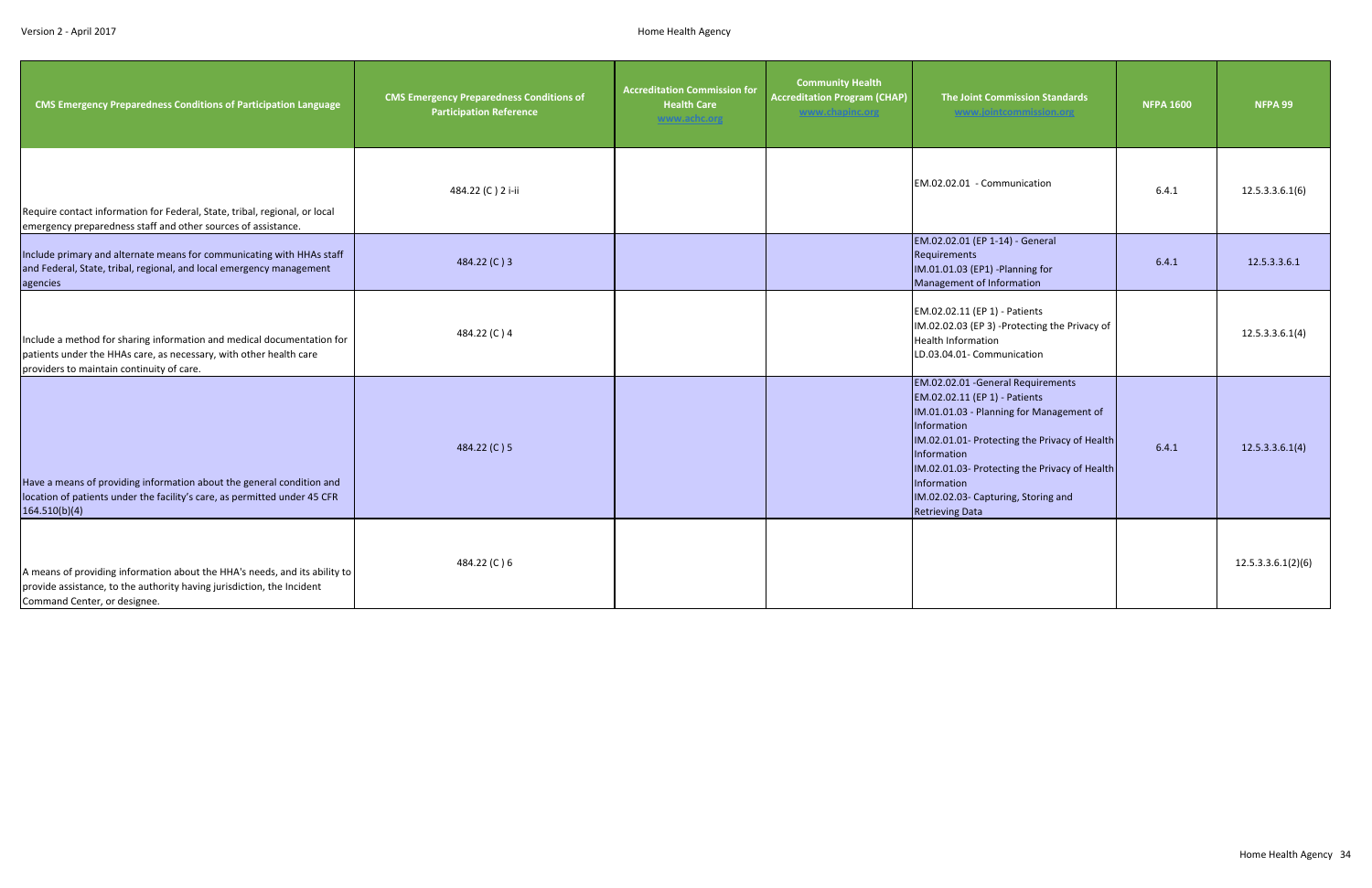| <b>CMS Emergency Preparedness Conditions of Participation Language</b>                                                                                                                                                                                                                                                                                                                                                                              | <b>CMS Emergency Preparedness Conditions of</b><br><b>Participation Reference</b> | <b>Accreditation Commission for</b><br><b>Health Care</b><br>www.achc.org | <b>Community Health</b><br><b>Accreditation Program (CHAP)</b><br>www.chapinc.org | The Joint Commission Standards<br>www.jointcommission.org | <b>NFPA 1600</b> | NFPA 99   |
|-----------------------------------------------------------------------------------------------------------------------------------------------------------------------------------------------------------------------------------------------------------------------------------------------------------------------------------------------------------------------------------------------------------------------------------------------------|-----------------------------------------------------------------------------------|---------------------------------------------------------------------------|-----------------------------------------------------------------------------------|-----------------------------------------------------------|------------------|-----------|
| <b>Testing and Training</b>                                                                                                                                                                                                                                                                                                                                                                                                                         | <b>Testing and Training</b>                                                       |                                                                           |                                                                                   |                                                           |                  |           |
| The HHA must develop and maintain an emergency preparedness training<br>and testing program that is based on the emergency plan set forth in<br>paragraph (a) of this section, risk assessment at paragraph (a)(1) of this<br>section, policies and procedures at paragraph (b) of this section, and the<br>communication plan at paragraph (c) of this section. The training and<br>testing program must be reviewed and updated at least annually | 484.22 (D)                                                                        | Standard HH4-8A.01                                                        |                                                                                   | EM.03.01.03 - Evaluation                                  | 7.1              | 12.3.3.10 |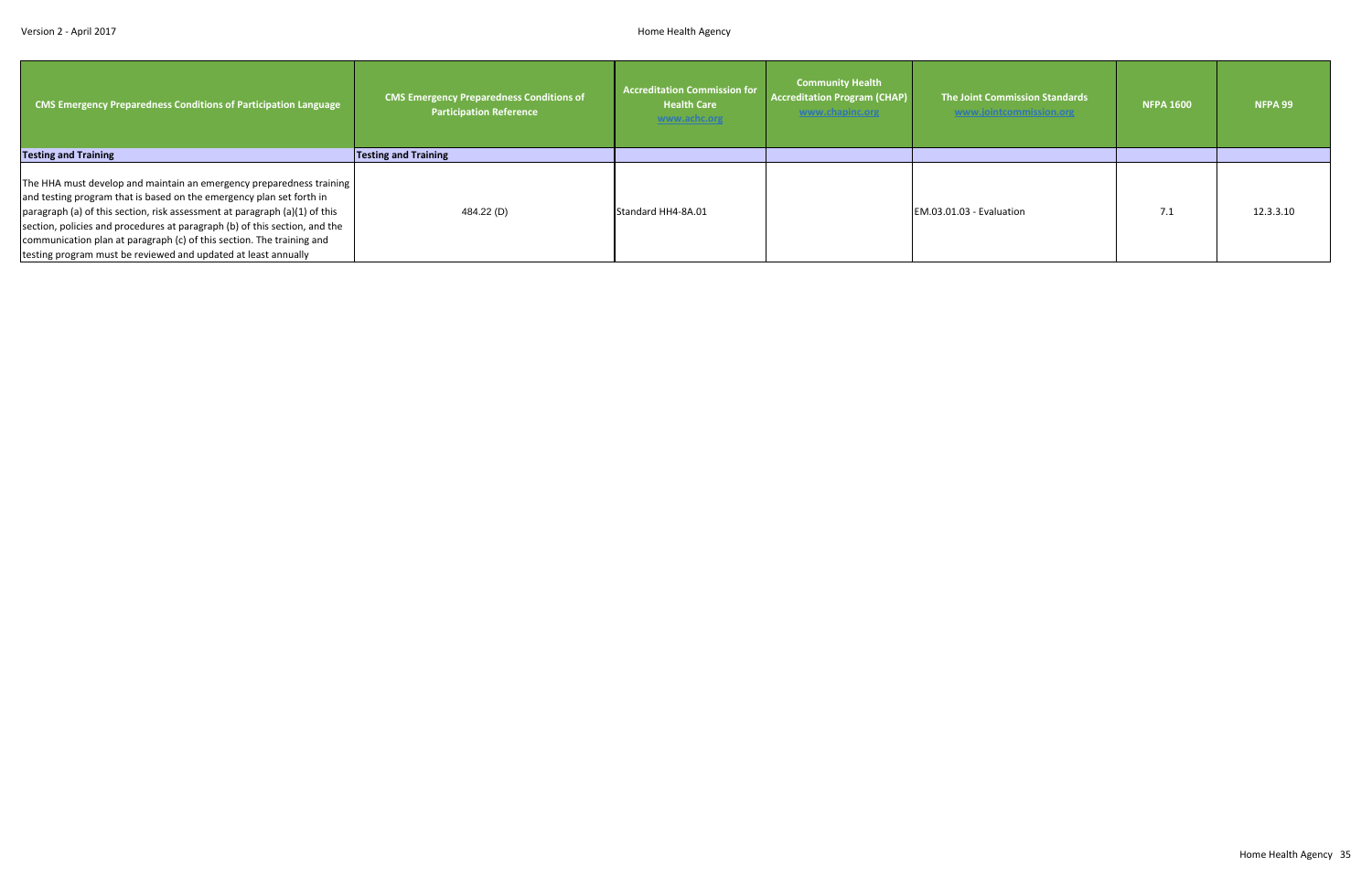| <b>CMS Emergency Preparedness Conditions of Participation Language</b>                                                                                                                                                                                                                                                                                                                                | <b>CMS Emergency Preparedness Conditions of</b><br><b>Participation Reference</b> | <b>Accreditation Commission for</b><br><b>Health Care</b><br>www.achc.org | <b>Community Health</b><br><b>Accreditation Program (CHAP)</b><br>www.chapinc.org | <b>The Joint Commission Standards</b><br>www.jointcommission.org                                       | <b>NFPA 1600</b> | <b>NFPA 99</b> |
|-------------------------------------------------------------------------------------------------------------------------------------------------------------------------------------------------------------------------------------------------------------------------------------------------------------------------------------------------------------------------------------------------------|-----------------------------------------------------------------------------------|---------------------------------------------------------------------------|-----------------------------------------------------------------------------------|--------------------------------------------------------------------------------------------------------|------------------|----------------|
| Provide initial training in emergency preparedness polices and procedures<br>to all new and existing employees and individuals providing services<br>under arrangement consistent with their expected roles. Provide this<br>training annually and maintain documentation of all emergency<br>preparedness training along with demonstration of staff knowledge of<br>emergency procedures            | 484.22 (D) 1 i-iv                                                                 | Standard HH4-5A.01<br>Standard HH7-3A.01                                  | Standard HHIII.1c4j                                                               | EM.02.02.07- Staff<br>HR.01.05.01- Training and Education<br>HR.01.05.03(EP 2)- Training and Education | 7.1              | 12.3.3.10      |
| Conduct exercises to test the emergency plan at least annually                                                                                                                                                                                                                                                                                                                                        | 484.22 (D) 2                                                                      | Standard HH7-3A.01                                                        |                                                                                   | EP.03.01.03- Evaluation                                                                                | 8.1.1<br>8.5.1   | 12.3.3.10      |
| Participate in a full scale exercise that is community based or when<br>community based exercise is not accessible, individual, facility-based.                                                                                                                                                                                                                                                       | 484.22 (D) 2 i                                                                    |                                                                           |                                                                                   | EM.03.01.03 (EP 5) - Evaluation                                                                        |                  | 12.3.3.10      |
| If the facility experiences and actual natural or man made emergency that<br>requires activation of the emergency plan, the facility is exempt from<br>engaging in a community based or individual, facility based full-scale<br>exercise for one year following the onset of the actual event                                                                                                        | 484.22 (D) 2 i                                                                    |                                                                           |                                                                                   | EM.03.01.03 (EP 1)- Evaluation                                                                         |                  | 12.3.3.10      |
| Conduct a second exercise that may include but is not limited to a second<br>full-scale exercise that is individual, facility based; a tabletop exercise that<br>includes a group discussion led by a facilitator using a narrated, clinically<br>relevant emergency scenario and a set of problem statements, directed<br>messages or prepared questions designed to challenge the emergency<br>plan | 484.22 (D) 2 ii (A-B)                                                             |                                                                           |                                                                                   |                                                                                                        |                  | 12.3.3.10      |
| Analyze the facility response to and maintain documentation of all drills,<br>tabletop exercises and emergency events and revise the facility<br>emergency plan as needed                                                                                                                                                                                                                             | 484.22 (D) 2 iii                                                                  |                                                                           |                                                                                   | EM.03.01.03 (EP 13, 14, 16)- Evaluation                                                                |                  |                |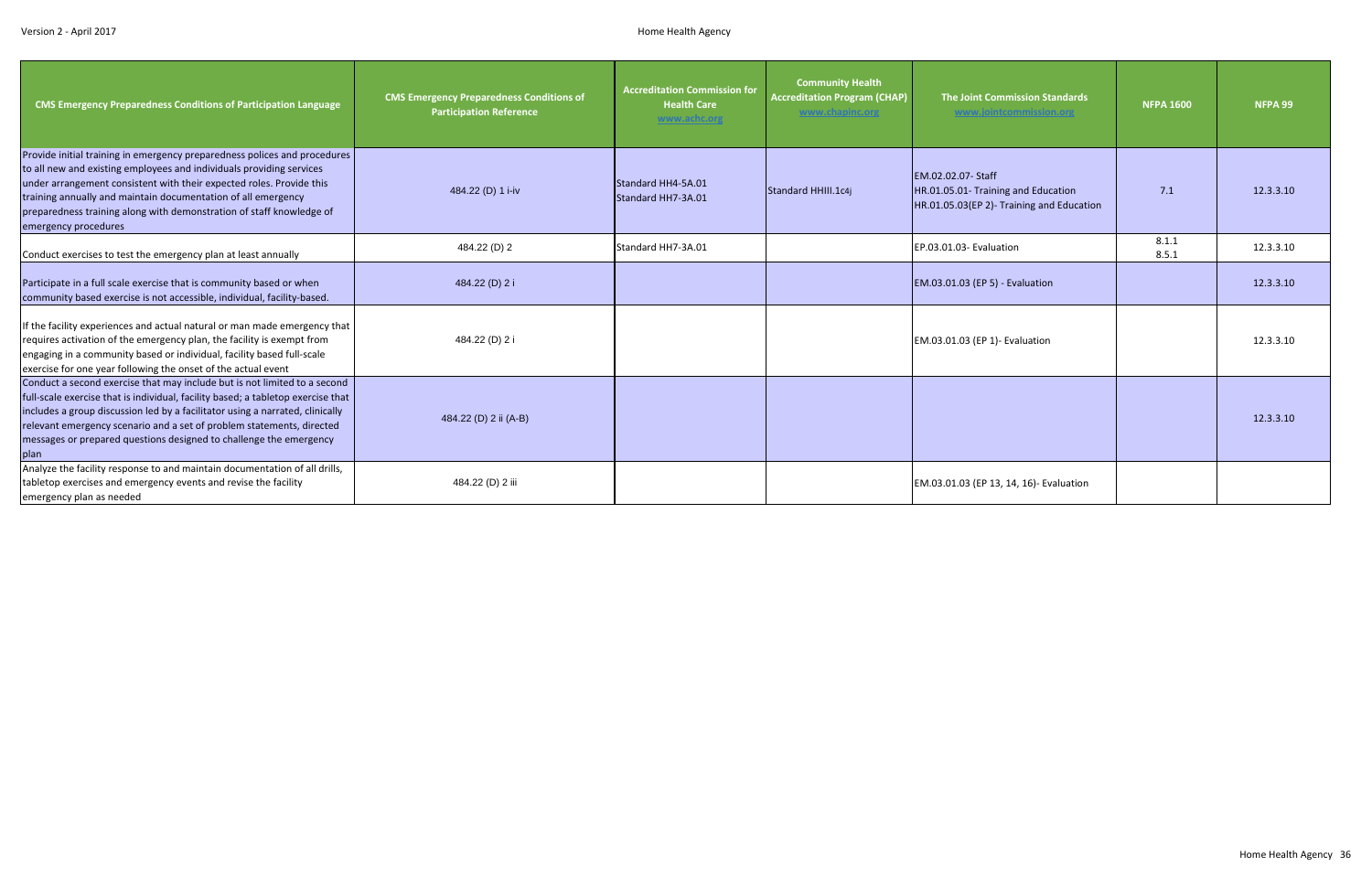| <b>CMS Emergency Preparedness Conditions of Participation Language</b>                                                                                                                                                                                                                                 | <b>CMS Emergency Preparedness Conditions of</b><br><b>Participation Reference</b> | <b>Accreditation Commission for</b><br><b>Health Care</b><br>www.achc.org | <b>Community Health</b><br><b>Accreditation Program (CHAP)</b><br>www.chapinc.org | <b>The Joint Commission Standards</b><br>www.jointcommission.org | <b>NFPA 1600</b> | NFPA 99 |
|--------------------------------------------------------------------------------------------------------------------------------------------------------------------------------------------------------------------------------------------------------------------------------------------------------|-----------------------------------------------------------------------------------|---------------------------------------------------------------------------|-----------------------------------------------------------------------------------|------------------------------------------------------------------|------------------|---------|
| <b>Integrated Healthcare Systems</b>                                                                                                                                                                                                                                                                   | <b>Integrated Healthcare Systems</b>                                              |                                                                           |                                                                                   |                                                                  |                  |         |
| If the facility is part of a healthcare system consisting of multiple<br>separately certified healthcare facilities that elects to have a unified and<br>integrated emergency preparedness program, the facility may choose to<br>participate in such a program. And must meet the following standards | 484.22 (E)                                                                        |                                                                           |                                                                                   |                                                                  |                  |         |
| Demonstrate that each separately certified facility within the system<br>actively participated in the development of the unified and integrated<br>emergency preparedness program                                                                                                                      | 484.22 (E) 1                                                                      |                                                                           |                                                                                   |                                                                  |                  |         |
| The unified and integrated emergency preparedness program must be<br>developed and maintained in a manner that takes into account each<br>separately certified facility's unique circumstances, patient populations<br>and services offered.                                                           | 484.22 (E) 2                                                                      |                                                                           |                                                                                   |                                                                  |                  |         |
| Demonstrate that each separately certified facility within the system is<br>capable of actively using the unified and integrated emergency<br>preparedness program and is in compliance with the program                                                                                               | 484.22 (E) 3                                                                      |                                                                           |                                                                                   |                                                                  |                  |         |
| Include a unified and integrated emergency plan that meets all standards<br>of paragraphs (a) (2), (3), and (4) of this section.                                                                                                                                                                       | 484.22 (E) 4                                                                      |                                                                           |                                                                                   |                                                                  |                  |         |
| Include integrated polices and procedures that meet the requirements set<br>forth in paragraph (b) of this section, a coordinated communication plan<br>and training and testing programs that meet the requirements of<br>paragraphs (c) and (d) of this section, respectively                        | 484.22 (E) 5                                                                      |                                                                           |                                                                                   |                                                                  |                  |         |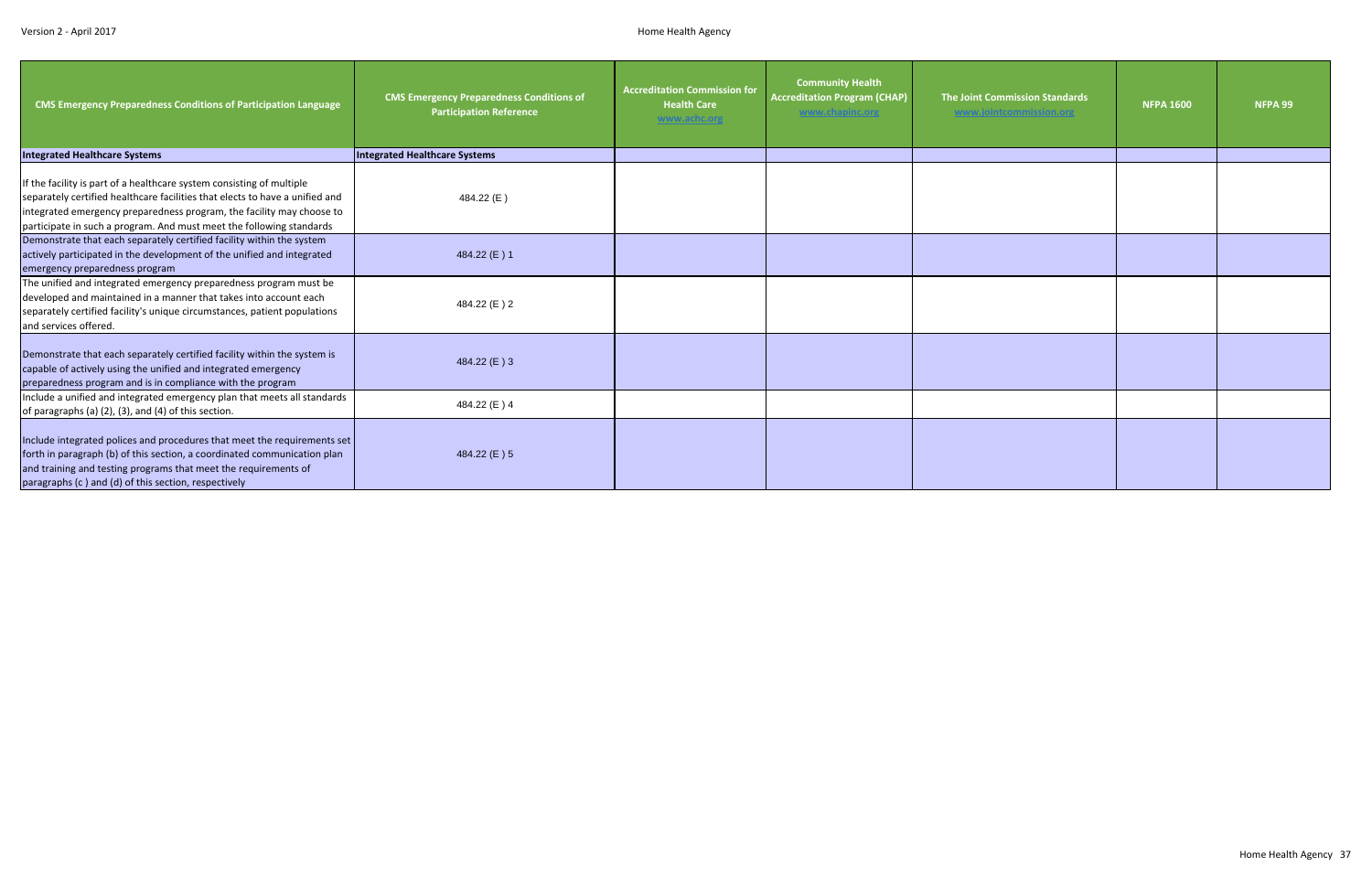| <b>CMS Emergency Preparedness Conditions of Participation Language</b>                                                                                                                                                                                                                                                                                                                                            | <b>CMS Emergency Preparedness</b><br><b>Conditions of Participation</b><br>Reference | <b>Accreditation Commission for Health Care, Inc. (ACHC)</b><br>www.achc.org                            | <b>Community Health Accreditation</b><br>Program (CHAP)<br>www.chapinc.org | The Joint Commission Resources Standards<br>www.jointcommission.org                                                                                                               | <b>NFPA 1600</b>                 | NFPA 99                                                     |
|-------------------------------------------------------------------------------------------------------------------------------------------------------------------------------------------------------------------------------------------------------------------------------------------------------------------------------------------------------------------------------------------------------------------|--------------------------------------------------------------------------------------|---------------------------------------------------------------------------------------------------------|----------------------------------------------------------------------------|-----------------------------------------------------------------------------------------------------------------------------------------------------------------------------------|----------------------------------|-------------------------------------------------------------|
| October 2016                                                                                                                                                                                                                                                                                                                                                                                                      | 418.113                                                                              | <b>December 1, 2016</b>                                                                                 | June 30, 2014                                                              | 2017                                                                                                                                                                              | 2016                             | 2005                                                        |
| Require both an emergency preparedness program and an emergency preparedness plan                                                                                                                                                                                                                                                                                                                                 | 418.113                                                                              | Standard HSP7-4A: For hospice inpatient facilities<br>Standard HSP7-4A.01: Standard HSP5-5A (Community) |                                                                            | EM.02.01.01 - General Requirements                                                                                                                                                |                                  | 12.2.2.3<br>12.2.3.2<br>12.4.1<br>12.5.1                    |
| Comply with all applicable Federal, State and local emergency preparedness requirements.<br>The emergency plan must be reviewed and updated at least annually.                                                                                                                                                                                                                                                    | 418.113(a)                                                                           |                                                                                                         |                                                                            |                                                                                                                                                                                   |                                  | 12.2.3.3<br>12.4.1.2<br>12.5.3.6.1                          |
| The emergency plan must be based on and include a documented facility based and<br>community based risk assessment utilizing an all hazards approach                                                                                                                                                                                                                                                              | $418.113(a)$ (1)                                                                     | Standard HSP7-4A.01                                                                                     |                                                                            | EM.01.01.01 (EP 2, 3) - Foundation for the Emergency<br><b>Operations Plan</b><br>EM.02.01.01-<br><b>General Requirements</b>                                                     | 4.4.2<br>5.1.3<br>5.1.4<br>5.2.1 | 12.5.2<br>12.5.3.1                                          |
| The emergency plan includes strategies for addressing emergency events identified by the<br>risk assessment including the management of the consequences of power failures, natural<br>disasters, and other emergencies that would affect the ability to provide care                                                                                                                                             | 418.113(2)                                                                           | Standard HSP7-4A.01: Standard HSP2-16D.01                                                               |                                                                            | EM.01.01.01 (EP5) - Foundation for the Emergency<br><b>Operations Plan</b><br>EM.02.01.01 (EP 2)- General Requirements<br>EM.02.02.09 (EP 1)- Utilities<br>EC.02.05.07- Utilities | 5.1.5<br>6.6.2                   | 12.5.3.2<br>12.5.3.3                                        |
| The emergency plan must address the patient population including the types of services that<br>the facility would be able to provide in an emergency; continuity of operations, including<br>delegations of authority and succession plans                                                                                                                                                                        | 418.113 (3)                                                                          | Standard HSP7-4A.01                                                                                     |                                                                            | EM.02.01.01 (EP 2) - General Requirements                                                                                                                                         | 5.2.2.2                          | 12.2.2.3<br>12.5.3.1.3(1)<br>12.5.3.2.3(11)<br>12.5.3.3.6.4 |
| Have a process for ensuring cooperation and collaboration with local, tribal, regional, state,<br>or Federal emergency preparedness officials' efforts to maintain an integrated response<br>during a disaster or emergency situation, including documentation of the facility efforts to<br>contact such officials and, when applicable, its participation in collaborative and cooperative<br>planning efforts. | 418.113(4)                                                                           |                                                                                                         |                                                                            | EM.01.01.01(EP 4) - Foundation for the Emergency<br><b>Operations Plan</b><br>EM.02.02.01(EP14)- Communications                                                                   |                                  | 12.2.3.3<br>12.5.3.3.6.1(2)(6)                              |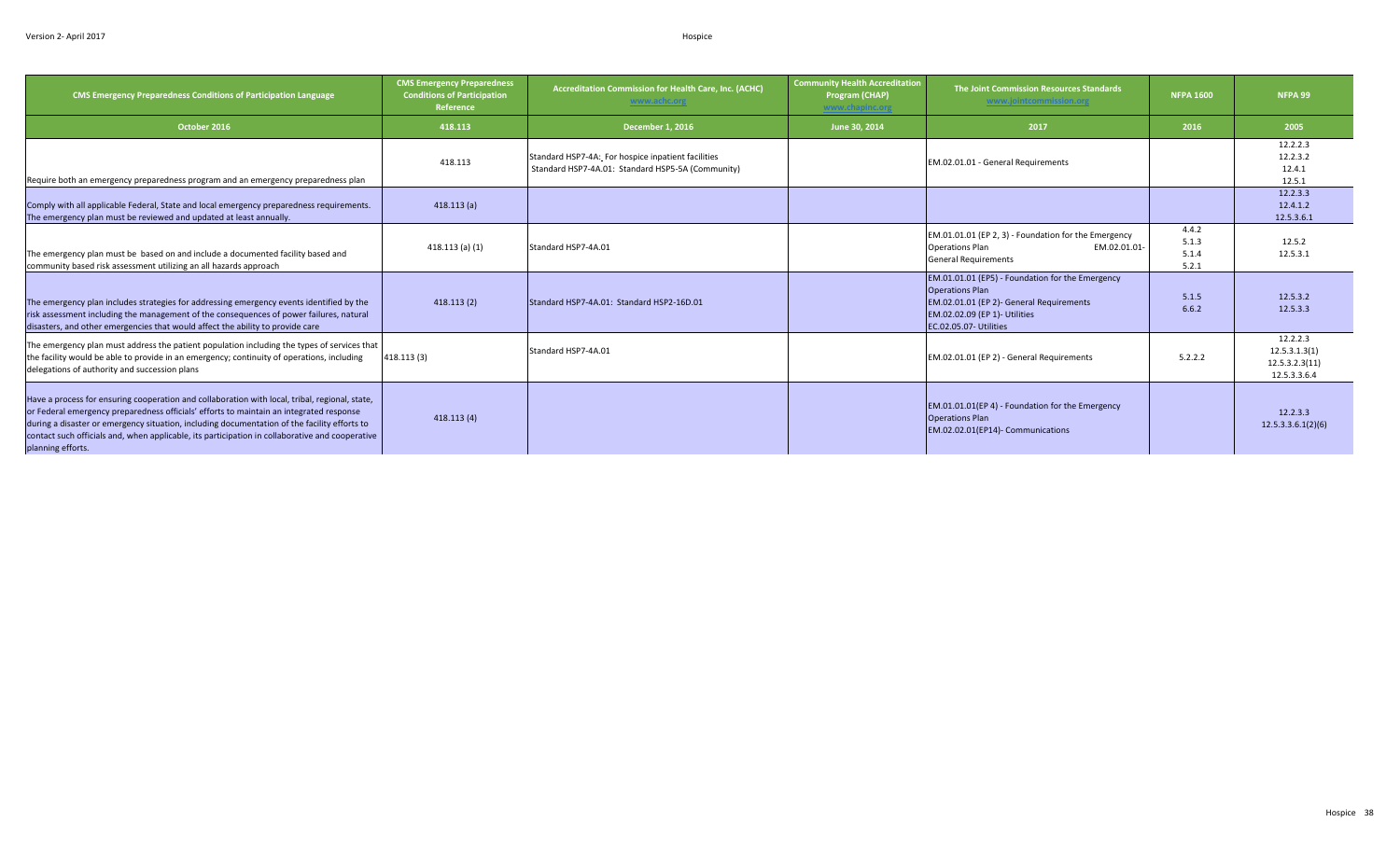| <b>CMS Emergency Preparedness Conditions of Participation Language</b>                                                                                                                                                                                                                                                                                                                                                                                                         | <b>CMS Emergency Preparedness</b><br><b>Conditions of Participation</b><br>Reference | Accreditation Commission for Health Care, Inc. (ACHC)<br>www.achc.org | <b>Community Health Accreditation</b><br>Program (CHAP)                                                                           | The Joint Commission Resources Standards<br>www.jointcommission.org                                                                                                                                                                                            | <b>NFPA 1600</b> | NFPA 99                                                                              |
|--------------------------------------------------------------------------------------------------------------------------------------------------------------------------------------------------------------------------------------------------------------------------------------------------------------------------------------------------------------------------------------------------------------------------------------------------------------------------------|--------------------------------------------------------------------------------------|-----------------------------------------------------------------------|-----------------------------------------------------------------------------------------------------------------------------------|----------------------------------------------------------------------------------------------------------------------------------------------------------------------------------------------------------------------------------------------------------------|------------------|--------------------------------------------------------------------------------------|
| <b>Policies and Procedures</b>                                                                                                                                                                                                                                                                                                                                                                                                                                                 | <b>Policies and Procedures</b>                                                       |                                                                       |                                                                                                                                   |                                                                                                                                                                                                                                                                |                  |                                                                                      |
| Develop and implement emergency preparedness policies and procedures based on the<br>emergency plan set forth in (a), risk assessment at paragraph (a) (1), and the<br>communications plan section (C). The policies and procedures must be reviewed and<br>updated at least annually.                                                                                                                                                                                         | 418.113(b)                                                                           |                                                                       |                                                                                                                                   | EM.02.01.01 (EP 2) - General Requirements<br>LD.01.03.01- Governance Accountabilities                                                                                                                                                                          |                  | 12.5.3.3.5<br>12.5.3.3.6.1<br>12.5.3.6.1                                             |
| Procedures to follow up with on-duty staff and patients to determine services that are<br>needed, in the event that there is an interruption in services during or due to an emergency.<br>Inform State and local officials of any on-duty staff or patients that they are on unable to<br>contact.                                                                                                                                                                            | 418.113 (b) (1)                                                                      | Standard HSP7-4A.01                                                   | Standard: CII.3a<br>Standard: CII.3b<br>Standard: HII.8r1a(inpatient)                                                             | EM.02.02.01- General Requirements<br>EM.02.02.07- Staff                                                                                                                                                                                                        |                  | 12.5.3.3.6.4(9)                                                                      |
| Procedures to inform State and local officials about hospice patients in need of evacuation<br>from their residences at any time due to an emergency situation based on the patient's<br>medical and psychiatric condition and home environment                                                                                                                                                                                                                                | 418.113(b)(2)                                                                        |                                                                       |                                                                                                                                   | EM.02.02.11 (EP3) - Patients<br>LD.03.04.01 - Communication                                                                                                                                                                                                    |                  |                                                                                      |
| Inpatient only: Develops a system to track the location of on-duty staff and sheltered<br>patients in the facility's care during an emergency. If on-duty staff or sheltered patients are<br>relocated during the emergency the facility must document the specific name and location<br>of the receiving facility or other location.                                                                                                                                          | 418.113 (b) (6) (v)                                                                  |                                                                       | Standard: HII.8r1                                                                                                                 | EM.02.02.11 (EP 3) - Patients                                                                                                                                                                                                                                  |                  | 12.5.3.3.6.4(9)                                                                      |
| Inpatient only: The provision of subsistence needs for hospice employees and patients,<br>whether they evacuate or shelter in place including:(A) food, water, medical and<br>pharmaceutical supplies. (B) Alternate sources of energy to maintain: (1) temperatures to<br>protect patient health and safety and for the safe and sanitary storage of provisions (2)<br>emergency lighting (3) fire detection extinguishing and alarm systems (C) sewage and waste<br>disposal | 418.113 (b) (6) iii                                                                  | Standard HSP7-3A.01                                                   | Standard: H11.8e<br>Standard: HII.8h3d<br>Standard: HII.8h3e<br>Standard: HII.8h6                                                 | EM.02.02.09 (EM 1, 9) - Utilities<br>EM.02.02.03 - Resources and Assets<br>EC.02.05.01 (EP 15, 19) - Utilities<br>LS.01.01.01 - Statement of Conditions<br>LS.02.01.10 - General Building Requirements<br>EC.02.03.05 - Fire Safety<br>EC.02.05.03 - Utilities |                  | 12.5.3.3.6.2<br>12.5.3.3.6.4(7)(8)<br>12.5.3.3.6.5<br>12.5.3.3.6.6                   |
| Inpatient only: safe evacuation from the facility, which would include standards addressing<br>consideration of care and treatment needs of evacuees; staff responsibilities; transportation;<br>identification of evacuation location(s); and primary and alternate means of communication<br>with external sources of assistance.                                                                                                                                            | 418.113 (b) (6) ii                                                                   |                                                                       | Standard: HII.8r1b<br>Standard: HII.8r1c                                                                                          | EM.02.02.11 (EP 3) - Patients                                                                                                                                                                                                                                  |                  | 12.5.3.3.6.1(3)(4)<br>12.5.3.3.6.2(7)<br>12.5.3.3.6.4(1)(6)(7)(8)(9)<br>12.5.3.3.6.8 |
| Inpatient only: Have a means to shelter in place for patients, staff and volunteers who<br>remain in the facility                                                                                                                                                                                                                                                                                                                                                              | 418.113 (b) (6) i                                                                    |                                                                       |                                                                                                                                   |                                                                                                                                                                                                                                                                |                  | 12.5.3.3.3<br>12.5.3.3.6                                                             |
| Have a system of medical documentation that preserves patient information, protects the<br>confidentiality of patient information and secures and maintains availability of records.                                                                                                                                                                                                                                                                                           | 418.113 (b) (3)                                                                      | Standard: HSP2-5A                                                     | Standard: CI.5h6<br>Standard: CII.5a                                                                                              | IM.01.01.03 - Planning for Management of Information<br>IM.02.01.01 - Protecting the Privacy of Health<br>Information<br>IM.02.01.03 - Protecting the Privacy of Health<br>Information<br>IM.02.02.03 - Capturing, Storing and Retrieving Data                 | 4.7.2            | 12.5.3.3.6.1(4)                                                                      |
| Have policies and procedures in place to address the use of employees in an emergency and<br>other emergency staffing strategies, including the process and role for integration of State or<br>Federally designated health care professionals to address surge needs during an emergency.                                                                                                                                                                                     | 418.113(b) (4)                                                                       |                                                                       | Standard: CII.3b<br>Standard: HII.8r1g Note-does not<br>include integration of state/federal<br>professionals. Addresses staffing | EM.02.02.07 (EP 9) - Staff                                                                                                                                                                                                                                     | 6.9.1.2          | 12.5.3.4.5                                                                           |
| The development of arrangements with other hospices and other providers to receive<br>patients in the event of limitations or cessation of operations to maintain the continuity of<br>services to hospice patients.                                                                                                                                                                                                                                                           | 418.113 (b) (5)                                                                      |                                                                       | Standard: HII.8r1f                                                                                                                | LD.04.03.09 - Meeting Patient Needs                                                                                                                                                                                                                            | 6.9.1.2          |                                                                                      |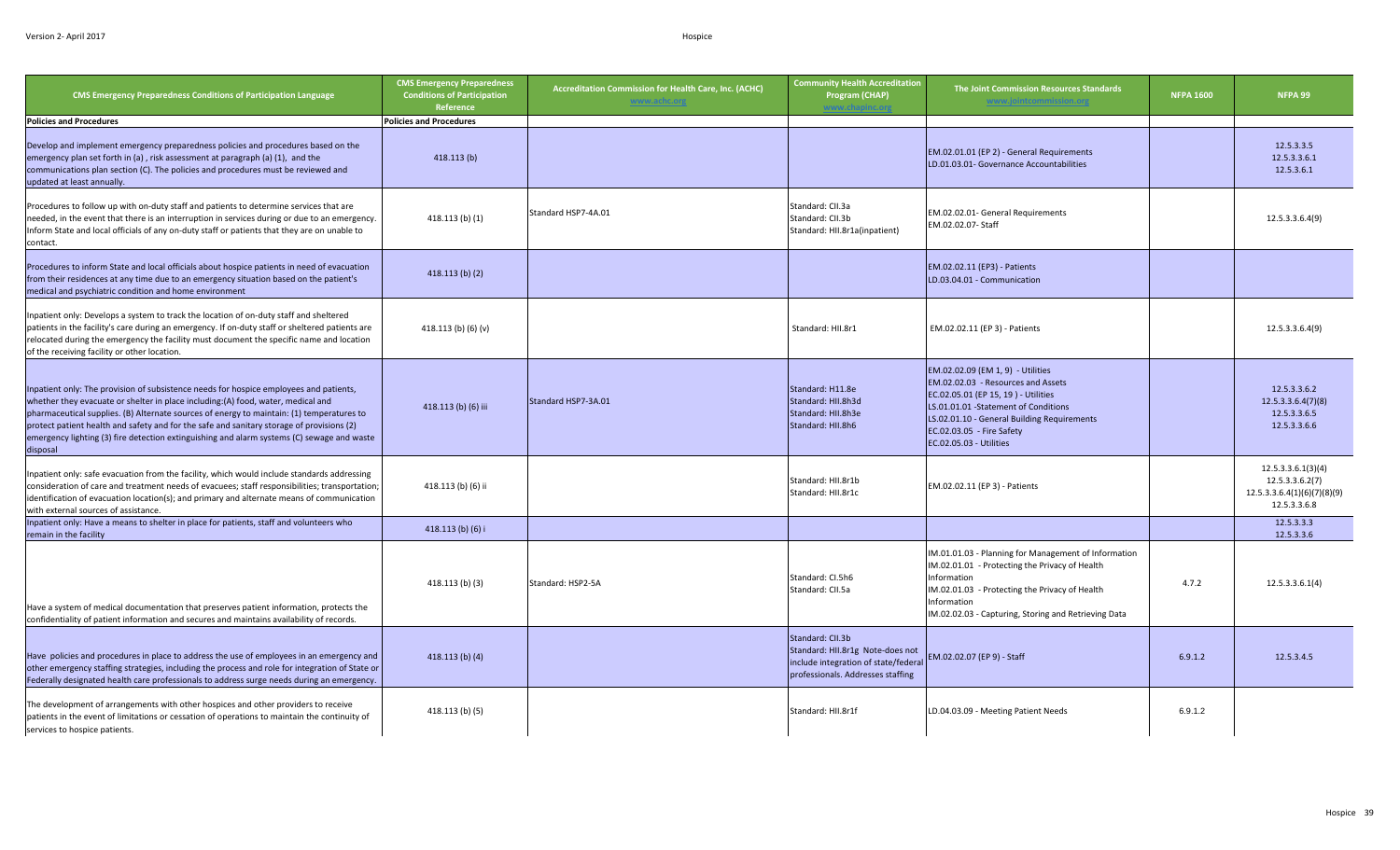| <b>CMS Emergency Preparedness Conditions of Participation Language</b>                                                                                                                                                                                                                                      | <b>CMS Emergency Preparedness</b><br><b>Conditions of Participation</b><br>Reference | Accreditation Commission for Health Care, Inc. (ACHC)<br>www.achc.org | <b>Community Health Accreditation</b><br>Program (CHAP)    | The Joint Commission Resources Standards<br><u>www.jointcommission.org</u>                                                                                                                                                                     | <b>NFPA 1600</b> | NFPA 99            |
|-------------------------------------------------------------------------------------------------------------------------------------------------------------------------------------------------------------------------------------------------------------------------------------------------------------|--------------------------------------------------------------------------------------|-----------------------------------------------------------------------|------------------------------------------------------------|------------------------------------------------------------------------------------------------------------------------------------------------------------------------------------------------------------------------------------------------|------------------|--------------------|
| Inpatient only: Policies and procedures would have to address the role of the facility under a<br>waiver declared by the Secretary, in accordance with section 1135 of the Act, for the<br>provision of care and treatment at an alternate care site (ACS) identified by emergency<br>management officials. | 418.113 (b) (6) iv                                                                   |                                                                       |                                                            |                                                                                                                                                                                                                                                |                  |                    |
| <b>Communication Plan</b>                                                                                                                                                                                                                                                                                   | <b>Communication Plan</b>                                                            |                                                                       |                                                            |                                                                                                                                                                                                                                                |                  |                    |
| Be required to develop and maintain an emergency preparedness communication plan that<br>complies with local, state and Federal law and required to review and update the<br>communication plan at least annually.                                                                                          | 418.113(c)                                                                           | Standard HSP7-4A.01                                                   | H11.8r1a                                                   | EM.02.02.01 - General Requirements                                                                                                                                                                                                             | 6.4              | 12.5.3.3.6.1       |
| As part of its communication plan include in its plan, names and contact information for<br>employees; entities providing services under arrangement; patients' physicians and other<br>hospices.                                                                                                           | 418.113 (c) (1) i-iv                                                                 | Standard HSP7-4A.01                                                   |                                                            | EM.02.02.01 (EP1) - General Requirements                                                                                                                                                                                                       | 6.4.1            |                    |
| Require contact information for Federal, State, tribal, regional, or local emergency<br>preparedness staff and other sources of assistance.                                                                                                                                                                 | 418.113 (c) (1) i-iv                                                                 |                                                                       |                                                            | EM.02.02.01 - General Requirements                                                                                                                                                                                                             | 6.4.1            | 12.5.3.3.6.1(6)    |
| nclude primary and alternate means for communicating with employees and Federal, State,<br>tribal, regional, and local emergency management agencies                                                                                                                                                        | 418.113 (c) (3) i-ii                                                                 |                                                                       |                                                            | EM.02.02.01 (EP 14) - General Requirements<br>IM.01.01.03 - Planning for Management of Information                                                                                                                                             | 6.4.1            | 12.5.3.3.6.1       |
| Include a method for sharing information and medical documentation for patients under the<br>facility's care, as necessary, with other health care providers to maintain continuity of care.                                                                                                                | 418.113 $(c)$ $(4)$                                                                  |                                                                       |                                                            | EM.02.02.11 (EP 1) - Patients<br>LD.03.04.01- Communication<br>IM.02.02.03 (EP 3) -Capturing, Storing and Retrieving<br>Data                                                                                                                   |                  | 12.5.3.3.6.1(4)    |
| Have a means, in the event of an evacuation, to release patient information as permitted<br>under 45 CFR 164.510 of the HIPAA Privacy Regulations.                                                                                                                                                          | 418.113 (c) $(5)$                                                                    | Standard: HSP2-5A                                                     | Standard: CI.5h6<br>Standard: CII.5a<br>Standard: HII.8r1e | IM.01.01.03 - Planning for Management of Information<br>IM.02.01.01 - Protecting the Privacy of Health<br>Information<br>IM.02.01.03 - Protecting the Privacy of Health<br>Information<br>IM.02.02.03 - Capturing, Storing and Retrieving Data | 6.4.1            |                    |
| Have a means of providing information about the general condition and location of patients<br>under the facility's care, as permitted under 45 CFR 164.510(b)(4)                                                                                                                                            | 418.113 (c) (6)                                                                      |                                                                       | Standard: HII.8r1e                                         | EM.02.02.01 (EP 5) - Communications<br>EM.02.02.11 (EP 1)- Patients<br>LD.03.04.01- Communication                                                                                                                                              | 6.4.1            | 12.5.3.3.6.1(4)    |
| Have a means of providing information about the facility's occupancy, needs, and its ability<br>to provide assistance, to the authority having jurisdiction or the Incident Command Center,<br>or designee.                                                                                                 | 418.113 $(c)$ $(7)$                                                                  |                                                                       |                                                            |                                                                                                                                                                                                                                                |                  | 12.5.3.3.6.1(2)(6) |
| <b>Testing and Training</b>                                                                                                                                                                                                                                                                                 | <b>Testing and Training</b>                                                          |                                                                       |                                                            |                                                                                                                                                                                                                                                |                  |                    |
| Develop and maintain an emergency preparedness training and testing program based on<br>the emergency plan, risk assessment, policies and procedures and communications plan. The<br>training and testing program must be reviewed and updated at least annually.                                           | 418.113 (d)                                                                          | Standard HSP7-4A.01                                                   | Standard: HII.8r2 (inpatient)<br>Standard: HII.11c         | EM.03.01.03 - Evaluation                                                                                                                                                                                                                       | 7.1              | 12.3.3.10          |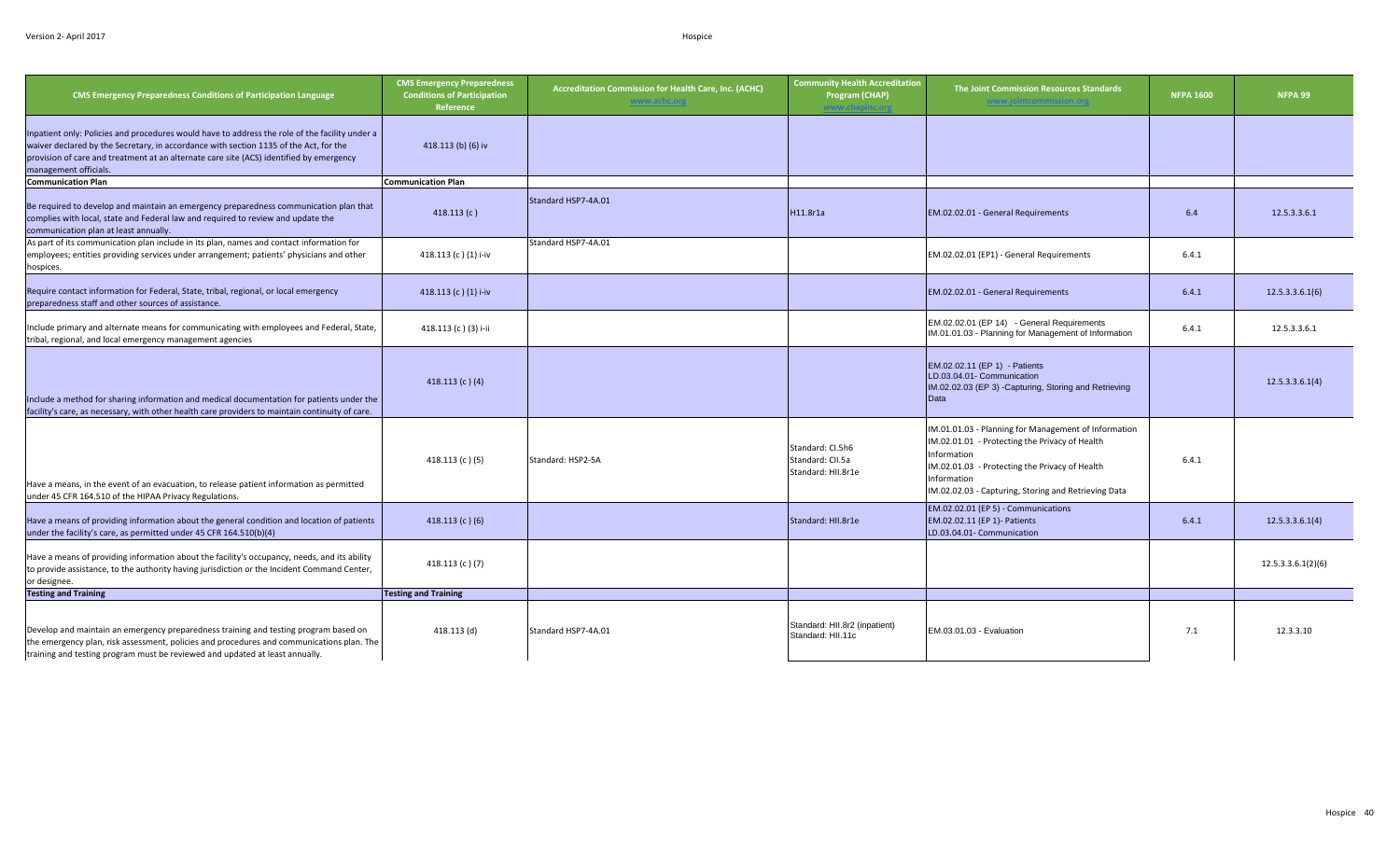| <b>CMS Emergency Preparedness Conditions of Participation Language</b>                                                                                                                                                                                                                                                                                                                                                                                                                                                                                                                                                        | <b>CMS Emergency Preparedness</b><br><b>Conditions of Participation</b><br>Reference | Accreditation Commission for Health Care, Inc. (ACHC)<br>www.achc.org | <b>Community Health Accreditation</b><br>Program (CHAP) | The Joint Commission Resources Standards<br>www.iointcommission.or                                        | <b>NFPA 1600</b> | NFPA 99   |
|-------------------------------------------------------------------------------------------------------------------------------------------------------------------------------------------------------------------------------------------------------------------------------------------------------------------------------------------------------------------------------------------------------------------------------------------------------------------------------------------------------------------------------------------------------------------------------------------------------------------------------|--------------------------------------------------------------------------------------|-----------------------------------------------------------------------|---------------------------------------------------------|-----------------------------------------------------------------------------------------------------------|------------------|-----------|
| Provide initial training in emergency preparedness polices and procedures to all new and<br>existing employees and individuals providing services under arrangement consistent with<br>their expected roles. Provide this training annually and maintain documentation of all<br>emergency preparedness training along with demonstration of staff knowledge of<br>emergency procedures and periodically review and rehearse the emergency preparedness<br>plan with hospice employees (including nonemployee staff) with special emphasis placed on<br>carrying out the procedures necessary to protect patients and others. | 418.113 (d) (1) i-v                                                                  | Standard HSP4-4A<br>Standard: HSP4-6B                                 | Standard: HIII.1d2i<br>Standard: HIII.1n9               | EM.02.02.07 - Staff<br>HR.01.05.03 (EP 2)- Training and Education<br>HR.01.05.01 - Training and Education | 7.1              | 12.3.3.10 |
| Conduct exercises to test the emergency plan at least annually                                                                                                                                                                                                                                                                                                                                                                                                                                                                                                                                                                | 418.113 (d) (2)                                                                      | Standard HSP7-4A                                                      | Standard: HII.8r2 (inpatient)                           | EP.03.01.03 - Evaluation                                                                                  | 8.1.1<br>8.5.1   | 12.3.3.10 |
| Participate in a full scale exercise that is community based or when community based<br>exercise is not accessible, individual, facility-based.                                                                                                                                                                                                                                                                                                                                                                                                                                                                               | 418.113 (d) (2) i                                                                    |                                                                       |                                                         | EM.03.01.03 (EP 1, 5)- Evaluation                                                                         |                  | 12.3.3.10 |
| If the facility experiences and actual natural or man made emergency that requires<br>activation of the emergency plan, the facility is exempt from engaging in a community based<br>or individual, facility based full-scale exercise for one year following the onset of the actual<br>event                                                                                                                                                                                                                                                                                                                                | 418.113 (d) (2) i                                                                    |                                                                       |                                                         | EM.03.01.03 (EP 1) - Evaluation                                                                           |                  | 12.3.3.10 |
| Conduct a second exercise that may include but is not limited to a second full-scale exercise<br>that is individual, facility based; a tabletop exercise that includes a group discussion led by a<br>facilitator using a narrated, clinically relevant emergency scenario and a set of problem<br>statements, directed messages or prepared questions designed to challenge the emergency<br>plan                                                                                                                                                                                                                            | 418.113 (d) (2) ii                                                                   |                                                                       |                                                         |                                                                                                           |                  | 12.3.3.10 |
| Analyze the facility response to and maintain documentation of all drills, tabletop exercises<br>and emergency events and revise the facility emergency plan as needed                                                                                                                                                                                                                                                                                                                                                                                                                                                        | 418.113 (d) (2) iii                                                                  |                                                                       |                                                         | EM.03.01.03 (EP 13, 14, 16) - Evaluation                                                                  |                  |           |
| <b>Integrated Healthcare Systems</b>                                                                                                                                                                                                                                                                                                                                                                                                                                                                                                                                                                                          |                                                                                      |                                                                       |                                                         |                                                                                                           |                  |           |
| If the facility is part of a healthcare system consisting of multiple separately certified<br>healthcare facilities that elects to have a unified and integrated emergency preparedness<br>program, the facility may choose to participate in such a program. And must meet the<br>following standards                                                                                                                                                                                                                                                                                                                        | 418.113 (e)                                                                          |                                                                       |                                                         |                                                                                                           |                  |           |
| Demonstrate that each separately certified facility within the system actively participated in<br>the development of the unified and integrated emergency preparedness program                                                                                                                                                                                                                                                                                                                                                                                                                                                | 418.113 (e) $(1)$                                                                    |                                                                       |                                                         |                                                                                                           |                  |           |
| The unified and integrated emergency preparedness program must be developed and<br>maintained in a manner that takes into account each separately certified facility's unique<br>circumstances, patient populations and services offered.                                                                                                                                                                                                                                                                                                                                                                                     | 418.113 (e) (2)                                                                      |                                                                       |                                                         |                                                                                                           |                  |           |
| Demonstrate that each separately certified facility within the system is capable of actively<br>using the unified and integrated emergency preparedness program and is in compliance with<br>the program                                                                                                                                                                                                                                                                                                                                                                                                                      | 418.113 (e) (3)                                                                      |                                                                       |                                                         |                                                                                                           |                  |           |
| Include a unified and integrated emergency plan that meets all standards of paragraphs (a)<br>$(2)$ , $(3)$ , and $(4)$ of this section.                                                                                                                                                                                                                                                                                                                                                                                                                                                                                      | 418.113 (e) (4)                                                                      |                                                                       |                                                         |                                                                                                           |                  |           |
| The plan must be based on a community risk assessment using an all-hazards approach with<br>each separately certified facility within the health system having a documented individual<br>facility based risk assessment                                                                                                                                                                                                                                                                                                                                                                                                      | 418.113 (e) (4) i-ii                                                                 |                                                                       |                                                         |                                                                                                           |                  |           |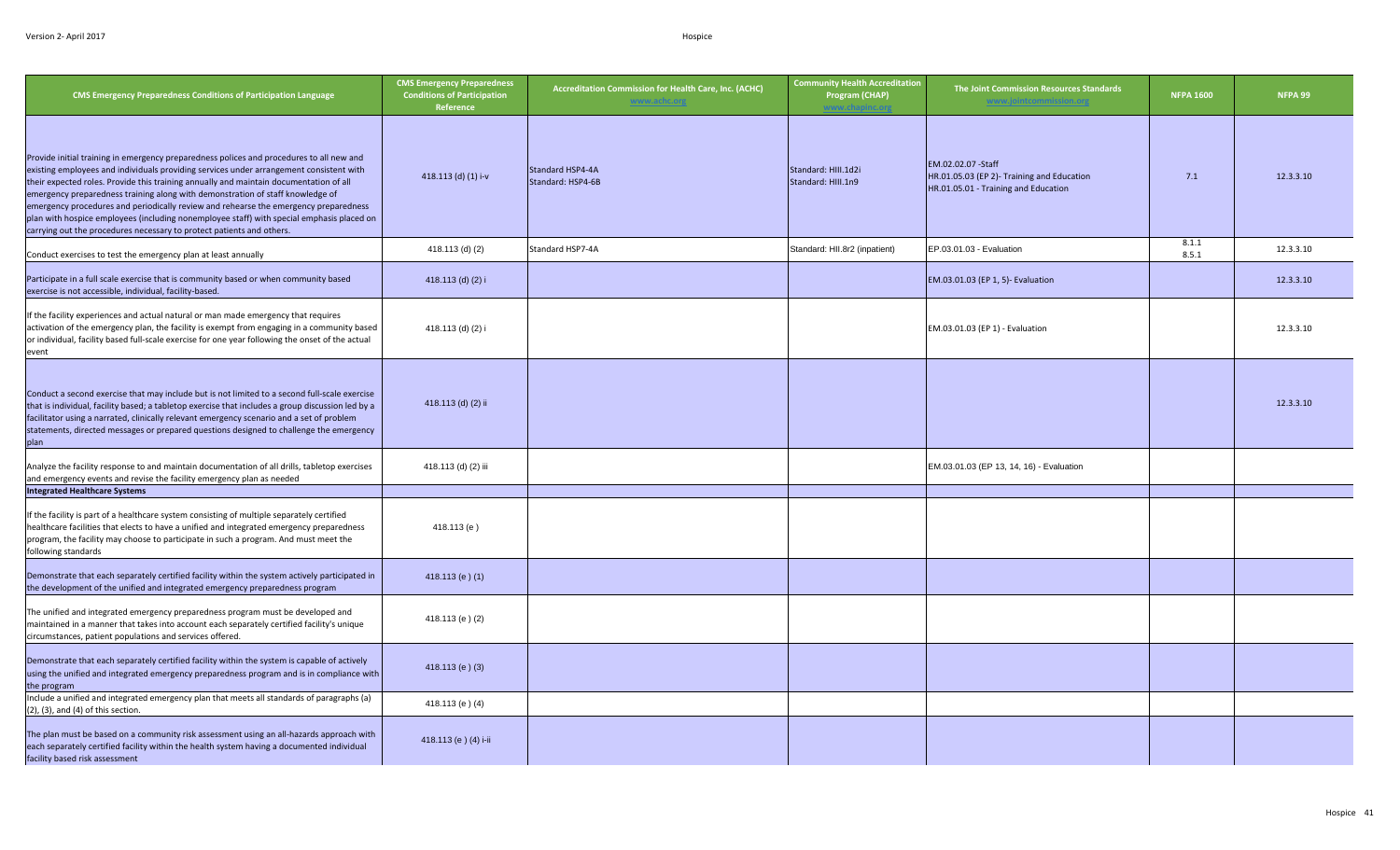| <b>CMS Emergency Preparedness Conditions of Participation Language</b>                       | <b>CMS Emergency Preparedness</b><br><b>Conditions of Participation</b><br>Reference | <b>Accreditation Commission for Health Care, Inc. (ACHC)</b><br>www.achc.org | Community Health Accreditation<br>Program (CHAP)<br>www.chapinc.org | The Joint Commission Resources Standards | <b>NFPA 1600</b> | NFPA 99 |
|----------------------------------------------------------------------------------------------|--------------------------------------------------------------------------------------|------------------------------------------------------------------------------|---------------------------------------------------------------------|------------------------------------------|------------------|---------|
|                                                                                              |                                                                                      |                                                                              |                                                                     |                                          |                  |         |
| Include integrated polices and procedures that meet the requirements set forth in paragraph  | 418.113 (e) (5)                                                                      |                                                                              |                                                                     |                                          |                  |         |
| (b) of this section, a coordinated communication plan and training and testing programs that |                                                                                      |                                                                              |                                                                     |                                          |                  |         |
| meet the requirements of paragraphs (c ) and (d) of this section, respectively               |                                                                                      |                                                                              |                                                                     |                                          |                  |         |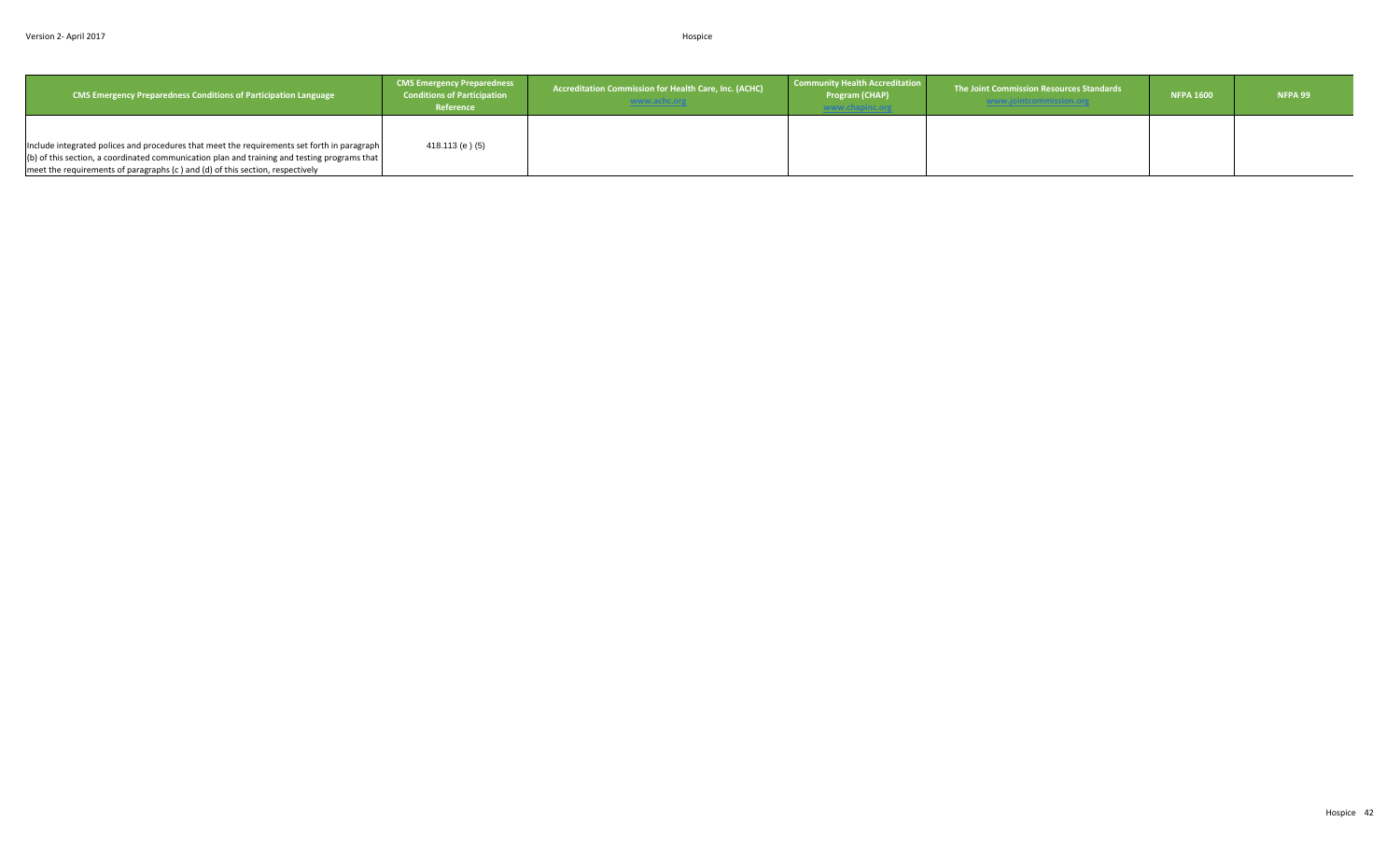| <b>CMS Emergency Preparedness Conditions of Participation Language</b>                                                                                                                                                                                                                                                                                                                                                                                                            | <b>CMS Emergency Preparedness</b><br><b>Conditions of Participation</b><br>Reference | <b>Healthcare Facilities Accreditation Program</b><br>www.hfap.org           | Center for Improvement in Healthcare Quality (CIHQ)<br>www.cihq.org                                                                      | <b>DNV-GL Healthcare</b><br><u>vww.dnvglhealthcare.com</u>                   | The Joint Commission Standards<br>www.jointcommission.org                                                                                                                                                     | NFPA 1600 (2016)                 | NFPA 99                                                                              |
|-----------------------------------------------------------------------------------------------------------------------------------------------------------------------------------------------------------------------------------------------------------------------------------------------------------------------------------------------------------------------------------------------------------------------------------------------------------------------------------|--------------------------------------------------------------------------------------|------------------------------------------------------------------------------|------------------------------------------------------------------------------------------------------------------------------------------|------------------------------------------------------------------------------|---------------------------------------------------------------------------------------------------------------------------------------------------------------------------------------------------------------|----------------------------------|--------------------------------------------------------------------------------------|
| October 2016                                                                                                                                                                                                                                                                                                                                                                                                                                                                      | 482.15                                                                               | 2015 v2                                                                      | September 1, 2016                                                                                                                        | 2014 V.11                                                                    | 2016                                                                                                                                                                                                          | 2016                             | 2012 Edition                                                                         |
| Require both an emergency preparedness program and an emergency preparedness plan                                                                                                                                                                                                                                                                                                                                                                                                 | 482.15                                                                               | 09.01.01 Emergency Safety & Security<br>24.00.12 Emergency Preparedness Plan | EP-1: Emergency Preparedness Planning                                                                                                    | PE.6 SR. 1 EMERGENCY MANAGEMENT SYSTEM                                       | EM.02.01.01 - General Requirements                                                                                                                                                                            |                                  | 12.2.2.3<br>12.2.3.2<br>12.4.1<br>12.5.1                                             |
| Comply with all applicable Federal, State and local emergency preparedness requirements. The<br>emergency plan must be reviewed and updated at least annually.                                                                                                                                                                                                                                                                                                                    | 482.15                                                                               | 09.01.01 Emergency Safety & Security                                         | EP-1: A Coordination with Federal, State and local emergency preparedness<br>and health authorities<br>EP-2: Emergency Preparedness Plan |                                                                              | EM.02.01.01 General Requirements<br>EM.03.01.01 (EP 2) Evaluation                                                                                                                                             |                                  | 12.2.3.3<br>12.4.1.2<br>12.5.3.6.1                                                   |
| The emergency plan must be based on and include a documented facility based and<br>community based risk assessment utilizing an all hazards approach                                                                                                                                                                                                                                                                                                                              | 482.15 (a) 1                                                                         | 09.00.02 Emergency Hazard Vulnerability Analysis (HVA)                       | EP-1: A  Risk assessment                                                                                                                 | PE. 6 SR. 3 EMERGENCY MANAGEMENT                                             | EM.01.01.01 (EP 2, 3, 5) - Foundation for the Emergency Operations Plan<br>EM.03.01.01 (EP 1)                                                                                                                 | 4.4.2<br>5.1.3<br>5.1.4<br>5.2.1 | 12.5.2<br>12.5.3.1                                                                   |
| The emergency plan includes strategies for addressing emergency events identified by the risk<br>assessment.                                                                                                                                                                                                                                                                                                                                                                      | 482.15 (a) 2                                                                         |                                                                              | EP-1 : B. Specific response procedures                                                                                                   | PE. 6 SR. 3 EMERGENCY MANAGEMENT                                             | EM.01.01.01 (EP 5,6) - Foundation for the Emergency Operations Plan                                                                                                                                           | 5.1.5<br>6.6.2                   | 12.5.3.2<br>12.5.3.3                                                                 |
| The emergency plan must address the patient population including but not limited to, persons<br>at-risk, the types of services that the facility would be able to provide in an emergency;<br>continuity of operations, including delegations of authority and succession plans                                                                                                                                                                                                   | 482.15 (a) 3                                                                         | 09.01.01 Emergency Safety & Security                                         | EP-2 C: Emergency Preparedness Plan                                                                                                      |                                                                              | EM.02.01.01 (EP 3, 7, 8) General Requirements<br>LD.01.04.01 (EP 11) Chief Executive Responsibilities                                                                                                         | 5.2.2.2                          | 12.2.2.3<br>12.5.3.1.3(1)<br>12.5.3.2.3(11)<br>12.5.3.3.6.4                          |
| Have a process for ensuring cooperation and collaboration with local, tribal, regional, state, or<br>Federal emergency preparedness officials' efforts to maintain an integrated response during a<br>disaster or emergency situation, including documentation of the facility efforts to contact such<br>officials and, when applicable, its participation in collaborative and cooperative planning<br>efforts.                                                                 | 482.15 (a) 4                                                                         | 09.01.01 Emergency Safety & Security                                         | EP-1: C.Emergency management command structure                                                                                           |                                                                              | EM.01.01.01 (EP3, 4, 7)- Foundation for the EOP<br>EM.02.02.01 (EP 4)- Communications                                                                                                                         |                                  | 12.2.3.3<br>12.5.3.3.6.1(2)(6)                                                       |
| <b>Policies and Procedures</b>                                                                                                                                                                                                                                                                                                                                                                                                                                                    | <b>Policies and Procedures</b>                                                       |                                                                              |                                                                                                                                          |                                                                              |                                                                                                                                                                                                               |                                  |                                                                                      |
| Develop and implement emergency preparedness policies and procedures based on the<br>emergency plan set forth in (a) and (a) $(1)$ and the communications plan section $(C)$ . The<br>policies and procedures must be reviewed and updated at least annually.                                                                                                                                                                                                                     | 482.15 (b) (1) (i-ii) A-D                                                            | 09.01.01 Emergency Safety & Security                                         | EP-2: Emergency Preparedness Plan                                                                                                        |                                                                              | EM.02.01.01 (EP 2)- General Requirements                                                                                                                                                                      |                                  | 12.5.3.3.5<br>12.5.3.3.6.1<br>12.5.3.6.1                                             |
| The policies and procedures must address (1) the provision of subsistence needs for staff and<br>patients whether they evacuate or shelter in place including but not limited to (i) food, water,<br>medical and pharmaceutical supplies (ii) alternate sources of energy to maintain: (A)<br>temperatures to protect patient health and safety and for the safe and sanitary storage of<br>provisions (B) emergency lighting (C) fire detection, extinguishing and alarm systems | 482.15 (b) (1) (i-ii) A-C                                                            | 09.01.03 Emergency Utilities                                                 | EP-2: Emergency Preparedness Plan E                                                                                                      | PE.6 SR. 2 EMERGENCY MANAGEMENT                                              | EM.02.02.07 (EP 5)- Staff<br>EM.02.02.09 (EP 2, 3, 4, 5, 7)- Utilities<br>EC 02.05.03 (EP 1, 3)- Utilities<br>EC.02.06.01 Other Physical Environment Requirements                                             |                                  | 12.5.3.3.6.2<br>12.5.3.3.6.4(7)(8)<br>12.5.3.3.6.5<br>12.5.3.3.6.6                   |
| The policies and procedures must address (D) sewage and waste disposal                                                                                                                                                                                                                                                                                                                                                                                                            | 482.15 (b) (1) (ii) (D)                                                              |                                                                              | EP-2: Emergency Preparedness Plan L.<br>EP-2: Emergency Preparedness Plan M.                                                             |                                                                              | EC.02.02.01 (All EP) - Hazardous Materials and Waste<br>IC.02.02.01 (EP3) Medical Equipment, Devices and Supplies                                                                                             |                                  | 12.5.3.3.6.2<br>12.5.3.3.6.4(7)(8)<br>12.5.3.3.6.5<br>12.5.3.3.6.6                   |
| Develops a system to track the location of on-duty staff and sheltered patients in the facility's<br>care during an emergency. If on-duty staff or sheltered patients are relocated during the<br>emergency the hospital must document the specific name and location of the receiving facility<br>or other location.                                                                                                                                                             | 482.15 (b) 2                                                                         |                                                                              |                                                                                                                                          |                                                                              | EM 02.02.03 (EP 9) - Resources and Assets<br>EM.02.02.11 (EP 8) - Patients                                                                                                                                    |                                  | 12.5.3.3.6.4(9)                                                                      |
| Have policies and procedures in place to ensure the safe evacuation from the facility, which<br>includes consideration of care and treatment needs of evacuees; staff responsibilities;<br>transportation; identification of evacuation location(s); and primary and alternate means of<br>communication with external sources of assistance.                                                                                                                                     | 482.15 (b) 3                                                                         | 09.01.10 Emergency Evacuation<br>11.04.01 Written Fire Control Plans         |                                                                                                                                          | PE.6 EMERGENCY MANAGEMENT SYSTEM SR.7                                        | EM 02.02.03 (EP 9) - Resources and Assets<br>EM.02.02.11 (EP 3) - Patients                                                                                                                                    |                                  | 12.5.3.3.6.1(3)(4)<br>12.5.3.3.6.2(7)<br>12.5.3.3.6.4(1)(6)(7)(8)(9)<br>12.5.3.3.6.8 |
| Have a means to shelter in place for patients, staff and volunteers who remain in the facility                                                                                                                                                                                                                                                                                                                                                                                    | 482.15 (b) 4                                                                         | 09.01.10 Emergency Evacuation<br>09.01.02 Emergency Supplies                 |                                                                                                                                          | PE.6 EMERGENCY MANAGEMENT SYSTEM SR.7                                        | EM 02.02.03 (EP 1-6) - Resources and Assets                                                                                                                                                                   |                                  | 12.5.3.3.3<br>12.5.3.3.6                                                             |
| Have a system of medical documentation that preserves patient information, protects the<br>confidentiality of patient information and secures and maintains availability of records.                                                                                                                                                                                                                                                                                              | 482.15 (b) 5                                                                         |                                                                              |                                                                                                                                          |                                                                              | EM.02.02.03 - Resources and Assets EP 10<br>EM.02.02.11 - Patients EP 3, 8<br>IM.01.01.03 Planning and Management of Information<br>IM.02.02.01 Protecting the Privacy of Health Information                  | 4.7.2                            | 12.5.3.3.6.1(4)                                                                      |
| Have policies and procedures in place to address the use of volunteers in an emergency and<br>other emergency staffing strategies, including the process and role for integration of State or<br>Federally designated health care professionals to address surge needs during an emergency.                                                                                                                                                                                       | 482.15 (b) 6                                                                         | 03.01.17 Emergency Privileges<br>03.01.18 Temporary Privileges               |                                                                                                                                          | PE. 6 SR.4 EMERGENCY MANAGEMENT<br>MS.13 SR.4 TEMPORARY CLINICAL PRIVILEGES. | EM.02.02.07 (EP 9)- Staff<br>EM.02.02.13 (All EPs)- Volunteers<br>EM.02.02.15 (All EPs) - Volunteer Practitioners<br>MS.01.01.01 (EP 14) - Medical Staff Bylaws<br>MS.06.01.13- Credentialing and Privileging | 6.9.1.2                          | 12.5.3.4.5                                                                           |
| The development of arrangements with other hospitals and other providers to receive patients<br>in the event of limitations or cessation of operations to maintain the continuity of services to<br>hospital patients                                                                                                                                                                                                                                                             | 482.15 (b) 7                                                                         | 09.01.01 Emergency Safety & Security                                         |                                                                                                                                          | PE. 6 SR.3 EMERGENCY MANAGEMENT                                              | EM.02.02.03 (EP 9) - Resources and Assets                                                                                                                                                                     | 6.9.1.2                          |                                                                                      |
| Policies and procedures to address the role of the hospital under a waiver declared by the<br>Secretary, in accordance with section 1135 of the Act, for the provision of care and treatment<br>at an alternate care site (ACS) identified by emergency management officials.                                                                                                                                                                                                     | 482.15 (b) (8)                                                                       | 09.01.01 Emergency Safety & Security                                         |                                                                                                                                          |                                                                              | EM.02.01.01 (EP 7)- General Requirements                                                                                                                                                                      |                                  |                                                                                      |
| <b>Communication Plan</b>                                                                                                                                                                                                                                                                                                                                                                                                                                                         | <b>Communication Plan</b>                                                            |                                                                              |                                                                                                                                          |                                                                              |                                                                                                                                                                                                               |                                  |                                                                                      |
| Be required to develop and maintain an emergency preparedness communication plan that<br>complies with local, state and Federal law and required to review and update the<br>communication plan at least annually.                                                                                                                                                                                                                                                                | 482.15 (c)                                                                           | 09.01.07 Emergency Communications.                                           | EP-2 Emergency Preparedness Plan: F.                                                                                                     | PE.6 SR. 1 EMERGENCY MANAGEMENT                                              | EM.02.02.01 (All EPs)- General Requirements                                                                                                                                                                   | 6.4                              | 12.5.3.3.6.1                                                                         |
| As part of its communication plan include in its plan, names and contact information for staff;<br>entities providing services under arrangement; patients' physicians, other hospitals and CAHs<br>and volunteers.                                                                                                                                                                                                                                                               | 482.15 $(c)$ 1                                                                       | 09.01.07 Emergency Communications.                                           | EP-2 Emergency Preparedness Plan: I.                                                                                                     |                                                                              | EM.02.02.01 (EP 1, 2, 7, 8, 9, 10) - Communication                                                                                                                                                            | 6.4.1                            |                                                                                      |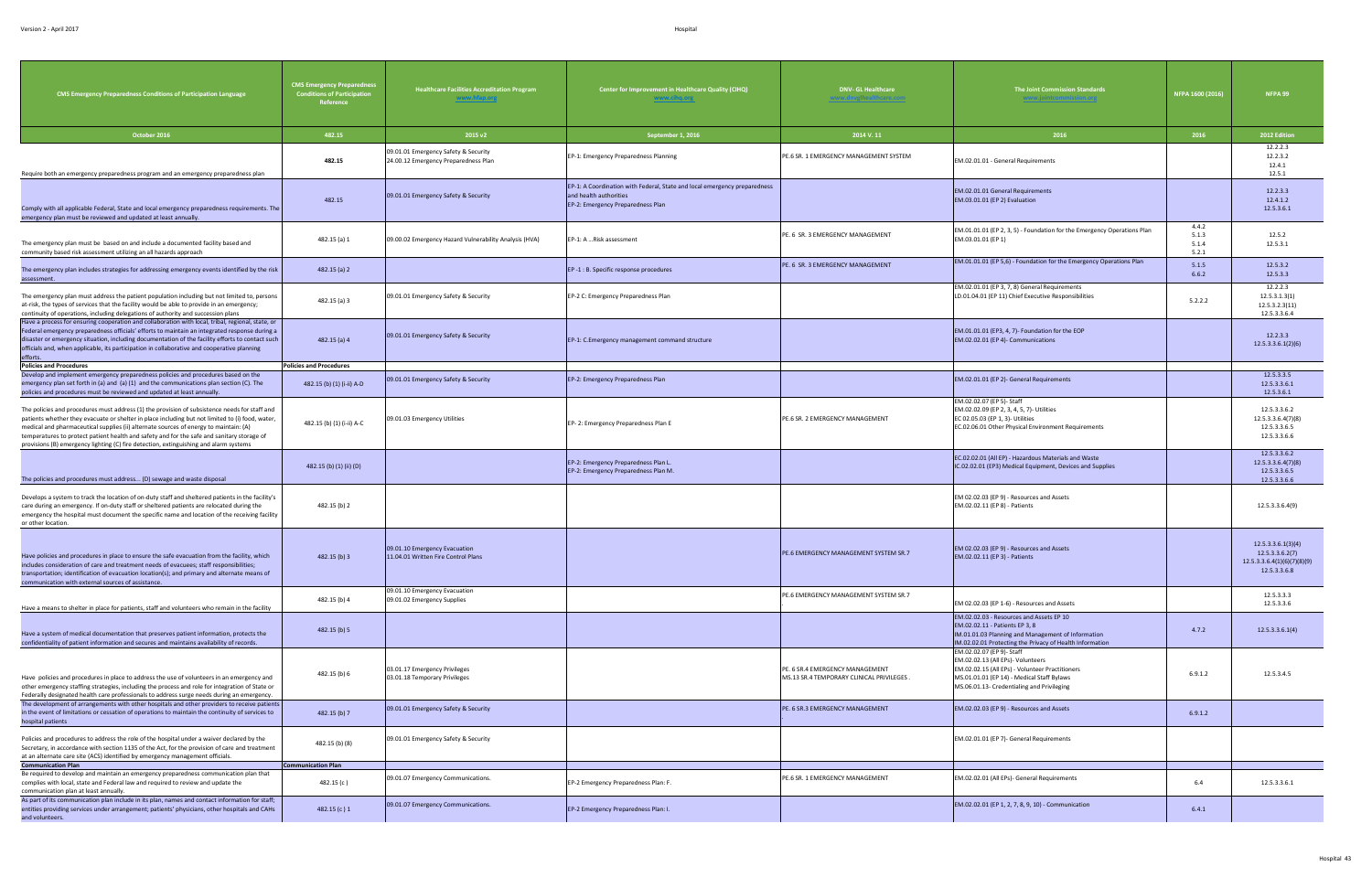| <b>CMS Emergency Preparedness Conditions of Participation Language</b>                                                                                                                                                                                                                                                                                                                                                                                                      | <b>CMS Emergency Preparedness</b><br><b>Conditions of Participation</b><br>Reference | <b>Healthcare Facilities Accreditation Program</b><br>www.hfap.org | Center for Improvement in Healthcare Quality (CIHQ)<br>www.cihq.org             | <b>DNV-GL Healthcare</b><br>ww.dnvglhealthcare.com | The Joint Commission Standards<br>www.jointcommission.org                                                                 | NFPA 1600 (2016) | NFPA 99            |
|-----------------------------------------------------------------------------------------------------------------------------------------------------------------------------------------------------------------------------------------------------------------------------------------------------------------------------------------------------------------------------------------------------------------------------------------------------------------------------|--------------------------------------------------------------------------------------|--------------------------------------------------------------------|---------------------------------------------------------------------------------|----------------------------------------------------|---------------------------------------------------------------------------------------------------------------------------|------------------|--------------------|
| Require contact information for Federal, State, tribal, regional, or local emergency<br>preparedness staff and other sources of assistance.                                                                                                                                                                                                                                                                                                                                 | 482.15 (c) 2                                                                         | 09.01.07 Emergency Communications.                                 | EP-2 Emergency Preparedness Plan: F.                                            |                                                    | EM.02.02.01 (EP 3 -13) - General Requirements                                                                             | 6.4.1            | 12.5.3.3.6.1(6)    |
| Include primary and alternate means for communicating with hospital staff and Federal, State,<br>tribal, regional, and local emergency management agencies                                                                                                                                                                                                                                                                                                                  | 482.15(c)3                                                                           | 09.01.07 Emergency Communications.                                 | EP-2 Emergency Preparedness Plan: F.                                            |                                                    | EM.02.02.01 (EP 14) - General Requirements                                                                                | 6.4.1            | 12.5.3.3.6.1       |
| Include a method for sharing information and medical documentation for patients under the<br>hospital's care, as necessary, with other health care providers to maintain continuity of care.                                                                                                                                                                                                                                                                                | 482.15 (c) 4                                                                         |                                                                    |                                                                                 |                                                    | EM.02.02.01 (EP 11, 12) - General Requirements                                                                            |                  | 12.5.3.3.6.1(4)    |
| Have a means, in the event of an evacuation, to release patient information as permitted under<br>45 CFR 164.510.                                                                                                                                                                                                                                                                                                                                                           | 482.15(c)5                                                                           |                                                                    |                                                                                 |                                                    | EM.02.02.01 (EP 5, 12) - General Requirements                                                                             | 6.4.1            | 12.5.3.3.6.1(4)    |
| Have a means of providing information about the general condition and location of patients<br>under the facility's care, as permitted under 45 CFR 164.510(b)(4)                                                                                                                                                                                                                                                                                                            | 482.15 (c) 6                                                                         |                                                                    |                                                                                 |                                                    | EM.02.02.01 (5, 6, 12) -General Requirements                                                                              |                  | 12.5.3.3.6.1(4)    |
| Have a means of providing information about the hospital's occupancy, needs, and its ability to<br>provide assistance, to the authority having jurisdiction or the Incident Command Center, or<br>designee.                                                                                                                                                                                                                                                                 | 482.15 (c) 7                                                                         |                                                                    |                                                                                 |                                                    | EM.02.02.01 (EP 4) - General Requirements                                                                                 |                  | 12.5.3.3.6.1(2)(6) |
| <b>Training and Testing</b>                                                                                                                                                                                                                                                                                                                                                                                                                                                 | <b>Training and Testing</b>                                                          |                                                                    |                                                                                 |                                                    |                                                                                                                           |                  |                    |
| Develop and maintain an emergency preparedness training and testing program based on the<br>emergency plan, risk assessment, policies and procedures and communications plan. The<br>training and testing program must be reviewed and updated at least annually.                                                                                                                                                                                                           | 482.15 (d)                                                                           | 09.02.02 Emergency Education                                       | HR-2: Orientation of Staff<br>HR-4: Management of Contract / Volunteer Staff-D. | <b>Staffing Management SM.4 ORIENTATION</b>        | HR 01.04.01 (EP 1,2,3) - Orientation<br>EM 02.02.07 (EP 7) - Staff<br>EM.03.01.03 (EP 1) - Evaluation                     | 7.1              | 12.3.3.10          |
| Provide initial training in emergency preparedness policies and procedures to all new and<br>existing staff, individuals providing on-site services under arrangement and volunteers<br>consistent with their expected roles. Provide this training annually and maintain<br>documentation of all emergency preparedness training along with demonstration of staff<br>knowledge of emergency procedures.                                                                   | 482.15 (d) 1                                                                         | 09.02.02 Emergency Education                                       | EP-4: Testing of the Emergency Preparedness Plan                                | Staffing Management SM.4 SR.1 ORIENTATION          | HR 01.04.01 (EP 1,2,3) - Orientation<br>EM 02.02.07 (EP 7) - Staff                                                        | 7.1              | 12.3.3.10          |
| Conduct exercises to test the emergency plan at least annually                                                                                                                                                                                                                                                                                                                                                                                                              | 482.15 (d) 2                                                                         | 09.02.01 Emergency Exercises                                       | EP-4: Testing of the Emergency Preparedness Plan                                | PE 6 SR.4 EMERGENCY MANAGEMENT                     | EM.03.01.03 - Evaluation                                                                                                  | 8.1.1<br>8.5.1   | 12.3.3.10          |
| Participate in a full scale exercise that is community based or when community based exercise<br>is not accessible, individual, facility-based                                                                                                                                                                                                                                                                                                                              | 482.15 (d) 2                                                                         | 09.02.01 Emergency Exercises                                       |                                                                                 | PE.6 EMERGENCY MANAGEMENT SYSTEM SR.4              | EM.03.01.03 (EP 4, 5) - Evaluation                                                                                        |                  |                    |
| If the facility experiences and actual natural or man made emergency that requires activation<br>of the emergency plan, the facility is exempt from engaging in a community based or<br>individual, facility based full-scale exercise for one year following the onset of the actual event                                                                                                                                                                                 | 482.15 (d) 2                                                                         |                                                                    |                                                                                 | PE 6 SR.4 EMERGENCY MANAGEMENT                     | EM.03.01.03 (EP 1) - Evaluation                                                                                           |                  |                    |
| Conduct a second exercise that may include but is not limited to a second full-scale exercise<br>that is individual, facility based; a tabletop exercise that includes a group discussion led by a<br>facilitator using a narrated, clinically relevant emergency scenario and a set of problem<br>statements, directed messages or prepared questions designed to challenge the emergency<br>plan                                                                          | 482.15 (d) 2                                                                         |                                                                    |                                                                                 | PE.6 EMERGENCY MANAGEMENT SYSTEM SR.4              | EM.03.01.03 (EP 1) - Evaluation                                                                                           |                  | 12.3.3.2           |
| Analyze the response to and maintain documentation of all drills, tabletop exercises and<br>emergency events and revise the facility emergency plan as needed                                                                                                                                                                                                                                                                                                               | 482.15 (d) 2                                                                         | 09.02.01 Emergency Exercises                                       | EP-4: Testing of the Emergency Preparedness Plan                                | PE.6 EMERGENCY MANAGEMENT SYSTEM SR.4c             | EM.03.01.03 (EP 6-16) - Evaluation                                                                                        |                  | 12.3.3.2           |
|                                                                                                                                                                                                                                                                                                                                                                                                                                                                             | <b>Emergency and Standby Power</b>                                                   |                                                                    |                                                                                 |                                                    |                                                                                                                           |                  |                    |
| <b>Emergency and Standby Power Systems</b>                                                                                                                                                                                                                                                                                                                                                                                                                                  | <b>Systems</b>                                                                       |                                                                    |                                                                                 |                                                    | EM.02.02.09 (EP 8)                                                                                                        |                  |                    |
| Emergency and standby power systems- The hospital must implement emergency and standby<br>power systems based on the emergency plan set forth in paragraph (a) of this section and in<br>the policies and procedures plan set forth in paragraphs (b)(1)(i) and (ii) of this section                                                                                                                                                                                        | 482.15(e)                                                                            |                                                                    |                                                                                 |                                                    | EC.02.05.07 (EP 7) - Note that this requirement is to run this test every 36<br>months not every 12 as the rule would be. |                  | 12.3.3.2           |
| Emergency generator location. The generator must be located in accordance with the location<br>requirements found in the Health Care Facilities Code (NFPA 99 and Tentative Interim<br>Amendments TIA 12-2, TIA 12-3, TIA 12-4, TIA 12-5, and TIA 12-6), Life Safety Code (NFPA 101<br>and Tentative Interim Amendments TIA 12-1, TIA 12-2, TIA 12-3, and TIA 12-4), and NFPA 110,<br>when a new structure is built or when an existing structure or building is renovated. | 482.15 (e) (1)                                                                       |                                                                    |                                                                                 | PE. 6 SR. 2. EMERGENCY MANAGEMENT SR.2             | EC 02.05.03 (All EP) - Utilities<br>EM 02.02.09 (All EPs) - Utilities                                                     |                  | Section 3-4        |
| Emergency generator inspection and testing. The facility must implement emergency power<br>system inspection and testing requirements found in the Health Care Facilities Code, NFPA 110,<br>and the Life Safety Code.                                                                                                                                                                                                                                                      | 482.15 (e)(2)                                                                        |                                                                    |                                                                                 | PE. 6 SR.2 EMERGENCY MANAGEMENT                    | EC.02.05.07 (EP 7)- Utilities<br>EM.02.02.09 (EP 8) - Utilities                                                           |                  |                    |
| Emergency generator fuel. CAHs that maintain an onsite fuel source to power emergency<br>generators must have a plan for how it will keep emergency power systems operational during<br>the emergency, unless it evacuates                                                                                                                                                                                                                                                  | 482.15 (e) (3)                                                                       | 09.01.03 Emergency Utilities                                       | CE-13: Testing of Emergency Power Generators                                    | PE. 6 SR.2 EMERGENCY MANAGEMENT                    | EM.02.02.09 (EP 2, 5,8) - Utilities                                                                                       |                  |                    |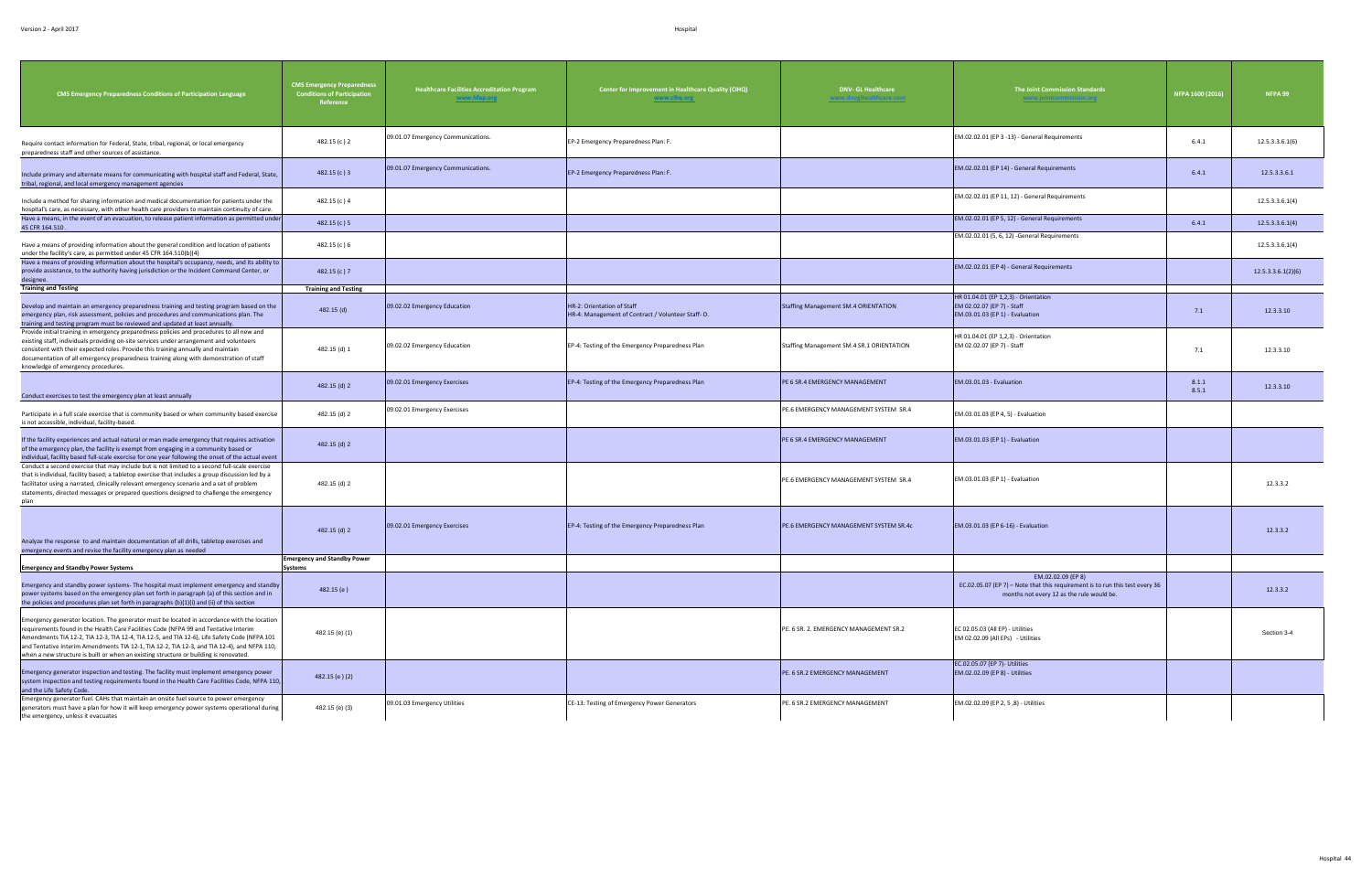| <b>Integrated Healthcare Systems</b><br><b>Integrated Healthcare Systems</b><br>If the facility is part of a healthcare system consisting of multiple separately certified<br>482.15 (f)<br>healthcare facilities that elects to have a unified and integrated emergency preparedness                                         | Center for Improvement in Healthcare Quality (CIHQ)<br><b>DNV- GL Healthcare</b><br>The Joint Commission Standards<br><b>NFPA 99</b><br>NFPA 1600 (2016)<br>www.dnvglhealthcare.com<br>www.cihq.org<br>www.jointcommission.org | <b>CMS Emergency Preparedness</b><br><b>Healthcare Facilities Accreditation Program</b><br><b>Conditions of Participation</b><br><b>CMS Emergency Preparedness Conditions of Participation Language</b><br>www.hfap.org<br>Reference |
|-------------------------------------------------------------------------------------------------------------------------------------------------------------------------------------------------------------------------------------------------------------------------------------------------------------------------------|--------------------------------------------------------------------------------------------------------------------------------------------------------------------------------------------------------------------------------|--------------------------------------------------------------------------------------------------------------------------------------------------------------------------------------------------------------------------------------|
|                                                                                                                                                                                                                                                                                                                               |                                                                                                                                                                                                                                |                                                                                                                                                                                                                                      |
| program, the facility may choose to participate in such a program.                                                                                                                                                                                                                                                            |                                                                                                                                                                                                                                |                                                                                                                                                                                                                                      |
| 482.15 (f) 1<br>Demonstrate that each separately certified facility within the system actively participated in<br>the development of the unified and integrated emergency preparedness program                                                                                                                                |                                                                                                                                                                                                                                |                                                                                                                                                                                                                                      |
| The unified and integrated emergency preparedness program must be developed and<br>482.15 (f) 2<br>maintained in a manner that takes into account each separately certified facility's unique<br>circumstances, patient populations and services offered.                                                                     |                                                                                                                                                                                                                                |                                                                                                                                                                                                                                      |
| Demonstrate that each separately certified facility is capable of actively using the unified and<br>482.15 (f) 3<br>integrated emergency preparedness program and is in compliance                                                                                                                                            |                                                                                                                                                                                                                                |                                                                                                                                                                                                                                      |
| Include a unified and integrated emergency plan that meets all standards of paragraphs (a) (2),<br>482.15 (f) 4<br>(3), and (4) of this section.                                                                                                                                                                              |                                                                                                                                                                                                                                |                                                                                                                                                                                                                                      |
| The plan must be based on a community risk assessment using an all-hazards approach with<br>482.15 (f) 5<br>each separately certified facility within the health system having a documented individual<br>facility based risk assessment<br>*Note Transplant Hospital Requirements are located on the Transplant Center table |                                                                                                                                                                                                                                |                                                                                                                                                                                                                                      |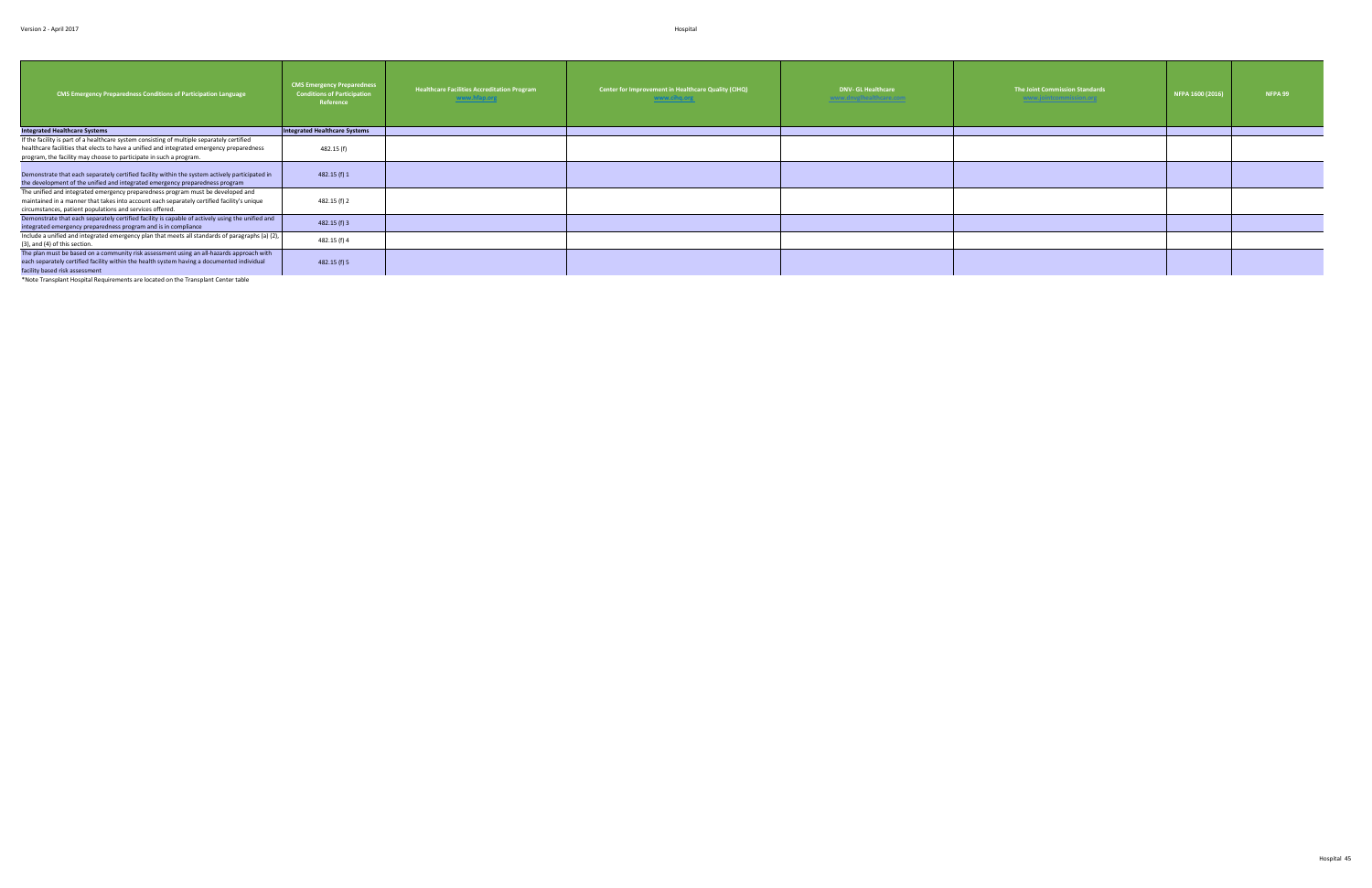| <b>CMS Emergency Preparedness Conditions of Participation Language</b>                                                                                                                                                                                                                                                                                                                             | <b>CMS Emergency Preparedness Conditions of</b><br><b>Participation Reference</b> | <b>NFPA 1600</b> | NFPA 99                        |
|----------------------------------------------------------------------------------------------------------------------------------------------------------------------------------------------------------------------------------------------------------------------------------------------------------------------------------------------------------------------------------------------------|-----------------------------------------------------------------------------------|------------------|--------------------------------|
| October 2016                                                                                                                                                                                                                                                                                                                                                                                       | 483.75                                                                            | 2016             | 2012 Edition                   |
|                                                                                                                                                                                                                                                                                                                                                                                                    |                                                                                   |                  | 12.2.2.3                       |
|                                                                                                                                                                                                                                                                                                                                                                                                    | 483.475                                                                           |                  | 12.2.3.2                       |
|                                                                                                                                                                                                                                                                                                                                                                                                    |                                                                                   |                  | 12.4.1                         |
| Require both an emergency preparedness program and an emergency preparedness plan                                                                                                                                                                                                                                                                                                                  |                                                                                   |                  | 12.5.1                         |
|                                                                                                                                                                                                                                                                                                                                                                                                    |                                                                                   |                  | 12.2.3.3                       |
| Comply with all applicable Federal, State and local emergency preparedness requirements. The emergency plan must be                                                                                                                                                                                                                                                                                | 483.475(a)                                                                        |                  | 12.4.1.2                       |
| reviewed and updated at least annually.                                                                                                                                                                                                                                                                                                                                                            |                                                                                   |                  | 12.5.3.6.1                     |
|                                                                                                                                                                                                                                                                                                                                                                                                    |                                                                                   | 4.4.2            |                                |
|                                                                                                                                                                                                                                                                                                                                                                                                    | 483.475 a 1                                                                       | 5.1.3            | 12.5.2                         |
| The emergency plan must be based on and include a documented facility based and community based risk assessment utilizing                                                                                                                                                                                                                                                                          |                                                                                   | 5.1.4            | 12.5.3.1                       |
| an all hazards approach including missing clients                                                                                                                                                                                                                                                                                                                                                  |                                                                                   | 5.2.1            |                                |
|                                                                                                                                                                                                                                                                                                                                                                                                    | 483.475 a 2                                                                       | 5.1.5            | 12.5.3.2                       |
| The emergency plan includes strategies for addressing emergency events identified by the risk assessment.                                                                                                                                                                                                                                                                                          |                                                                                   | 6.6.2            | 12.5.3.3                       |
|                                                                                                                                                                                                                                                                                                                                                                                                    |                                                                                   |                  | 12.2.2.3                       |
|                                                                                                                                                                                                                                                                                                                                                                                                    | 483.475 a 3                                                                       | 5.2.2.2          | 12.5.3.1.3(1)                  |
| The emergency plan must address the patient population including but not limited to the type of services the ICF/IID has the                                                                                                                                                                                                                                                                       |                                                                                   |                  | 12.5.3.2.3(11)                 |
| ability to provide in an emergency; continuity of operations, including delegations of authority and succession plans                                                                                                                                                                                                                                                                              |                                                                                   |                  | 12.5.3.3.6.4                   |
| Have a process for ensuring cooperation and collaboration with local, tribal, regional, state, or Federal emergency preparedness<br>officials' efforts to maintain an integrated response during a disaster or emergency situation, including documentation of the<br>efforts to contact such officials and, when applicable, its participation in collaborative and cooperative planning efforts. | 483.475 a 4                                                                       |                  | 12.2.3.3<br>12.5.3.3.6.1(2)(6) |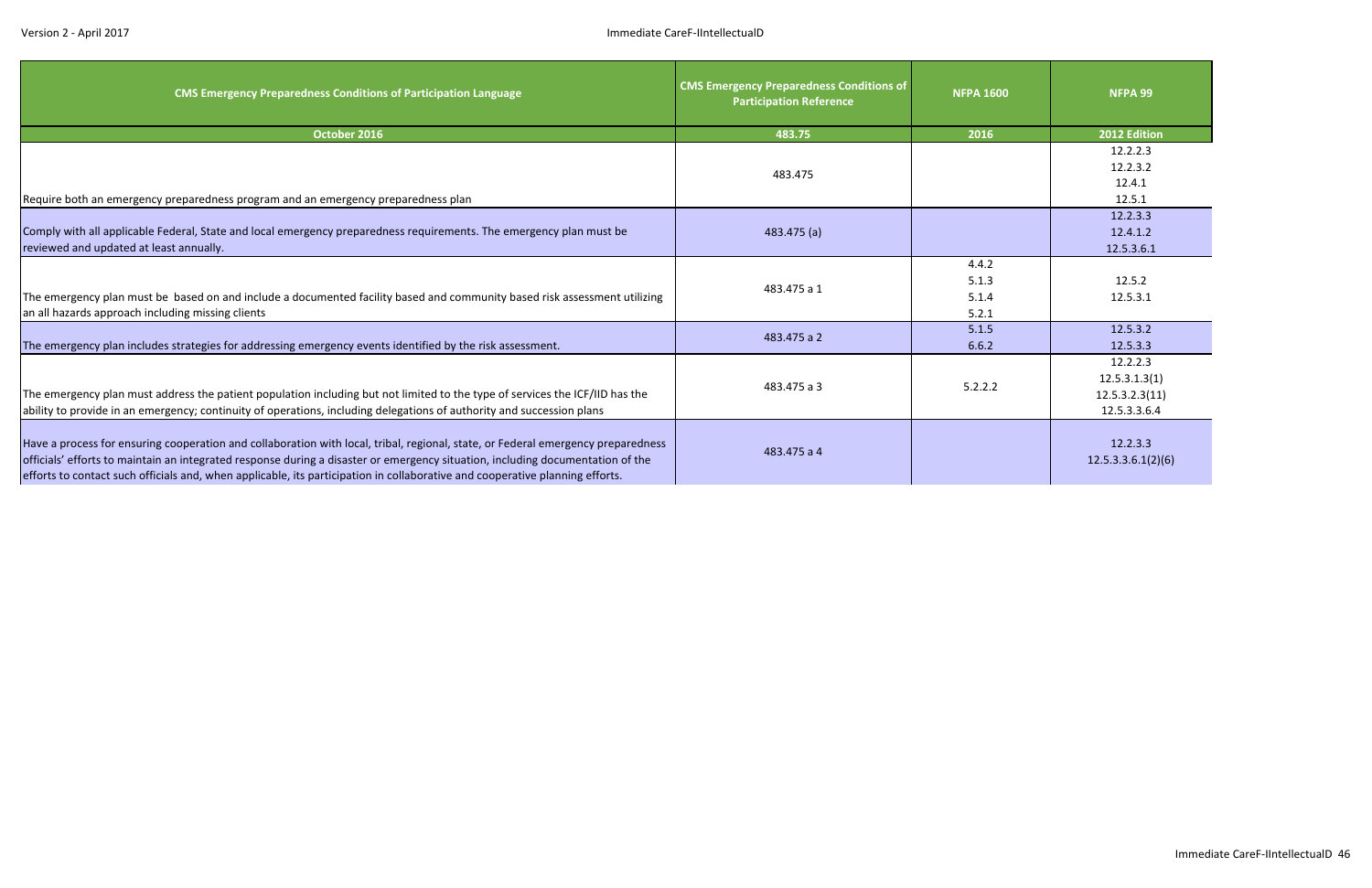| <b>CMS Emergency Preparedness Conditions of Participation Language</b>                                                                                                                                                                                                                                                                                                                                                                          | <b>CMS Emergency Preparedness Conditions of</b><br><b>Participation Reference</b> | <b>NFPA 1600</b> | <b>NFPA 99</b>                                                                       |
|-------------------------------------------------------------------------------------------------------------------------------------------------------------------------------------------------------------------------------------------------------------------------------------------------------------------------------------------------------------------------------------------------------------------------------------------------|-----------------------------------------------------------------------------------|------------------|--------------------------------------------------------------------------------------|
| <b>Policies and Procedures</b>                                                                                                                                                                                                                                                                                                                                                                                                                  | <b>Policies and Procedures</b>                                                    |                  |                                                                                      |
| Develop and implement emergency preparedness policies and procedures based on the emergency plan set forth in (a) and (a)<br>(1) and the communications plan section (C). The policies and procedures must be reviewed and updated at least annually.                                                                                                                                                                                           | 483.475 b                                                                         |                  | 12.3.3.5                                                                             |
| The provision of subsistence needs for staff and participants, whether they evacuate or shelter in place including:(A) food,<br>water, medical and pharmaceutical supplies. (B) Alternate sources of energy to maintain: (1) temperatures to protect client<br>health and safety and for the safe and sanitary storage of provisions (2) emergency lighting (3) fire detection extinguishing and<br>alarm systems (C) sewage and waste disposal | 483.475 b 1                                                                       |                  | 12.5.3.3.6.2<br>12.5.3.3.6.4(7)(8)<br>12.5.3.3.6.5<br>12.5.3.3.6.6                   |
| A system to track the location of staff and residents in the ICF/IID's care both during and after the emergency.                                                                                                                                                                                                                                                                                                                                | 483.475 b 2                                                                       |                  | 12.5.3.3.6.4(9)                                                                      |
| Have policies and procedures in place to ensure the safe evacuation from the facility, which would include consideration of care<br>and treatment needs of evacuees; staff responsibilities; transportation; identification of evacuation location(s); and primary and<br>alternate means of communication with external sources of assistance.                                                                                                 | 483.475 b 3                                                                       |                  | 12.5.3.3.6.1(3)(4)<br>12.5.3.3.6.2(7)<br>12.5.3.3.6.4(1)(6)(7)(8)(9)<br>12.5.3.3.6.8 |
| Have a means to shelter in place for patients, staff and volunteers who remain in the facility                                                                                                                                                                                                                                                                                                                                                  | 483.475 b 4                                                                       |                  | 12.5.3.3.3<br>12.5.3.3.6                                                             |
| A system of medical documentation that preserves client information, protects confidentiality of client information, and ensures<br>records are secure and readily available.                                                                                                                                                                                                                                                                   | 483.475 b 5                                                                       | 4.7.2            | 12.5.3.3.6.1(4)                                                                      |
| The use of volunteers in an emergency or other emergency staffing strategies, including the process and role for integration of<br>State or Federally designated health care professionals to address surge needs during an emergency.                                                                                                                                                                                                          | 483.475 b 6                                                                       | 6.9.1.2          | 12.5.3.4.5                                                                           |
| The development of arrangements with other ICF/IIDs or other providers to receive clients in the event of limitations or<br>cessation of operations to ensure the continuity of services to ICF/IID clients.                                                                                                                                                                                                                                    | 483.475 b 7                                                                       | 6.9.1.2          |                                                                                      |
| The role of the ICF/IID under a waiver declared by the Secretary, in accordance with section 1135 of the Act, in the provision of<br>care and treatment at an alternate care site identified by emergency management officials.                                                                                                                                                                                                                 | 483.475 b 8                                                                       |                  |                                                                                      |
| <b>Communication Plan</b>                                                                                                                                                                                                                                                                                                                                                                                                                       | <b>Communication Plan</b>                                                         |                  |                                                                                      |
| Be required to develop and maintain an emergency preparedness communication plan that complies with local, state and<br>Federal law and required to review and update the communication plan at least annually.                                                                                                                                                                                                                                 | 483.475 C                                                                         | 6.4              | 12.5.3.3.6.1                                                                         |
| As part of its communication plan include in its plan, names and contact information for staff; entities providing services under<br>arrangement; client's physicians, other ICF/IIDs and volunteers.                                                                                                                                                                                                                                           | 483.475 C 1 i-v                                                                   | 6.4.1            |                                                                                      |
| Require contact information for Federal, State, tribal, regional, or local emergency preparedness staff, other sources of<br>assistance, The State Licensing and Certification Agency, The State Protection and Advocacy Agency                                                                                                                                                                                                                 | 483.475 C 2 i-iv                                                                  | 6.4.1            | 12.5.3.3.6.1(6)                                                                      |
| Include primary and alternate means for communicating with organization staff and Federal, State, tribal, regional, and local<br>emergency management agencies                                                                                                                                                                                                                                                                                  | 483.475 C3                                                                        | 6.4.1            | 12.5.3.3.6.1                                                                         |
| Include a method for sharing information and medical documentation for clients under the organization's care, as necessary,<br>with other health care providers to maintain the continuity of care.                                                                                                                                                                                                                                             | 483.475 C 4                                                                       |                  | 12.3.3.4                                                                             |
| Have a means, in the event of an evacuation, to release client information as permitted under 45 CFR 164.510                                                                                                                                                                                                                                                                                                                                    | 483.475 C 5                                                                       | 6.4.1            | 12.5.3.3.6.1(4)                                                                      |
| A means of providing information about the general condition and location of clients under the facility's care as permitted under<br>45 CFR 164.510(b)(4).                                                                                                                                                                                                                                                                                      | 483.475 C 6                                                                       |                  | 12.5.3.3.6.1(4)                                                                      |
| A means of providing information about the ICF/IID's occupancy, needs, and its ability to provide assistance, to the authority<br>having jurisdiction, the Incident Command Center, or designee.                                                                                                                                                                                                                                                | 483.475 C 7                                                                       |                  |                                                                                      |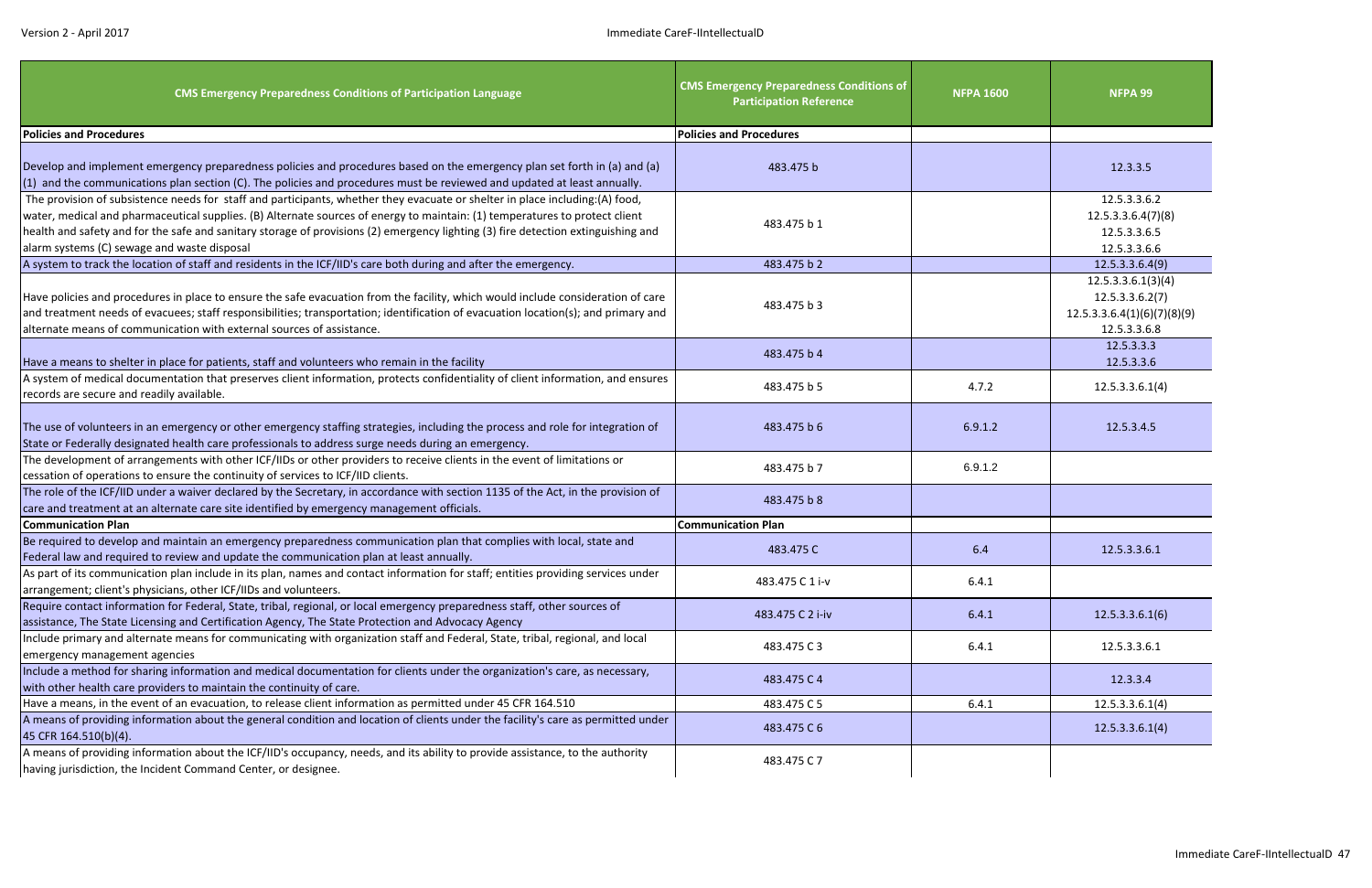| <b>CMS Emergency Preparedness Conditions of Participation Language</b>                                                                                                                                                                                                                                                                                                                                                           | <b>CMS Emergency Preparedness Conditions of</b><br><b>Participation Reference</b> | <b>NFPA 1600</b> | NFPA 99   |
|----------------------------------------------------------------------------------------------------------------------------------------------------------------------------------------------------------------------------------------------------------------------------------------------------------------------------------------------------------------------------------------------------------------------------------|-----------------------------------------------------------------------------------|------------------|-----------|
| <b>Training and Testing</b>                                                                                                                                                                                                                                                                                                                                                                                                      | <b>Training and Testing</b>                                                       |                  |           |
| Develop and maintain an emergency preparedness training and testing program based on the emergency plan, risk assessment,                                                                                                                                                                                                                                                                                                        |                                                                                   |                  |           |
| policies and procedures and communications plan. The training and testing program must be reviewed and updated at least                                                                                                                                                                                                                                                                                                          | 483.475 D                                                                         | 7.1              | 12.3.3.10 |
| annually.                                                                                                                                                                                                                                                                                                                                                                                                                        |                                                                                   |                  |           |
| Provide initial training in emergency preparedness polies and procedures to all new and existing staff, individuals providing on-<br>site services under arrangement, contractors, participants and volunteers consistent with their expected roles. Provide this<br>training annually and maintain documentation of all emergency preparedness training along with demonstration of staff<br>knowledge of emergency procedures. | 483.475 D 1 i-iv                                                                  | 7.1              | 12.3.3.10 |
| Conduct exercises to test the emergency plan at least annually                                                                                                                                                                                                                                                                                                                                                                   | 483.475 D 2                                                                       | 8.1.1<br>8.5.1   | 12.3.3.10 |
| Participate in a community mock disaster drill at least annually. If a community mock disaster drill is not available, conduct an<br>individual, facility-based mock disaster drill at least annually                                                                                                                                                                                                                            | 483.475 D 2 i                                                                     |                  | 12.3.3.10 |
| If the ICF/IID experiences an actual natural or man-made emergency that requires activation of the emergency plan, the ICF/IID is<br>exempt from engaging in a community or individual, facility-based mock disaster drill for 1 year following the onset of the actual<br>event.                                                                                                                                                | 483.475 D 2 ii                                                                    |                  | 12.3.3.10 |
| Conduct a paper-based, tabletop exercise at least annually. A tabletop exercise is a group discussion led by a facilitator, using a<br>narrated, clinically-relevant emergency scenario, and a set of problem statements, directed messages, or prepared questions<br>designed to challenge an emergency plan.                                                                                                                   | 483.475 D 2 iii                                                                   |                  | 12.3.3.10 |
| Analyze the ICF/IID's response to and maintain documentation of all drills, tabletop exercises, and emergency events, and revise<br>the ICF/IID's emergency plan, as needed.                                                                                                                                                                                                                                                     | 483.475 D 2 iv                                                                    |                  | 12.3.3.10 |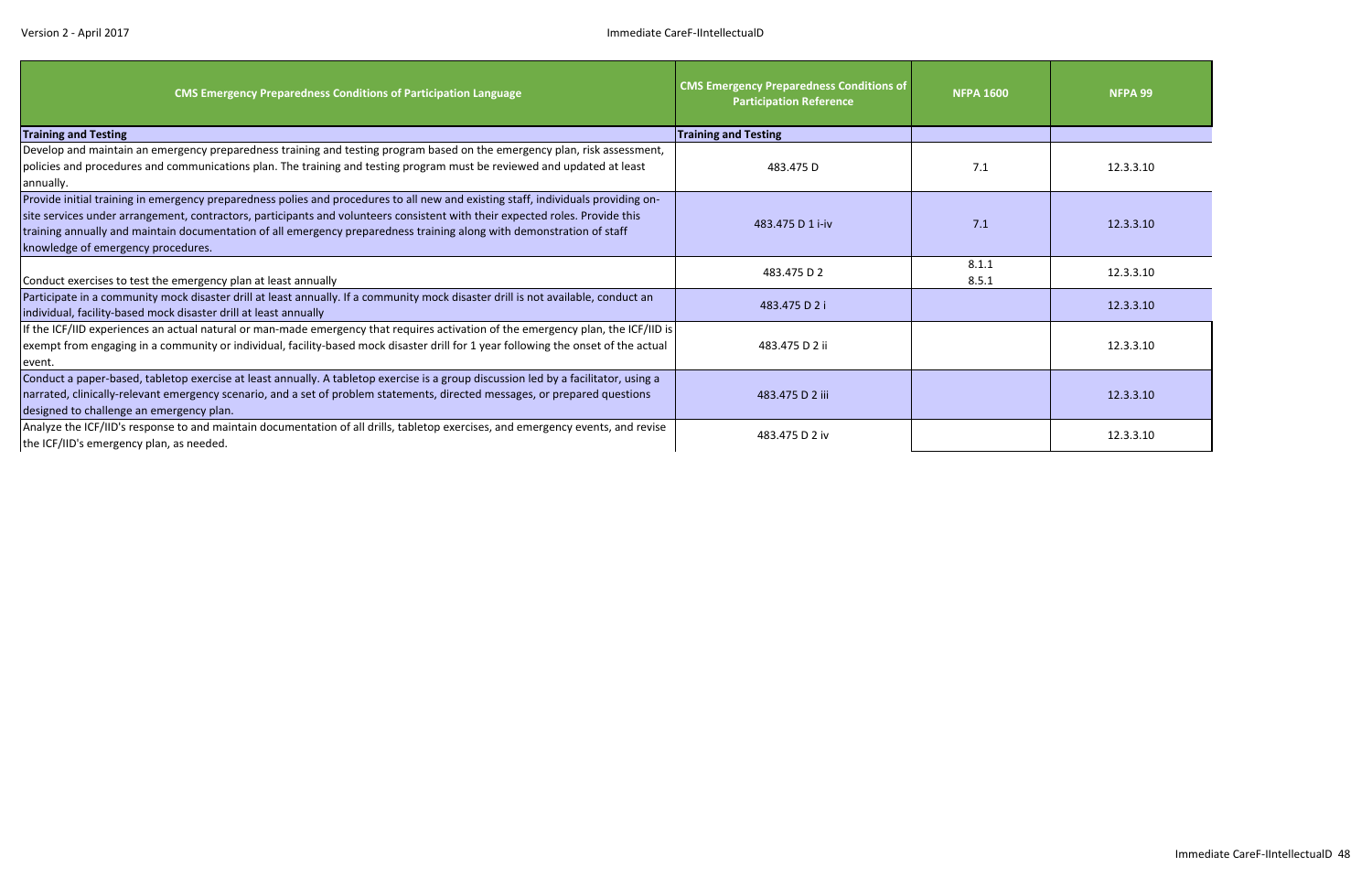| <b>CMS Emergency Preparedness Conditions of Participation Language</b>                                                                                                                                                                                                                                                                                                                                         | <b>CMS Emergency Preparedness Conditions of</b><br><b>Participation Reference</b> | <b>NFPA 1600</b>                 | NFPA 99                                                     |
|----------------------------------------------------------------------------------------------------------------------------------------------------------------------------------------------------------------------------------------------------------------------------------------------------------------------------------------------------------------------------------------------------------------|-----------------------------------------------------------------------------------|----------------------------------|-------------------------------------------------------------|
| October 2016                                                                                                                                                                                                                                                                                                                                                                                                   | 483.73                                                                            | 2016                             | 2012 Edition                                                |
| Require both an emergency preparedness program and an emergency preparedness plan                                                                                                                                                                                                                                                                                                                              | 483.73                                                                            |                                  | 12.2.2.3<br>12.2.3.2<br>12.4.1<br>12.5.1                    |
| Comply with all applicable Federal, State and local emergency preparedness requirements. The<br>emergency plan must be reviewed and updated at least annually.                                                                                                                                                                                                                                                 | 483.73                                                                            |                                  | 12.2.3.3<br>12.4.1.2<br>12.5.3.6.1                          |
| The emergency plan must be based on and include a documented facility based and community based<br>risk assessment utilizing an all hazards approach including missing residents                                                                                                                                                                                                                               | 483.73 a 1                                                                        | 4.4.2<br>5.1.3<br>5.1.4<br>5.2.1 | 12.5.2<br>12.5.3.1                                          |
| The emergency plan includes strategies for addressing emergency events identified by the risk<br>assessment.                                                                                                                                                                                                                                                                                                   | 483.73 a 2                                                                        | 5.1.5<br>6.6.2                   | 12.5.3.2<br>12.5.3.3                                        |
| The emergency plan must address the patient population including the types of services that the facility<br>would be able to provide in an emergency; continuity of operations, including delegations of authority<br>and succession plans                                                                                                                                                                     | 483.73 a 3                                                                        | 5.2.2.2                          | 12.2.2.3<br>12.5.3.1.3(1)<br>12.5.3.2.3(11)<br>12.5.3.3.6.4 |
| Have a process for ensuring cooperation and collaboration with local, tribal, regional, state, or Federal<br>emergency preparedness officials' efforts to maintain an integrated response during a disaster or<br>emergency situation, including documentation of the facility efforts to contact such officials and, when<br>applicable, its participation in collaborative and cooperative planning efforts. | 483.73 a 4                                                                        |                                  | 12.2.3.3<br>12.5.3.3.6.1(2)(6)                              |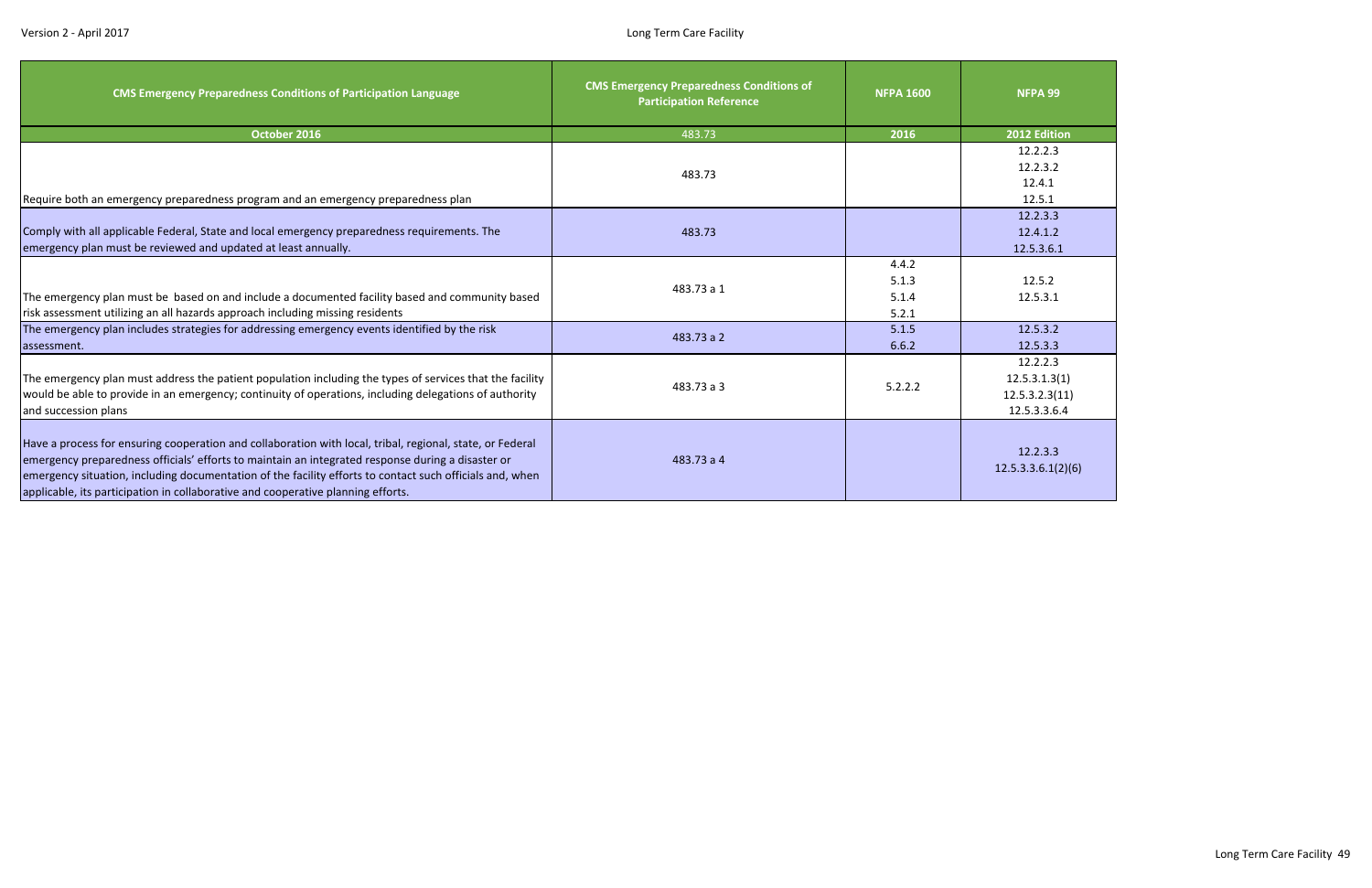| <b>CMS Emergency Preparedness Conditions of Participation Language</b>                                                                                                                                                                                                                                                                                                                                                                                                                                          | <b>CMS Emergency Preparedness Conditions of</b><br><b>Participation Reference</b> | <b>NFPA 1600</b> | NFPA 99                                                                              |
|-----------------------------------------------------------------------------------------------------------------------------------------------------------------------------------------------------------------------------------------------------------------------------------------------------------------------------------------------------------------------------------------------------------------------------------------------------------------------------------------------------------------|-----------------------------------------------------------------------------------|------------------|--------------------------------------------------------------------------------------|
| <b>Policies and Procedures</b>                                                                                                                                                                                                                                                                                                                                                                                                                                                                                  | <b>Policies and Procedures</b>                                                    |                  |                                                                                      |
| Develop and implement emergency preparedness policies and procedures based on the emergency plan<br>set forth in (a) and (a) (1) and the communications plan section (C). The policies and procedures must<br>be reviewed and updated at least annually.                                                                                                                                                                                                                                                        | 483.73 b                                                                          |                  | 12.5.3.3.5<br>12.5.3.3.6.1<br>12.5.3.6.1                                             |
| The policies and procedures must address (1) the provision of subsistence needs for staff and patients<br>whether they evacuate or shelter in place including but not limited to (i) food, water, medical and<br>pharmaceutical supplies (ii) alternate sources of energy to maintain: (A) temperatures to protect patient<br>health and safety and for the safe and sanitary storage of provisions (B) emergency lighting (C) fire<br>detection, extinguishing and alarm systems (D) sewage and waste disposal | 483.73 b 1 i-ii A-D                                                               |                  | 12.5.3.3.6.2<br>12.5.3.3.6.4(7)(8)<br>12.5.3.3.6.5<br>12.5.3.3.6.6                   |
| Develops a system to track the location of on-duty staff and sheltered patients in the facility's care<br>during an emergency. If on-duty staff or sheltered patients are relocated during the emergency the<br>facility must document the specific name and location of the receiving facility or other location.                                                                                                                                                                                              | 488.732                                                                           |                  | 12.5.3.3.6.4(9)                                                                      |
| Have policies and procedures in place to ensure the safe evacuation from the facility, which includes<br>consideration of care and treatment needs of evacuees; staff responsibilities; transportation;<br>identification of evacuation location(s); and primary and alternate means of communication with<br>external sources of assistance.                                                                                                                                                                   | 488.733                                                                           |                  | 12.5.3.3.6.1(3)(4)<br>12.5.3.3.6.2(7)<br>12.5.3.3.6.4(1)(6)(7)(8)(9)<br>12.5.3.3.6.8 |
| Have a means to shelter in place for patients, staff and volunteers who remain in the facility                                                                                                                                                                                                                                                                                                                                                                                                                  | 488.734                                                                           |                  | 12.5.3.3.3<br>12.5.3.3.6                                                             |
| Have a system of medical documentation that preserves patient information, protects the<br>confidentiality of patient information and secures and maintains availability of records.                                                                                                                                                                                                                                                                                                                            | 488.735                                                                           | 4.7.2            | 12.5.3.3.6.1(4)                                                                      |
| Have policies and procedures in place to address the use of volunteers in an emergency and other<br>emergency staffing strategies, including the process and role for integration of State or Federally<br>designated health care professionals to address surge needs during an emergency.                                                                                                                                                                                                                     | 488.736                                                                           | 6.9.1.2          | 12.5.3.4.5                                                                           |
| The development of arrangements with other facilities and other providers to receive residents in the<br>event of limitations or cessation of operations to maintain the continuity of services to residents                                                                                                                                                                                                                                                                                                    | 488.737                                                                           | 6.9.1.2          |                                                                                      |
| Policies and procedures to address the role of the hospital under a waiver declared by the Secretary, in<br>accordance with section 1135 of the Act, for the provision of care and treatment at an alternate care<br>site (ACS) identified by emergency management officials.                                                                                                                                                                                                                                   | 488.738                                                                           |                  |                                                                                      |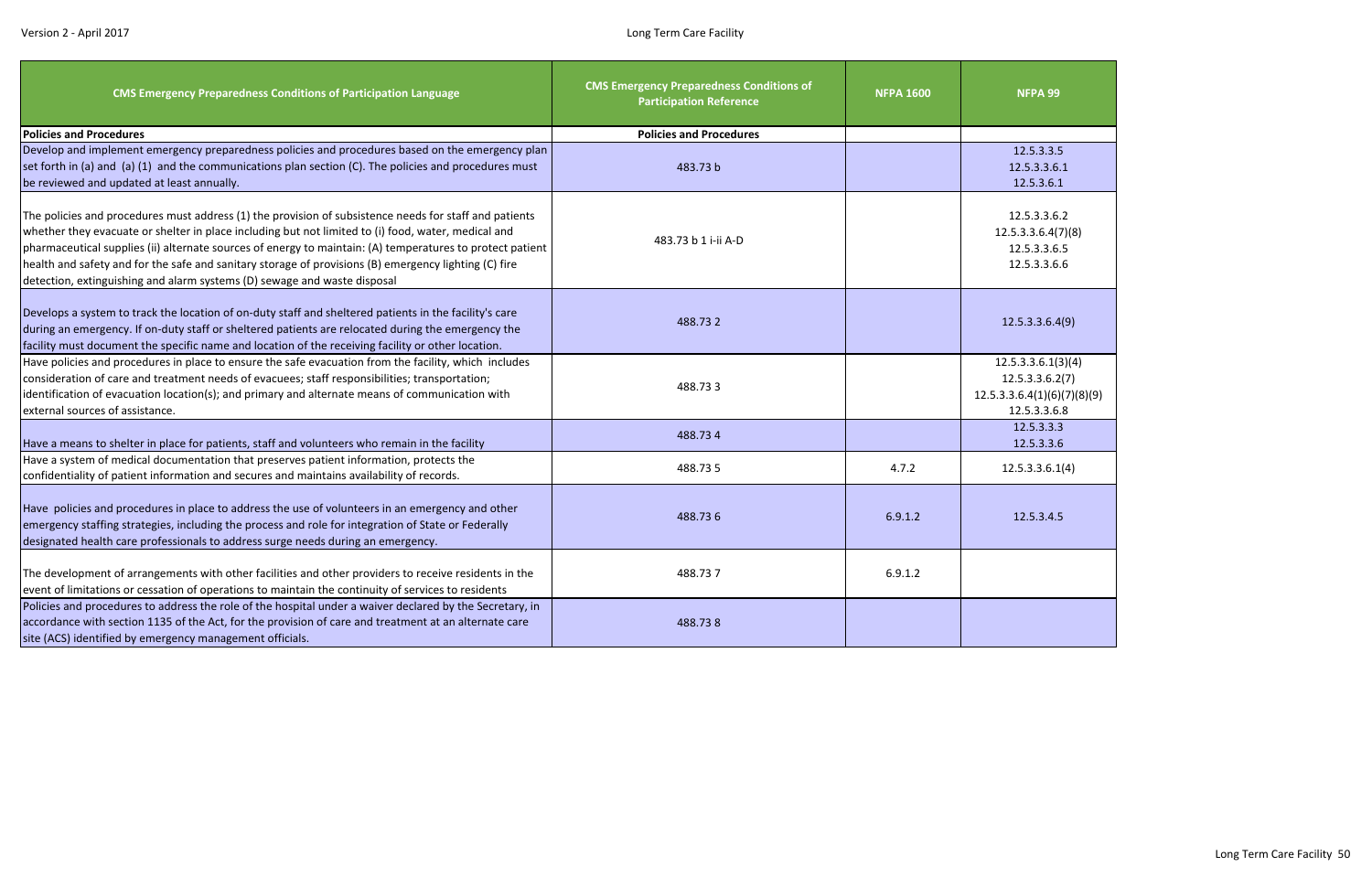| <b>CMS Emergency Preparedness Conditions of Participation Language</b>                                                                                                                                             | <b>CMS Emergency Preparedness Conditions of</b><br><b>Participation Reference</b> | <b>NFPA 1600</b> | <b>NFPA 99</b>     |
|--------------------------------------------------------------------------------------------------------------------------------------------------------------------------------------------------------------------|-----------------------------------------------------------------------------------|------------------|--------------------|
| <b>Communication Plan</b>                                                                                                                                                                                          | <b>Communication Plan</b>                                                         |                  |                    |
| Be required to develop and maintain an emergency preparedness communication plan that complies<br>with local, state and Federal law and required to review and update the communication plan at least<br>annually. | 488.73 (C)                                                                        | 6.4              | 12.5.3.3.6.1       |
| As part of its communication plan include in its plan, names and contact information for staff; entities<br>providing services under arrangement; residents' physicians, other facilities and volunteers.          | 488.73 (C) 1 i-v                                                                  | 6.4.1            |                    |
| Require contact information for Federal, State, tribal, regional, or local emergency preparedness staff<br>and other sources of assistance.                                                                        | 488.73 (C) 2 i-iv                                                                 | 6.4.1            | 12.5.3.3.6.1(6)    |
| Include primary and alternate means for communicating with facility staff and Federal, State, tribal,<br>regional, and local emergency management agencies                                                         | 488.73 (C) 3 i-ii                                                                 | 6.4.1            | 12.5.3.3.6.1       |
| Include a method for sharing information and medical documentation for residents under the facility's<br>care, as necessary, with other health care providers to maintain continuity of care.                      | 488.73 (C) 4                                                                      |                  | 12.5.3.3.6.1(4)    |
| Have a means, in the event of an evacuation, to release patient information as permitted under 45 CFR<br>$164.510$ (b) $(1)$ (ii).                                                                                 | 488.73 (C) 5                                                                      | 6.4.1            | 12.5.3.3.6.1(4)    |
| Have a means of providing information about the general condition and location of patients under the<br>facility's care, as permitted under 45 CFR 164.510(b)(4)                                                   | 488.73 (C) 6                                                                      |                  | 12.5.3.3.6.1(4)    |
| Have a means of providing information about the facility occupancy, needs, and its ability to provide<br>assistance, to the authority having jurisdiction or the Incident Command Center, or designee.             | 488.73 (C) 7                                                                      |                  | 12.5.3.3.6.1(2)(6) |
| A method for sharing information from the emergency plan that the facility has determined is<br>appropriate with residents and their families or representatives.                                                  | 488.73 (C) 8                                                                      |                  |                    |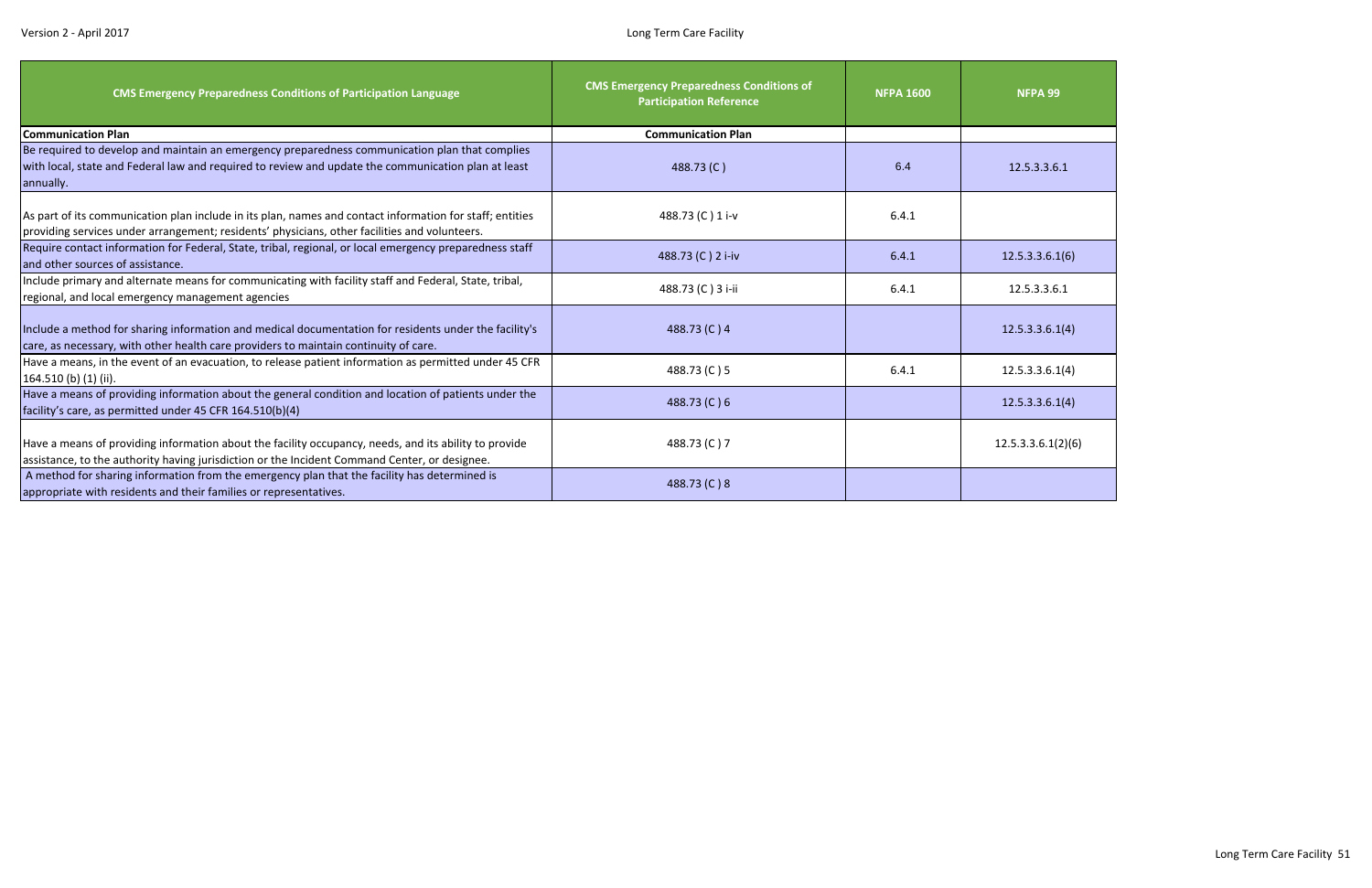

| <b>CMS Emergency Preparedness Conditions of Participation Language</b>                                                                                                                                                                                                                                                                                                                                                                    | <b>CMS Emergency Preparedness Conditions of</b><br><b>Participation Reference</b> | <b>NFPA 1600</b> | NFPA 99   |
|-------------------------------------------------------------------------------------------------------------------------------------------------------------------------------------------------------------------------------------------------------------------------------------------------------------------------------------------------------------------------------------------------------------------------------------------|-----------------------------------------------------------------------------------|------------------|-----------|
| <b>Training and Testing</b>                                                                                                                                                                                                                                                                                                                                                                                                               | <b>Training and Testing</b>                                                       |                  |           |
| Develop and maintain an emergency preparedness training and testing program based on the                                                                                                                                                                                                                                                                                                                                                  |                                                                                   |                  |           |
| emergency plan, risk assessment, policies and procedures and communications plan. The training and                                                                                                                                                                                                                                                                                                                                        | 488.73 (D)                                                                        | 7.1              | 12.3.3.10 |
| testing program must be reviewed and updated at least annually.                                                                                                                                                                                                                                                                                                                                                                           |                                                                                   |                  |           |
| Provide initial training in emergency preparedness polices and procedures to all new and existing staff,<br>individuals providing on-site services under arrangement and volunteers consistent with their expected<br>roles. Provide this training annually and maintain documentation of all emergency preparedness training<br>along with demonstration of staff knowledge of emergency procedures.                                     | 488.73 (D) (1) (i-iv)                                                             | 7.1              | 12.3.3.10 |
| Conduct exercises to test the emergency plan at least annually                                                                                                                                                                                                                                                                                                                                                                            | 488.73 (D) (2)                                                                    | 8.1.1<br>8.5.1   | 12.3.3.10 |
| Participate in community mock disaster drill at least annual or when community mock disaster drill is<br>not available, conduct an individual, facility-based mock disaster drill at least annually.                                                                                                                                                                                                                                      | 488.73 (D) (2) (i)                                                                |                  |           |
| If the facility experiences and actual natural or man made emergency that requires activation of the<br>emergency plan, the facility is exempt from engaging in a community based or individual, facility based<br>mock disaster drill for one year following the onset of the actual event                                                                                                                                               | 488.73 (D) (2) (i)                                                                |                  |           |
| Conduct a paper based tabletop exercise at least annual that includes a group discussion led by a<br>facilitator using a narrated, clinically relevant emergency scenario and a set of problem statements,<br>directed messages or prepared questions designed to challenge the emergency plan                                                                                                                                            | 488.73 (D) (2) (ii) A-B                                                           |                  | 12.3.3.2  |
| Analyze the response to and maintain documentation of all drills, tabletop exercises and emergency<br>events and revise the facility emergency plan as needed                                                                                                                                                                                                                                                                             | 488.73 (D) (2) (iii)                                                              |                  | 12.3.3.2  |
| <b>Additional Requirements</b>                                                                                                                                                                                                                                                                                                                                                                                                            | <b>Additional Requirements</b>                                                    |                  |           |
| Emergency and standby power systems- The hospital must implement emergency and standby power<br>systems based on the emergency plan set forth in paragraph (a) of this section and in the policies and<br>procedures plan set forth in paragraphs (b)(1)(i) and (ii) of this section                                                                                                                                                      | 488.73 (E)                                                                        |                  |           |
| Emergency generator location. The generator must be located in accordance with the location<br>requirements found in the Health Care Facilities Code NFPA 99 and Tentative Interim Amendments TIA<br>12-2, TIA 12-3, TIA 12-5, and TIA 12-6), Life Safety Code (NFPA 101 and Tentative Interim Amendments<br>TIA 12-1, 12-2, TIA 12-3 and TIA 12-4) and NFPA 110, when a new structure is built or an existing<br>structure is renovated. | 488.73 (E) 1                                                                      |                  |           |
| Emergency generator inspection and testing. The facility must implement the emergency power system<br>inspection, testing and maintenance requirements found in the Health Care Facilities Code NFPA 110<br>and Life Safety Code                                                                                                                                                                                                          | 488.73 (E) 2                                                                      |                  |           |
| Emergency generator fuel. Facilities that maintain an onsite fuel source to power emergency generators<br>must have a plan for how it will keep emergency power systems operational during the emergency,<br>unless it evacuates.                                                                                                                                                                                                         | 488.73 (E) 3                                                                      |                  |           |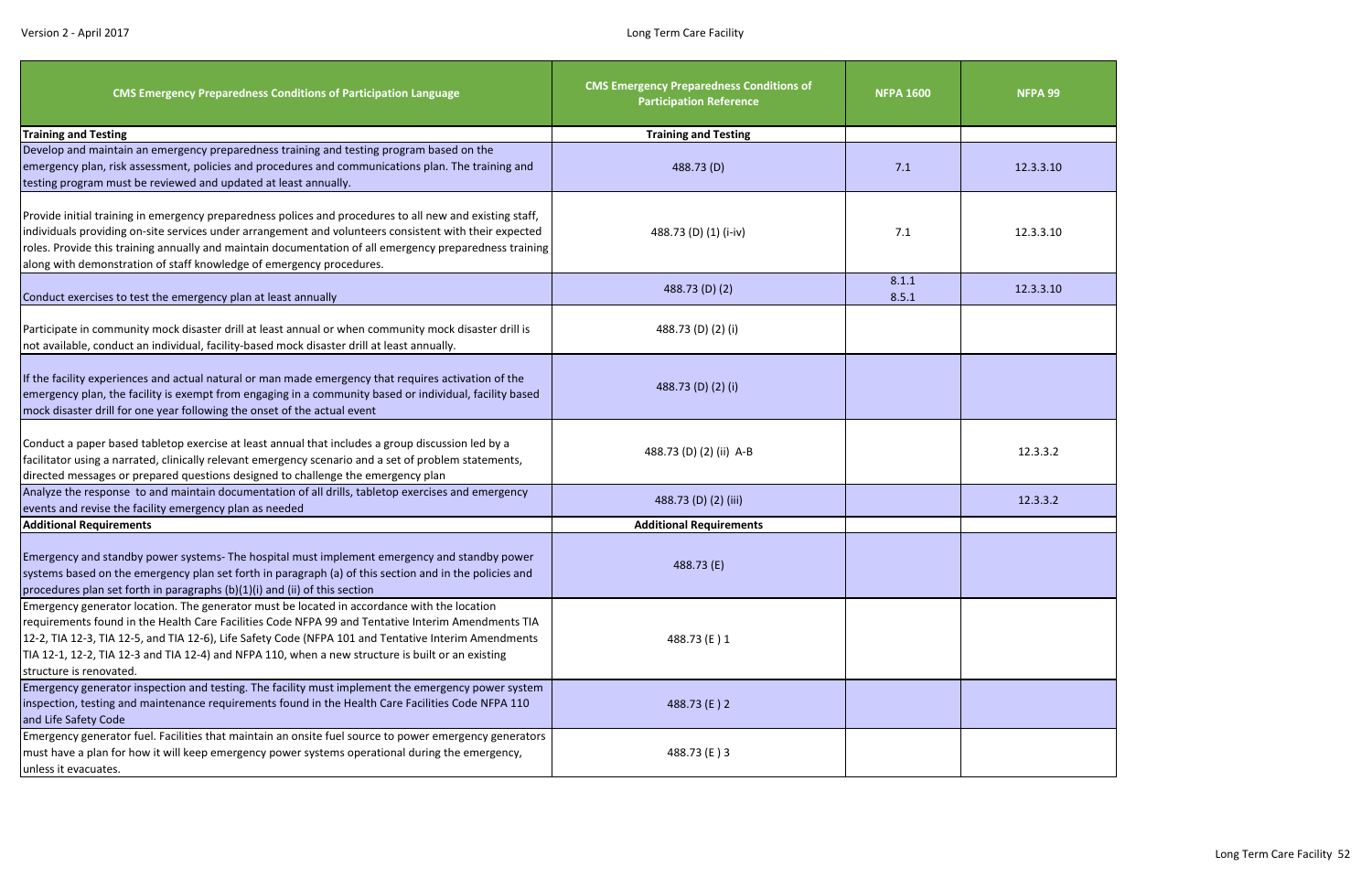| <b>CMS Emergency Preparedness Conditions of Participation Language</b>                                                                                                                                                                                                                              | <b>CMS Emergency Preparedness Conditions of</b><br><b>Participation Reference</b> | <b>NFPA 1600</b> | <b>NFPA 99</b> |
|-----------------------------------------------------------------------------------------------------------------------------------------------------------------------------------------------------------------------------------------------------------------------------------------------------|-----------------------------------------------------------------------------------|------------------|----------------|
| <b>Integrated Healthcare Systems</b>                                                                                                                                                                                                                                                                | <b>Integrated Healthcare Systems</b>                                              |                  |                |
| If the facility is part of a healthcare system consisting of multiple separately certified healthcare facilities<br>that elects to have a unified and integrated emergency preparedness program, the facility may choose<br>to participate in such a program. And must meet the following standards | 488.73 (F)                                                                        |                  |                |
| Demonstrate that each separately certified facility within the system actively participated in the<br>development of the unified and integrated emergency preparedness program                                                                                                                      | 488.73 (F) 1                                                                      |                  |                |
| The unified and integrated emergency preparedness program must be developed and maintained in a<br>manner that takes into account each separately certified facility's unique circumstances, patient<br>populations and services offered.                                                           | 488.73 (F) 2                                                                      |                  |                |
| Demonstrate that each separately certified facility is capable of actively using the unified and integrated<br>emergency preparedness program and is in compliance with the program                                                                                                                 | 488.73 (F) 3                                                                      |                  |                |
| Include a unified and integrated emergency plan that meets all standards of paragraphs (a) (2), (3), and<br>(4) of this section.                                                                                                                                                                    | 488.73 (F) 4                                                                      |                  |                |

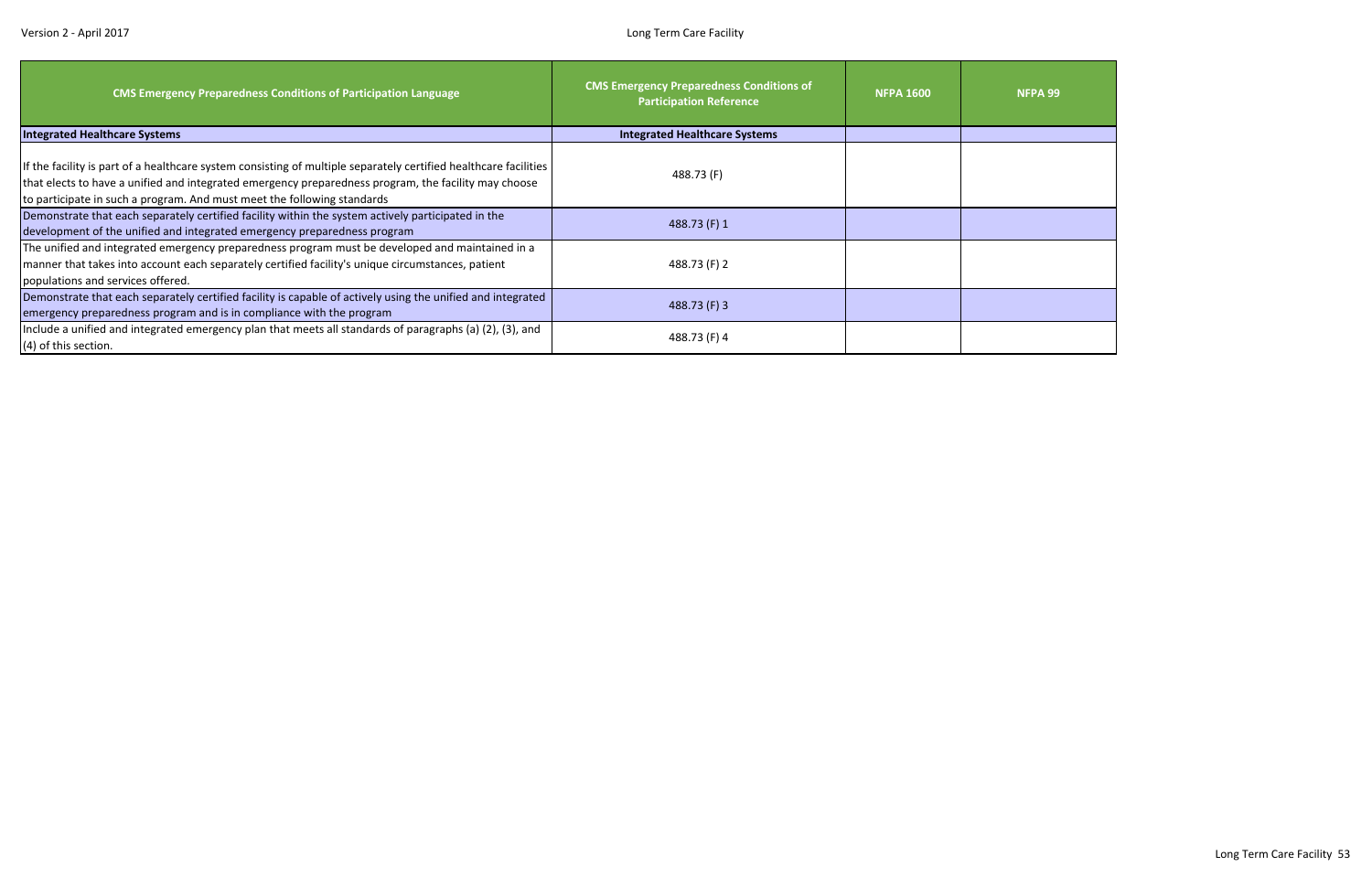| <b>CMS Emergency Preparedness Conditions of Participation Language</b>                                                                                                                                                                                                        | <b>CMS Emergency Preparedness Conditions of</b><br><b>Participation Reference</b> | <b>NFPA 1600</b> | NFPA <sub>99</sub> |
|-------------------------------------------------------------------------------------------------------------------------------------------------------------------------------------------------------------------------------------------------------------------------------|-----------------------------------------------------------------------------------|------------------|--------------------|
| The plan must be based on a community risk assessment using an all-hazards approach with each<br>separately certified facility within the health system having a documented individual facility based risk<br>assessment                                                      | 488.73 (F) 4 i                                                                    |                  |                    |
| Include integrated policies and procedures that meet the requirements set forth in paragraph (b) of this<br>section, a coordinated communication plan and training and testing programs that meet the<br>requirements of paragraphs (c) and (d) of this section, respectively | 488.73 (F) 5                                                                      |                  |                    |

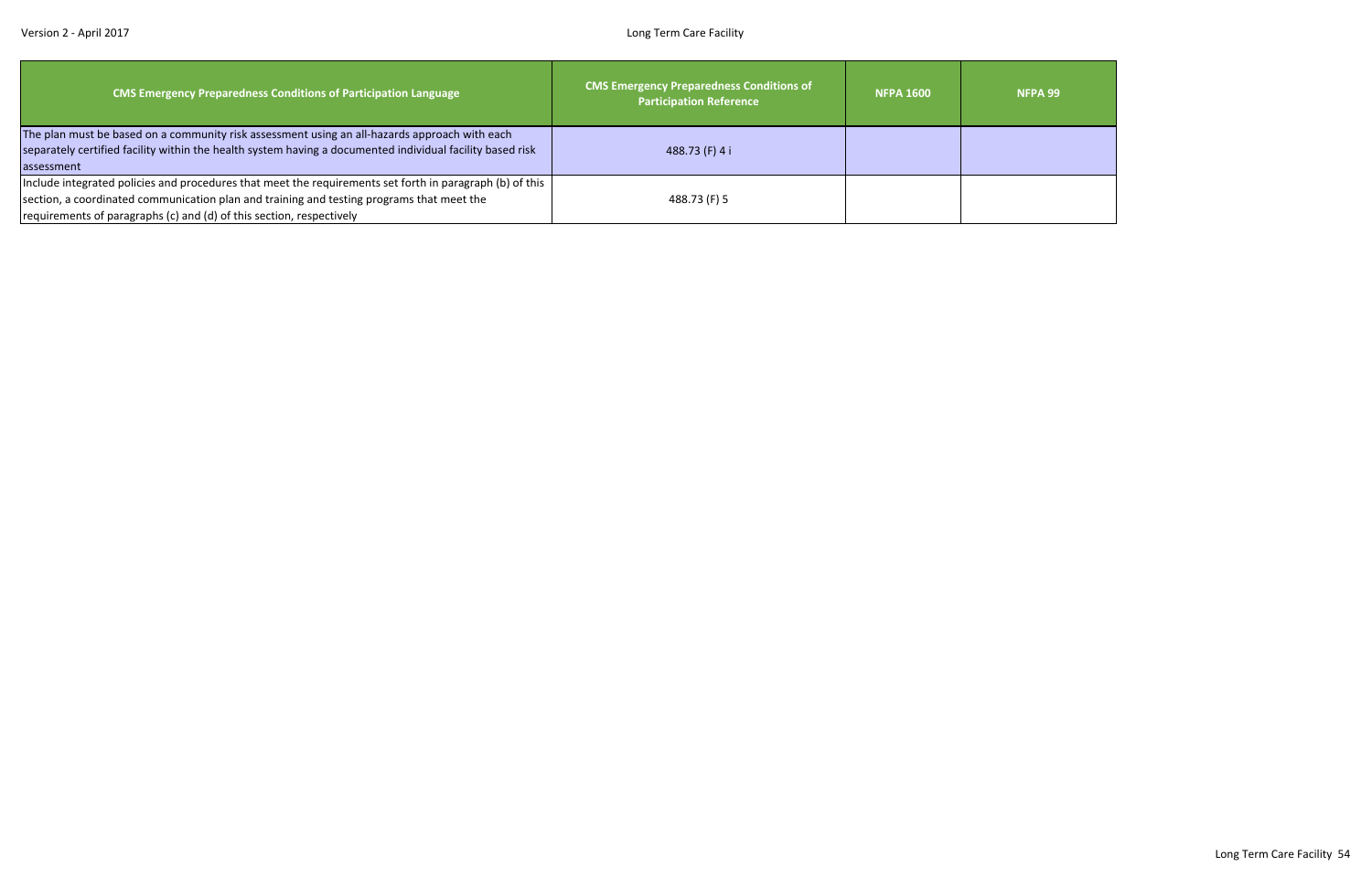| <b>FPA 99</b>                                                             |
|---------------------------------------------------------------------------|
| 2 Edition<br>2.2.2.3<br>2.2.3.2<br>12.4.1<br>12.5.1<br>2.2.3.3<br>2.4.1.2 |
| .5.3.6.1<br>12.5.2<br>2.5.3.1<br>2.5.3.2<br>2.5.3.3<br>2.2.2.3            |
| 5.3.1.3(1)<br>.3.2.3(11)<br>5.3.3.6.4<br>2.2.3.3<br>.3.6.1(2)(6)          |
| 5.3.3.5<br>5.3.3.6.1<br>.5.3.6.1                                          |
| .3.3.6.4(9)                                                               |
| .3.3.6.1(4)                                                               |
| 5.3.3.6.1                                                                 |

| <b>CMS Emergency Preparedness Conditions of Participation Language</b>                                                                                                                                                                                                                                                                                                                                     | <b>CMS Emergency Preparedness Conditions of Participation</b><br><b>Reference</b> | <b>NFPA 1600</b>                 | NFPA 99                                                     |
|------------------------------------------------------------------------------------------------------------------------------------------------------------------------------------------------------------------------------------------------------------------------------------------------------------------------------------------------------------------------------------------------------------|-----------------------------------------------------------------------------------|----------------------------------|-------------------------------------------------------------|
| October 2016                                                                                                                                                                                                                                                                                                                                                                                               | 486.360                                                                           | 2016                             | 2012 Edition                                                |
| The OPO must establish and maintain an emergency preparedness program that meets the<br>requirements of this section.                                                                                                                                                                                                                                                                                      | 486.360                                                                           |                                  | 12.2.2.3<br>12.2.3.2<br>12.4.1<br>12.5.1                    |
| The OPO must develop and maintain an emergency preparedness plan that must be reviewed<br>and updated at least annually                                                                                                                                                                                                                                                                                    | 486.360(a)                                                                        |                                  | 12.2.3.3<br>12.4.1.2<br>12.5.3.6.1                          |
| The plan must be based on based on and include a documented, facility-based and community-<br>based risk assessment, utilizing an all-hazards approach.                                                                                                                                                                                                                                                    | 486.360 (a) 1                                                                     | 4.4.2<br>5.1.3<br>5.1.4<br>5.2.1 | 12.5.2<br>12.5.3.1                                          |
| The plan must include strategies for addressing emergency events identified by the risk<br>assessment                                                                                                                                                                                                                                                                                                      | 486.360 (a) 2                                                                     | 5.1.5<br>6.6.2                   | 12.5.3.2<br>12.5.3.3                                        |
| Address the type of hospitals with which the OPO has agreements; the type of services the<br>OPO has the capacity to provide in an emergency; and continuity of operations, including<br>delegations of authority and succession plans.                                                                                                                                                                    | 486.360 (a) 3                                                                     | 5.2.2.2                          | 12.2.2.3<br>12.5.3.1.3(1)<br>12.5.3.2.3(11)<br>12.5.3.3.6.4 |
| Include a process for cooperation and collaboration with local, tribal, regional, State, and<br>Federal emergency preparedness officials' efforts to maintain an integrated response during a<br>disaster or emergency situation, including documentation of the OPO's efforts to contact such<br>officials and, when applicable, of its participation in collaborative and cooperative planning<br>effort | 486.360 (a) 4                                                                     |                                  | 12.2.3.3<br>12.5.3.3.6.1(2)(6)                              |
| <b>Policies and Procedures</b>                                                                                                                                                                                                                                                                                                                                                                             | <b>Policies and Procedures</b>                                                    |                                  |                                                             |
| The OPO must develop and implement emergency preparedness policies and procedures,<br>based on the emergency plan set forth in paragraph (a) of this section, risk assessment at<br>paragraph (a)(1) of this section, and, the communication plan at paragraph (c) of this section.<br>The policies and procedures must be reviewed and updated at least annually.                                         | 486.360 (b)                                                                       |                                  | 12.5.3.3.5<br>12.5.3.3.6.1<br>12.5.3.6.1                    |
| The plan must include a system to track the location of on-duty staff during and after an<br>emergency. If on-duty staff is relocated during the emergency, the OPO must document the<br>specific name and location of the receiving facility or other location.                                                                                                                                           | 486.360 (b) 1                                                                     |                                  | 12.5.3.3.6.4(9)                                             |
| A system of medical documentation that preserves potential and actual donor information,<br>protects confidentiality of potential and actual donor information, and secures and maintains<br>the availability of records.                                                                                                                                                                                  | 486.360 (b) 2                                                                     | 4.7.2                            | 12.5.3.3.6.1(4)                                             |
| <b>Communication Plan</b>                                                                                                                                                                                                                                                                                                                                                                                  | <b>Communication Plan</b>                                                         |                                  |                                                             |
| The OPO must develop and maintain an emergency preparedness communication plan that<br>complies with Federal, State, and local laws and must be reviewed and updated at least<br>annually.                                                                                                                                                                                                                 | 486.360 (c)                                                                       | 6.4                              | 12.5.3.3.6.1                                                |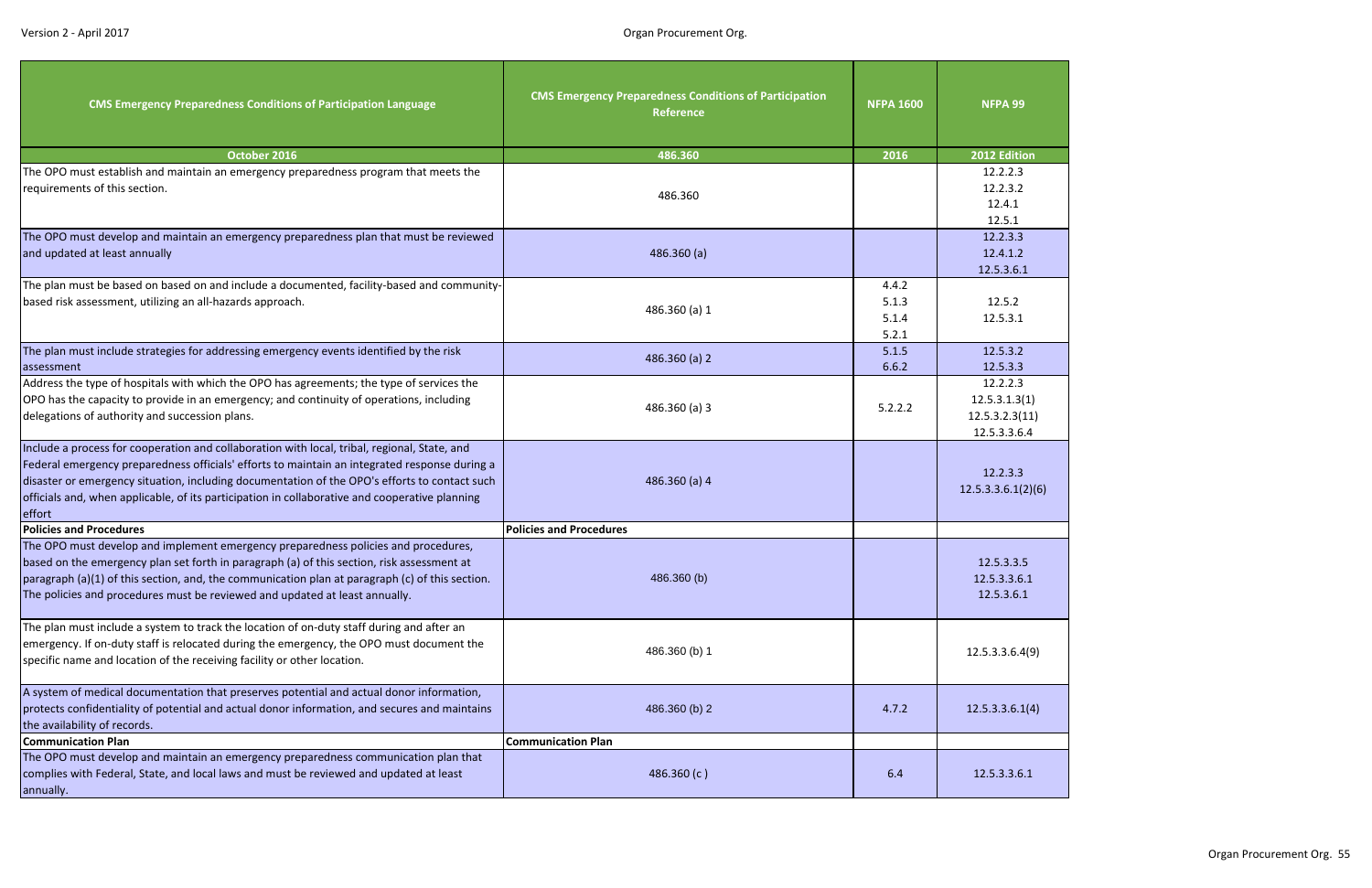| <b>CMS Emergency Preparedness Conditions of Participation Language</b>                                                                                                                                                                                                                                                                                                                                                                            | <b>CMS Emergency Preparedness Conditions of Participation</b><br>Reference | <b>NFPA 1600</b> | NFPA 99      |
|---------------------------------------------------------------------------------------------------------------------------------------------------------------------------------------------------------------------------------------------------------------------------------------------------------------------------------------------------------------------------------------------------------------------------------------------------|----------------------------------------------------------------------------|------------------|--------------|
| The communication plan must include names and contact information for staff, entities<br>providing services under arrangement, volunteers, other OPOs, transplant and other hospitals<br>in the OPOs Donation Service Area (DSA)                                                                                                                                                                                                                  | 486.360 (c) 1                                                              | 6.4.1            |              |
| The communication plan must include contact information for Federal, State, tribal, regional<br>and local emergency preparedness staff as well as other sources of assistance.                                                                                                                                                                                                                                                                    | 486.360 (c) 2                                                              | 6.4.1            |              |
| OPOs must have primary and alternate means for communicating with OPO's staff, Federal,<br>State, tribal, regional and local emergency management agencies                                                                                                                                                                                                                                                                                        | 486.360 (c) 3                                                              | 6.4.1            | 12.5.3.3.6.1 |
| <b>Training and Testing</b>                                                                                                                                                                                                                                                                                                                                                                                                                       | <b>Training and Testing</b>                                                |                  |              |
| The OPO must develop and maintain an emergency preparedness training and testing program<br>that is based on the emergency plan set forth in paragraph (a) of this section, risk assessment<br>at paragraph (a)(1) of this section, policies and procedures at paragraph (b) of this section, and<br>the communication plan at paragraph (c) of this section. The training and testing program must<br>be reviewed and updated at least annually. | 486.360 (d)                                                                | 7.1              | 12.3.3.10    |
| The OPO must provide initial training in emergency preparedness policies and procedures to all<br>new and existing staff, individuals providing services under arrangement and volunteers<br>consistent with their expected roles.                                                                                                                                                                                                                | 486.360 (d) 1                                                              | 7.1              | 12.3.3.10    |
| Training must be provided at least annually and documentation of training must be maintained                                                                                                                                                                                                                                                                                                                                                      | 486.360 (d) 1 ii-iii                                                       | 7.1              | 12.3.3.10    |
| The OPO must demonstrate staff knowledge of emergency procedures                                                                                                                                                                                                                                                                                                                                                                                  | 486.360 (d) 1 iv                                                           | 7.1              | 12.3.3.10    |
| The OPO must conduct exercises to test the emergency plan                                                                                                                                                                                                                                                                                                                                                                                         | 486.360 (d) 2                                                              | 8.1.1<br>8.5.1   | 12.3.3.10    |
| Conduct a paper-based, tabletop exercise at least annually. A tabletop exercise is a group<br>discussion led by a facilitator, using a narrated, clinically-relevant emergency scenario, and a<br>set of problem statements, directed messages, or prepared questions designed to challenge an<br>emergency plan.                                                                                                                                 | 486.360 (d) 2 i                                                            |                  | 12.3.3.10    |
| Analyze the OPO's response to and maintain documentation of all tabletop exercises, and<br>emergency events, and revise the OPO's emergency plan, as needed.                                                                                                                                                                                                                                                                                      | 486.360 (d) 2 ii                                                           |                  | 12.3.3.10    |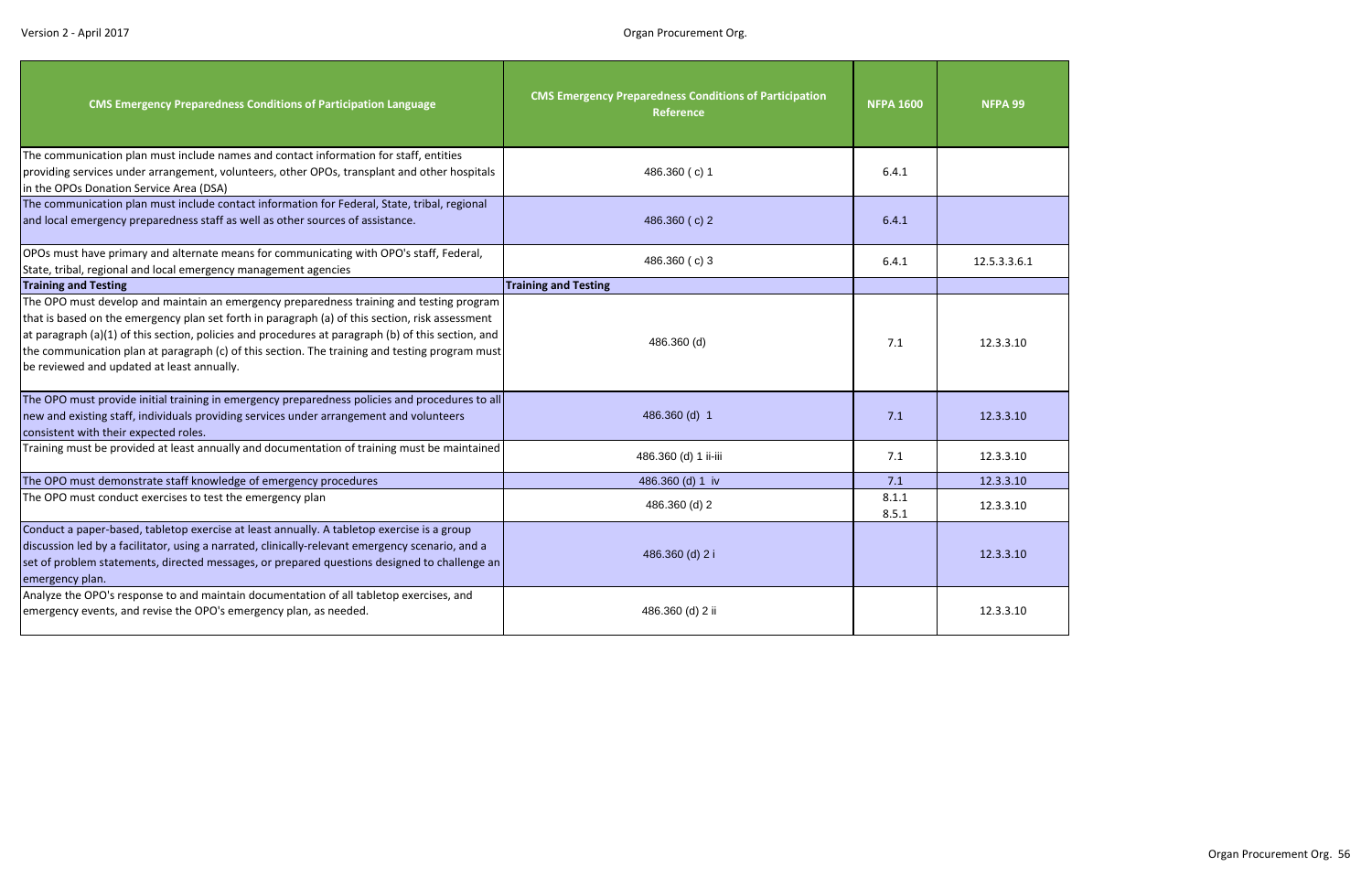| <b>CMS Emergency Preparedness Conditions of Participation Language</b>                                                                                                                                                                                                                                                                                                                                                                                                                                                                                                                                    | <b>CMS Emergency Preparedness Conditions of Participation</b><br>Reference | <b>NFPA 1600</b> | <b>NFPA 99</b> |
|-----------------------------------------------------------------------------------------------------------------------------------------------------------------------------------------------------------------------------------------------------------------------------------------------------------------------------------------------------------------------------------------------------------------------------------------------------------------------------------------------------------------------------------------------------------------------------------------------------------|----------------------------------------------------------------------------|------------------|----------------|
| <b>Additional Requirements</b>                                                                                                                                                                                                                                                                                                                                                                                                                                                                                                                                                                            | <b>Additional Requirements</b>                                             |                  |                |
| Continuity of OPO operations during an emergency. Each OPO must have a plan to continue<br>operations during an emergency                                                                                                                                                                                                                                                                                                                                                                                                                                                                                 | 486.360 (E)                                                                |                  |                |
| The OPO must develop and maintain in the protocols with transplant programs required under<br>§ 486.344(d), mutually agreed upon protocols that address the duties and responsibilities of<br>the transplant program, the hospital in which the transplant program is operated, and the OPO<br>during an emergency                                                                                                                                                                                                                                                                                        | 486.360 (E) 1                                                              |                  |                |
| The OPO must have the capability to continue its operation from an alternate location during<br>an emergency. The OPO could either have: (i) An agreement with one or more other OPOs to<br>provide essential organ procurement services to all or a portion of its DSA in the event the<br>OPO cannot provide those services during an emergency; (ii) If the OPO has more than one<br>location, an alternate location from which the OPO could conduct its operation; or (iii) A plan<br>to relocate to another location as part of its emergency plan as required by paragraph (a) of<br>this section. | 486.360 (E) 2                                                              |                  |                |

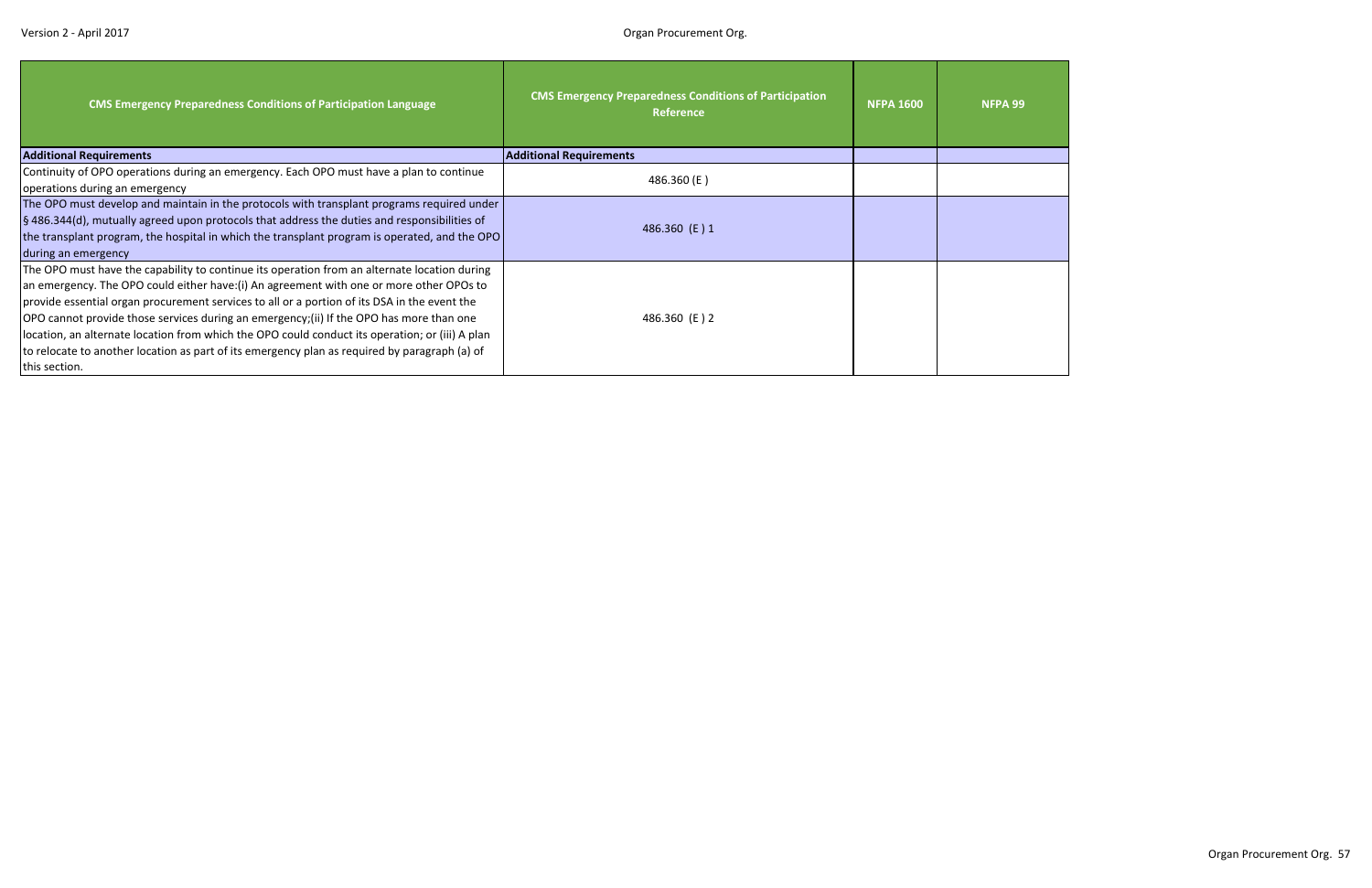| <b>CMS Emergency Preparedness Conditions of Participation Language</b>                                                                                                                                                                                                                                                                                                                                                                                  | <b>CMS Emergency Preparedness Conditions of Participation</b><br><b>Reference</b> | <b>NFPA 1600</b> | NFPA 99 |
|---------------------------------------------------------------------------------------------------------------------------------------------------------------------------------------------------------------------------------------------------------------------------------------------------------------------------------------------------------------------------------------------------------------------------------------------------------|-----------------------------------------------------------------------------------|------------------|---------|
| <b>Integrated Healthcare Systems</b>                                                                                                                                                                                                                                                                                                                                                                                                                    | <b>Integrated Healthcare Systems</b>                                              |                  |         |
| If the facility is part of a healthcare system consisting of multiple separately certified<br>healthcare facilities that elects to have a unified and integrated emergency preparedness<br>program, the facility may choose to participate in such a program. And must meet the<br>following standards                                                                                                                                                  | 486.360 (F)                                                                       |                  |         |
| Demonstrate that each separately certified facility within the system actively participated in<br>the development of the unified and integrated emergency preparedness program                                                                                                                                                                                                                                                                          | 486.360 (F) 1                                                                     |                  |         |
| The unified and integrated emergency preparedness program must be developed and<br>maintained in a manner that takes into account each separately certified facility's unique<br>circumstances, patient populations and services offered.                                                                                                                                                                                                               | 486.360 (F) 2                                                                     |                  |         |
| Demonstrate that each separately certified facility is capable of actively using the unified and<br>integrated emergency preparedness program and is in compliance with the program.                                                                                                                                                                                                                                                                    | 486.360 (F) 3                                                                     |                  |         |
| Include a unified and integrated emergency plan that meets all standards of paragraphs (a) (2),<br>(3), and (4) of this section. The unified and integrated emergency plan must be based on and<br>include a documented individual based risk assessment using an all hazards approach and a<br>document individual facility based risk assessment for each separately certified facility within<br>the health system utilizing an all hazards approach | 486.360 (F) 4                                                                     |                  |         |
| The plan must include integrated policies and procedures set forth in paragraph (b) of this<br>section, a coordinated communication plan and training and testing programs that meet the<br>requirements of paragraphs (c ) and (d) of this section respectively.                                                                                                                                                                                       | 486.360 (F) 5                                                                     |                  |         |

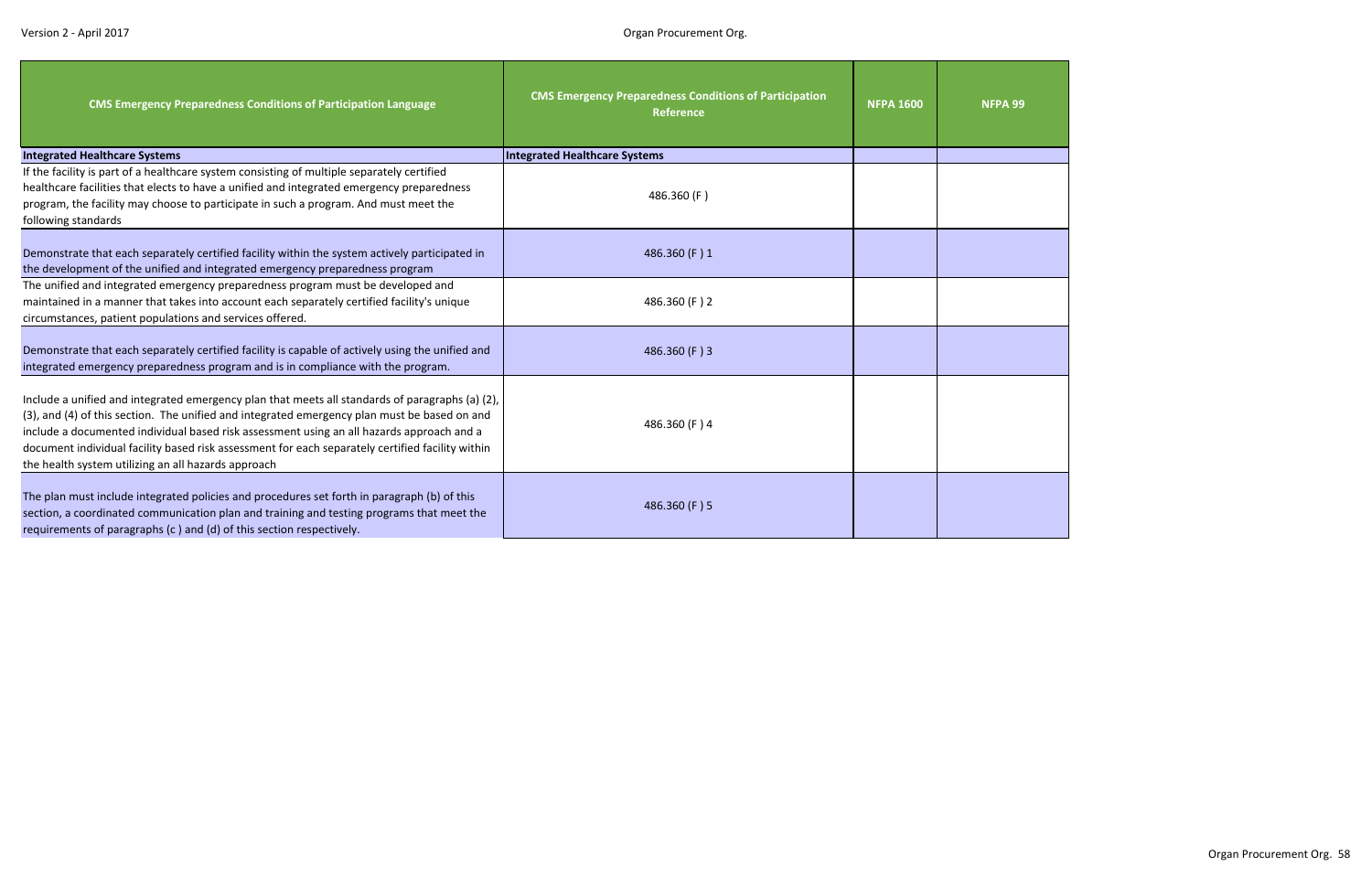| <b>CMS Emergency Preparedness Conditions of Participation Language</b>                                                                                                                                                                                                                                                                                                                                                                            | <b>CMS Emergency Preparedness Conditions of Participation Reference</b> | <b>NFPA 1600</b>                 | NFPA 99                                                                              |
|---------------------------------------------------------------------------------------------------------------------------------------------------------------------------------------------------------------------------------------------------------------------------------------------------------------------------------------------------------------------------------------------------------------------------------------------------|-------------------------------------------------------------------------|----------------------------------|--------------------------------------------------------------------------------------|
| October 2016                                                                                                                                                                                                                                                                                                                                                                                                                                      | 460.84                                                                  | 2016                             | 2012 Edition                                                                         |
| Require both an emergency preparedness program and an emergency preparedness plan                                                                                                                                                                                                                                                                                                                                                                 | 460.84                                                                  |                                  | 12.2.2.3<br>12.2.3.2<br>12.4.1<br>12.5.1                                             |
| Comply with all applicable Federal, State and local emergency preparedness requirements. The emergency plan must be<br>reviewed and updated at least annually.                                                                                                                                                                                                                                                                                    | $460.84$ (a)                                                            |                                  | 12.2.3.3<br>12.4.1.2<br>12.5.3.6.1                                                   |
| The emergency plan must be based on and include a documented facility based and community based risk assessment<br>utilizing an all hazards approach                                                                                                                                                                                                                                                                                              | 460.84 (a) (1)                                                          | 4.4.2<br>5.1.3<br>5.1.4<br>5.2.1 | 12.5.2<br>12.5.3.1                                                                   |
| The emergency plan includes strategies for addressing emergency events identified by the risk assessment.                                                                                                                                                                                                                                                                                                                                         | $460.84$ (a) (2)                                                        | 5.1.5<br>6.6.2                   | 12.5.3.2<br>12.5.3.3                                                                 |
| The emergency plan must address the patient population including but not limited to the type of services the PACE has the<br>ability to provide in an emergency; continuity of operations, including delegations of authority and succession plans                                                                                                                                                                                                | 460.84 (a) (3)                                                          | 5.2.2.2                          | 12.2.2.3<br>12.5.3.1.3(1)<br>12.5.3.2.3(11)<br>12.5.3.3.6.4                          |
| Have a process for ensuring cooperation and collaboration with local, tribal, regional, state, or Federal emergency<br>preparedness officials' efforts to maintain an integrated response during a disaster or emergency situation, including<br>documentation of the facility efforts to contact such officials and, when applicable, its participation in collaborative and<br>cooperative planning efforts.                                    | $460.84$ (a) (4)                                                        |                                  | 12.2.3.3<br>12.5.3.3.6.1(2)(6)                                                       |
| <b>Policies and Procedures</b>                                                                                                                                                                                                                                                                                                                                                                                                                    | <b>Policies and Procedures</b>                                          |                                  |                                                                                      |
| Develop and implement emergency preparedness policies and procedures based on the emergency plan set forth in (a)<br>and (a) (1) and the communications plan section (C). The policies and procedures must be reviewed and updated at least<br>annually.                                                                                                                                                                                          | 460.84(b)                                                               |                                  | 12.5.3.3.5<br>12.5.3.3.6.1<br>12.5.3.6.1                                             |
| The provision of subsistence needs for staff and participants, whether they evacuate or shelter in place including: (A) food,<br>water, medical and pharmaceutical supplies. (B) Alternate sources of energy to maintain: (1) temperatures to protect<br>patient health and safety and for the safe and sanitary storage of provisions (2) emergency lighting (3) fire detection<br>extinguishing and alarm systems (C) sewage and waste disposal | 460.84 (b) (1) i-ii                                                     |                                  | 12.5.3.3.6.2<br>12.5.3.3.6.4(7)(8)<br>12.5.3.3.6.5<br>12.5.3.3.6.6                   |
| (i) Emergency equipment, including easily portable oxygen, airways, suction and emergency drugs; (ii) Staff who know how<br>to use the equipment must be on the premises of every center at all times and be immediately available; (iii) A<br>documented plan to obtain emergency medical assistance from outside sources when needed                                                                                                            | 460.84 (b) (10) i-iii                                                   |                                  |                                                                                      |
| Procedures to inform State and local emergency preparedness officials about PACE participants in need of evacuation from<br>their residences at any time due to an emergency situation based on the participant's medical and psychiatric conditions<br>and home environment                                                                                                                                                                      | 460.84 (b) (4)                                                          |                                  |                                                                                      |
| Develops a system to track the location of on-duty staff and sheltered participants in the PACE's care during and after an<br>emergency. If on-duty staff or sheltered participants are relocated during the emergency the PACE must document the<br>specific name and location of the receiving facility or other location.                                                                                                                      | $460.84$ (b) (2)                                                        |                                  | 12.5.3.3.6.4(9)                                                                      |
| Have policies and procedures in place to ensure the safe evacuation from the facility, which would include consideration of<br>care and treatment needs of evacuees; staff responsibilities; transportation; identification of evacuation location(s); and<br>primary and alternate means of communication with external sources of assistance.                                                                                                   | $460.84$ (b) (3)                                                        |                                  | 12.5.3.3.6.1(3)(4)<br>12.5.3.3.6.2(7)<br>12.5.3.3.6.4(1)(6)(7)(8)(9)<br>12.5.3.3.6.8 |
| Have a means to shelter in place for patients, staff and volunteers who remain in the facility                                                                                                                                                                                                                                                                                                                                                    | $460.84$ (b) $(5)$                                                      |                                  | 12.5.3.3.3<br>12.5.3.3.6                                                             |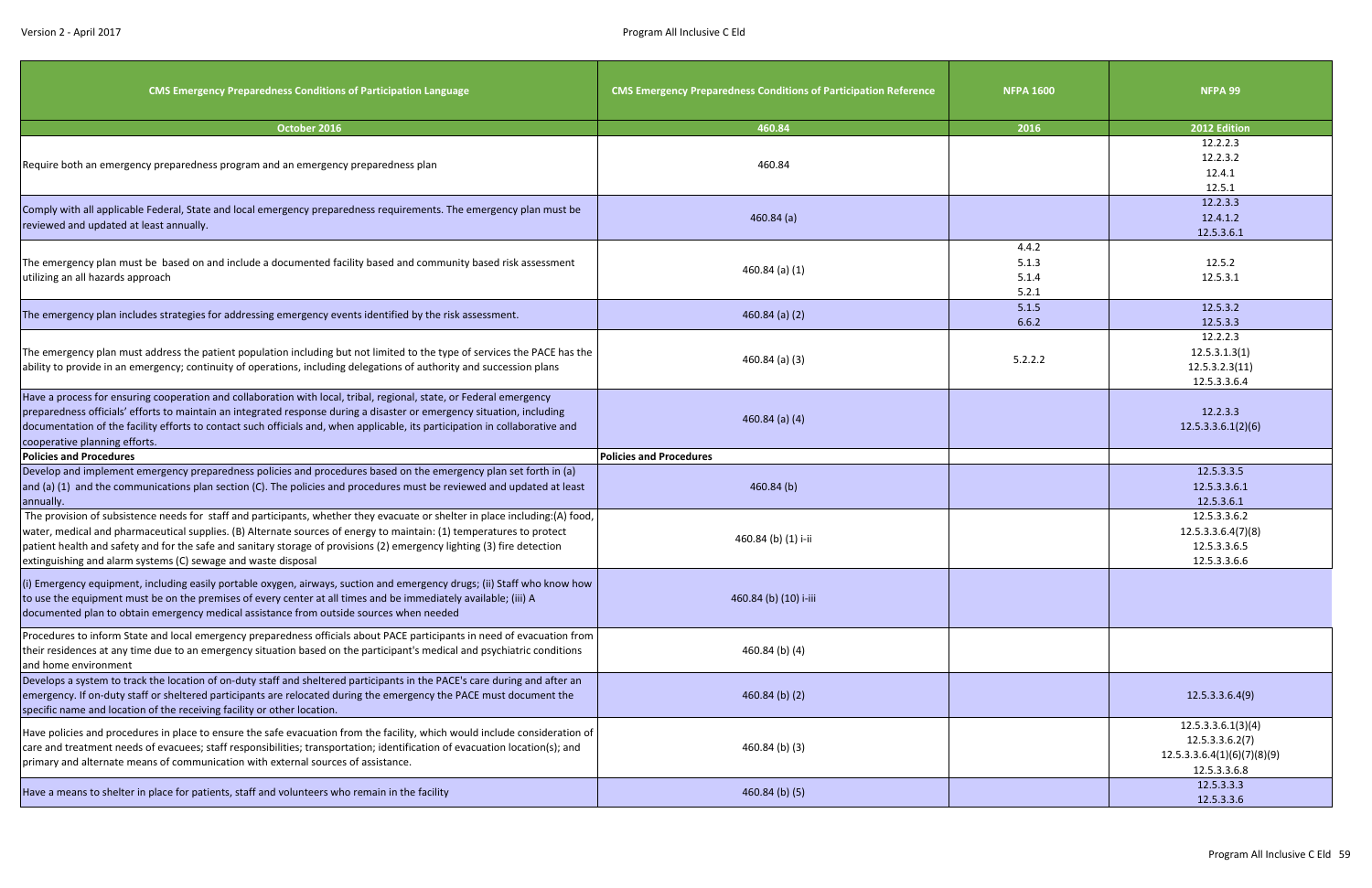| <b>CMS Emergency Preparedness Conditions of Participation Language</b>                                                                                                                                                                                                                                                                                                                                                          | <b>CMS Emergency Preparedness Conditions of Participation Reference</b> | <b>NFPA 1600</b> | NFPA 99            |
|---------------------------------------------------------------------------------------------------------------------------------------------------------------------------------------------------------------------------------------------------------------------------------------------------------------------------------------------------------------------------------------------------------------------------------|-------------------------------------------------------------------------|------------------|--------------------|
| Have a system of medical documentation that preserves participant information, protects the confidentiality of participant<br>information and secures and maintains availability of records.                                                                                                                                                                                                                                    | $460.84$ (b) (6)                                                        | 4.7.2            | 12.5.3.3.6.1(4)    |
| Have policies and procedures in place to address the use of volunteers in an emergency or other emergency staffing<br>strategies, including the process and role for integration of State or Federally designated health care professionals to<br>address surge needs during an emergency.                                                                                                                                      | $460.84$ (b) (7)                                                        | 6.9.1.2          | 12.5.3.4.5         |
| The development of arrangements with other PACE organizations and other providers to receive participants in the event<br>of limitations or cessation of operations to maintain the continuity of services to PACE participants.                                                                                                                                                                                                | 460.84 (b) (8)                                                          | 6.9.1.2          |                    |
| Policies and procedures would have to address the role of the PACE organization under a waiver declared by the Secretary,<br>in accordance with section 1135 of the Act, for the provision of care and treatment at an alternate care site (ACS) identified<br>by emergency management officials.                                                                                                                               | $460.84$ (b) (9)                                                        |                  |                    |
| <b>Communication Plan</b>                                                                                                                                                                                                                                                                                                                                                                                                       | <b>Communication Plan</b>                                               |                  |                    |
| Be required to develop and maintain an emergency preparedness communication plan that complies with local, state and<br>Federal law and required to review and update the communication plan at least annually.                                                                                                                                                                                                                 | 460.84(c)                                                               | 6.4              | 12.5.3.3.6.1       |
| As part of its communication plan include in its plan, names and contact information for staff; entities providing services<br>under arrangement; participants' physicians, other PACE organizations and volunteers.                                                                                                                                                                                                            | 460.84 (c) 1                                                            | 6.4.1            |                    |
| Require contact information for Federal, State, tribal, regional, or local emergency preparedness staff and other sources of<br>assistance.                                                                                                                                                                                                                                                                                     | 460.84 (c) 2 i-ii                                                       | 6.4.1            |                    |
| Include primary and alternate means for communicating with PACE organization staff and Federal, State, tribal, regional,<br>and local emergency management agencies                                                                                                                                                                                                                                                             | 460.84 (c) 3 i-ii                                                       | 6.4.1            | 12.5.3.3.6.1       |
| Include a method for sharing information and medical documentation for participants under the organization's care, as<br>necessary, with other health care providers to maintain the continuity of care.                                                                                                                                                                                                                        | 460.84 $(c)$ 4                                                          |                  | 12.5.3.3.6.1(4)    |
| Have a means, in the event of an evacuation, to release resident information as permitted under 45 CFR 164.510                                                                                                                                                                                                                                                                                                                  | 460.84 (c) 5                                                            | 6.4.1            | 12.5.3.3.6.1(4)    |
| Have a means of providing information about the general condition and location of patients under the facility's care, as<br>permitted under 45 CFR 164.510(b)(4)                                                                                                                                                                                                                                                                | 460.84 $(c)$ 6                                                          |                  | 12.5.3.3.6.1(4)    |
| Have a means of providing information about the facility's occupancy, needs, and its ability to provide assistance, to the<br>authority having jurisdiction or the Incident Command Center, or designee.                                                                                                                                                                                                                        | 460.84 (c) 7                                                            |                  | 12.5.3.3.6.1(2)(6) |
| <b>Training and Testing</b>                                                                                                                                                                                                                                                                                                                                                                                                     | <b>Training and Testing</b>                                             |                  |                    |
| Develop and maintain an emergency preparedness training and testing program based on the emergency plan, risk<br>assessment, policies and procedures and communications plan. The training and testing program must be reviewed and<br>updated at least annually.                                                                                                                                                               | 460.84 (d)                                                              | 7.1              | 12.3.3.10          |
| Provide initial training in emergency preparedness polies and procedures to all new and existing staff, individuals providing<br>on-site services under arrangement, contractors, participants and volunteers consistent with their expected roles. Provide<br>this training annually and maintain documentation of all emergency preparedness training along with demonstration of<br>staff knowledge of emergency procedures. | 460.84 (d) 1 i- iii                                                     | 7.1              | 12.3.3.10          |
| Conduct exercises to test the emergency plan at least annually                                                                                                                                                                                                                                                                                                                                                                  | 460.84 (d) 2                                                            | 8.1.1<br>8.5.1   | 12.3.3.10          |
| Participate in a full scale exercise that is community based or when community based exercise is not accessible, individual,<br>facility-based.                                                                                                                                                                                                                                                                                 | 460.84 (d) 2 i                                                          |                  | 12.3.3.10          |
| If the facility experiences and actual natural or man made emergency that requires activation of the emergency plan, the<br>facility is exempt from engaging in a community based or individual, facility based full-scale exercise for one year following<br>the onset of the actual event                                                                                                                                     | 460.84 (d) 2 i                                                          |                  | 12.3.3.10          |
| Conduct a second exercise that may include but is not limited to a second full-scale exercise that is individual, facility<br>based; a tabletop exercise that induces a group discussion led by a facilitator using a narrated, clinically relevant<br>emergency scenario and a set of problem statements, directed messages or prepared questions designed to challenge an<br>emergency plan                                   | 460.84 (d) 2 ii                                                         |                  | 12.3.3.10          |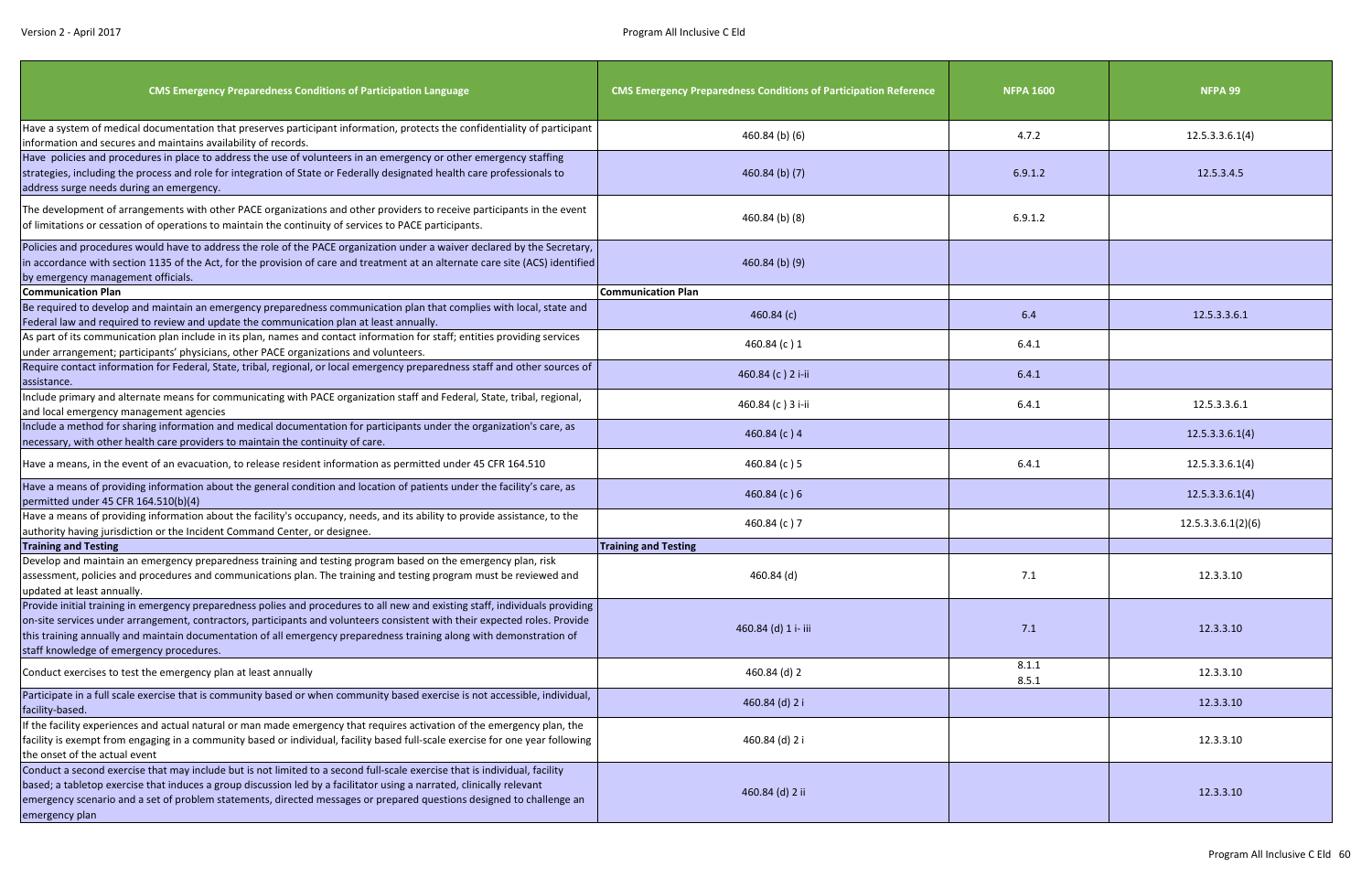| <b>CMS Emergency Preparedness Conditions of Participation Language</b>                                                                                                                                                                                                                                                         | <b>CMS Emergency Preparedness Conditions of Participation Reference</b> | <b>NFPA 1600</b> | NFPA 99   |
|--------------------------------------------------------------------------------------------------------------------------------------------------------------------------------------------------------------------------------------------------------------------------------------------------------------------------------|-------------------------------------------------------------------------|------------------|-----------|
| Analyze the response to and maintain documentation of all drills, tabletop exercises and emergency events and revise the<br>facility emergency plan as needed                                                                                                                                                                  | 460.84 (d) 2 iii                                                        |                  | 12.3.3.10 |
| <b>Integrated Healthcare Systems</b>                                                                                                                                                                                                                                                                                           | Integrated Healthcare Systems                                           |                  |           |
| If a PACE is part of a healthcare system consisting of multiple separately certified healthcare facilities that elects to have a<br>unified and integrated emergency preparedness program, the PACE may choose to participate in such a program. If<br>elected, the unified and integrated emergency preparedness program must | 460.84(e)                                                               |                  |           |
| Demonstrate that each separately certified facility within the system actively participated in the development of the<br>unified and integrated emergency preparedness program                                                                                                                                                 | 460.84 (e) 1                                                            |                  |           |
| The unified and integrated emergency preparedness program must be developed and maintained in a manner that takes<br>into account each separately certified facility's unique circumstances, patient populations and services offered.                                                                                         | 460.84 (e) 2                                                            |                  |           |
| Demonstrate that each separately certified facility is capable of actively using the unified and integrated emergency<br>preparedness program and is in compliance with the program                                                                                                                                            | 460.84(e)3                                                              |                  |           |
| Include a unified and integrated emergency plan that meets all standards of paragraphs (a) (2), (3), and (4) of this section.                                                                                                                                                                                                  | 460.84 (e) 4                                                            |                  |           |
| The plan must be based on a community risk assessment using an all-hazards approach with each separately certified<br>facility within the health system having a documented individual facility based risk assessment                                                                                                          | 460.84 (e) 4 i-ii                                                       |                  |           |
| Include integrated policies and procedures that meet the requirements set forth in paragraph (b) of this section, a<br>coordinated communication plan and training and testing programs that meet the requirements of paragraphs (C) and (d)<br>of this section respectively                                                   | 460.84 (e) 5                                                            |                  |           |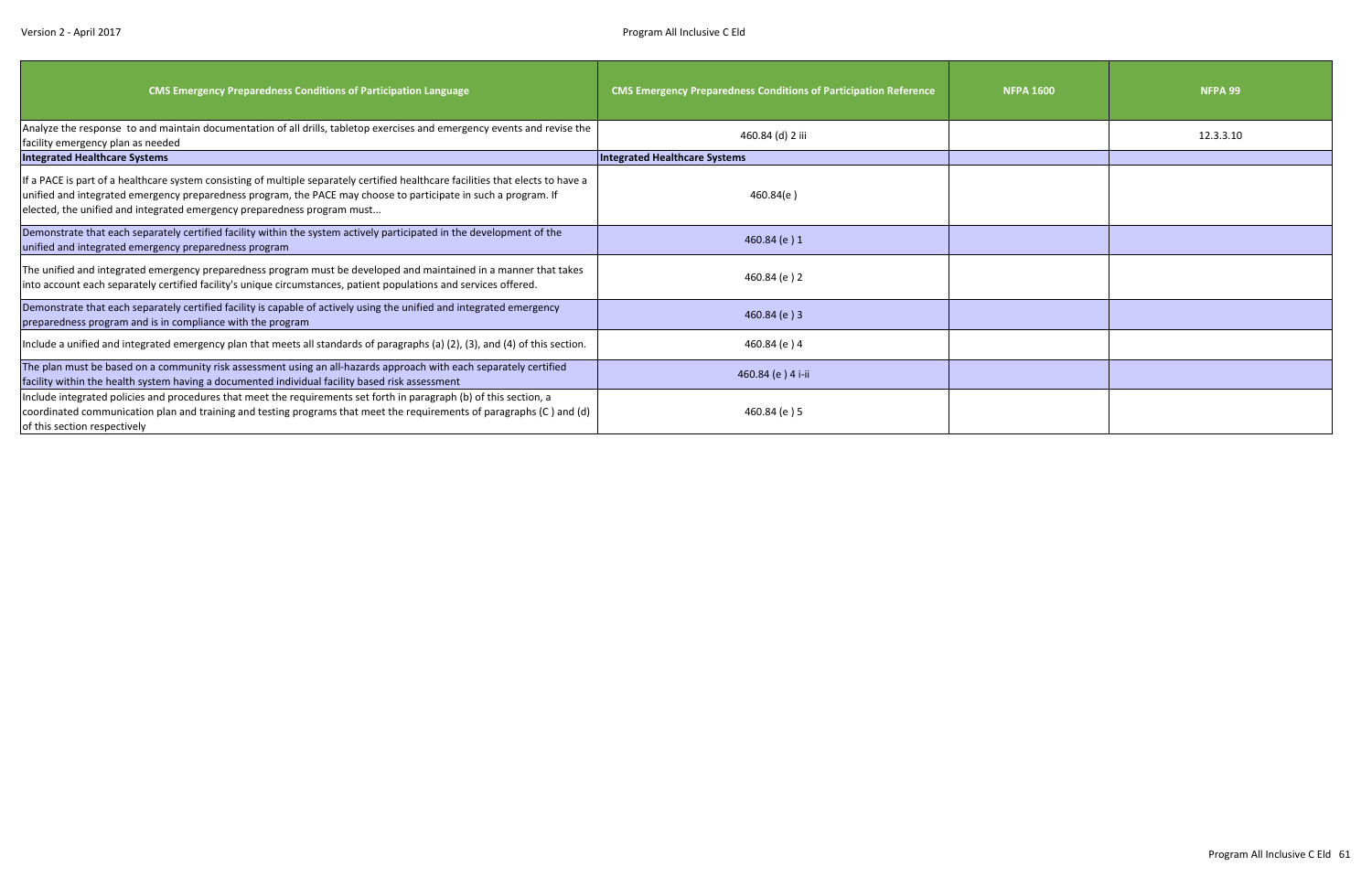| <b>CMS Emergency Preparedness Conditions of Participation Language</b>                                                                                                                                                                                                                                                                                                                                            | <b>CMS Emergency Preparedness Conditions of Participation</b><br>Reference | The Joint Commission Resource Standards<br>www.jointcommission.org                 | <b>NFPA 1600</b>                 | NFPA 99                                                     |
|-------------------------------------------------------------------------------------------------------------------------------------------------------------------------------------------------------------------------------------------------------------------------------------------------------------------------------------------------------------------------------------------------------------------|----------------------------------------------------------------------------|------------------------------------------------------------------------------------|----------------------------------|-------------------------------------------------------------|
| October 2016                                                                                                                                                                                                                                                                                                                                                                                                      | 441.184                                                                    | 2016 Behavioral Health (Inpatient)                                                 | 2016                             | 2012 Edition                                                |
| Require both an emergency preparedness program and an emergency preparedness plan                                                                                                                                                                                                                                                                                                                                 | 441.184                                                                    | EM.02.01.01 General Requirements<br>EM.03.01.01 Evaluation                         |                                  | 12.2.2.3<br>12.2.3.2<br>12.4.1<br>12.5.1                    |
| Comply with all applicable Federal, State and local emergency preparedness requirements.<br>The emergency plan must be reviewed and updated at least annually.                                                                                                                                                                                                                                                    | 441.184(a)                                                                 | EM.02.01.01 General Requirements<br>EM.03.01.01 Evaluation                         |                                  | 12.2.3.3<br>12.4.1.2<br>12.5.3.6.1                          |
| The emergency plan must be based on and include a documented facility based and<br>community based risk assessment utilizing an all hazards approach                                                                                                                                                                                                                                                              | 441.184 (a) (1)                                                            | EM.01.01.01 Foundation for the Emergency Operations Plan<br>EM.03.01.01 Evaluation | 4.4.2<br>5.1.3<br>5.1.4<br>5.2.1 | 12.5.2<br>12.5.3.1                                          |
| The emergency plan includes strategies for addressing emergency events identified by the<br>risk assessment.                                                                                                                                                                                                                                                                                                      | $441.184$ (a) (2)                                                          | EM.01.01.01 Foundation for the Emergency Operations Plan                           | 5.1.5<br>6.6.2                   | 12.5.3.2<br>12.5.3.3                                        |
| The emergency plan must address the patient population including but not limited to<br>persons at risk; the type of services the PRTF has the ability to provide in an emergency;<br>continuity of operations, including delegations of authority and succession plans                                                                                                                                            | 441.184 (a) (3)                                                            | EM.02.01.01 General Requirements                                                   | 5.2.2.2                          | 12.2.2.3<br>12.5.3.1.3(1)<br>12.5.3.2.3(11)<br>12.5.3.3.6.4 |
| Have a process for ensuring cooperation and collaboration with local, tribal, regional,<br>state, or Federal emergency preparedness officials' efforts to maintain an integrated<br>response during a disaster or emergency situation, including documentation of the facility<br>efforts to contact such officials and, when applicable, its participation in collaborative and<br>cooperative planning efforts. | $441.184$ (a) (4)                                                          | EM.01.01.01 Foundation for the EOP<br>EM.02.02.01 Communications                   |                                  | 12.2.3.3<br>12.5.3.3.6.1(2)(6)                              |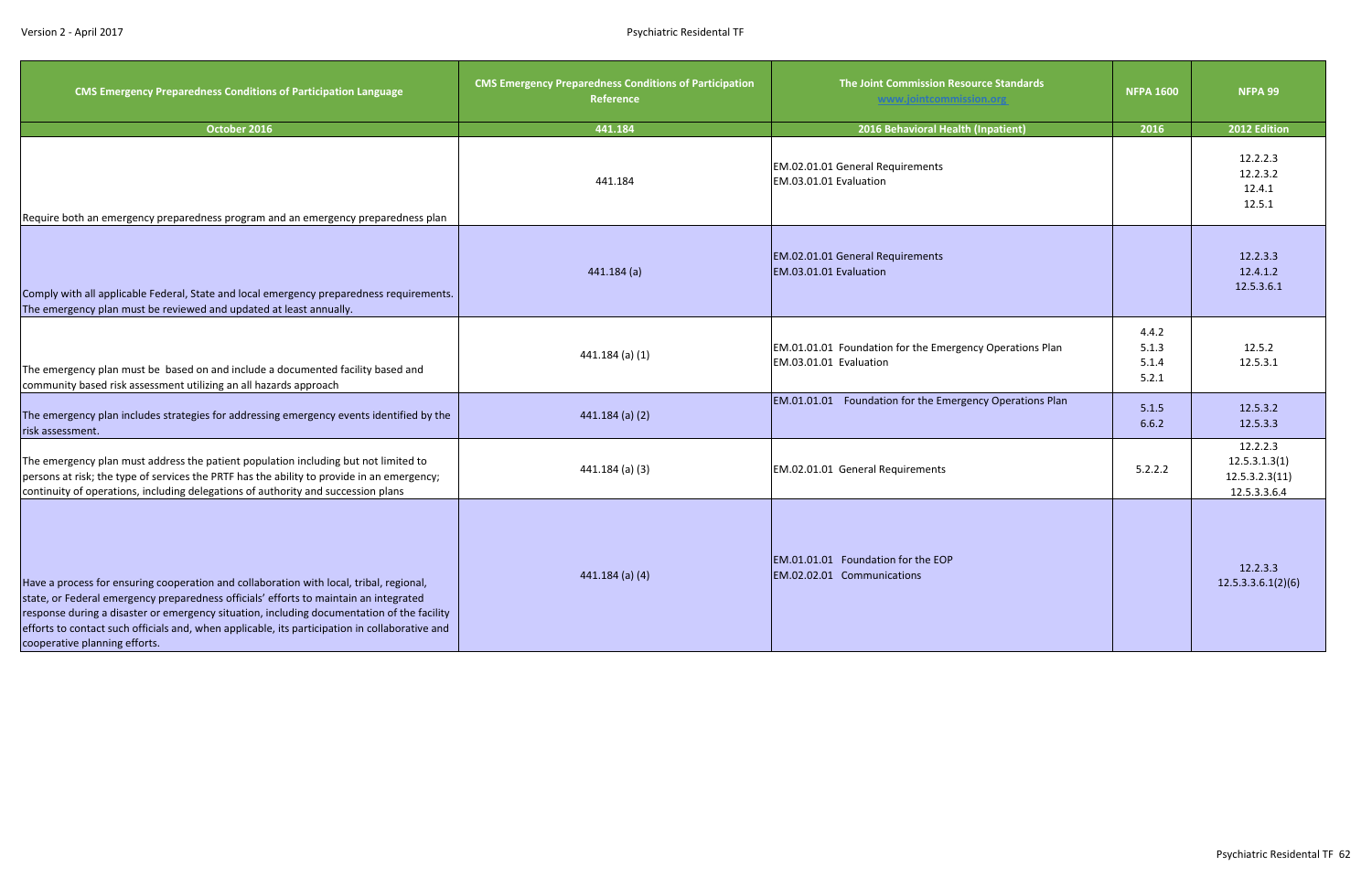| <b>CMS Emergency Preparedness Conditions of Participation Language</b>                                                                                                                                                                                                                                                                                                                                                                           | <b>CMS Emergency Preparedness Conditions of Participation</b><br>Reference | The Joint Commission Resource Standards<br>www.jointcommission.org                                                                                                              | <b>NFPA 1600</b> | NFPA 99                                                                              |
|--------------------------------------------------------------------------------------------------------------------------------------------------------------------------------------------------------------------------------------------------------------------------------------------------------------------------------------------------------------------------------------------------------------------------------------------------|----------------------------------------------------------------------------|---------------------------------------------------------------------------------------------------------------------------------------------------------------------------------|------------------|--------------------------------------------------------------------------------------|
| <b>Policies and Procedures</b>                                                                                                                                                                                                                                                                                                                                                                                                                   | <b>Policies and Procedures</b>                                             |                                                                                                                                                                                 |                  |                                                                                      |
| Develop and implement emergency preparedness policies and procedures based on the<br>emergency plan set forth in (a) and (a) (1) and the communications plan section (C). The<br>policies and procedures must be reviewed and updated at least annually.                                                                                                                                                                                         | 441.184 (b)                                                                | EM.02.01.01 General Requirements                                                                                                                                                |                  | 12.5.3.3.5<br>12.5.3.3.6.1<br>12.5.3.6.1                                             |
| The provision of subsistence needs for staff and residents, whether they evacuate or<br>shelter in place including:(A) food, water, medical and pharmaceutical supplies. (B)<br>Alternate sources of energy to maintain: (1) temperatures to protect patient health and<br>safety and for the safe and sanitary storage of provisions (2) emergency lighting (3) fire<br>detection extinguishing and alarm systems (C) sewage and waste disposal | 441.184 (b) (1) i-ii                                                       | EC.02.02.01 Hazardous Materials and Waste<br>IC.02.02.01 Medical Equipment, Devices and Supplies                                                                                |                  | 12.5.3.3.6.2<br>12.5.3.3.6.4(7)(8)<br>12.5.3.3.6.5<br>12.5.3.3.6.6                   |
| Develops a system to track the location of on-duty staff and sheltered residents in the<br>PRTF's care during and after an emergency. If on-duty staff or sheltered residents are<br>relocated during the emergency the PRTF must document the specific name and location<br>of the receiving facility or other location.                                                                                                                        | $441.184$ (b) (2)                                                          |                                                                                                                                                                                 |                  | 12.5.3.3.6.4(9)                                                                      |
| Have policies and procedures in place to ensure the safe evacuation from the facility,<br>which would includes consideration of care and treatment needs of evacuees; staff<br>responsibilities; transportation; identification of evacuation location(s); and primary and<br>alternate means of communication with external sources of assistance.                                                                                              | 441.184 (b) (3)                                                            |                                                                                                                                                                                 |                  | 12.5.3.3.6.1(3)(4)<br>12.5.3.3.6.2(7)<br>12.5.3.3.6.4(1)(6)(7)(8)(9)<br>12.5.3.3.6.8 |
| Have a means to shelter in place for patients, staff and volunteers who remain in the<br>facility                                                                                                                                                                                                                                                                                                                                                | $441.184$ (b) (4)                                                          |                                                                                                                                                                                 |                  | 12.5.3.3.3<br>12.5.3.3.6                                                             |
| Have a system of medical documentation that preserve resident information, protects the<br>confidentiality of resident information and secures and maintains availability of records.                                                                                                                                                                                                                                                            | 441.184 (b) (5)                                                            |                                                                                                                                                                                 | 4.7.2            | 12.5.3.3.6.1(4)                                                                      |
| Have policies and procedures in place to address the use of volunteers in an emergency or<br>other emergency staffing strategies, including the process and role for integration of State<br>or Federally designated health care professionals to address surge needs during an<br>emergency.                                                                                                                                                    | 441.184 (b) (6)                                                            | EM.02.02.07 Staff<br>EM.02.02.13 Volunteers<br>EM.02.02.15 (All EPs) - Volunteer Practitioners<br>MS.01.01.01 Medical Staff Bylaws<br>MS.06.01.13 Credentialing and Privileging | 6.9.1.2          | 12.5.3.4.5                                                                           |
| The development of arrangements with other PRTFs and other providers to receive<br>residents in the event of limitations or cessation of operations to maintain the continuity<br>of services to PRTF residents.                                                                                                                                                                                                                                 | 441.184 (b) (7)                                                            | EM.02.02.03 - Resources and Assets<br>Note: This standard addresses transport to alternate care sites                                                                           | 6.9.1.2          |                                                                                      |
| Policies and procedures would have to address the role of the facility under a waiver<br>declared by the Secretary, in accordance with section 1135 of the Act, for the provision of<br>care and treatment at an alternate care site (ACS) identified by emergency management<br>officials.                                                                                                                                                      | 441.184 (b) (8)                                                            |                                                                                                                                                                                 |                  |                                                                                      |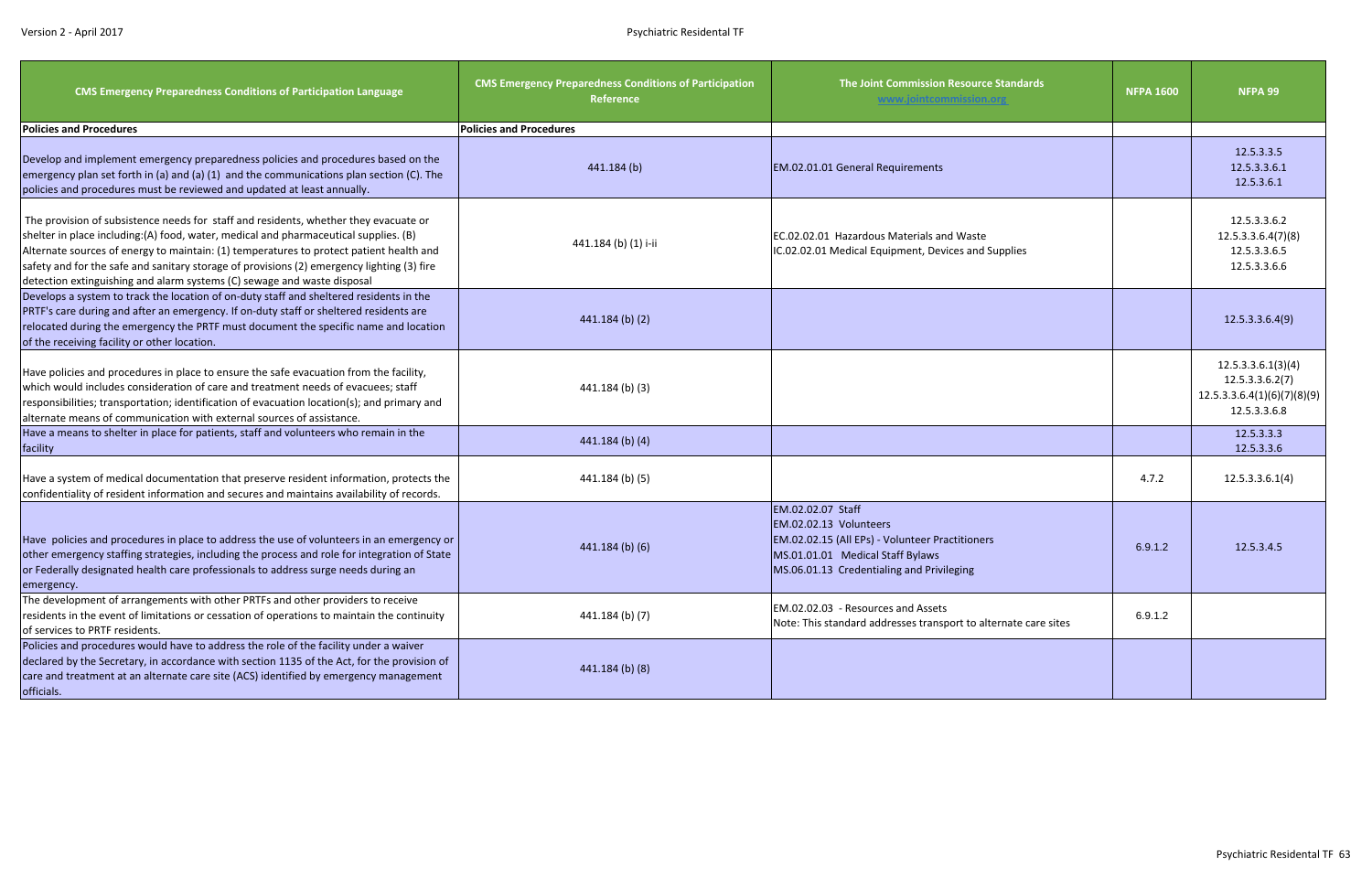| <b>CMS Emergency Preparedness Conditions of Participation Language</b>                                                                                                                                                                                                                                                                                                                                    | <b>CMS Emergency Preparedness Conditions of Participation</b><br><b>Reference</b> | The Joint Commission Resource Standards<br>www.jointcommission.org | <b>NFPA 1600</b> | NFPA 99            |
|-----------------------------------------------------------------------------------------------------------------------------------------------------------------------------------------------------------------------------------------------------------------------------------------------------------------------------------------------------------------------------------------------------------|-----------------------------------------------------------------------------------|--------------------------------------------------------------------|------------------|--------------------|
| <b>Communication Plan</b>                                                                                                                                                                                                                                                                                                                                                                                 | <b>Communication Plan</b>                                                         |                                                                    |                  |                    |
| Be required to develop and maintain an emergency preparedness communication plan<br>that complies with local, state and Federal law and required to review and update the<br>communication plan at least annually.                                                                                                                                                                                        | 441.184(c)                                                                        | EM.02.02.01 General Requirements                                   | 6.4              | 12.5.3.3.6.1       |
| As part of its communication plan include in its plan, names and contact information for<br>staff; entities providing services under arrangement; residents' physicians, other PRTFs and<br>volunteers.                                                                                                                                                                                                   | 441.184 (c) 1 i-v                                                                 | EM.02.02.01 General Requirements                                   | 6.4.1            |                    |
| Require contact information for Federal, State, tribal, regional, or local emergency<br>preparedness staff and other sources of assistance.                                                                                                                                                                                                                                                               | 441.184 (c) 2 i-ii                                                                | EM.02.02.01 General Requirements                                   | 6.4.1            |                    |
| Include primary and alternate means for communicating with staff and Federal, State,<br>tribal, regional, and local emergency management agencies                                                                                                                                                                                                                                                         | 441.184 (c) 3                                                                     | EM.02.02.01 General Requirements                                   | 6.4.1            | 12.5.3.3.6.1       |
| Include a method for sharing information and medical documentation for residents under<br>the facility's care, as necessary, with other health care providers to maintain continuity of<br>care.                                                                                                                                                                                                          | 441.184(c)4                                                                       | EM.02.02.01 General Requirements                                   |                  | 12.5.3.3.6.1(4)    |
| Have a means, in the event of an evacuation, to release resident information as permitted<br>under 45 CFR 164.510 of the HIPAA Privacy Regulations.                                                                                                                                                                                                                                                       | 441.184 (c) 5                                                                     | EM.02.02.01 General Requirements                                   | 6.4.1            | 12.5.3.3.6.1(4)    |
| Have a means of providing information about the general condition and location of<br>patients under the facility's care, as permitted under 45 CFR 164.510(b)(4) of the HIPAA<br>Privacy Regulations.                                                                                                                                                                                                     | 441.184(c)6                                                                       |                                                                    |                  | 12.5.3.3.6.1(4)    |
| Have a means of providing information about the facility's occupancy, needs, and its ability<br>to provide assistance, to the authority having jurisdiction or the Incident Command Center,<br>or designee.                                                                                                                                                                                               | 441.184 (c) 7                                                                     | EM.02.02.01 General Requirements                                   |                  | 12.5.3.3.6.1(2)(6) |
| <b>Training and Testing</b>                                                                                                                                                                                                                                                                                                                                                                               | <b>Training and Testing</b>                                                       |                                                                    |                  |                    |
| Develop and maintain an emergency preparedness training and testing program based on<br>the emergency plan, risk assessment, policies and procedures and communications plan.<br>The training and testing program must be reviewed and updated at least annually.                                                                                                                                         | 441.184 (d)                                                                       | EM.03.01.03 - Evaluation                                           | 7.1              | 12.3.3.10          |
| Provide initial training in emergency preparedness policies and procedures to all new and<br>existing staff, individuals providing on-site services under arrangement and volunteers<br>consistent with their expected roles. Provide this training annually and maintain<br>documentation of all emergency preparedness training along with demonstration of staff<br>knowledge of emergency procedures. | 441.184 (d) 1 i- iv                                                               | EM.02.02.07 Staff<br>HR.01.04.01 Orientation                       | 7.1              | 12.3.3.10          |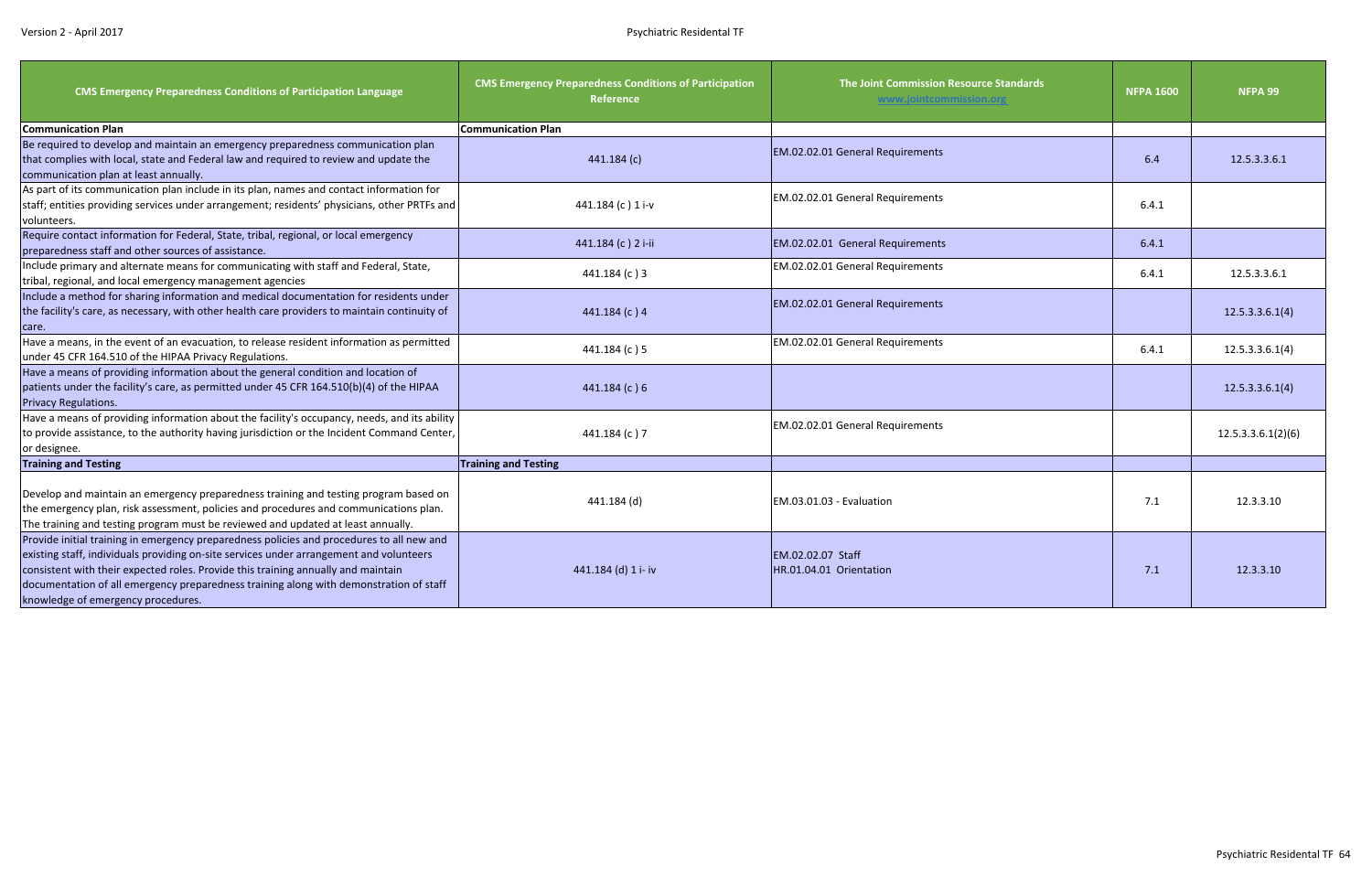| <b>CMS Emergency Preparedness Conditions of Participation Language</b>                                                                                                                                                                                                                                                                                                                            | <b>CMS Emergency Preparedness Conditions of Participation</b><br>Reference | The Joint Commission Resource Standards<br>www.jointcommission.org | <b>NFPA 1600</b> | NFPA 99   |
|---------------------------------------------------------------------------------------------------------------------------------------------------------------------------------------------------------------------------------------------------------------------------------------------------------------------------------------------------------------------------------------------------|----------------------------------------------------------------------------|--------------------------------------------------------------------|------------------|-----------|
| Conduct exercises to test the emergency plan at least annually                                                                                                                                                                                                                                                                                                                                    | 441.184 (d) 2                                                              | EM.03.01.03 Evaluation                                             | 8.1.1<br>8.5.1   | 12.3.3.10 |
| Participate in a full scale exercise that is community based or when community based<br>exercise is not accessible, individual, facility-based.                                                                                                                                                                                                                                                   | 441.184 (d) 2 i                                                            | EM.03.01.03 Evaluation                                             |                  |           |
| If the facility experiences and actual natural or man made emergency that requires<br>activation of the emergency plan, the facility is exempt from engaging in a community<br>based or individual, facility based full-scale exercise for one year following the onset of the<br>actual event                                                                                                    | 441.184 (d) 2 i                                                            | EM.03.01.03 Evaluation                                             |                  |           |
| Conduct a second exercise that may include but is not limited to a second full-scale<br>exercise that is individual, facility based; a tabletop exercise that induces a group<br>discussion led by a facilitator using a narrated, clinically relevant emergency scenario and a<br>set of problem statements, directed messages or prepared questions designed to<br>challenge the emergency plan | 441.184 (d) 2 ii                                                           | EM.03.01.03 Evaluation                                             |                  | 12.3.3.2  |
| Analyze the response to and maintain documentation of all drills, tabletop exercises and<br>emergency events and revise the facility emergency plan as needed                                                                                                                                                                                                                                     | 441.184 (d) 2 iii                                                          | EM.03.01.03 Evaluation                                             |                  | 12.3.3.2  |
| <b>Integrated Healthcare Systems</b>                                                                                                                                                                                                                                                                                                                                                              | <b>Integrated Healthcare Systems</b>                                       |                                                                    |                  |           |
| If the facility is part of a healthcare system consisting of multiple separately certified<br>healthcare facilities that elects to have a unified and integrated emergency preparedness<br>program, the facility may choose to participate in such a program. And must meet the<br>following standards                                                                                            | 441.184 (e)                                                                |                                                                    |                  |           |
| Demonstrate that each separately certified facility within the system actively participated<br>in the development of the unified and integrated emergency preparedness program                                                                                                                                                                                                                    | 441.184 (e) 1                                                              |                                                                    |                  |           |
| The unified and integrated emergency preparedness program must be developed and<br>maintained in a manner that takes into account each separately certified facility's unique<br>circumstances, patient populations and services offered.                                                                                                                                                         | 441.184 (e) 2                                                              |                                                                    |                  |           |
| Demonstrate that each separately certified facility is capable of actively using the unified<br>and integrated emergency preparedness program and is in compliance with the program                                                                                                                                                                                                               | 441.184 (e) 3                                                              |                                                                    |                  |           |
| Include a unified and integrated emergency plan that meets all standards of paragraphs (a)<br>$(2)$ , $(3)$ , and $(4)$ of this section.                                                                                                                                                                                                                                                          | 441.184 (e) 4                                                              |                                                                    |                  |           |
| The plan must be based on a community risk assessment using an all-hazards approach<br>with each separately certified facility within the health system having a documented<br>individual facility based risk assessment                                                                                                                                                                          | 441.184 (e) 4 i-ii                                                         |                                                                    |                  |           |
| Include integrated policies and procedures that meet the requirements set forth in<br>paragraph (b) of this section, a coordinated communication plan and training and testing<br>programs that meet the requirements of paragraphs (C) and (d) of this section<br>respectively                                                                                                                   | 441.184 (e) 5                                                              |                                                                    |                  |           |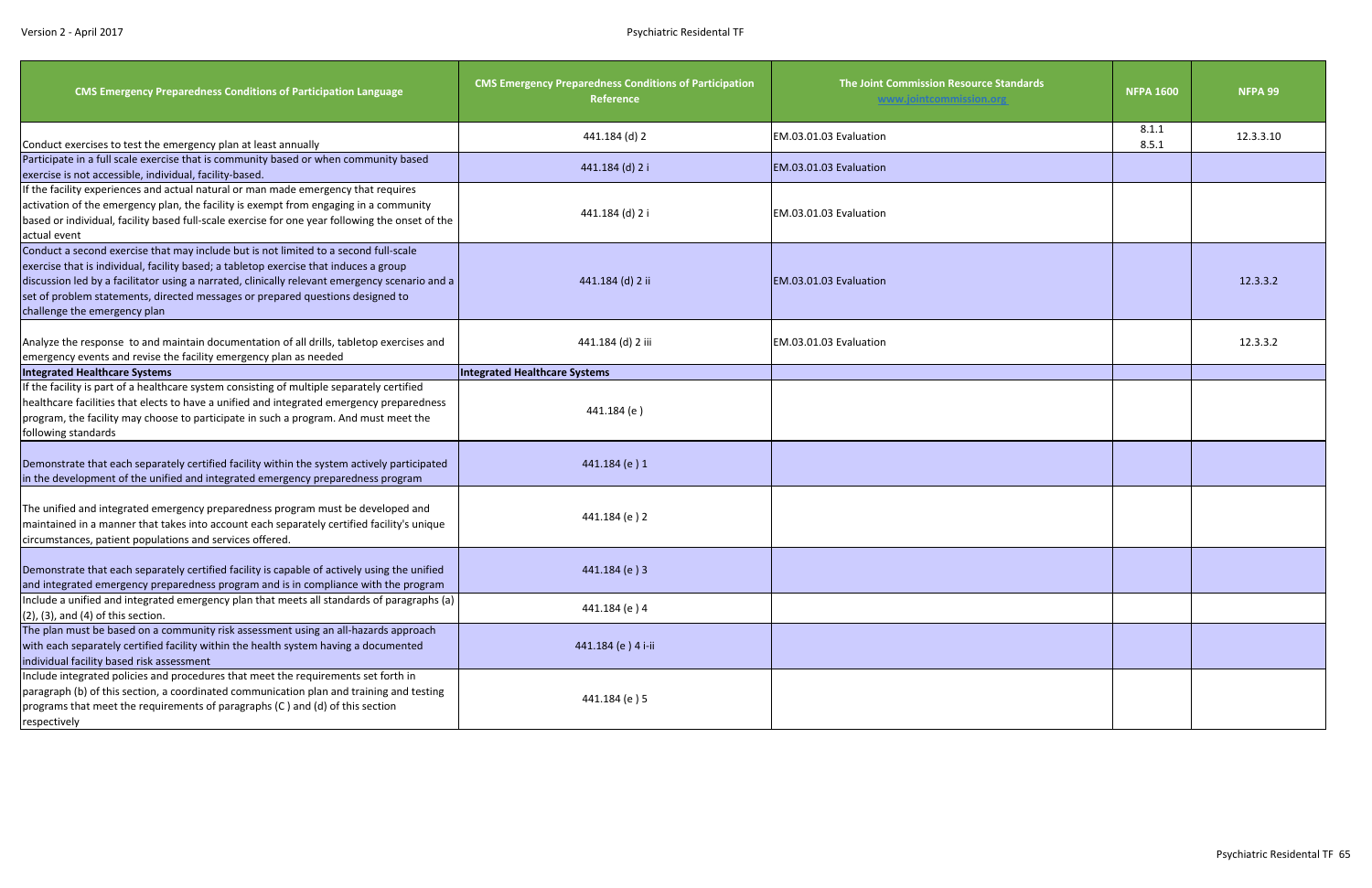| <b>CMS Emergency Preparedness Conditions of Participation Language</b>                                                                                                                                                                                                                                                                                                                                            | <b>CMS Emergency Preparedness Conditions of Participation</b><br><b>Reference</b> | <b>NFPA 1600</b>                 | NFPA 99                                                     |
|-------------------------------------------------------------------------------------------------------------------------------------------------------------------------------------------------------------------------------------------------------------------------------------------------------------------------------------------------------------------------------------------------------------------|-----------------------------------------------------------------------------------|----------------------------------|-------------------------------------------------------------|
| October 2016                                                                                                                                                                                                                                                                                                                                                                                                      | 403.748                                                                           | 2016                             | 2012 Edition                                                |
| Require both an emergency preparedness program and an emergency preparedness<br>plan                                                                                                                                                                                                                                                                                                                              | 403.748                                                                           |                                  | 12.2.2.3<br>12.2.3.2<br>12.4.1<br>12.5.1                    |
| Comply with all applicable Federal, State and local emergency preparedness<br>requirements. The emergency plan must be reviewed and updated at least annually.                                                                                                                                                                                                                                                    | 403.748                                                                           |                                  | 12.2.3.3<br>12.4.1.2<br>12.5.3.6.1                          |
| The emergency plan must be based on and include a documented facility based and<br>community based risk assessment utilizing an all hazards approach                                                                                                                                                                                                                                                              | 403.748 (a) 1                                                                     | 4.4.2<br>5.1.3<br>5.1.4<br>5.2.1 | 12.5.2<br>12.5.3.1                                          |
| The emergency plan includes strategies for addressing emergency events identified<br>by the risk assessment.                                                                                                                                                                                                                                                                                                      | 403.748 (a) 2                                                                     | 5.1.5<br>6.6.2                   | 12.5.3.2<br>12.5.3.3                                        |
| Address patient population, including, but not limited to, persons at-risk, the type of<br>services in the RNHCI has the ability to provide an emergency; and continuity of<br>operations, including delegations of authority and succession plans.                                                                                                                                                               | 403.748 (a) 3                                                                     | 6.8.2                            | 12.3.3.4                                                    |
| The emergency plan must address the patient population including the types of<br>services that the facility would be able to provide in an emergency; continuity of<br>operations, including delegations of authority and succession plans                                                                                                                                                                        | 403.748 (a) 3                                                                     | 5.2.2.2                          | 12.2.2.3<br>12.5.3.1.3(1)<br>12.5.3.2.3(11)<br>12.5.3.3.6.4 |
| Have a process for ensuring cooperation and collaboration with local, tribal, regional,<br>state, or Federal emergency preparedness officials' efforts to maintain an integrated<br>response during a disaster or emergency situation, including documentation of the<br>facility efforts to contact such officials and, when applicable, its participation in<br>collaborative and cooperative planning efforts. | 403.748 (a) 4                                                                     |                                  | 0                                                           |
| Have a process for ensuring cooperation and collaboration with local, tribal, regional,<br>state, or Federal emergency preparedness officials' efforts to maintain an integrated<br>response during a disaster or emergency situation, including documentation of the<br>facility efforts to contact such officials and, when applicable, its participation in<br>collaborative and cooperative planning efforts. | 403.748 (a) 4                                                                     |                                  | 12.2.3.3<br>12.5.3.3.6.1(2)(6)                              |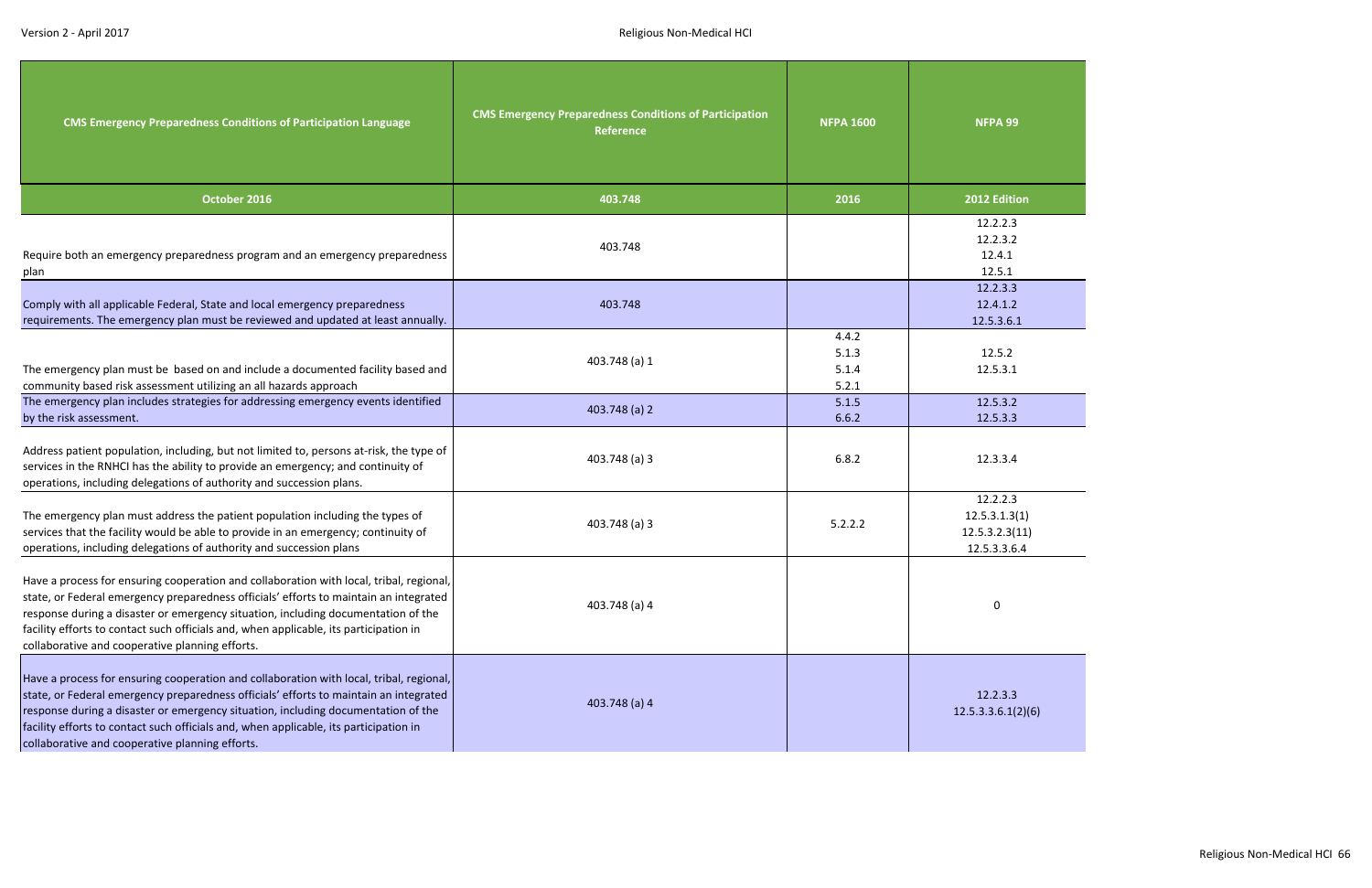| <b>CMS Emergency Preparedness Conditions of Participation Language</b>                                                                                                                                                                                                                                                                                                                                                                                                               | <b>CMS Emergency Preparedness Conditions of Participation</b><br><b>Reference</b> | <b>NFPA 1600</b> | NFPA 99                                                                              |
|--------------------------------------------------------------------------------------------------------------------------------------------------------------------------------------------------------------------------------------------------------------------------------------------------------------------------------------------------------------------------------------------------------------------------------------------------------------------------------------|-----------------------------------------------------------------------------------|------------------|--------------------------------------------------------------------------------------|
| <b>Policies and Procedures</b>                                                                                                                                                                                                                                                                                                                                                                                                                                                       | <b>Policies and Procedures</b>                                                    |                  |                                                                                      |
| Develop and implement emergency preparedness policies and procedures based on<br>the emergency plan set forth in (a) and (a) (1) and the communications plan section<br>(C). The policies and procedures must be reviewed and updated at least annually.                                                                                                                                                                                                                             | 403.748 (b) (1) (i-ii) A-D                                                        |                  | 12.5.3.3.5<br>12.5.3.3.6.1<br>12.5.3.6.1                                             |
| The policies and procedures must address (1) the provision of subsistence needs for<br>staff and patients whether they evacuate or shelter in place including but not limited<br>to (i) food, water, medical and pharmaceutical supplies (ii) alternate sources of<br>energy to maintain: (A) temperatures to protect patient health and safety and for<br>the safe and sanitary storage of provisions (B) emergency lighting (C) fire detection,<br>extinguishing and alarm systems | 403.748 (b) (1) (i-ii) A-C                                                        |                  | 12.5.3.3.6.2<br>12.5.3.3.6.4(7)(8)<br>12.5.3.3.6.5<br>12.5.3.3.6.6                   |
| The policies and procedures must address  (D) sewage and waste disposal                                                                                                                                                                                                                                                                                                                                                                                                              | 403.748 (b) (1) (ii) (D)                                                          |                  | 12.5.3.3.6.2<br>12.5.3.3.6.4(7)(8)<br>12.5.3.3.6.5<br>12.5.3.3.6.6                   |
| Develops a system to track the location of on-duty staff and sheltered patients in the<br>facility's care during an emergency. If on-duty staff or sheltered patients are<br>relocated during the emergency the RNHCI must document the specific name and<br>location of the receiving facility or other location.                                                                                                                                                                   | 403.748 (b) 2                                                                     |                  | 12.5.3.3.6.4(9)                                                                      |
| Have policies and procedures in place to ensure the safe evacuation from the facility,<br>which includes consideration of care and treatment needs of evacuees; staff<br>responsibilities; transportation; identification of evacuation location(s); and primary<br>and alternate means of communication with external sources of assistance.                                                                                                                                        | 403.748 (b) 3                                                                     |                  | 12.5.3.3.6.1(3)(4)<br>12.5.3.3.6.2(7)<br>12.5.3.3.6.4(1)(6)(7)(8)(9)<br>12.5.3.3.6.8 |
| Have a means to shelter in place for patients, staff and volunteers who remain in the                                                                                                                                                                                                                                                                                                                                                                                                | 403.748 (b) 4                                                                     |                  | 12.5.3.3.3                                                                           |
| facility<br>Have a system of medical documentation that preserves patient information,<br>protects the confidentiality of patient information and secures and maintains<br>availability of records.                                                                                                                                                                                                                                                                                  | 403.748 (b) 5 i-iii                                                               | 4.7.2            | 12.5.3.3.6<br>12.5.3.3.6.1(4)                                                        |
| Have policies and procedures in place to address the use of volunteers in an<br>emergency and other emergency staffing strategies to address surge needs during an<br>emergency.                                                                                                                                                                                                                                                                                                     | 403.748 (b) 6                                                                     | 6.9.1.2          | 12.5.3.4.5                                                                           |
| The development of arrangements with other RNHCIs and other providers to receive<br>patients in the event of limitations or cessation of operations to maintain the<br>continuity of services to RNHCI patients                                                                                                                                                                                                                                                                      | 403.748 (b) 7                                                                     | 6.9.1.2          |                                                                                      |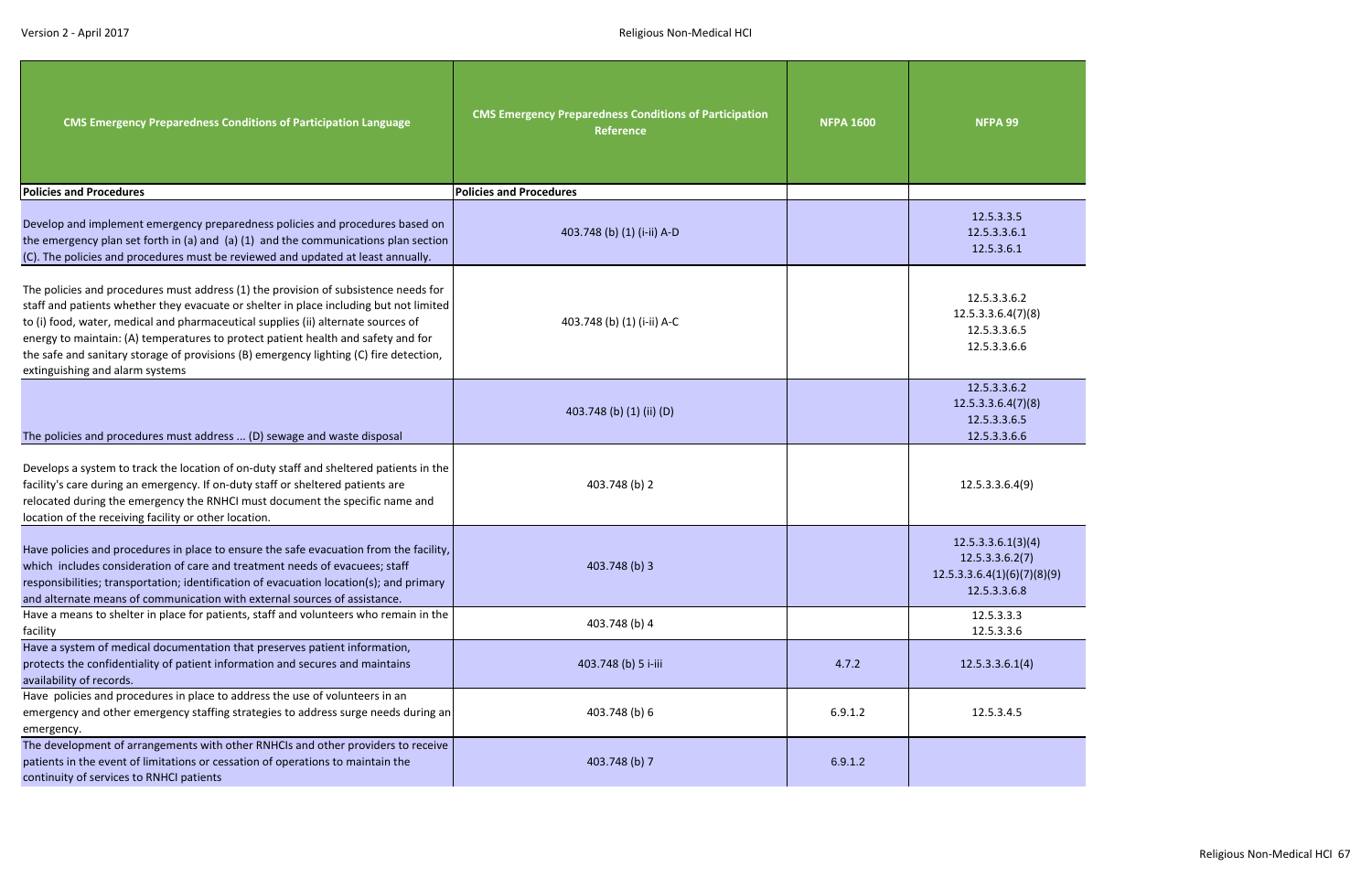| <b>CMS Emergency Preparedness Conditions of Participation Language</b>                                                                                                                                                                                                                                                                                                                                  | <b>CMS Emergency Preparedness Conditions of Participation</b><br><b>Reference</b> | <b>NFPA 1600</b> | NFPA 99            |
|---------------------------------------------------------------------------------------------------------------------------------------------------------------------------------------------------------------------------------------------------------------------------------------------------------------------------------------------------------------------------------------------------------|-----------------------------------------------------------------------------------|------------------|--------------------|
| Policies and procedures to address the role of the RNHCI under a waiver declared by<br>the Secretary, in accordance with section 1135 of the Act, for the provision of care<br>and treatment at an alternate care site (ACS) identified by emergency management<br>officials.                                                                                                                           | 403.748 (b) (8)                                                                   |                  |                    |
| <b>Communication Plan</b>                                                                                                                                                                                                                                                                                                                                                                               | <b>Communication Plan</b>                                                         |                  |                    |
| Be required to develop and maintain an emergency preparedness communication<br>plan that complies with local, state and Federal law and required to review and<br>update the communication plan at least annually.                                                                                                                                                                                      | 403.748 (c)                                                                       | 6.4              | 12.5.3.3.6.1       |
| As part of its communication plan include in its plan, names and contact information<br>for staff; entities providing services under arrangement; patients' physicians, other<br>RNHCls s and volunteers.                                                                                                                                                                                               | 403.748 (c) 1                                                                     | 6.4.1            |                    |
| Require contact information for Federal, State, tribal, regional, or local emergency<br>preparedness staff and other sources of assistance.                                                                                                                                                                                                                                                             | 403.748 (c) 2                                                                     | 6.4.1            | 12.5.3.3.6.1(6)    |
| Include primary and alternate means for communicating with RNHCI staff and<br>Federal, State, tribal, regional, and local emergency management agencies                                                                                                                                                                                                                                                 | 403.748 (c) 3                                                                     | 6.4.1            | 12.5.3.3.6.1       |
| Include a method for sharing information and medical documentation for patients<br>under the RNHCI's care, as necessary, with other health care providers to maintain<br>continuity of care.                                                                                                                                                                                                            | 403.748 (c) 4                                                                     |                  | 12.5.3.3.6.1(4)    |
| Have a means, in the event of an evacuation, to release patient information as<br>permitted under 45 CFR 164.510.                                                                                                                                                                                                                                                                                       | 403.748 (c) 5                                                                     | 6.4.1            | 12.5.3.3.6.1(4)    |
| Have a means of providing information about the general condition and location of<br>patients under the facility's care, as permitted under 45 CFR 164.510(b)(4)                                                                                                                                                                                                                                        | 403.748 (c) 6                                                                     |                  | 12.5.3.3.6.1(4)    |
| Have a means of providing information about the RNHCI's occupancy, needs, and its<br>ability to provide assistance, to the authority having jurisdiction or the Incident<br>Command Center, or designee.                                                                                                                                                                                                | 403.748 (c) 7                                                                     |                  | 12.5.3.3.6.1(2)(6) |
| <b>Training and Testing</b>                                                                                                                                                                                                                                                                                                                                                                             | <b>Training and Testing</b>                                                       |                  |                    |
| Develop and maintain an emergency preparedness training and testing program<br>based on the emergency plan, risk assessment, policies and procedures and<br>communications plan. The training and testing program must be reviewed and<br>updated at least annually.                                                                                                                                    | 403.748 (d)                                                                       | 7.1              | 12.3.3.10          |
| Provide initial training in emergency preparedness polies and procedures to all new<br>and existing staff, individuals providing on-site services under arrangement and<br>volunteers consistent with their expected roles. Provide this training annually and<br>maintain documentation of all emergency preparedness training along with<br>demonstration of staff knowledge of emergency procedures. | 403.748 (d) 1                                                                     | 7.1              | 12.3.3.10          |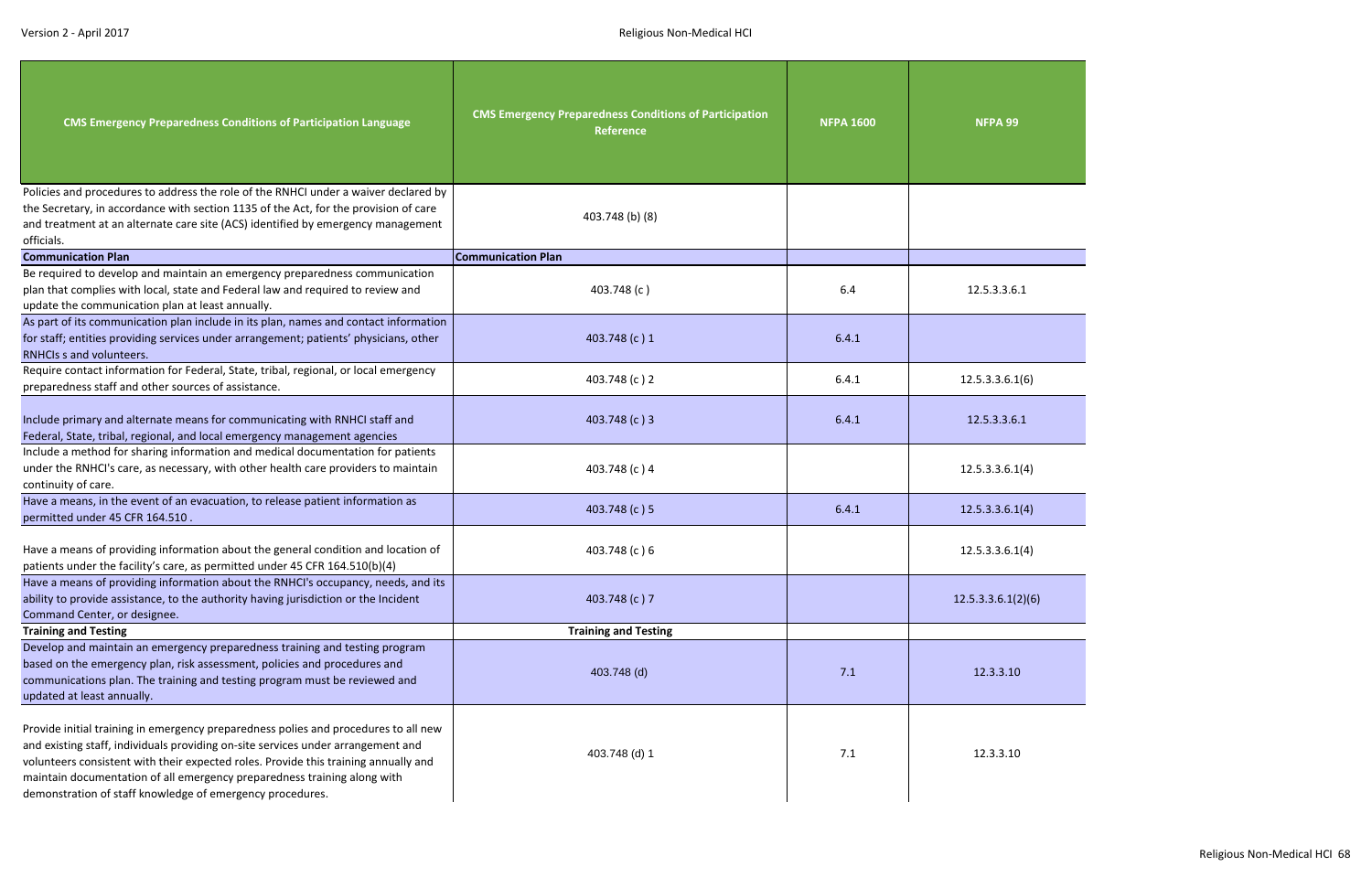| <b>CMS Emergency Preparedness Conditions of Participation Language</b>                                                                                                                                                                                                                                            | <b>CMS Emergency Preparedness Conditions of Participation</b><br><b>Reference</b> | <b>NFPA 1600</b> | NFPA 99   |
|-------------------------------------------------------------------------------------------------------------------------------------------------------------------------------------------------------------------------------------------------------------------------------------------------------------------|-----------------------------------------------------------------------------------|------------------|-----------|
| Conduct exercises to test the emergency plan at least annually                                                                                                                                                                                                                                                    | 403.748 (d) 2                                                                     | 8.1.1<br>8.5.1   | 12.3.3.10 |
| Conduct a paper-based, tabletop exercise at least annually. A tabletop exercise is a<br>group discussion led by a facilitator, using a narrated, clinically-relevant emergency<br>scenario, and a set of problem statements, directed messages, or prepared<br>questions designed to challenge an emergency plan. | 403.748 (d) 2                                                                     |                  | 12.3.3.2  |
| Analyze the response to and maintain documentation of all tabletop exercises and<br>emergency events and revise the facility emergency plan as needed                                                                                                                                                             | 403.748 (d) 2                                                                     |                  | 12.3.3.2  |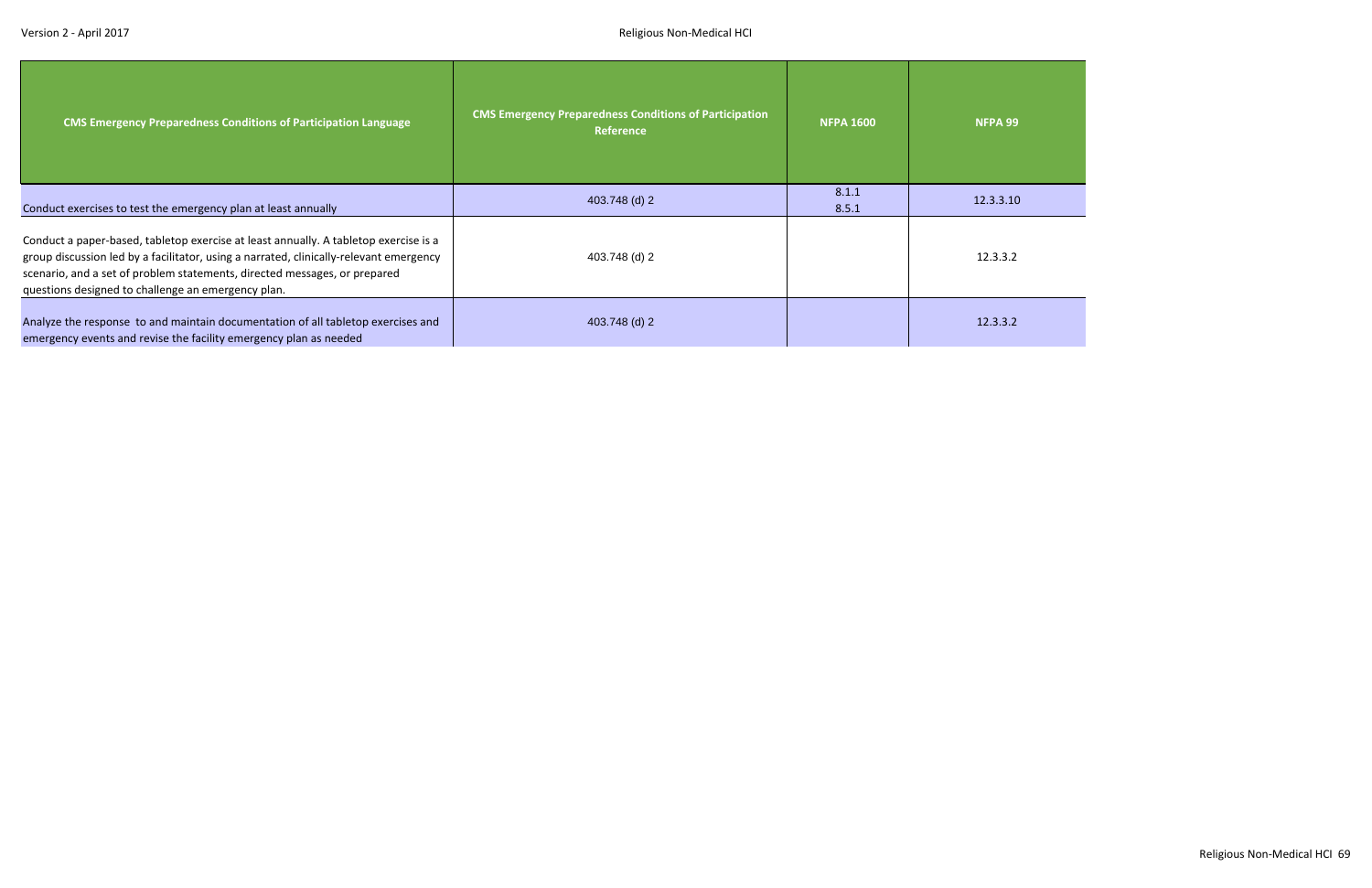| <b>CMS Emergency Preparedness Conditions of Participation Language</b>                                                                                                                                                                                                                                                                                                                                               | <b>CMS Emergency Preparedness Conditions of</b><br><b>Participation Reference</b> | American Association of Accreditation of Ambulatory Surgery Facilities (AAAASF)<br>www.aaaasf.org                                                                                                                                                                                                     | <b>The Compliance Team</b> | <b>NFPA 1600</b>                 | NFPA 99                                                     |
|----------------------------------------------------------------------------------------------------------------------------------------------------------------------------------------------------------------------------------------------------------------------------------------------------------------------------------------------------------------------------------------------------------------------|-----------------------------------------------------------------------------------|-------------------------------------------------------------------------------------------------------------------------------------------------------------------------------------------------------------------------------------------------------------------------------------------------------|----------------------------|----------------------------------|-------------------------------------------------------------|
| October 2016                                                                                                                                                                                                                                                                                                                                                                                                         | 491.12                                                                            | <b>Version 14.4 February 2016</b>                                                                                                                                                                                                                                                                     | <b>January 1, 2016</b>     | 2016                             | 2012 Edition                                                |
| Require both an emergency preparedness program and an emergency<br>preparedness plan                                                                                                                                                                                                                                                                                                                                 | 491.12                                                                            | 400.020.010 (emergency plan)<br>400.020.050 (power failure)<br>400.020.055 (plan for emergency evacuation of facility)<br>400.050.020 (hallways are wide)<br>200.080.010 (emergency power source for min. 2 hours)<br>200.080.015 (emergency power source)<br>200.080.020 (emergency power equipment) | REG 2.D                    |                                  | 12.2.2.3<br>12.2.3.2<br>12.4.1<br>12.5.1                    |
| Comply with all applicable Federal, State and local emergency<br>preparedness requirements. The emergency plan must be reviewed and<br>updated at least annually.                                                                                                                                                                                                                                                    | 491.12(a)                                                                         | 400.020.010 (emergency plan)<br>400.020.050 (power failure)<br>400.020.055 (plan for emergency evacuation of facility)<br>400.050.020 (hallways are wide)<br>200.080.010 (emergency power source for min. 2 hours)<br>200.080.015 (emergency power source)<br>200.080.020 (emergency power equipment) |                            |                                  | 12.2.3.3<br>12.4.1.2<br>12.5.3.6.1                          |
| The emergency plan must be based on and include a documented facility<br>based and community based risk assessment utilizing an all hazards<br>approach                                                                                                                                                                                                                                                              | 491.12 (a) (1)                                                                    |                                                                                                                                                                                                                                                                                                       | REG 2.D                    | 4.4.2<br>5.1.3<br>5.1.4<br>5.2.1 | 12.5.2<br>12.5.3.1                                          |
| The emergency plan includes strategies for addressing emergency events<br>identified by the risk assessment.                                                                                                                                                                                                                                                                                                         | 491.12 (a) $(2)$                                                                  |                                                                                                                                                                                                                                                                                                       | REG 2.D                    | 5.1.5<br>6.6.2                   | 12.5.3.2<br>12.5.3.3                                        |
| The emergency plan must address the patient population including the<br>types of services that the facility would be able to provide in an<br>emergency; continuity of operations, including delegations of authority<br>and succession plans                                                                                                                                                                        | 491.12 (a) (3)                                                                    |                                                                                                                                                                                                                                                                                                       | REG 2.D                    | 5.2.2.2                          | 12.2.2.3<br>12.5.3.1.3(1)<br>12.5.3.2.3(11)<br>12.5.3.3.6.4 |
| Have a process for ensuring cooperation and collaboration with local,<br>tribal, regional, state, or Federal emergency preparedness officials'<br>efforts to maintain an integrated response during a disaster or<br>emergency situation, including documentation of the facility efforts to<br>contact such officials and, when applicable, its participation in<br>collaborative and cooperative planning efforts. | 491.12 (a) (4)                                                                    |                                                                                                                                                                                                                                                                                                       |                            |                                  | 12.2.3.3<br>12.5.3.3.6.1(2)(6)                              |
| <b>Policies and Procedures</b>                                                                                                                                                                                                                                                                                                                                                                                       | <b>Policies and Procedures</b>                                                    |                                                                                                                                                                                                                                                                                                       |                            |                                  |                                                             |
| Develop and implement emergency preparedness policies and<br>procedures based on the emergency plan and the communications plan<br>section. The policies and procedures must be reviewed and updated at<br>least annually.                                                                                                                                                                                           | 491.12(b)                                                                         |                                                                                                                                                                                                                                                                                                       |                            |                                  | 12.5.3.3.5<br>12.5.3.3.6.1<br>12.5.3.6.1                    |
| Have policies and procedures in place to ensure the safe evacuation from<br>the facility, which would include appropriate placement of exit signs; staff<br>responsibilities;                                                                                                                                                                                                                                        | 491.12 (b) (1)                                                                    | 400.020.010 (emergency plan)<br>400.020.050 (power failure)<br>400.020.055 (plan for emergency evacuation of facility)<br>400.050.020 (hallways are wide)                                                                                                                                             | REG 2.D                    |                                  | 12.5.3.3.3<br>12.5.3.3.6                                    |
| Have a means to shelter in place for patients, staff and volunteers who<br>remain in the facility                                                                                                                                                                                                                                                                                                                    | 491.12 (b) (2)                                                                    |                                                                                                                                                                                                                                                                                                       |                            | 4.7.2                            | 12.5.3.3.6.1(4)                                             |
| Have a system of medical documentation that preserve patient<br>information, protects the confidentiality of patient information and<br>secures and maintains availability of records.                                                                                                                                                                                                                               | 491.12 (b) (3)                                                                    |                                                                                                                                                                                                                                                                                                       |                            | 6.9.1.2                          | 12.5.3.4.5                                                  |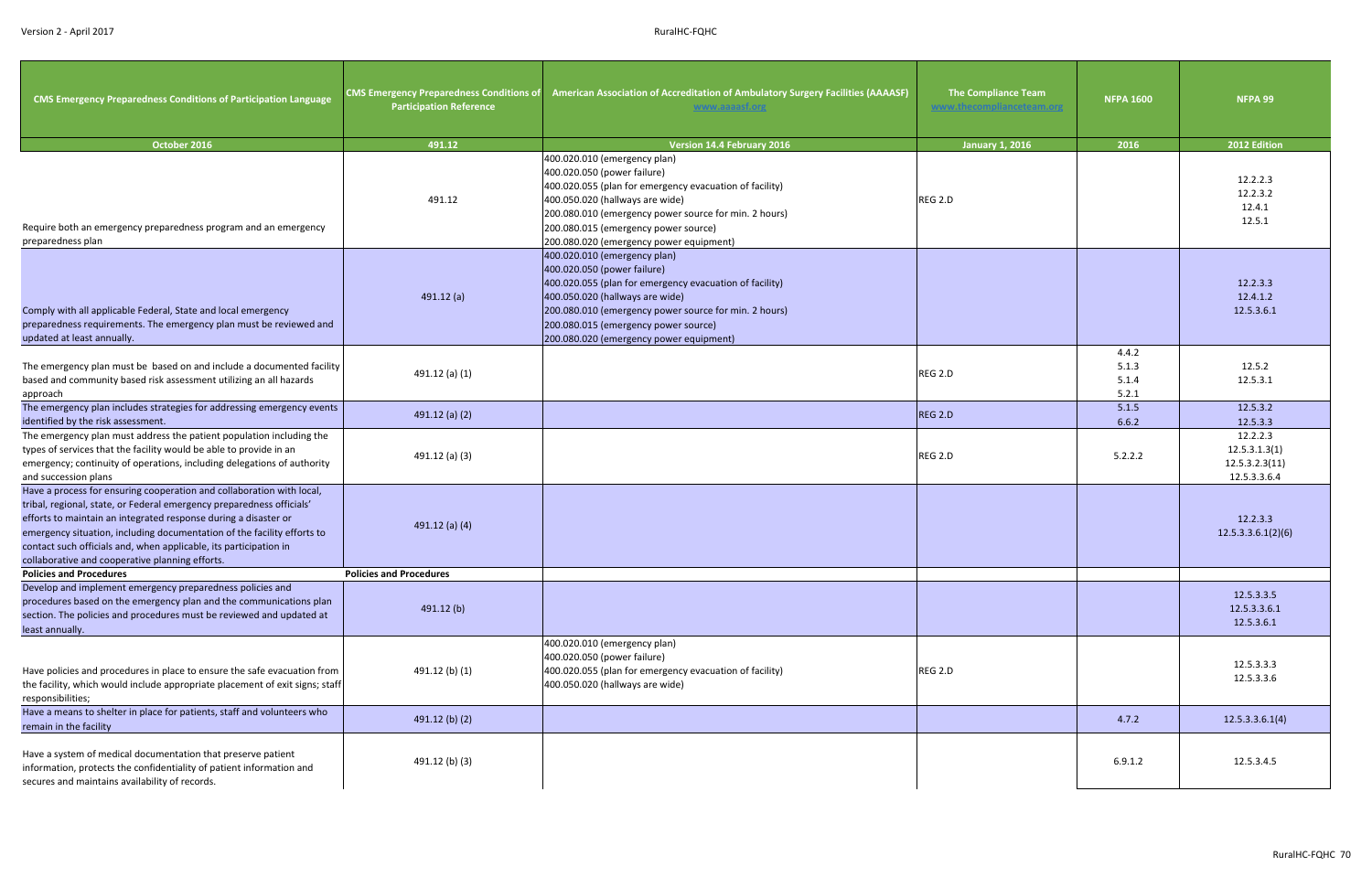| <b>CMS Emergency Preparedness Conditions of Participation Language</b>                                                                                                                                                                                                                        | <b>CMS Emergency Preparedness Conditions of</b><br><b>Participation Reference</b> | American Association of Accreditation of Ambulatory Surgery Facilities (AAAASF)<br>www.aaaasf.org | <b>The Compliance Team</b> | <b>NFPA 1600</b> | NFPA 99            |
|-----------------------------------------------------------------------------------------------------------------------------------------------------------------------------------------------------------------------------------------------------------------------------------------------|-----------------------------------------------------------------------------------|---------------------------------------------------------------------------------------------------|----------------------------|------------------|--------------------|
| Have policies and procedures in place to address the use of volunteers in<br>an emergency or other emergency staffing strategies, including the<br>process and role for integration of State or Federally designated health<br>care professionals to address surge needs during an emergency. | 491.12 (b) (4)                                                                    |                                                                                                   |                            | 6.9.1.2          |                    |
| <b>Communication Plan</b>                                                                                                                                                                                                                                                                     | <b>Communication Plan</b>                                                         |                                                                                                   |                            |                  |                    |
| Be required to develop and maintain an emergency preparedness<br>communication plan that complies with local, state and Federal law and<br>required to review and update the communication plan at least annually.                                                                            | 491.12 $(c)$                                                                      |                                                                                                   |                            | 6.4              | 12.5.3.3.6.1       |
| As part of its communication plan include in its plan, names and contact<br>information for staff; entities providing services under arrangement;<br>patients' physicians; other RHCs/FQHCs and volunteers.                                                                                   | 491.12 (c)(1)                                                                     |                                                                                                   |                            | 6.4.1            |                    |
| Require contact information for Federal, State, tribal, regional, or local<br>emergency preparedness staff and other sources of assistance.                                                                                                                                                   | 491.12 (c)(2)                                                                     |                                                                                                   |                            | 6.4.1            | 12.5.3.3.6.1(6)    |
| Include primary and alternate means for communicating with staff and<br>Federal, State, tribal, regional, and local emergency management<br>agencies                                                                                                                                          | 491.12 (c)(3)                                                                     |                                                                                                   |                            | 6.4.1            | 12.5.3.3.6.1       |
| Have a means of providing information about the general condition and<br>location of patients under the facility's care, as permitted under 45 CFR<br>164.510(b)(4) of the HIPAA Privacy Regulations.                                                                                         | 491.12 (c) (4)                                                                    |                                                                                                   |                            |                  | 12.5.3.3.6.1(4)    |
| Have a means of providing information about the facility's needs, and its<br>ability to provide assistance, to the authority having jurisdiction or the<br>Incident Command Center, or designee.                                                                                              | 491.12 (c) (5)                                                                    |                                                                                                   |                            |                  | 12.5.3.3.6.1(2)(6) |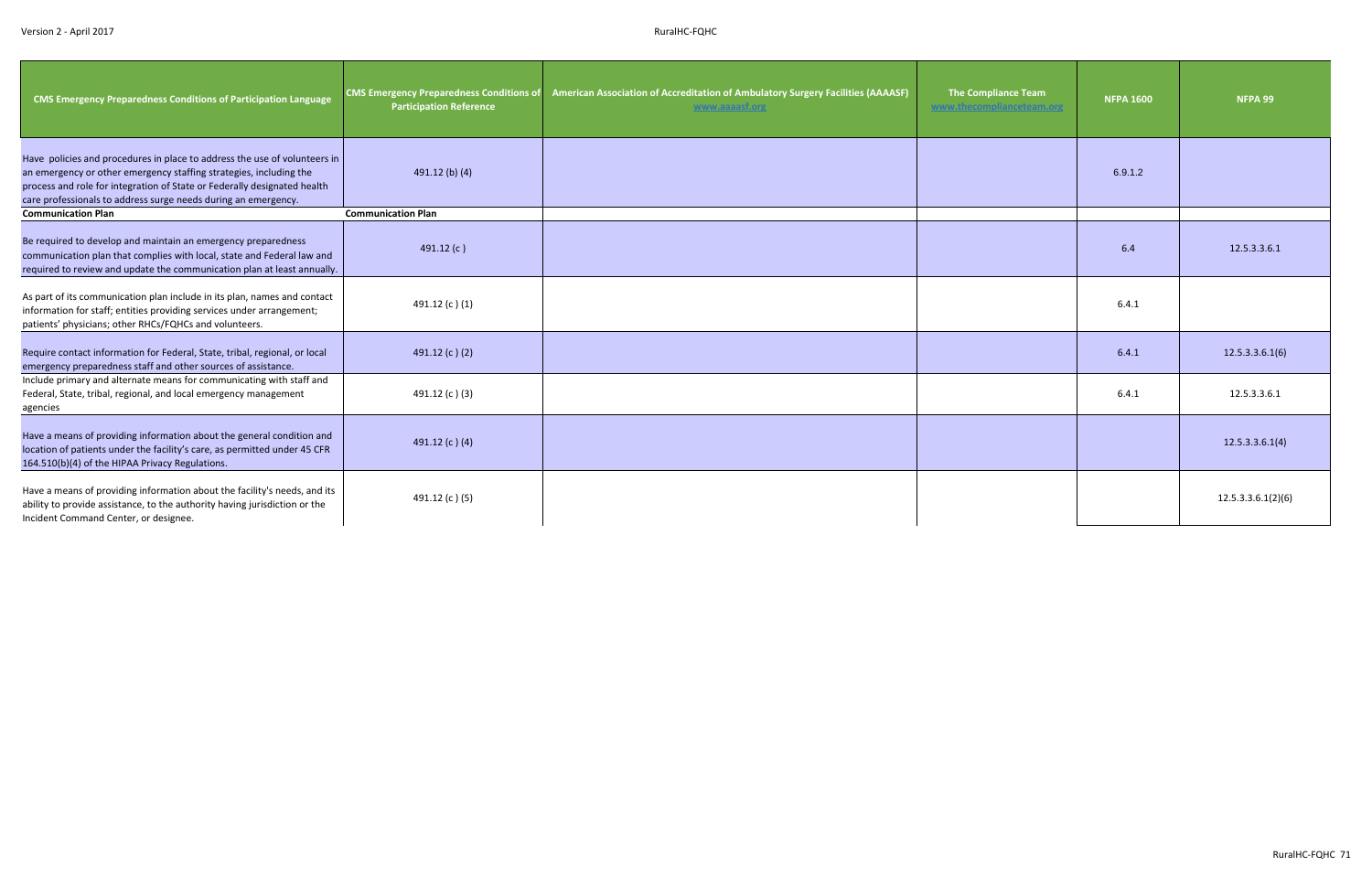| <b>CMS Emergency Preparedness Conditions of Participation Language</b>                                                                                                                                                                                                                                                                                                                                        | <b>CMS Emergency Preparedness Conditions of</b><br><b>Participation Reference</b> | American Association of Accreditation of Ambulatory Surgery Facilities (AAAASF)<br>www.aaaasf.org | <b>The Compliance Team</b><br>www.thecomplianceteam.org | <b>NFPA 1600</b> | NFPA 99   |
|---------------------------------------------------------------------------------------------------------------------------------------------------------------------------------------------------------------------------------------------------------------------------------------------------------------------------------------------------------------------------------------------------------------|-----------------------------------------------------------------------------------|---------------------------------------------------------------------------------------------------|---------------------------------------------------------|------------------|-----------|
| <b>Training and Testing</b>                                                                                                                                                                                                                                                                                                                                                                                   | <b>Training and Testing</b>                                                       |                                                                                                   |                                                         |                  |           |
| Develop and maintain an emergency preparedness training and testing<br>program based on the emergency plan, risk assessment, policies and<br>procedures and communications plan. The training and testing program<br>must be reviewed and updated at least annually.                                                                                                                                          | 491.12 (d)                                                                        |                                                                                                   | REG 2.D                                                 | 7.1              | 12.3.3.10 |
| Provide initial training in emergency preparedness policies and<br>procedures to all new and existing staff, individuals providing on-site<br>services under arrangement and volunteers, consistent with their<br>expected roles. Provide this training annually and maintain<br>documentation of all emergency preparedness training along with<br>demonstration of staff knowledge of emergency procedures. | $491.12$ (d) (1)                                                                  | 800.042.010 (personnel records)                                                                   |                                                         | 7.1              | 12.3.3.10 |
| Conduct exercises to test the emergency plan at least annually                                                                                                                                                                                                                                                                                                                                                | 491.12 (d) (2)                                                                    |                                                                                                   |                                                         | 8.1.1<br>8.5.1   | 12.3.3.10 |
| Participate in a full scale exercise that is community based or when<br>community based exercise is not accessible, individual, facility-based.                                                                                                                                                                                                                                                               | 491.12 (d) (i)                                                                    |                                                                                                   |                                                         |                  |           |
| If the facility experiences and actual natural or man made emergency<br>that requires activation of the emergency plan, the facility is exempt from<br>engaging in a community based or individual, facility based full-scale<br>exercise for one year following the onset of the actual event                                                                                                                | 491.12 (d) (i)                                                                    |                                                                                                   |                                                         |                  |           |
| Conduct a second exercise that may include but is not limited to a second<br>full-scale exercise that is individual, facility based; a tabletop exercise that<br>includes a group discussion led by a facilitator using a narrated, clinically<br>relevant emergency scenario and a set of problem statements, directed<br>messages or prepared questions designed to challenge the emergency<br>plan         | 491.12 (d) (ii)                                                                   |                                                                                                   |                                                         |                  | 12.3.3.2  |
| Analyze the response to and maintain documentation of all drills,<br>tabletop exercises and emergency events and revise the facility<br>emergency plan as needed                                                                                                                                                                                                                                              | 491.12 (d) (iii)                                                                  |                                                                                                   |                                                         |                  | 12.3.3.2  |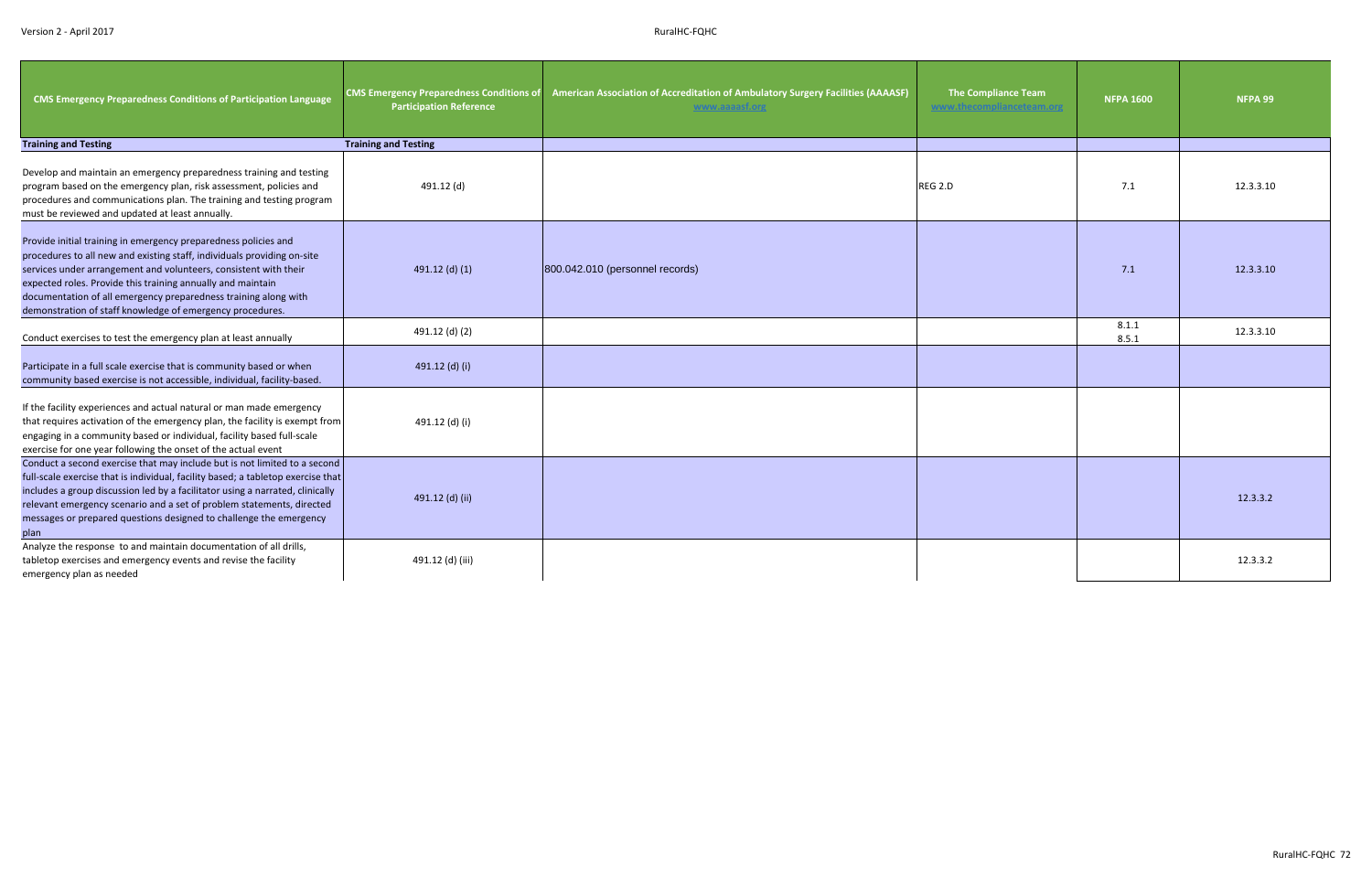| <b>CMS Emergency Preparedness Conditions of Participation Language</b>                                                                                                                                                                                                                                                                                                                                                                                     | <b>CMS Emergency Preparedness Conditions of</b><br><b>Participation Reference</b> | American Association of Accreditation of Ambulatory Surgery Facilities (AAAASF)<br>www.aaaasf.org | The Compliance Team | <b>NFPA 1600</b> | NFPA 99 |
|------------------------------------------------------------------------------------------------------------------------------------------------------------------------------------------------------------------------------------------------------------------------------------------------------------------------------------------------------------------------------------------------------------------------------------------------------------|-----------------------------------------------------------------------------------|---------------------------------------------------------------------------------------------------|---------------------|------------------|---------|
| <b>Integrated Healthcare Systems</b>                                                                                                                                                                                                                                                                                                                                                                                                                       | Integrated Healthcare Systems                                                     |                                                                                                   |                     |                  |         |
| If the facility is part of a healthcare system consisting of multiple<br>separately certified healthcare facilities that elects to have a unified and<br>integrated emergency preparedness program, the facility may choose to<br>participate in such a program. And must meet the following standards                                                                                                                                                     | 491.12 (e)                                                                        |                                                                                                   |                     |                  |         |
| Demonstrate that each separately certified facility within the system<br>actively participated in the development of the unified and integrated<br>emergency preparedness program                                                                                                                                                                                                                                                                          | 491.12 (e) (1)                                                                    |                                                                                                   |                     |                  |         |
| The unified and integrated emergency preparedness program must be<br>developed and maintained in a manner that takes into account each<br>separately certified facility's unique circumstances, patient populations<br>and services offered.                                                                                                                                                                                                               | 491.12 (e)(2)                                                                     |                                                                                                   |                     |                  |         |
| Demonstrate that each separately certified facility is capable of actively<br>using the unified and integrated emergency preparedness program and is<br>in compliance with the program.                                                                                                                                                                                                                                                                    | 491.12 (e) (3)                                                                    |                                                                                                   |                     |                  |         |
| Include a unified and integrated emergency plan that meets all standards<br>of paragraphs (a) (2), (3), and (4) of this section. The unified and<br>integrated emergency plan must be based on and include a documented<br>individual based risk assessment using an all hazards approach and a<br>document individual facility based risk assessment for each separately<br>certified facility within the health system utilizing an all hazards approach | 491.12 (e) (4)(i-ii)                                                              |                                                                                                   |                     |                  |         |
| The plan must include integrated policies and procedures set forth in<br>paragraph (b) of this section, a coordinated communication plan and<br>training and testing programs that meet the requirements of paragraphs<br>(c) and (d) of this section respectively.                                                                                                                                                                                        | 491.12 (e) (5)                                                                    |                                                                                                   |                     |                  |         |